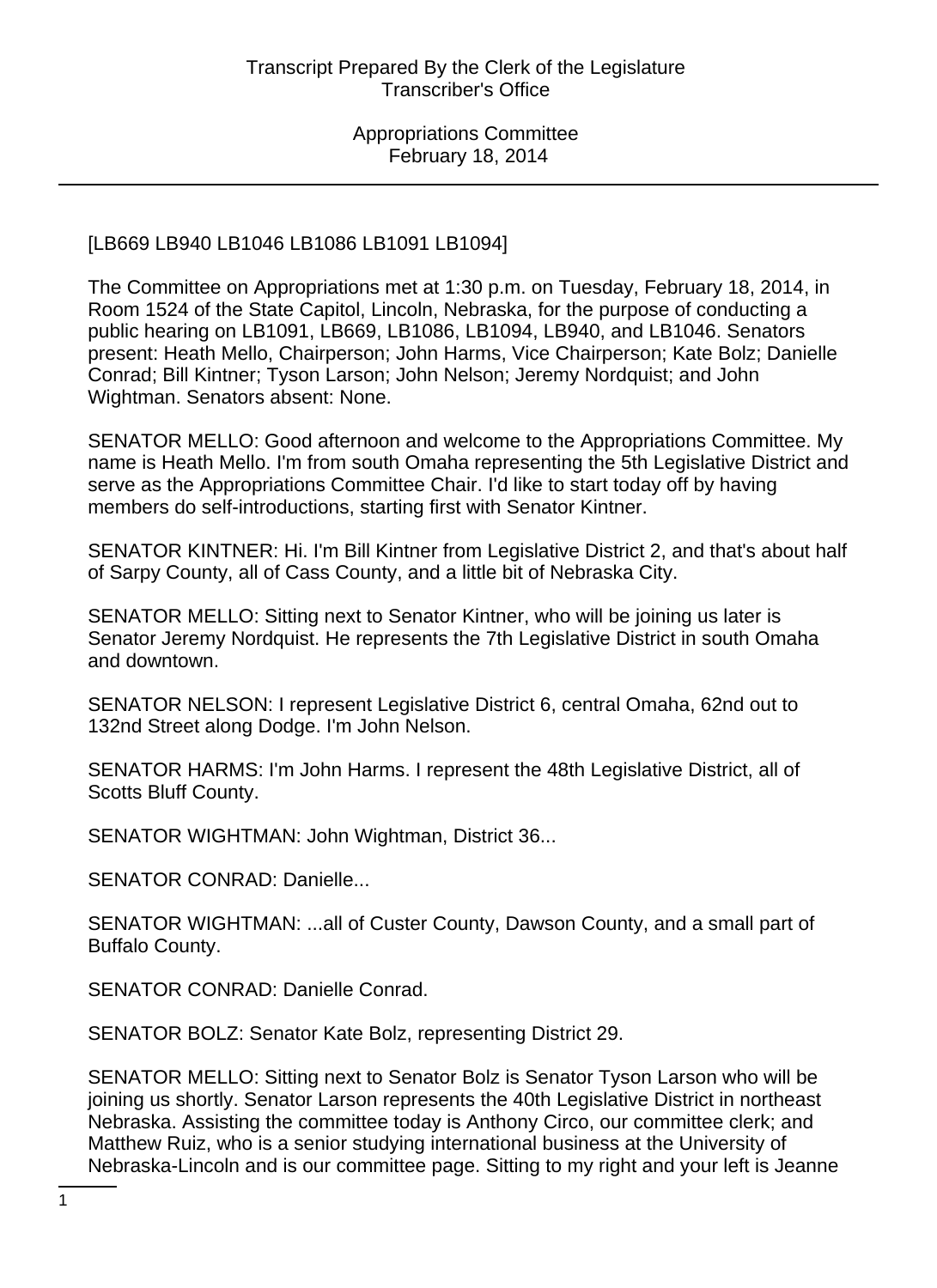#### Transcript Prepared By the Clerk of the Legislature Transcriber's Office

Appropriations Committee February 18, 2014

Glenn, who will be our fiscal analyst for the afternoon. On the tables in the back of the room you'll find some yellow testifier sheets. If you're planning on testifying today, please fill out one of those sheets and hand it to Anthony when you come up. It helps us keep an accurate public record of today's hearing. There is also a white sheet on the back cabinet if you do not wish to testify but would like to record your position on a specific budget item or a bill in front of us. If you have any handouts, please bring at least 11 copies up when you testify, and give them to Matthew, our page. If you do not have enough copies, he will go make extra copies to distribute to the committee. In the interest of time, today's hearing will operate a little differently from our normal procedure. We will be combining the three property tax credit bills into one hearing, and we'll be doing the same on the two water funding bills. This means that the senators and their respective bill groups will all give their opening statements before we move on to public testimony in support, opposition, or neutral capacities. After we hear the senators' opening statements, we will then hear from supporters and those in opposition, followed by the neutral capacity, when we will finish closing statements by the introducers if they wish to give one to the committee. We ask that you begin your testimony today by giving us your full first and last name, and spelling them for the public record. We will be using a five-minute light system today. When you begin your testimony the light on the table will turn green. The yellow light is your one-minute warning. And when the red light comes on we ask that you wrap up with your final thoughts for the day. As a matter of committee policy, I'd like to remind senators that the use of cell phones and other electronic devices is not allowed during public hearings; and at this time I would ask all of us, including senators and those in the audience, to look at our cell phones and make sure that they are on the silent or vibrate mode. With that, at this time we will begin today's public hearing with Senator Conrad.

SENATOR CONRAD: Thank you, Chairman Mello. Good afternoon, colleagues. My name is Danielle Conrad; that's D-a-n-i-e-l-l-e, Conrad, C-o-n-r-a-d, and I represent the "Fighting" 46th Legislative District of north Lincoln. I'm here today to introduce LB1091. LB1091 makes changes to the job training grant limitations and increases the maximum amount of expenditure per job if that job provides wages that exceed \$50,000 annually or for jobs created in high poverty areas. LB1091 also transfers \$5 million from the Cash Reserve to the Job Training Cash Fund for these purposes. The Job Training Cash Fund is used to support and enhance employment in businesses and industries throughout Nebraska in the skilled training employment program. Costs associated with training new employees are funded through this program. LB1091 is a targeted approach to address skills gaps that hinder employers from finding and hiring employees that have the skills for the jobs they provide. In today's ever-changing job market, skills for certain jobs, especially in manufacturing and technology, are constantly changing, and we need to continue to invest in training workers to meet those needs. This is an issue that will be very familiar to many of the members of our committee, as during the course of the recessionary period we worked together to protect this important state investment. We've talked at great length about ensuring that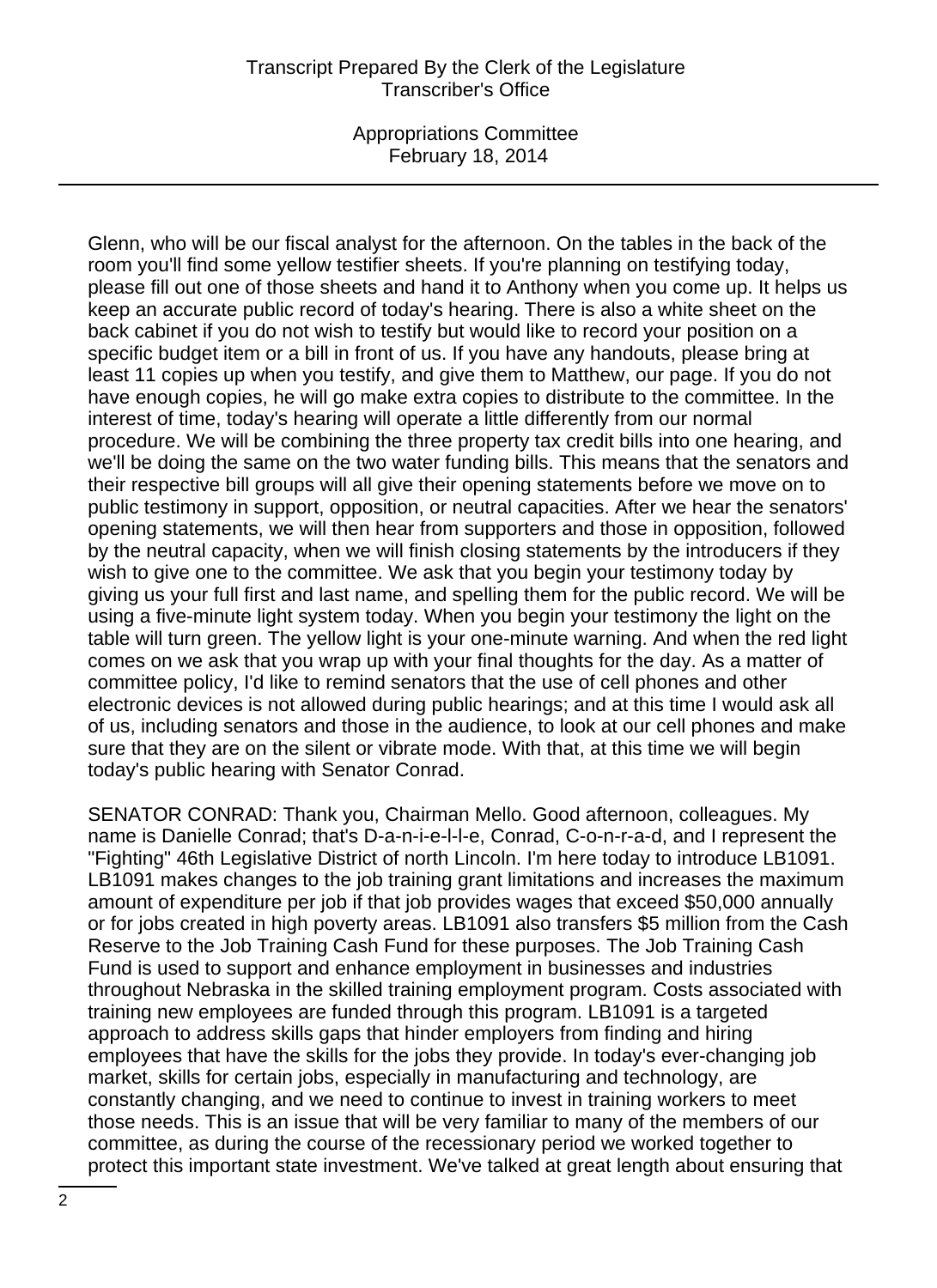these dollars are best targeted to ensure the best return on investment for Nebraska taxpayers, and I think LB1091 is an appropriate evolution of that policy that this committee has been a significant part of. So with that I'm happy to answer any questions, and I know that there is at least one testifier behind me today. Knowing how busy our committee would be this afternoon, we took great pains to consolidate testimony. [LB1091]

SENATOR MELLO: Thank you, Senator Conrad. Are there any questions from the committee? Seeing none, thank you. [LB1091]

SENATOR CONRAD: I'll waive my closing as well. [LB1091]

SENATOR MELLO: Okay. We will first hear proponents for LB1091. [LB1091]

JOSEPH YOUNG: Good afternoon, Chairman Mello and members of the committee. For the record my name is Joseph Young. It's spelled J-o-s-e-p-h Y-o-u-n-g, and I'm the director of public policy for the Greater Omaha Chamber, testifying today on behalf of the chamber and the Nebraska State Chamber of Commerce and Industry as well. And we'd also like to thank Senator Conrad for introducing this bill. The Customized Job Training Program really benefits the state in a few critical ways. It helps with work force development, business recruitment, as well as business retention and expansion as well. With regard to the recruitment piece, when DED, or the Dawson County Economic Development, folks sit down with a business they're trying to recruit, one of the first things they discuss, among things like the Nebraska Advantage Act and the overall cost of doing business is obviously work force availability. First, are there enough people in the area to fill the jobs that they are bringing? And then, second, are they well educated and/or trained in making the products and services that this business offers? If the answer to the first question is, yes, there are enough folks in the area to fill the jobs, then the answer to the second question is less important because of programs like this, the Customized Job Training Program. This program ensures that when a business is worried about how the local work force will perform, they needn't be too concerned about the cost of training 25 or 100 or 150 new employees. The program helps essentially hedge that risk that the business would have when moving a large operation or a small operation into the area. And this program actually is one of the nation's most effective job training programs and gets kudos from some of the most prominent business site selection consultants in the country. So let me discuss the way this program works because it's probably one of the more confusing funds that this committee deals with year to year. So currently, if you look at the fund balance, at least as of last November, which is kind of when we have the most current numbers, the fund balance sits at just over \$9 million. But that's a little misleading. Of that, in that fund balance right now, currently, there is the Customized Job Training Program and the Intern Nebraska...funds for the Intern Nebraska program. So really the job training piece of this is sitting around \$6.2 million. Of that, there's about \$3.2 million under actual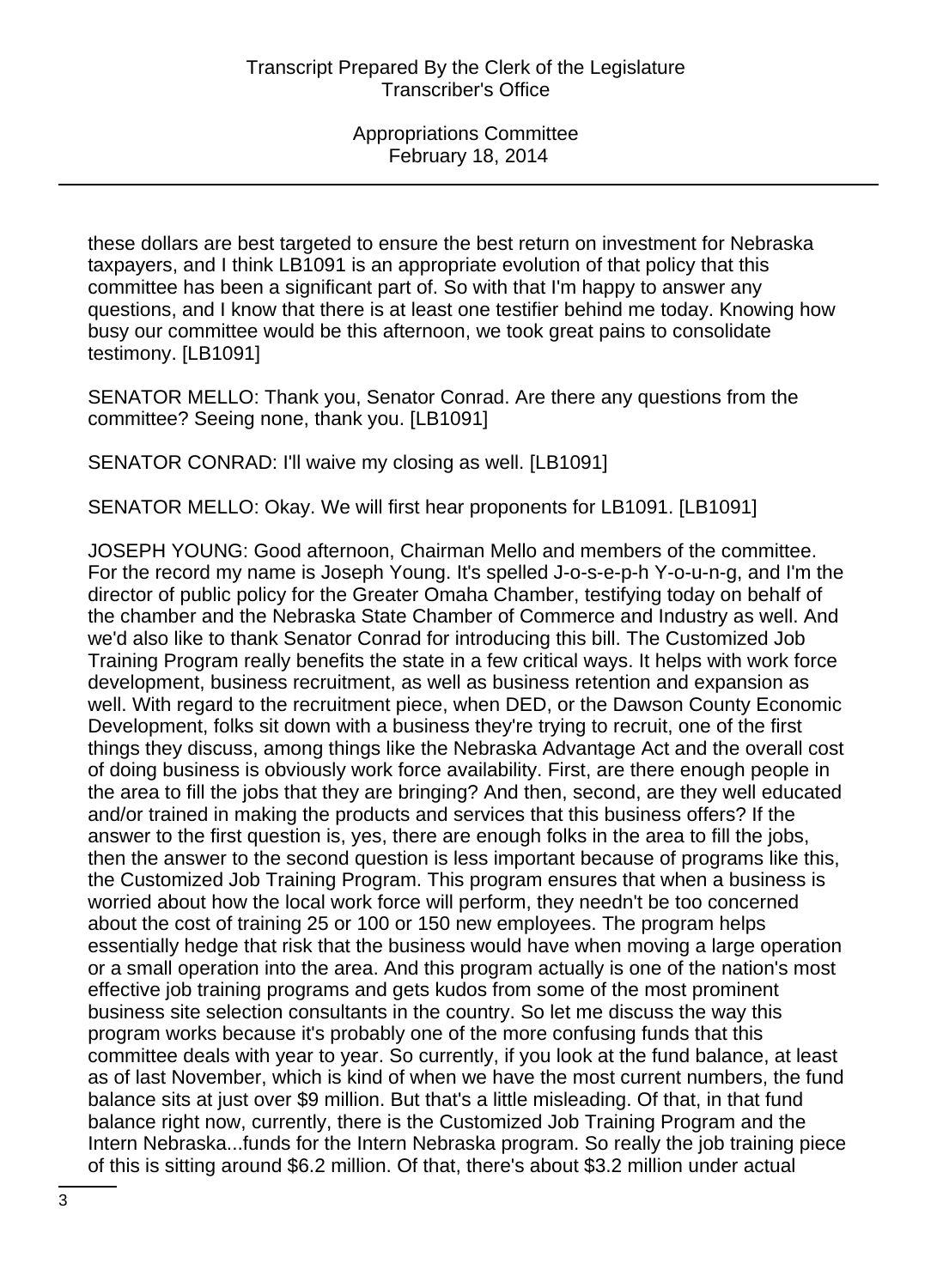### Transcript Prepared By the Clerk of the Legislature Transcriber's Office

Appropriations Committee February 18, 2014

contract that hasn't been expended yet. So that cuts the fund in half. So the subtotal of that, then the remaining, there's about \$3 million committed to potential projects coming into the state. So when DED sits down with a potential project moving into anywhere in the state, they'll say we can commit, let's say, 100 grants to you at \$2,000 apiece. So currently, of that, about half the \$3.2 million, about \$3 million of that is committed to projects. So if a new project comes in today and says, what kind of job training programs can you offer me, there's really only about \$739,000 available for DED to make a commitment to a new company. And that's challenging when we're trying...you know, when we're trying to compete with the states around us. So I hope that clears it up, and I can answer any questions after this too. So since this legislation raises the grant thresholds, too, for high-wage jobs and jobs in high poverty areas, I would suggest that to make the program effective there needs to be really a healthy fund balance that's uncommitted in the program. Anecdotally, I think it was IBM a few years ago, maybe 18 months or 24 months ago, that was looking to move a really large operation to the Lincoln area. We lost that program to Louisiana, I believe, and one of the main concerns was work force availability and whether those folks were trained in the areas that IBM was going to move these jobs into, so. And I was told by the now retired deputy director at the time that if they would have had this extra grant thresholds, that they would have been even more competitive at the end of the day for that project, so. With that I would answer any questions you guys have. [LB1091]

SENATOR MELLO: Thank you for your testimony today, Joseph. Are there any questions from the committee? Senator Harms. [LB1091]

SENATOR HARMS: Thank you, Joseph, for your testimony. You said you think this fund should have a healthy balance. What does a healthy balance mean? [LB1091]

JOSEPH YOUNG: Well, a healthy balance in the sense that there are enough funds uncommitted so that if...for example, right now, we have \$740,000, I think, that could be allocated or at least committed to a new project that's coming in. We think, especially because of this higher grant threshold, that, you know, anywhere from I would say you could argue \$5 million to \$10 million, \$3 million to \$10 million. A project like that IBM project I think was going to move somewhere upwards of 200 jobs into the community, into Lincoln. So if you're talking about 200 jobs at even \$4,000 or \$5,000 a pop, you're going to expend that fund pretty quickly. [LB1091]

SENATOR HARMS: The other question I have, Joseph, is who does your training? We go down this road, I think a couple years ago when we got into this aspect of training. I'm just curious about who is now doing your training and how's that all being handled? [LB1091]

JOSEPH YOUNG: Well, I think for the most part when companies come in, they have training programs built into their existing infrastructure. So there is, I know, a notification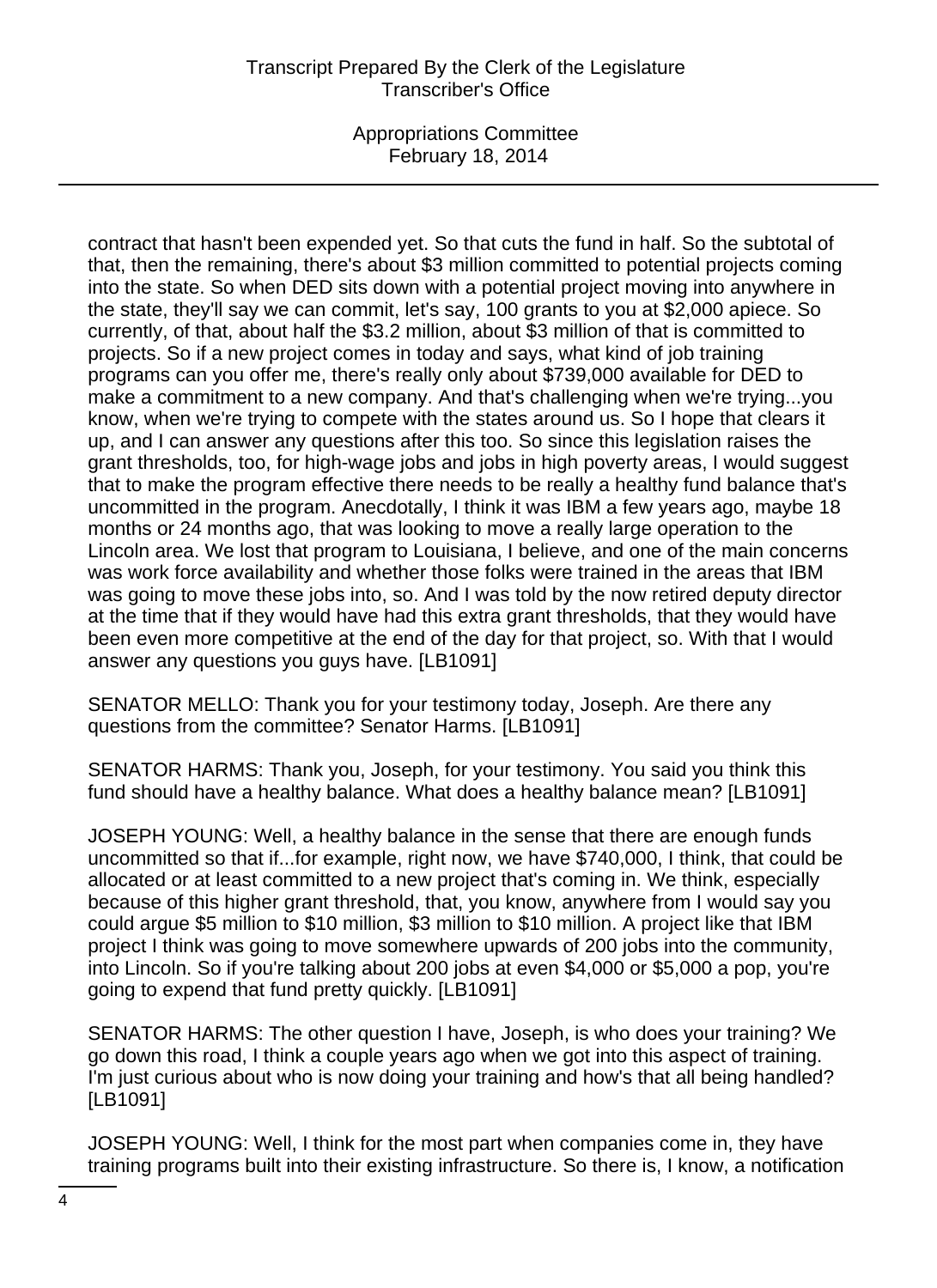now for community colleges. If someone is moving a company into Omaha, the Metro Community College gets a letter saying that this company is moving into the area; they have this many jobs and they're receiving job training funds so that there's an option for those folks then to work out with each other. If the company can use the community college they can do that, or they can, of course, use their own proprietary training information. [LB1091]

SENATOR HARMS: So how many are actually using the community colleges? [LB1091]

JOSEPH YOUNG: I don't know the answer to that question but I can find it. [LB1091]

SENATOR HARMS: Could you find that out for me, please? [LB1091]

JOSEPH YOUNG: Sure. [LB1091]

SENATOR HARMS: Thank you very much, Joseph. [LB1091]

SENATOR MELLO: Senator Nelson. [LB1091]

SENATOR NELSON: Thank you, Chairman Mello. Thanks for coming in today, Joe. You have mentioned a couple times when a new project comes in. Could you give us an example of what a project is, for instance, based on past...what does that involve? Who brings that project in? [LB1091]

JOSEPH YOUNG: So it depends. A project, DED or Greater Omaha Chamber can get a call from a site consultant with information about...usually it's confidential, so that they won't even tell the economic development consultants who the business is. But they will say, I have a large IT employer looking to bring, I'll just say, 100 jobs into the community; we've actually already narrowed it down to three to five states; now we need to get down into the weeds on what Nebraska Advantage is, what the benefits are, what the overall cost of doing business in your community and the other four or five states that we're looking at. So it could also be a representative of an actual company coming in and making the phone call. It's really kind of a crapshoot. [LB1091]

SENATOR NELSON: Okay. Thank you. [LB1091]

JOSEPH YOUNG: Um-hum. [LB1091]

SENATOR MELLO: Senator Bolz. [LB1091]

SENATOR BOLZ: Hi, Joseph. Could you just give me a few words about the outcomes of this program? Can you quantify for us how many jobs have been created; are they sustained, that we can directly connect to this funding stream? [LB1091]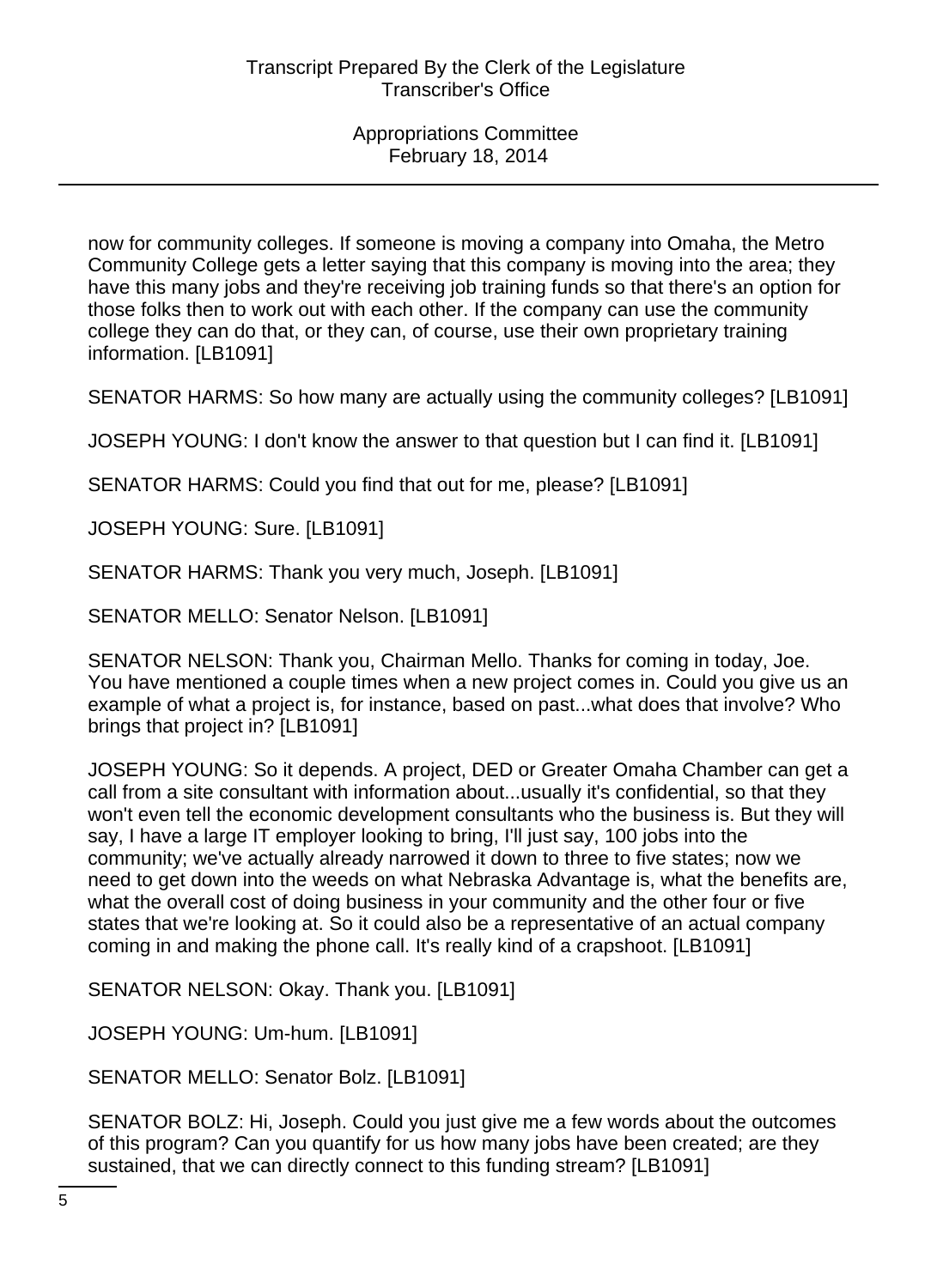JOSEPH YOUNG: You know, I do know the number exists of how many jobs this has helped retain and attract to the state. I don't have that number off the top of my head. I'm going to have to get that to you. What was the second question, or was that it? Was there two? [LB1091]

SENATOR BOLZ: I think you got it. [LB1091]

JOSEPH YOUNG: Okay. Well, I'll get that. I'll follow up with you on that too. I will say though that there's...like Nebraska Advantage, these are performance-based. So there is an agreement in place, and then the company has to actually train the employees, and there's a short audit that goes on where an employee from DED will go in and make sure that those hours were used as training hours. And then after that the grant is expended, which is why you see in the fund there is currently \$3 million under contract that actually haven't been expended because those audits haven't happened yet. [LB1091]

SENATOR MELLO: Any other questions from the committee? Seeing none, thank you, Joseph. [LB1091]

JOSEPH YOUNG: Appreciate the time. [LB1091]

SENATOR MELLO: Other proponents for LB1091. [LB1091]

BRUCE BOHRER: Good afternoon, Chairman Mello, members of the committee. Bruce Bohrer, appearing on behalf on the Lincoln Chamber of Commerce. The first name is spelled B-r-u-c-e, last name B-o-h-r-e-r. I think Senator Conrad and Mr. Young did a good job of covering the issues, and I would just maybe expedite the hearing a little bit by saying we'll align ourselves with the reasons that have been previously stated for the record. We are in support of LB1091 and see that the guidelines added for high-wage jobs in high poverty areas are a good thing. I think Senator Conrad alluded to a targeted approach. We certainly see that as a positive in the Job Training Cash Fund. And just add one thing. I think Mr. Young had mentioned the IBM job was 200 jobs. That was the first phase. The next phase was another 200 jobs. And we've had another...a few other bites along that same line. Our Haymarket development is coming along a little more rapidly than we even expected. That's a good thing. And Innovation Campus as well. So one of these days we're going to get one of those and it's going to drain down that fund really quickly; so that's another reason we really do support the healthy balance that Mr. Young alluded to. I'll conclude my remarks unless there are any questions that I can answer. [LB1091]

SENATOR MELLO: Thank you for your testimony today, Bruce. Are there any questions from the committee? Senator Harms. [LB1091]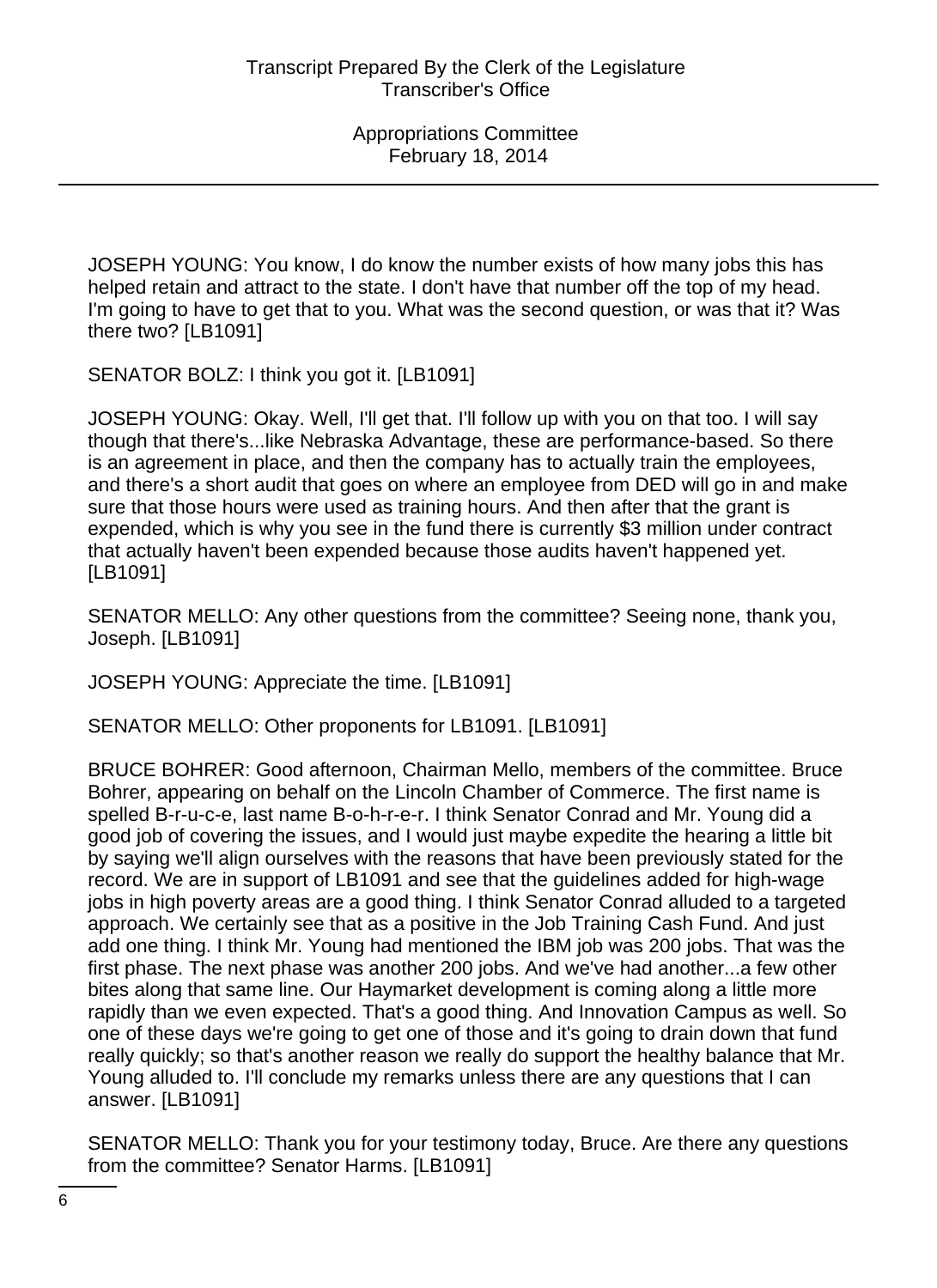SENATOR HARMS: Thank you very much, Bruce, for coming and testifying. [LB1091]

BRUCE BOHRER: You bet. [LB1091]

SENATOR HARMS: Could you give us some examples of who it's helped to attract to Lincoln; any companies it's helped attract to Lincoln or expand? And where has the benefit been here? [LB1091]

BRUCE BOHRER: Well, there's...I can't think of the...it's a manufacturer that's out at Airpark. I can't think of the name right now, but they specifically looked at this and said, yeah, we would really like some help in job training. A lot of it is in manufacturing but also high-tech companies as well. They like this benefit because it's something that isn't just for the company; it's something that goes to the employee themselves. They get trained and then they can move on as well; they can always have this. I can get you a list of the companies. [LB1091]

SENATOR HARMS: Yeah, I'd like to see the list if you would, please. Thank you. [LB1091]

BRUCE BOHRER: Yes. [LB1091]

SENATOR MELLO: Any other questions from the committee? Seeing none, thank you, Bruce. [LB1091]

BRUCE BOHRER: You bet. [LB1091]

SENATOR MELLO: Are there any other proponents for LB1091? [LB1091]

RENEE FRY: Good afternoon, Chairman Mello and members of the Appropriations Committee. My name is Renee Fry, R-e-n-e-e F-r-y. I'm the executive director of OpenSky Policy Institute. I don't have prepared comments today. I just wanted to share a little bit of research that we have on job training. I will say that we do have serious reservations about using the Cash Reserve, which we'll go into in more detail in the next hearing. That said, I had the pleasure of listening...hearing from senior economist Timothy Bartik at the W.E. Upjohn Institute for Employment Research a couple of years ago, and he's done extensive research looking at economic development and what tools work for states. Interestingly enough, he has found a good economic development tool is pre-K, and I cite that quite often. But he has also found that job training is very effective. And I do have a couple of quotes from some research that he's done. He finds that customized job training incentives are 10-16 times more effective in jobs created per dollar of incentives than tax incentives. He has also found that customized job training programs can have a high return on investment, and that the productivity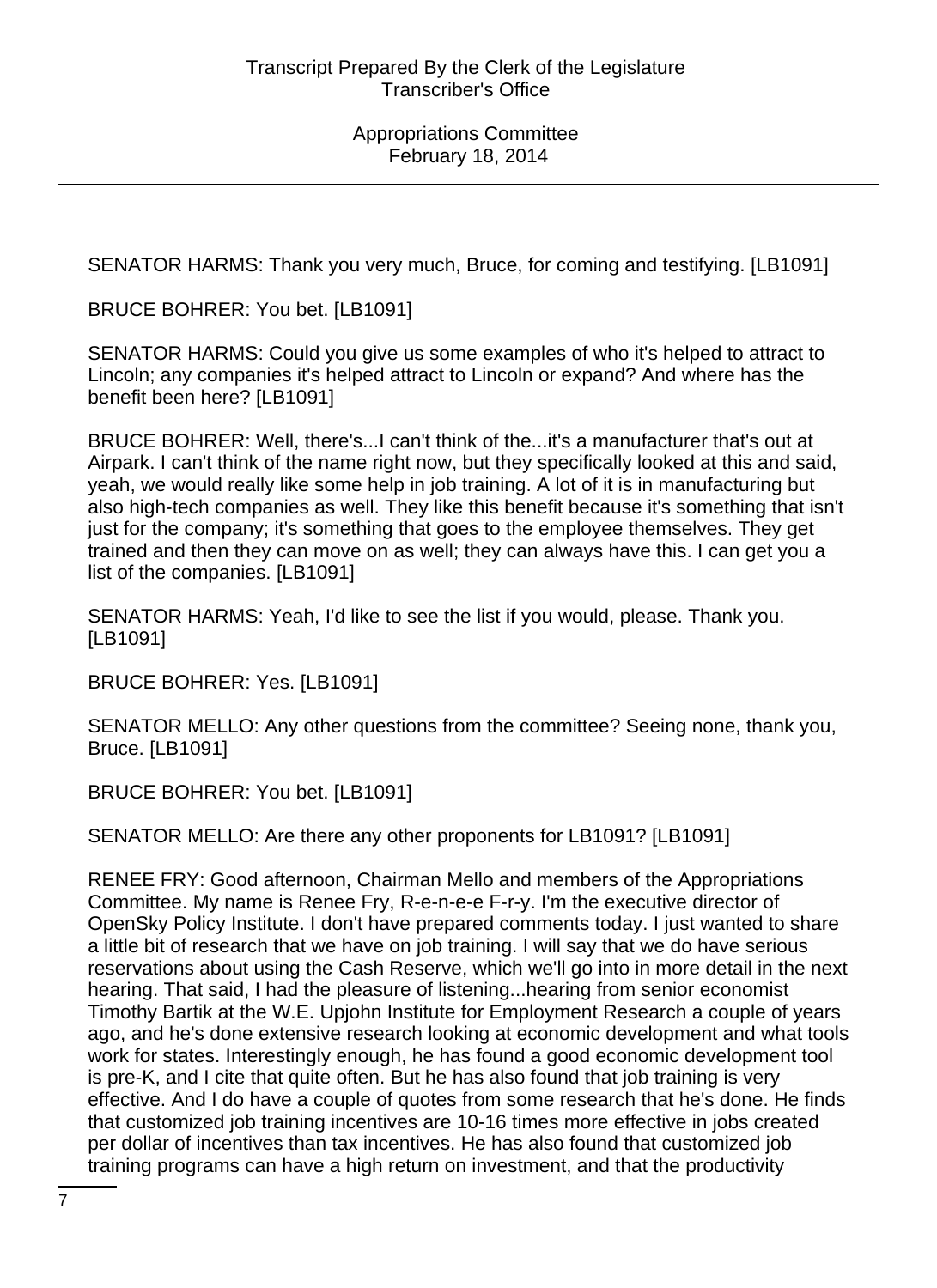benefits of customized training are 1.8 times the program costs. So to the extent that the Legislature is looking for ways to grow our economy, we do believe that job training programs are one effective way to do this. I'd be happy to answer questions. [LB1091]

SENATOR MELLO: Thank you for your testimony today, Renee. Are there any questions from the committee? Seeing none, thank you. [LB1091]

RENEE FRY: Thank you. [LB1091]

SENATOR MELLO: Any other proponents for LB1091? Seeing none, are there any opponents to LB1091? Seeing none, is there anyone here in the neutral capacity? Seeing none, Senator Conrad waives closing. That will end today's public hearing on LB1091, and take us to our first of multiple hearings. First, the first three bills will be LB669 by Senator McCoy, LB1086 by Senator Pirsch, and LB1094 by Senator Al Davis, all three involving the Property Tax Credit Fund. And we will wait. We have some scheduling challenges we're wrestling with, so Senator McCoy will be joining us shortly. Good afternoon. [LB1091 LB669 LB1086 LB1094]

SENATOR McCOY: Thank you, Chairman Mello, and I appreciate your patience as I was across the hall. And good afternoon, Appropriations Committee. I am Beau McCoy, for the record, B-e-a-u M-c-C-o-y, and I represent the 39th District, and I am here this afternoon to introduce LB669, which would be a one-time transfer of \$85 million from the Cash Reserve Fund to the Property Tax Credit relief (sic) Fund. You know, I think a lot of us, and some of you obviously were on the committee, on the Tax Modernization Committee, heard a lot of testimony across the state about the property tax burden for Nebraskans. And I believe that such a transfer would provide some immediate relief to Nebraskans, not just for those in agriculture but for the young family that's looking to purchase a home in Omaha or Lincoln and everyone in between. You know, and I think you're going to hear obviously a number of bills today on varying amounts that could be added to the fund that of course, as all of you know who have been around since 2007 and all of you on this committee talk about every two years, as we all do on the floor, and the value of it and what that means, not only as you budget and put together a budget but as all of us budget in our personal lives, in our businesses across the state. And I think the particular situation we find ourselves in today, and depending on the statistics you look at, Omaha has the largest or I should say the 12th highest property tax burden of a metropolitan area of any city across the country. That's pretty remarkable considering the major metropolitan areas that we have. And in addition, USDA just a of couple weeks ago came out with statistics showing that Nebraska agriculture producers pay the third highest property tax burden of any state in the country, behind California and Texas. And I think a combination of those factors along with falling commodity prices, which some would say creates a potential reason why we should be very judicious with the Cash Reserve, and I wouldn't disagree with that. But I think the combination of that situation along with rising valuations across the state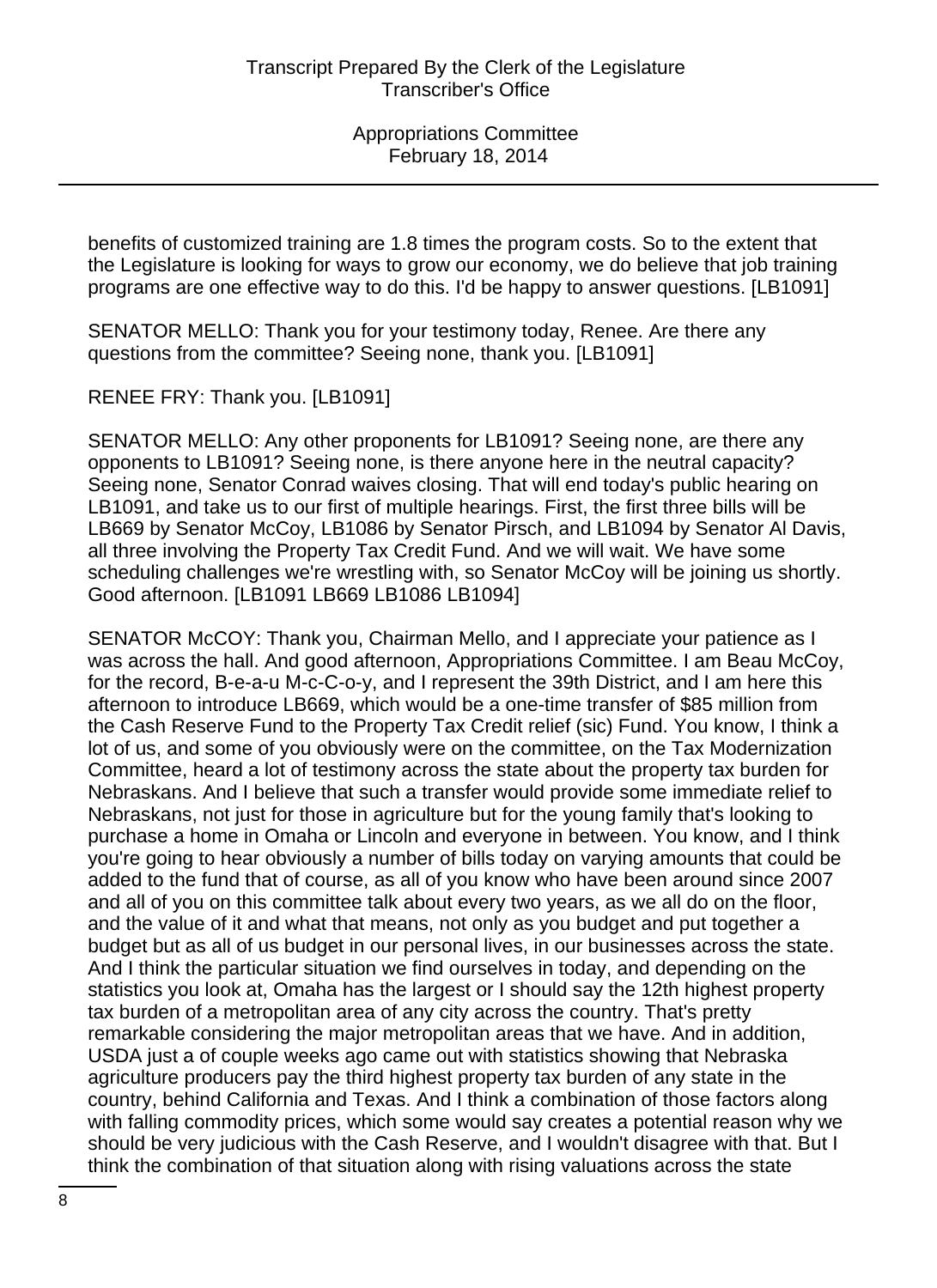means that we really do need to do something. And again, there may be those who disagree as to the amount. You know, there's been a lot of talk, clearly in the media and otherwise, about that. But I think this is one area that we in the Legislature, one of maybe only a couple of ways, in my mind, this and perhaps reducing ag land valuations, that we in the Legislature can really effect property tax relief while at the same time I think preserving what we hold dear, and that is local control, and that is the ability to have locally elected officials have a responsibility and to taxpayers to set up budgets that make sense and budgets that balance and be held accountable to their constituents as well. And I...and my hope would be that as you as a committee look at this and eventually perhaps we, the full body, look at this issue, that we keep that in mind. I know that you will, as you always do. You have a difficult task, as we all do, to make sure that we are protecting that Cash Reserve and that rainy day fund, and using it as we sometimes do and we have in the past for certain high-priority issues. In my view, this rises to that level. And with that, I would conclude. [LB669]

SENATOR MELLO: Thank you, Senator McCoy. Are there any questions from the committee? Senator Conrad. [LB669]

SENATOR CONRAD: Thank you, Senator McCoy. A couple questions: Under your proposal, have you had the chance to run any calculations in terms of what the average benefit might be to a recipient if your bill were to be included in the budget? [LB669]

SENATOR McCOY: Well, obviously, that's dependent upon the amount of... [LB669]

SENATOR CONRAD: Yes. [LB669]

SENATOR McCOY: ...of property that exists. I mean you can run calculations and you can look at what, you know, \$115 million was worth, Senator Conrad, in 2007, and with inflation and added valuations what it would be worth today. You know, it would appear that I think we hit a level, if I'm remembering correctly, of I think \$129 the Property Tax relief Fund was worth. And I think 2009, as I recall, was the high point for someone who owned a \$150,000 home. But today I think we'd fall somewhere in the \$90, mid \$90s, I think that it's worth in today's dollars. So obviously, that's going to be dependent upon, you know, whether you have ag land, whether you don't; how much property you own. So I think it's a little hard to determine. But I mean in sheer numbers, if you add \$85 million, I think it's 75, it would be a 75 percent increase, all things being equal, which they aren't, but if you were to add \$85 million. [LB669]

SENATOR CONRAD: No, I appreciate that it's a different calculation for different property taxpayers, but just in terms of kind of illustrating the tangible benefit, we usually do utilize I think a \$150,000 home, for example,... [LB669]

SENATOR McCOY: Uh-huh. [LB669]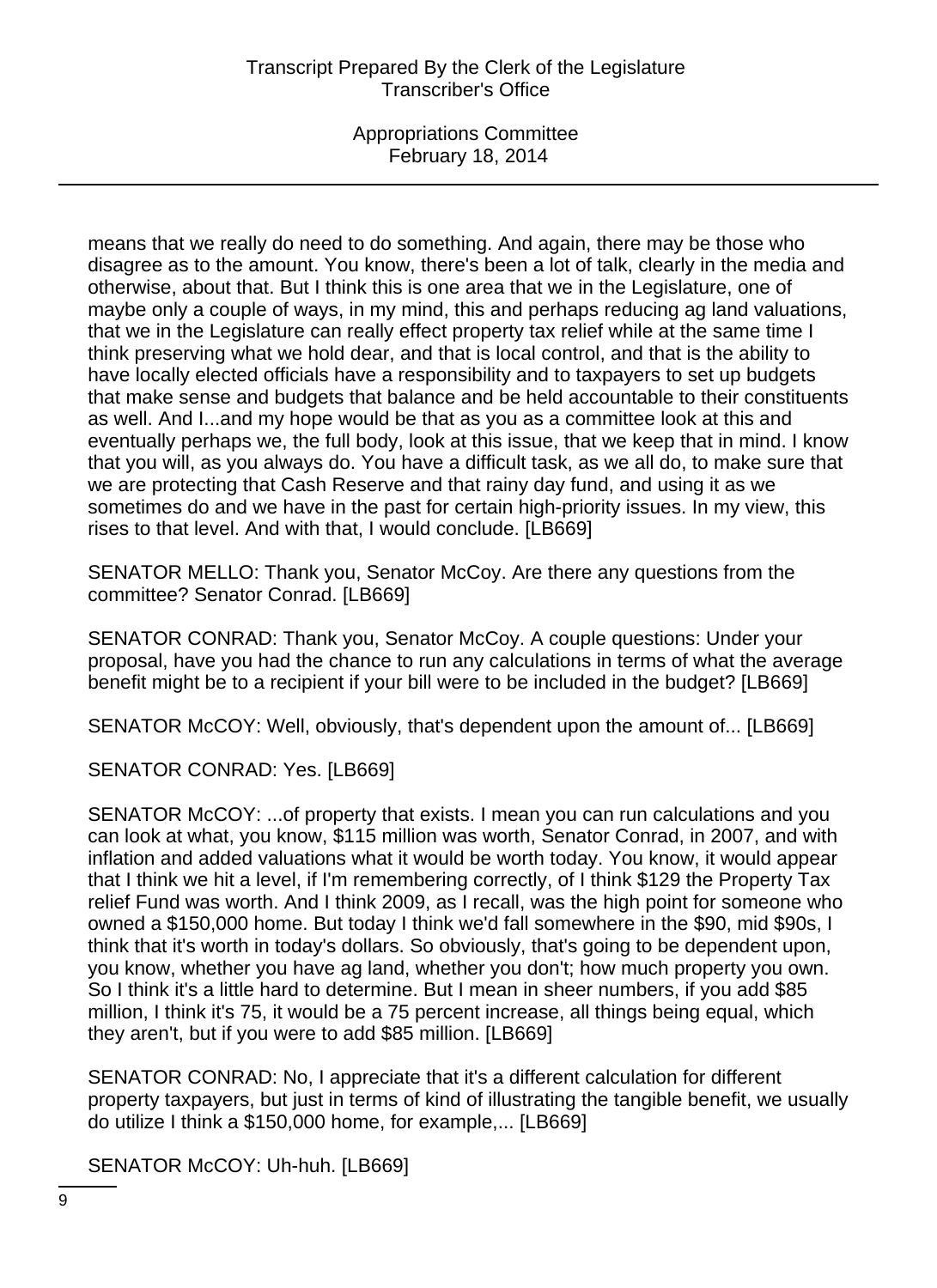SENATOR CONRAD: ...or at least the media does when they talk about this program. [LB669]

SENATOR McCOY: Sure. [LB669]

SENATOR CONRAD: So that's kind of a nice yardstick, yeah. [LB669]

SENATOR McCOY: It's a...sure, which I think isn't far, I don't believe, from what the average home value I think across the state, it might be a little bit less than that, as I recall, but it's a good round number to figure from. [LB669]

SENATOR CONRAD: Right. Yeah, so I was just trying to see if you knew maybe by chance what your legislation would do for that average homeowner. And if you don't know off the top of your head, we could definitely get that. [LB669]

SENATOR McCOY: Well, I think it's, as I said, you know, we're, you know, we're some...in today's dollars we're looking at that's worth in the mid \$90s and so you'd add 75 percent to that. So it kind of gives you an idea, based upon that, where you'd be in rough numbers. [LB669]

SENATOR CONRAD: Okay. And then on the topic of how did you settle on the number, \$85 million, and why did you choose to make it a one-time benefit? [LB669]

SENATOR McCOY: Well, I think that's out of respect, honestly, to our budgeting process. I think that that's obviously, you know, in the Legislature we review this, as I think we should, in an ongoing basis as we appropriate and ultimately as we view this on the floor of each biennium budget. This number to me appeared to be something that you could...actually would be a real benefit to those who are paying property taxes, which is a lot of us across the state. Again, and that's why I said in my opening, you know, there may be those that say it's a lesser number. It may be. I think it's very difficult to probably contemplate, in my mind, although there may be those that disagree. Even though I'd like to, you know, I think it would be challenging as you think in amounts greater than this of how that would work going forward. But I would also maintain that...and we talk about this in the Revenue Committee when we talk about ag land valuation changes. I mean we are at a point I think in Nebraska where some other of our neighboring states have been in the past where they've really been forced, because of rising valuations, not just in ag lands but in other property classes, to look at how property is assessed and does that make sense. And that's not part of this legislation, nor should it be, and it's not part of a bill that I have currently in the Revenue Committee to change ag land valuations. But I think we are not far, in my mind, from a time when we need to look at that as a state and make sure that it's equitable and that it's affordable for a family to purchase a home and not have the taxes be such a burden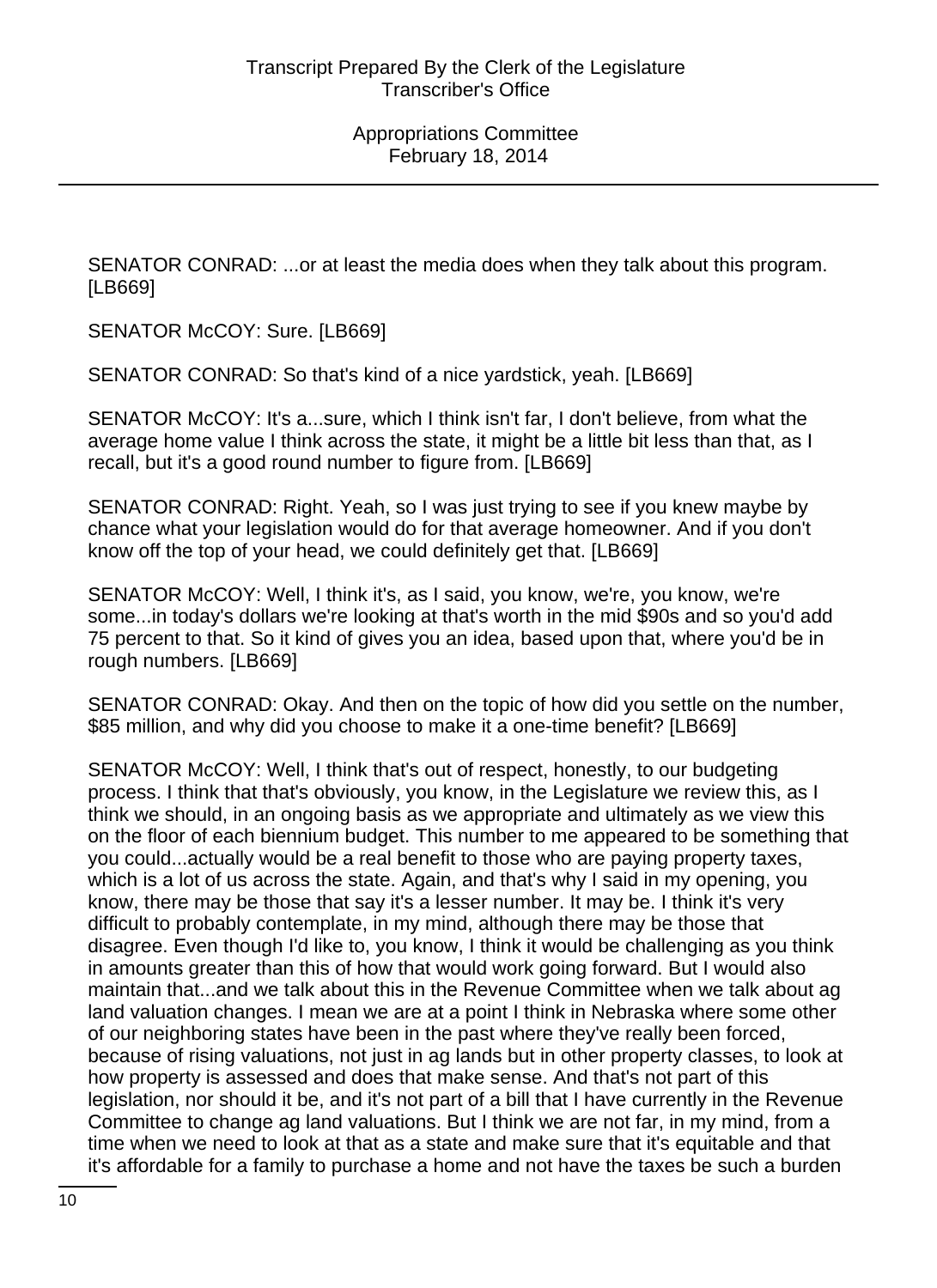that it's difficult to try to achieve that American dream of buying a home or for those in agriculture to stay in agriculture and to be competitive. [LB669]

SENATOR CONRAD: Okay. And I think that the Tax Modernization Committee had a great deal of research and a great deal of testimony in their endeavors across the state last interim period on these topics, and of course the property tax burden was at the forefront of most Nebraskans' minds, I think that's a clear takeaway from that effort. But on that topic, you're going to be well familiar with the fact that a lot of our actions impact property tax rates and burdens for everyday Nebraskans. So whether the solution lies in increasing TEEOSA funding or restoring state aid to local municipalities or looking at additional funding for community colleges or jail reimbursement or any of the other strategies that exist for reducing the property tax burden, why did you choose this one solution to move forward with this session? [LB669]

SENATOR McCOY: Well, it isn't just this one solution, Senator Conrad. I mentioned that I also have a bill to lower ag land valuations, not in this committee but in the Revenue Committee, of which of course I am a member, from 75 to 65. This was a topic of a lot of conversation, a lot of testimony, the Tax Modernization Committee. And on your point earlier about there being multiple ways to address this, that's true. But as you probably well know and others do from being part of some of those hearings, Senator Nordquist repeatedly across the state, in all five locations as I recall, would ask locally elected officials if we were to reinvigorate or reinstall state aid, will that result in a tax decrease. And not one local elected official said that it would. Some said that it might, but none said that it would. So to me, this seems to be a way that again we can inject real property tax savings to Nebraskans, directly to them, which I think was the whole reason this, the Property Tax relief Fund was put in place in the first place. I wasn't here. That was right before I became part of the Legislature, but there are those who...some of which are here today that took part of that in their first session of the Legislature, including you, I believe. [LB669]

# SENATOR CONRAD: Yeah. That's right. [LB669]

SENATOR McCOY: And I think that was the idea in mind, at least from our research and my understanding of the issue and from talking to those that were here, is it's a way to still maintain that local control, allow that at the local level, while still effect property tax savings and one of few ways we can, I think, as a Legislature. [LB669]

SENATOR CONRAD: Very good, and last question, Senator McCoy. You've taken strong advocacy positions in terms of our state budget, and we always welcome debate on the budget from this committee's perspective, and have argued very forcefully about any sort of increase in state spending. At the heart of this program, this is a spending program. So how do you differentiate your concern about state spending with your proposed increase of \$85 million in state spending? [LB669]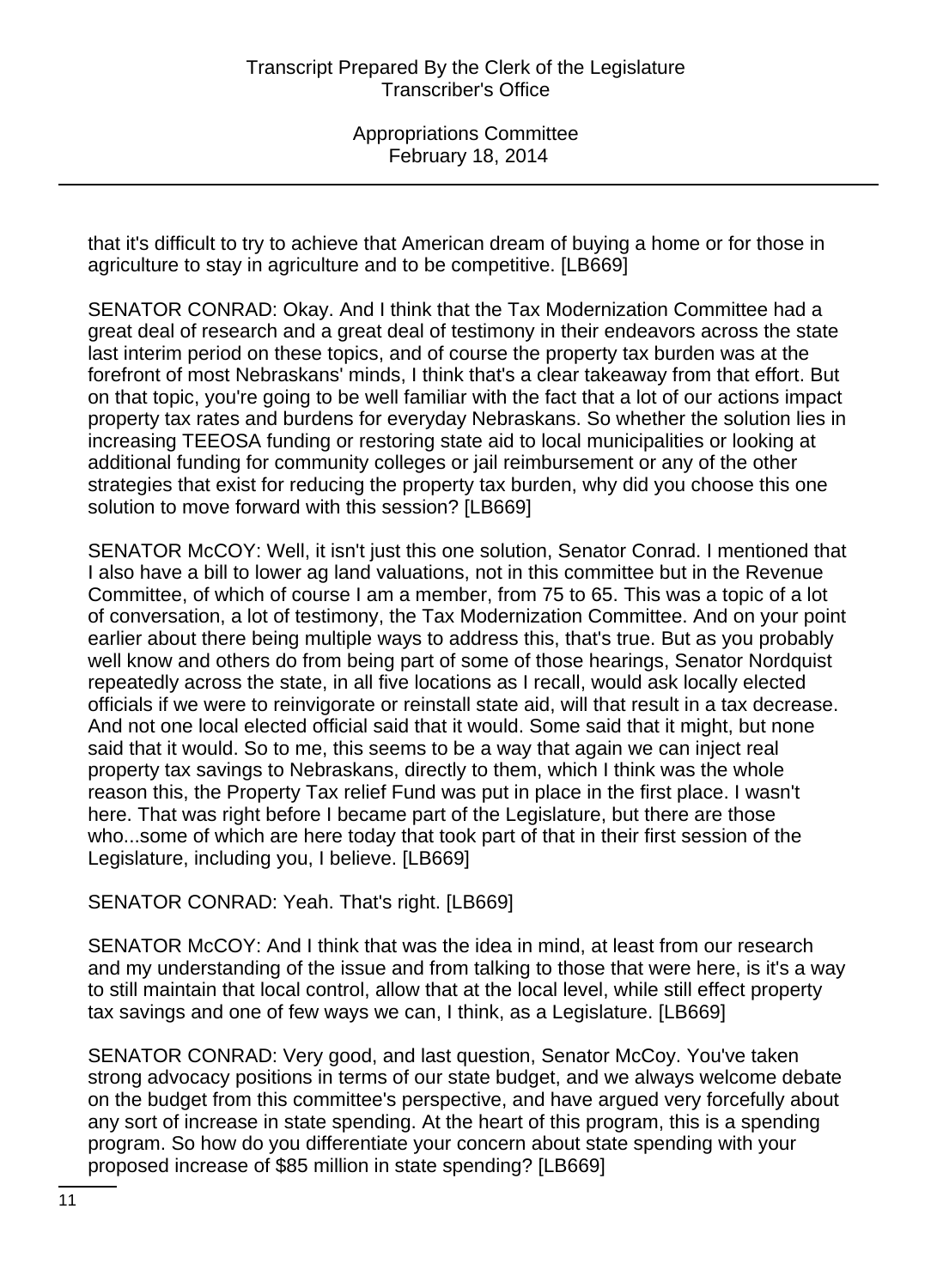SENATOR McCOY: Well, I believe fundamentally when we look at the level we have a Cash Reserve at today, Senator Conrad, we're overtaxing Nebraskans. I've said that many times. And I don't see this as a spending program. I see this as giving back to hardworking Nebraska families and businesses tax dollars that are over and above what we needed and returning that to them to reinvest in their family budgets and in their businesses to in turn grow our economy and create additional revenue to the state. That's how I see it. And I understand there are differing perspectives to that, but that's my viewpoint on it. [LB669]

SENATOR CONRAD: Okay. Very good. Thank you. [LB669]

SENATOR MELLO: Thank you, Senator Conrad. And for the public record, Senator Tyson Larson has joined the committee for the afternoon. Senator Wightman. [LB669]

SENATOR WIGHTMAN: Thank you, Senator McCoy. You talk about your other bill. I was first going to ask you if there was any connection between the two, and obviously there's not, on the property tax valuation or ag land valuation. And I don't know, is yours one...I think there are two bills pending and maybe three that would reduce it, and two of them I think are the 65 percent. Is that correct? [LB669]

SENATOR McCOY: That's correct, Senator Wightman. I'm just trying to remember off the top of my head. Unless I'm mistaken, we have a couple of bills that are layover bills from last year's session as well that we've talked about in last year's session, so there's a number. And I understand full well the difficulties of. I don't think we're in a position where we're probably going to, although it would certainly be my desire, that we could find a way to do both, and maybe we can. But it's certainly something I believe that needs to be part of the discussion because I, again, I think we're at an unsustainable juncture, at least on the trajectory that we're on, of property taxes in agriculture and outside agriculture. [LB669]

SENATOR WIGHTMAN: And I think in some ways the change in the property tax may not...or farmland values, property tax may not change a lot of districts very much or a lot of counties very much, because they've got almost all their land is ag land. And so they're supporting everything that's paid for with tax dollars out of that. So one way or another, they're probably going to be paying about the same amount of property tax. [LB669]

SENATOR McCOY: That's a great point, Senator Wightman, and that issue, as I recall, might not have been, I don't know that there would be anyone, with the exception of Senator Chambers, that would have been around the last time ag land values were dropped for taxation purposes, I think was in 2006. And the late Senator Bob Kremer I believe was the sponsor of that bill, which probably would have been right before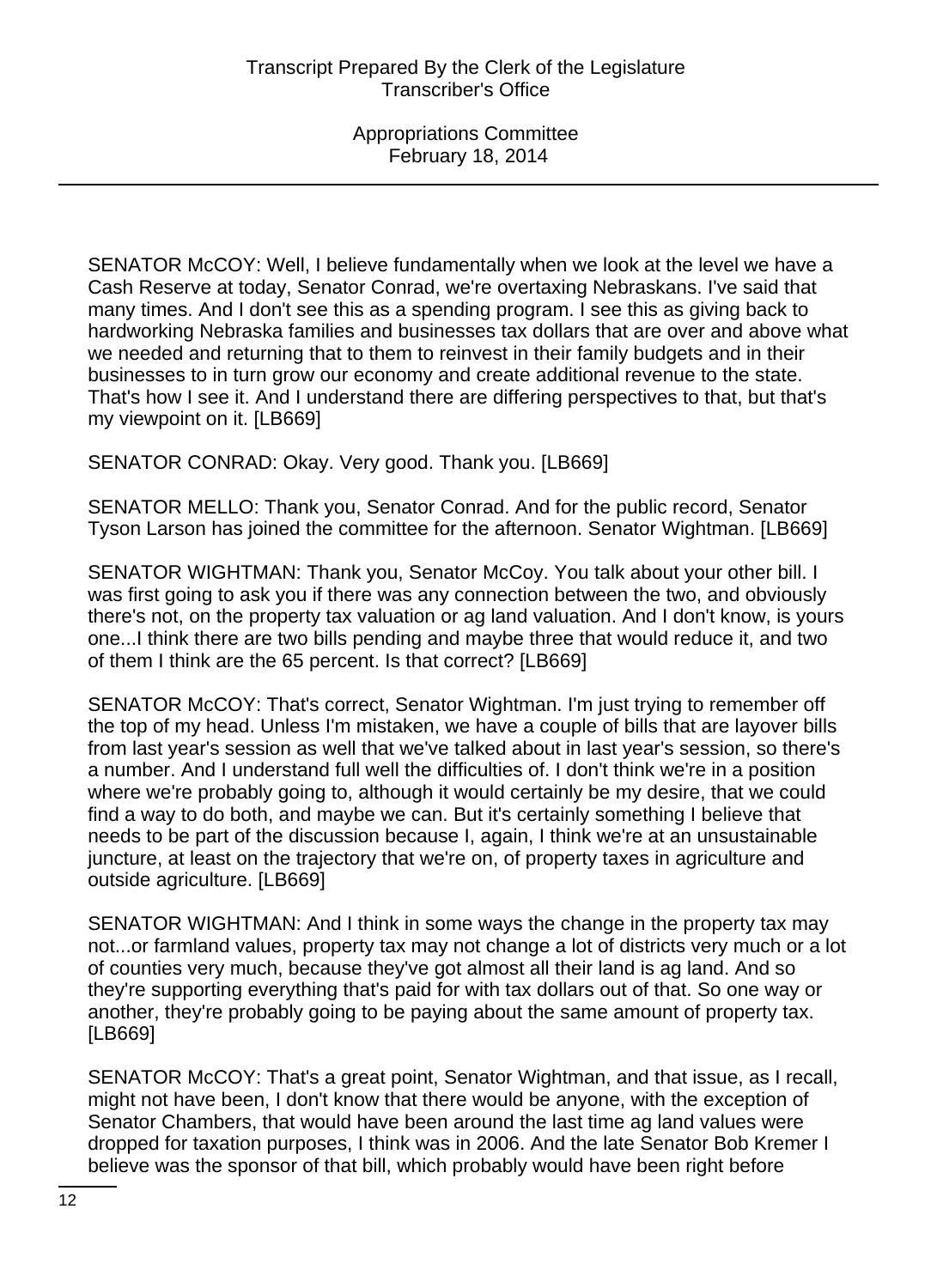anybody else here arrived at the Legislature, with the exception of Senator Chambers. And it's my understanding that was part of the discussion then, was that there were certain counties that it was...that a reduction in ag land valuations would affect property tax savings more than others. And there are a good number of rural counties in Nebraska where that would be a challenge. And I think at the time, it appears to me from reading transcripts and trying to talk to everybody that I can, that the decision was still made to do that because there were still quite a number of our 93 counties where it would make a very real and positive difference in the reduction of property taxes. And I think it did and still does. But with the rising valuation situation that we find ourselves in, it's less of an impact today than it was then. And that, at that point, that was moved from 80 percent to 75. [LB669]

SENATOR WIGHTMAN: Thank you. [LB669]

SENATOR MELLO: Senator Nelson. [LB669]

SENATOR NELSON: Thank you, Chairman Mello. Thank you, Senator McCoy, for coming today. This is just an across-the-board credit to every person who pays property tax, if I understand it correctly, and it comes out of the fund which is already in existence. All right. So is...does everyone get the same percentage of credit? Could you explain that, how it works, when the Tax Commissioner has to decide how much credit we're going to get? [LB669]

SENATOR McCOY: That's correct. It's based on the \$1,000, each \$1,000 of assessed value in property, be it residential, ag land. It's all property tax owners. [LB669]

SENATOR NELSON: So out of that fund, if we put \$85 million in there out of the Cash Reserve, why then that has to be divided up so that everyone benefits from it. [LB669]

SENATOR McCOY: That would be correct. [LB669]

SENATOR NELSON: And what was the figure again on an average? Did...I think Senator Conrad's question, did you have an estimated figure? [LB669]

SENATOR McCOY: Well, it reached a high point, I believe, in 2009, so just a couple of years into the program, into the life of fund, when the money coming in resulted in, for an average...an average property taxpayer that owned a home assessed at \$150,000, the high point I believe, unless I'm mistaken, was \$129 that you would see. [LB669]

SENATOR NELSON: Twenty-nine? [LB669]

SENATOR McCOY: One twenty-nine, uh-huh, that you would see as that line-item Property Tax Credit relief Fund injection off your property tax bill. Obviously, that would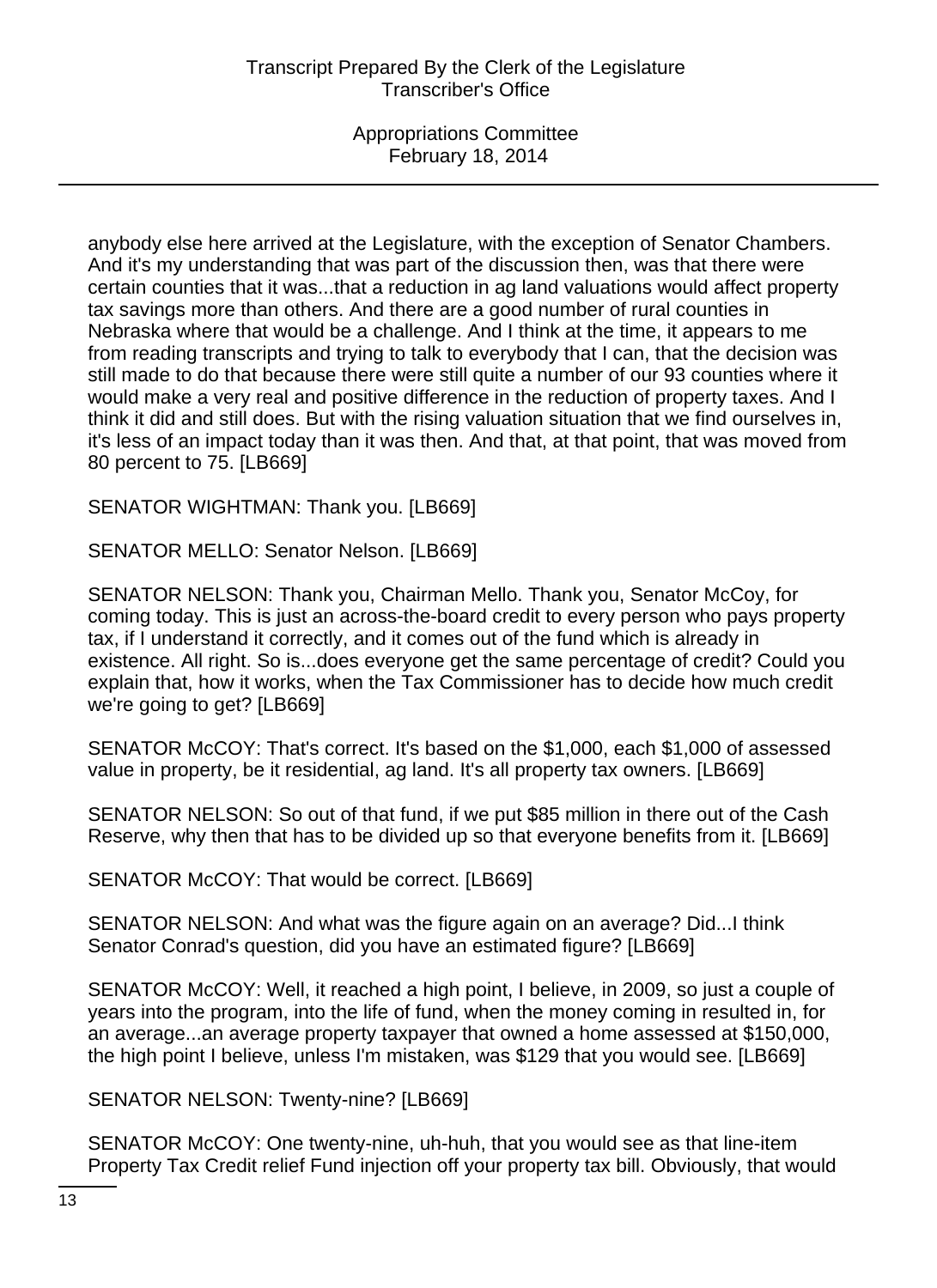change greatly with whether that was agriculture, ag lands,... [LB669]

SENATOR NELSON: Uh-huh. Yeah. [LB669]

SENATOR McCOY: ...or commercial, or larger or smaller home, whatever the case may be. But I think that, it's my understanding and I'll say it off of personal example because I look at our own property tax bills, that's been reduced by some degrees since then. It's not going nearly as far in today's dollars with valuations as...it isn't going as far as what it once did. [LB669]

SENATOR NELSON: All right. Thank you. [LB669]

SENATOR MELLO: Thank you, Senator Nelson. Senator Bolz. [LB669]

SENATOR BOLZ: Good afternoon. A question that follows nicely with Senator Nelson's question, one of my concerns is that this is a broad approach, and so my question is why not do the work of creating a circuit breaker program or another more targeted strategy to make sure the property tax relief gets to the people who most need it? [LB669]

SENATOR McCOY: Well, I would argue, Senator Bolz, that the ones who most need it are the ones who are paying it. You know, we all, any of us that own property, whether it's a small amount of property, a large amount of property, we're paying property taxes. And I would argue that all Nebraskans deserve that or any that are owning property. You know, some will say, well, you know, you might have a son or a daughter that's inherited farm ground and they're paying those property taxes and they're receiving a credit for property taxes and they don't live here. Well, they're still paying property taxes here. And I think that those who are paying it should deserve a break. That's how I see it. That isn't to say that circuit breakers don't have merit and we've talked at length about them and the Tax Modernization Committee and otherwise. But unless I'm, you know, mistaken, it's not something we're really having a whole lot of discussions about at this juncture. And it may have merit down the road. [LB669]

SENATOR BOLZ: I don't disagree that it will take work, but I maybe have a difference of opinion with you in that someone like Ted Turner needs property tax relief just as much as my dad who owns a couple hundred acres out in Otoe County. My second question, Senator McCoy, is, you know, we'll have some turnover on this committee, but I'll be here in a couple of years and you will be in some way or another. What will we say when property taxes go back up in a couple of years to our constituents, because this isn't sustainable. Or do you think it's sustainable? [LB669]

SENATOR McCOY: Well, again, I think that's the appropriations process that we go through with each biennium budget, Senator Bolz, and previous Legislatures before I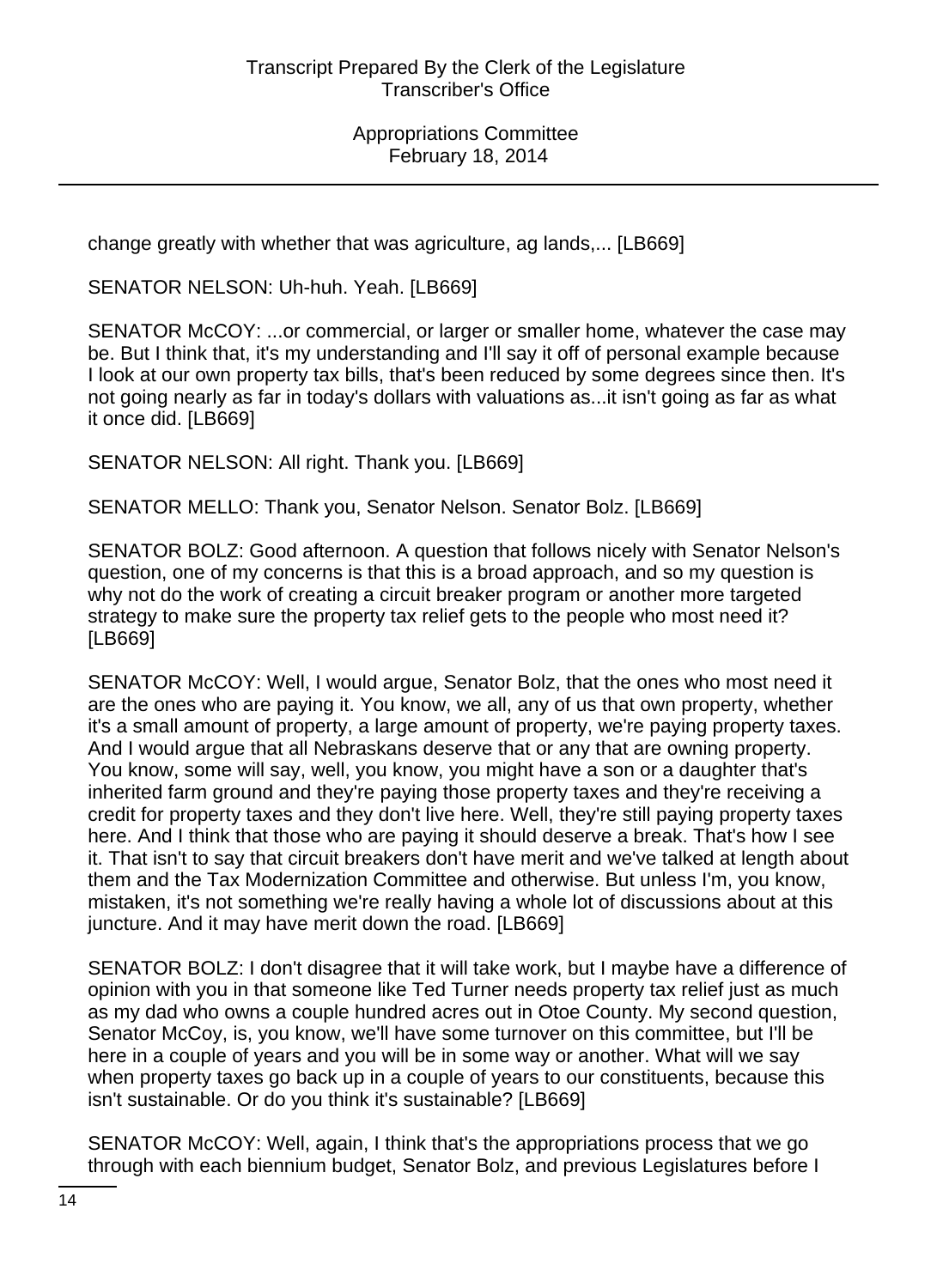arrived here and before you arrived here made the decision to continue forward with this Property Tax Credit relief Fund. And it's the will of the Appropriations Committee and the will of the Legislature to either continue that or not. And I think it's hard for...to hypothetically say whether or not that's going to continue. I certainly hope that it would, in my opinion. But again, that's not for me to decide or any one of us individually to decide. That's why we have it, in my view; that is the process of our biennial budget. [LB669]

SENATOR BOLZ: I wish I shared your optimism. I'm not sure that we can sustain an \$85 million program over a significant amount of time. So thank you. [LB669]

SENATOR MELLO: Thank you, Senator Bolz. Are there any other questions from the committee? Seeing none, thank you, Senator McCoy. [LB669]

SENATOR McCOY: Thank you. [LB669]

SENATOR MELLO: We'll next go to Senator Pirsch for LB1086. Good afternoon. [LB1086]

SENATOR PIRSCH: Good afternoon, Chairman Mello, members of the Appropriations Committee. I am State Senator Pete Pirsch. For the record, that's P-i-r-s-c-h. I'm the sponsor of LB1086. The purpose of LB1086 is to double the annual amount of money the state of Nebraska provides in property tax relief over the next two years by transferring \$115 million from the Cash Reserve Fund to the Property Tax Credit Cash Fund in 2014, in December specifically, and another \$115 million in December of 2015. I appreciate, for the sake of, you know, time's sake, the consolidation of the related issues into one hearing. And so I know we've covered a lot of ground with respect to the overall concept with Senator McCoy's bill, but I do...would open myself up to questions if anybody had them. [LB1086]

SENATOR MELLO: Thank you, Senator Pirsch. Are there any other questions from the committee? Senator Conrad. [LB1086]

SENATOR CONRAD: Thank you, Senator Pirsch. Welcome to the Appropriations Committee. And I think you maybe had a chance to hear some of my commentary with Senator McCoy, so I wanted to ask you some clarifying questions as well. [LB1086]

SENATOR PIRSCH: Sure. [LB1086]

SENATOR CONRAD: How exactly did you decide upon the number proposed in your legislation? [LB1086]

SENATOR PIRSCH: Sure. So... [LB1086]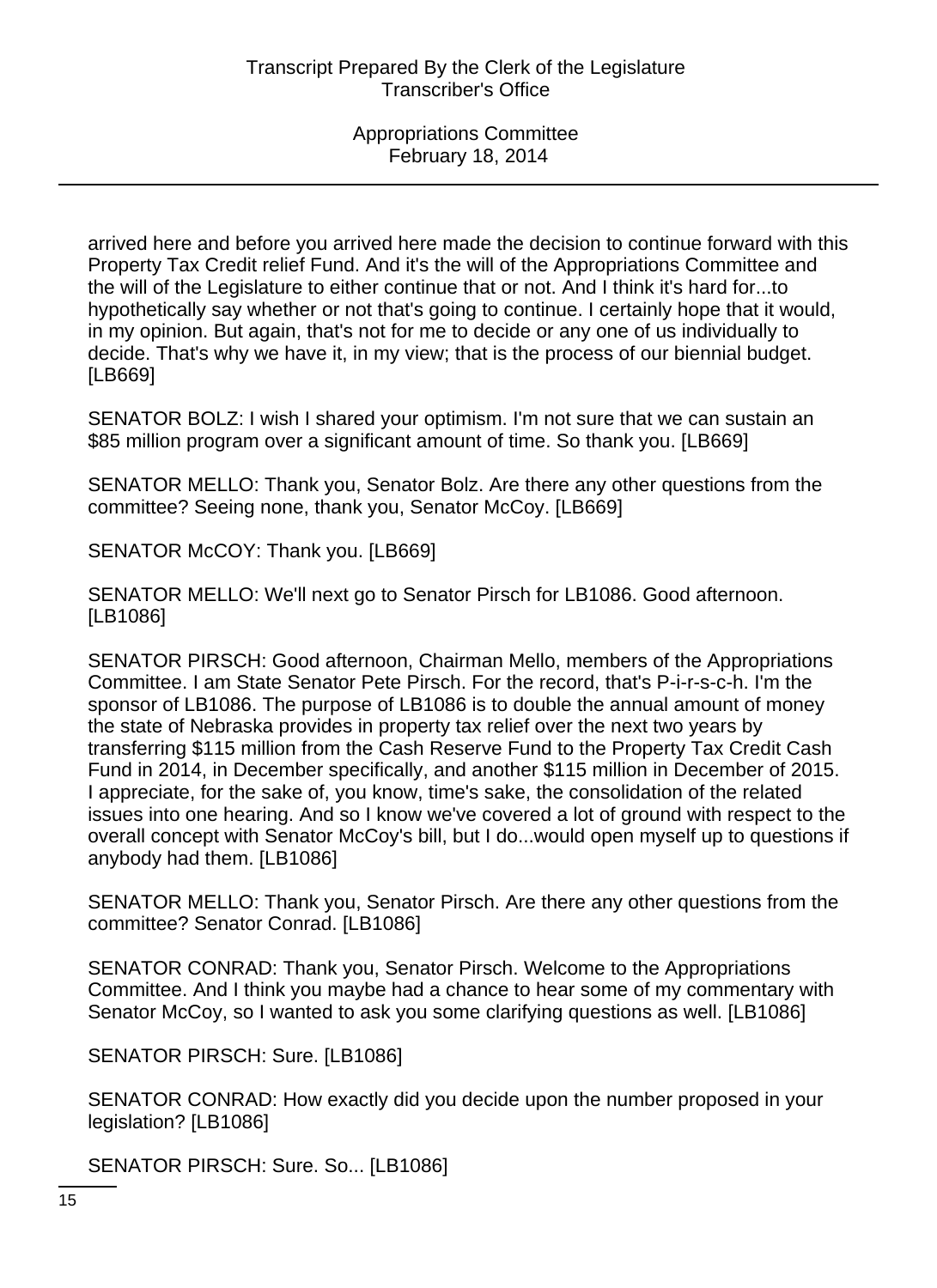# SENATOR CONRAD: What's the policy basis? [LB1086]

SENATOR PIRSCH: Right. With respect to the policy basis, as we went around with the Tax Modernization commission (sic) around the state that clearly was property tax identified throughout the state. With respect to the amount, as touched upon a little bit earlier, and I have a little bit, you know, I'm going by remembrances. The numbers could be a little faulty, but you did ask, and so I had thought that I had spoken with Revenue Committee counsel with...and I was around in 2007 with Senator Wightman and Senator Harms and Senator Nelson here when we...and obviously yourself, Senator Conrad, in 2007, whereas, as part of a package, we created this cash...Property Tax Credit Cash Fund. And so the...essentially, as had been noted earlier, the valuation increases that have gone on since that creation in 2007 have eaten essentially a lot of the impact of that which we created in 2007. I think, and I'm going by memory here that...and could be wrong, but in 2007, given a, for instance, \$200,000 residential house, my remembrance was that it would have some impact around the...somewhere to the effect of \$188 on the bottom line. Now I'm...my memory and recollection is, in talking with Revenue Committee counsel, that it might be somewhere more on the order of \$124 worth of relief on the property tax. So you can see just in a short period of time, our service here, that the impact of that has diminished rapidly and so...and will continue as valuations continue. So if the purpose is, in fact, to respond to the people's concern about the role of property tax in their lives, then this is, I think, a meaningful way to catch up and even more so address that. I think that given the size of where our Cash Reserve is projected to be, keep in mind the first transfer would be December of...so the end of this year, and then the second would be in December of the next year. And I think given what our projections are now, given where our Cash Reserve is, I think that it's a very reasonable and very plausible number. [LB1086]

SENATOR CONRAD: And thank you, Senator Pirsch. And let's do talk about that sustainability issue, because I know that's something that this committee is very concerned about and every member of the Legislature is very concerned about because, of course, we don't operate in a vacuum and there's a lot of other moving parts that affect this conversation. And there's a variety of significant pieces of legislation pending before the Revenue Committee, as you know, that would greatly impact the General Fund and the Cash Reserve if those were put forward and adopted. So if some of those big ticket items, like Senator Harr's bill on income tax or otherwise come forward, does that affect the sustainability of your plan? [LB1086]

SENATOR PIRSCH: Well, I think that there is room to...nothing exists in a vacuum, and so we'll certainly, on the Revenue Committee, you know, as with every bill, you know, they advance packages and we have votes and the consensus determines what the direction is going to be. And so I do believe that there is room for meaningful tax relief, not just in this area but in other areas as well. And you know, to the dollar, I can't tell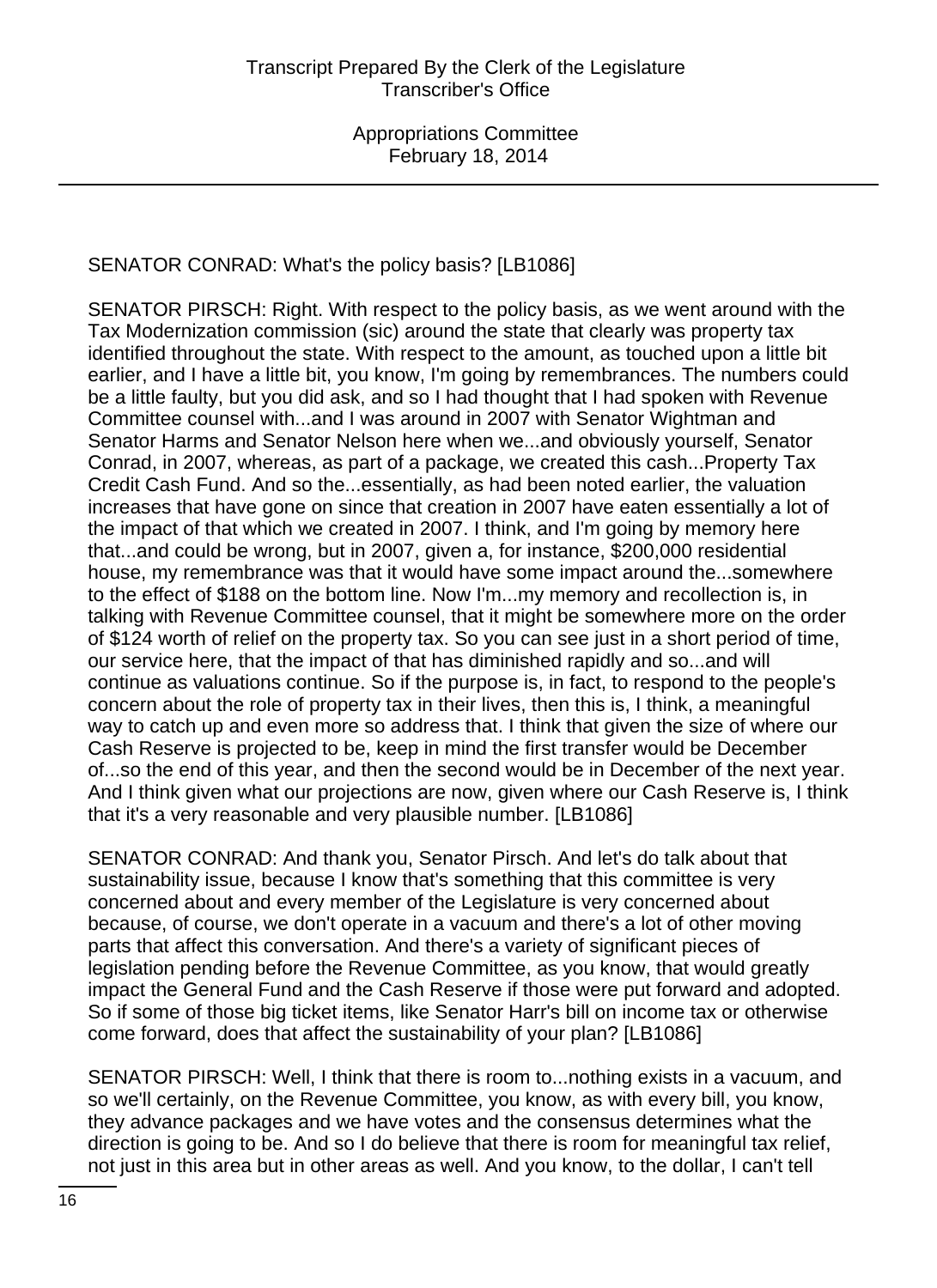you what that means. I think that that's part and parcel of reaching a consensus with not just in the committee but also with, you know, with members on the floor. So I think that's the...I know that's what this Legislature will do. [LB1086]

SENATOR CONRAD: Very good. And you rightly noted, Senator Pirsch, that when the last significant tax package was put together there was a variety of different targeted approaches: increase in the earned income tax credit, peeling back the sales tax on construction labor, doing something on property taxes and a few other areas. So I hope if there is the appetite in the body for something like that this year, that it will be thoughtful and balanced moving forward. And then just the final piece, the same question I had to Senator McCoy. No matter how you perceive it, every dollar into this program is another dollar into the state budget. It increases state spending by, under your proposal, \$115 million a year. If you'd like a chance to respond to that, because I know that you've also on many occasions I think had a chance to advocate about your concern with increased state spending. So this seems to be a little bit in contradiction to that position. [LB1086]

SENATOR PIRSCH: Uh-huh. Well, and I thank you for that. I don't conceptualize this also as state spending. The source of all money that the government derives is from the people, and so as I conceptualize the money that we hold, it still in my mind remains the people's money. And so to the extent that we can articulate, there's a...you know, and the way that we gain control of that money is not necessarily voluntarily. Some divine value out of giving money to the government; others don't. But nonetheless, the government possesses the power to compulsory take money and I think, you know, attendant with that mighty power comes an obligation that we should be very careful in the manner in which we hold and spend their money for what we perceive to be the common good. And so with respect to the way that we're holding this, I think that if we're unable to articulate, because of the extent of the monies that we're holding in our Cash Reserve Fund, a clear and present need for those dollars, then I think to keep good faith with the taxpayers that we ought to take the monies that we feel are excessive and return those to where they came, with the people. And I think in so doing you increase the good faith and the understanding of the taxpayers that the government is responsive and that we are careful with their money. We do understand that it is their money that we're spending. And so to that extent, I don't conceptualize it as more spending. I conceptualize it as returning to the hands of from where it came, the people, the money that it came from. [LB1086]

SENATOR CONRAD: Very good, Senator Pirsch. And last question: I know there's others who are interested in weighing in, but in your mind what is an appropriate level for the Cash Reserve? [LB1086]

SENATOR PIRSCH: For the Cash Reserve I think that given what our current projections are now, and I think we're somewhere in the ball park projected to be in the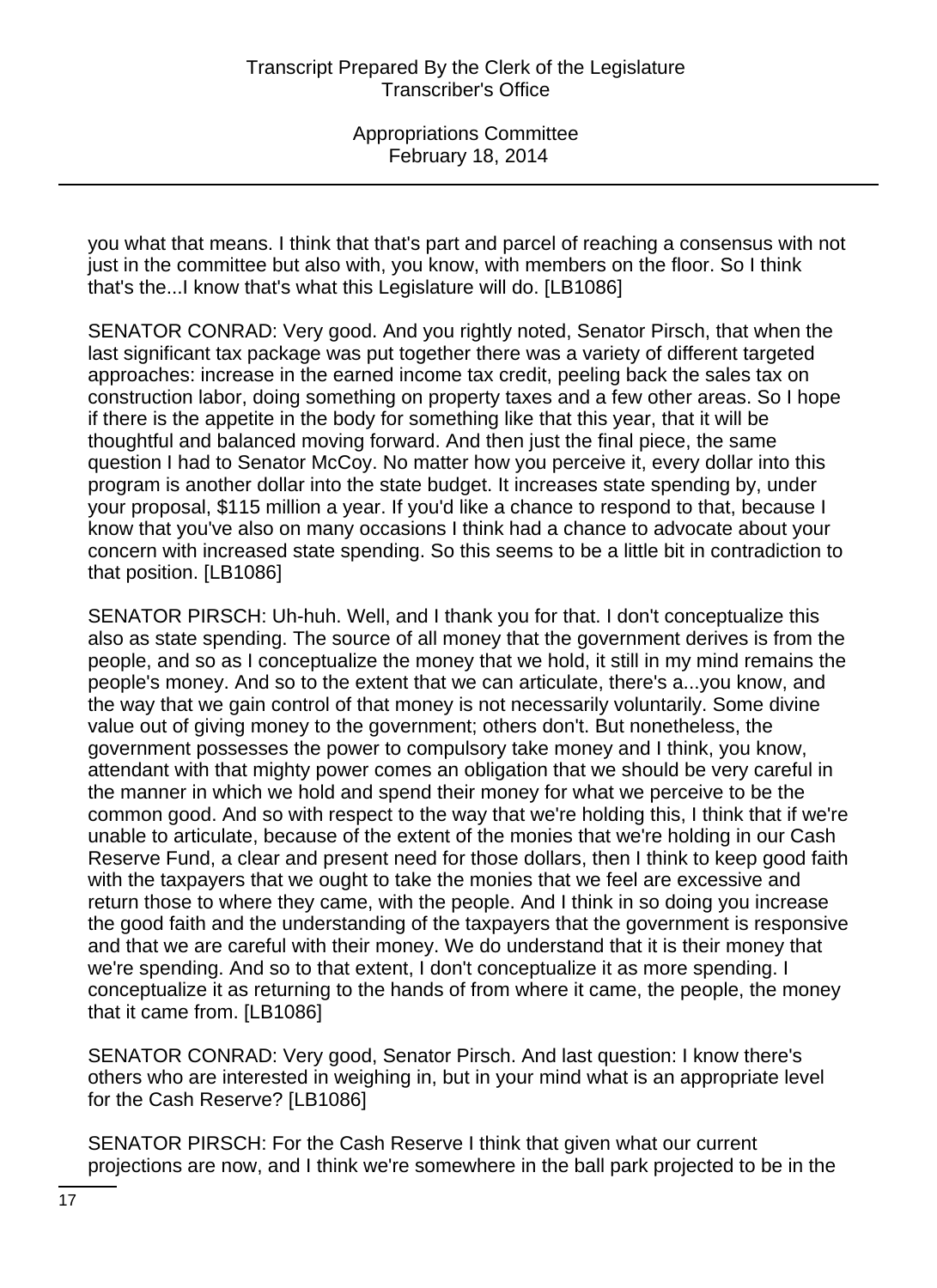near future at \$725 million. And that these withdrawals will come at...not now but at the end of 2014 and at the end of 2015, we could be dealing with, you know, and given those predictions, from what we know now, and that's a fluid dynamic type of situation, but we believe them to be reasonably good. I think that we may actually be ending up with millions more. And so I think that this is probably a very reasonable approach to start off over the next two years with giving this much back, \$115 million at the end of this year and \$115 million at the end of next year. So that's where my comfort level is, given my projections. And of course, you know, I'd be happy to entertain if there's some undisclosed information, drought, pestilence or things that were not...have not hitherto been on our radar but that are expected now, have been disclosed, then you know I'd be very interested in discovering that and working with the committee in determining what appropriate property tax relief is. [LB1086]

SENATOR CONRAD: Thank you. [LB1086]

SENATOR MELLO: Thank you, Senator Conrad. Senator Harms. [LB1086]

SENATOR HARMS: Thank you, Senator Mello. Senator Pirsch, thank you very much for coming. [LB1086]

SENATOR PIRSCH: Yes. [LB1086]

SENATOR HARMS: Senator Pirsch, your proposal would be taking \$230 million out in two years, correct? [LB1086]

SENATOR PIRSCH: Yeah, \$115 million per year for the next two years. [LB1086]

SENATOR HARMS: Yeah, but \$230 million... [LB1086]

SENATOR PIRSCH: Yes, \$230. [LB1086]

SENATOR HARMS: ...total at the end of two years. [LB1086]

SENATOR PIRSCH: Uh-huh. [LB1086]

SENATOR HARMS: My concern is not that I don't...you know, I was on the commission (sic) with you. I heard all the discussions and the concerns that people have with property tax. I don't disagree with where we want to go in this particular area, but what I'm more concerned about is where we're going to take the money from. [LB1086]

SENATOR PIRSCH: Uh-huh. [LB1086]

SENATOR HARMS: And I worry about that. I don't know if you paid any attention or not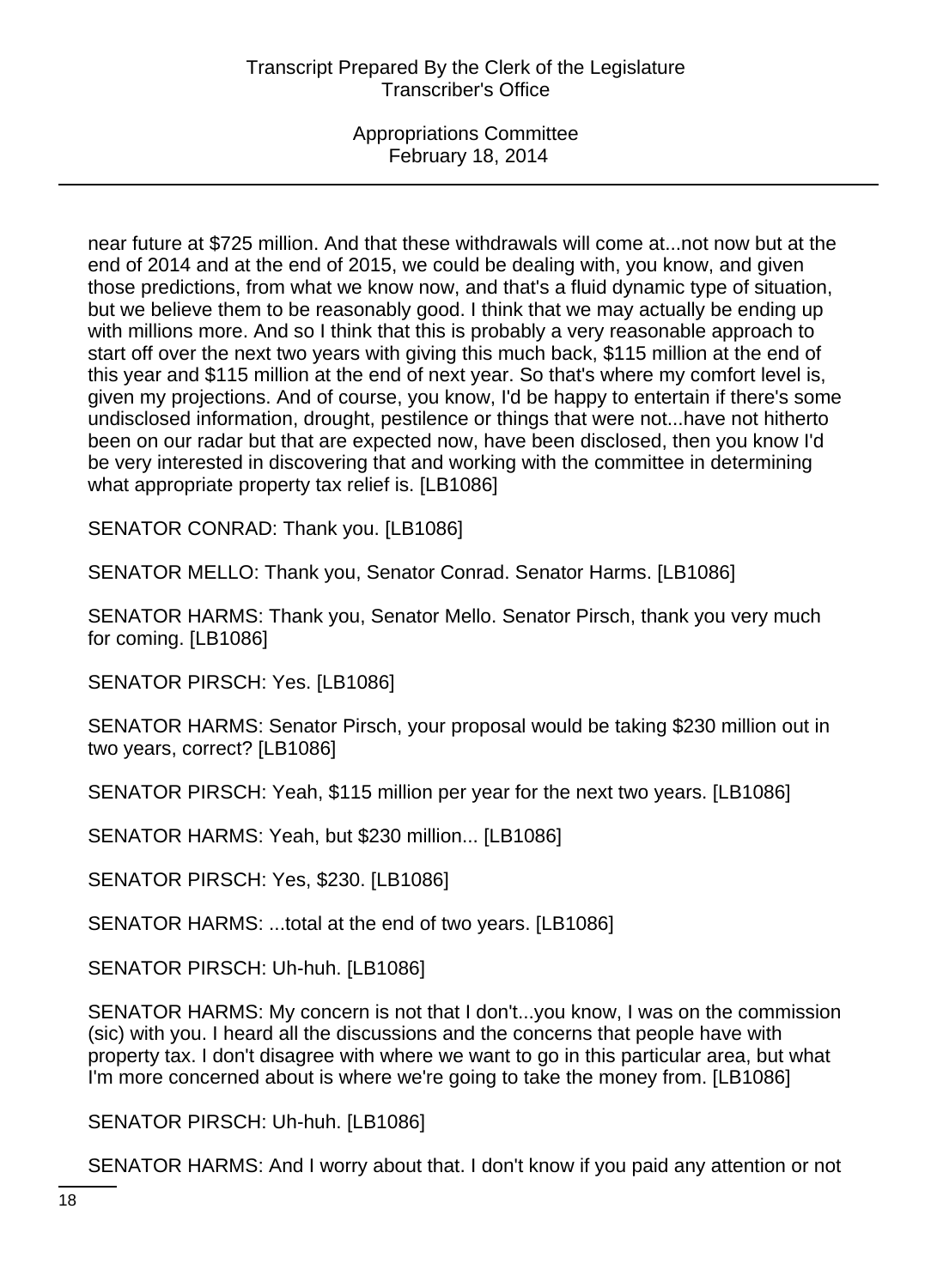to what the economists are saying about the ag community next year. It could be as much down as between 20-25 percent. That's a big jump for us and that's where we get a lot of our money for the future. I guess we have to be really careful of how far and how deep you want to go into the Reserve. I think there are other options, other options like we have an awful lot of exemptions and, quite frankly, you could fund this \$230 million out of exemptions and that money would be there forever, I mean for a long period of time. But it takes courage to address the issue of exemptions, but we give an awful lot of money away. Secondly, I think there's another source and I still believe this and I don't think we've... [LB1086]

SENATOR PIRSCH: Uh-huh. [LB1086]

SENATOR HARMS: ...had time nor will we have time in a short session to truly address the issue of the public school funding formula. There's about 120 schools, somewhere around that, that get no state aid at all. And when we were out in rural Nebraska and we were talking to the farmers and the ranchers, they were saying, if you could just fix the formula because that's why our taxes are going up. I really believe that there are some other options and I really wish we could have a little more time to really explore the possibilities of adjusting the funding formula for the public schools. I'd rather put a little more money into that and help the 120-some schools, or whatever that amount is, lower their taxes to help people all across the board. I think we'd see a much better return. I can tell you now, through the exemption process, you would have an opportunity to keep that \$230 million in there for a long period of time, just not over a two-year period of time. I appreciate what you're doing and I like what we're attempting to do here, but that's my concern. It's not that I don't support property tax relief, because I heard the same thing you heard. The question is, how do we do it? And the question is, how can we afford to do it and where should we go to make this long term? I don't think, to be honest with you, just taking \$85 million or \$230 million out for a short period of time gives anybody any relief. I think people are wanting long-term relief. And Senator Bolz was correct when she said when she is going to be back here for the next couple years, you will be wrestling with that decision in here. Particularly if what the projections of the economists are saying about our ag community, if it does take that kind of a dip or drop, I think we're going to have some real serious problems and this committee is going to have to address that. And we have been down that road, as Senator Conrad will tell you and John Nelson will tell you, before so we know what the pain is when you go through that. So that's just all I'm saying and I appreciate what you're doing here. I think it's just a matter of how we find the right way to do this. That's what I'm struggling with. But thank you very much. [LB1086]

SENATOR MELLO: For the public record, Senator Jeremy Nordquist has joined the committee this afternoon. Senator Wightman. [LB1086]

SENATOR WIGHTMAN: Thank you. Thank you, Mr. Pirsch, for being with us here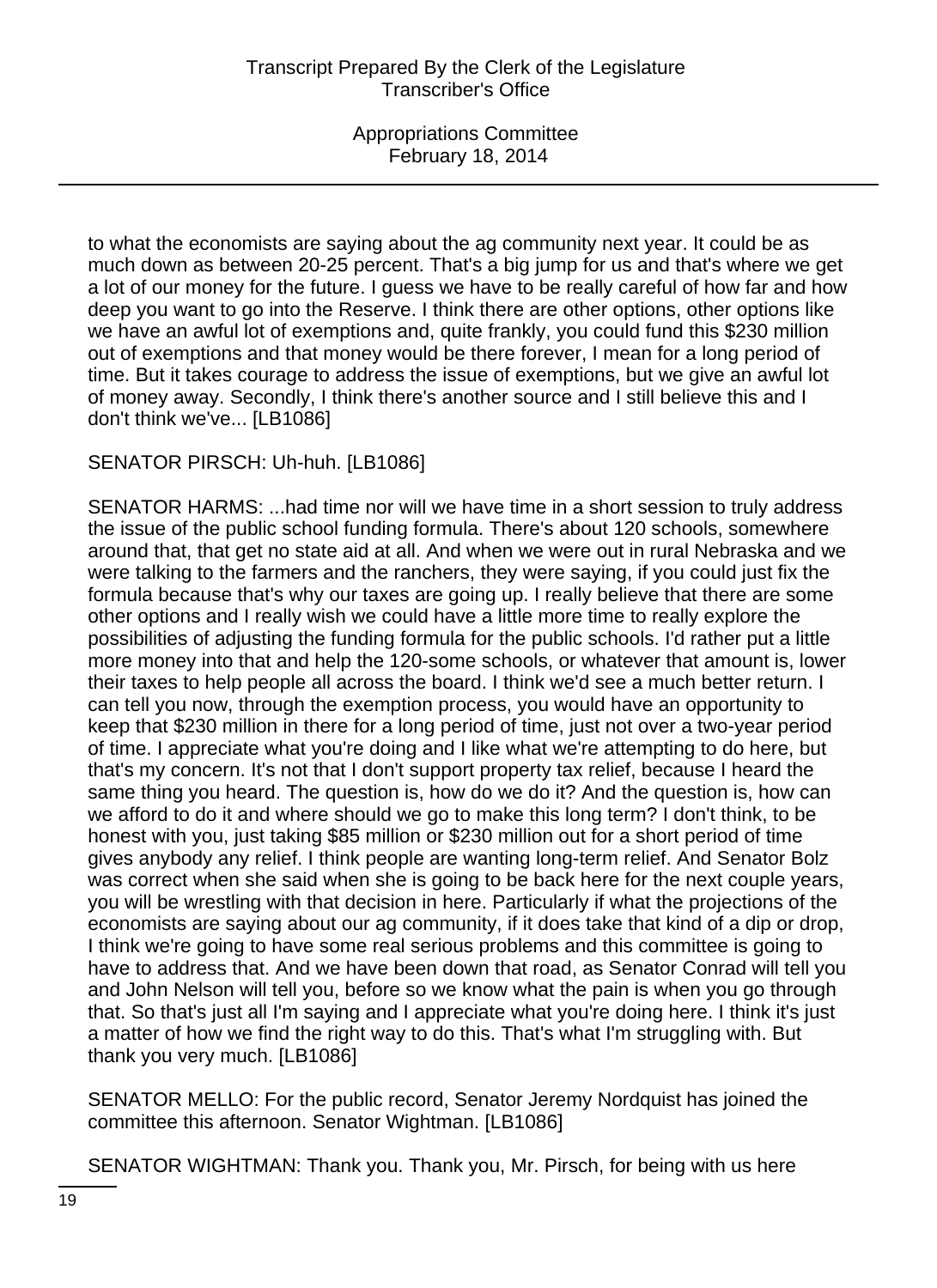today. And I asked questions of Senator McCoy with regard to the bill or number of bills that would reduce the ag land valuation to...from 75 percent to 65 percent. You're familiar with those bills I think, are you not? [LB1086]

SENATOR PIRSCH: I am. [LB1086]

SENATOR WIGHTMAN: Do you think there's enough money to do that and reduce the property tax rate on ag land values and do particularly the amount you're talking about here? [LB1086]

SENATOR PIRSCH: Well, and so I believe that the approaches with respect to the...kind of a gradual reduction from 75 percent of valuation to 65 percent of valuation, fair market valuation, with respect to ag land valuation, those approaches, and I think that they differ somewhat over the amount of time, the number of years in which that is implemented, but I think that you can achieve a very responsible growth into that type of a valuation methodology over the passage of time and sort of grow your way into it, so to speak. I think it's possible, yes. [LB1086]

SENATOR WIGHTMAN: You think it's possible to do both but you might have to take the longer approach on the reduction on the property or on the ag land values? Is that your thought? [LB1086]

SENATOR PIRSCH: Well, I think, yes. So conceptually, I think both are possible. I do understand it. It's kind of a, you know, the committee work is done by consensus and by talking over and developing a comfort level to achieve that ultimate target. So that, you know, which explains for the number of...the differences among plans in terms of years to achieve it. But I do agree with, and I think Senator Harms touched upon it somewhat, that there are other problems out there that need to be looked at and including valuation methodologies. [LB1086]

SENATOR WIGHTMAN: Obviously, the best way of making the two maybe come together would be a reduction of \$115,000 (sic) annually, or certainly that's one way. [LB1086]

SENATOR PIRSCH: Yeah. Well, I do think it's possible to have some sort of a movement on both of these fronts and have them coalesce in a responsible fashion. [LB1086]

SENATOR WIGHTMAN: So you're not tied to the \$115,000 annually...\$115 million, excuse me. [LB1086]

SENATOR PIRSCH: Right. (Laugh) Yeah, \$115,000, yeah, I don't think... [LB1086]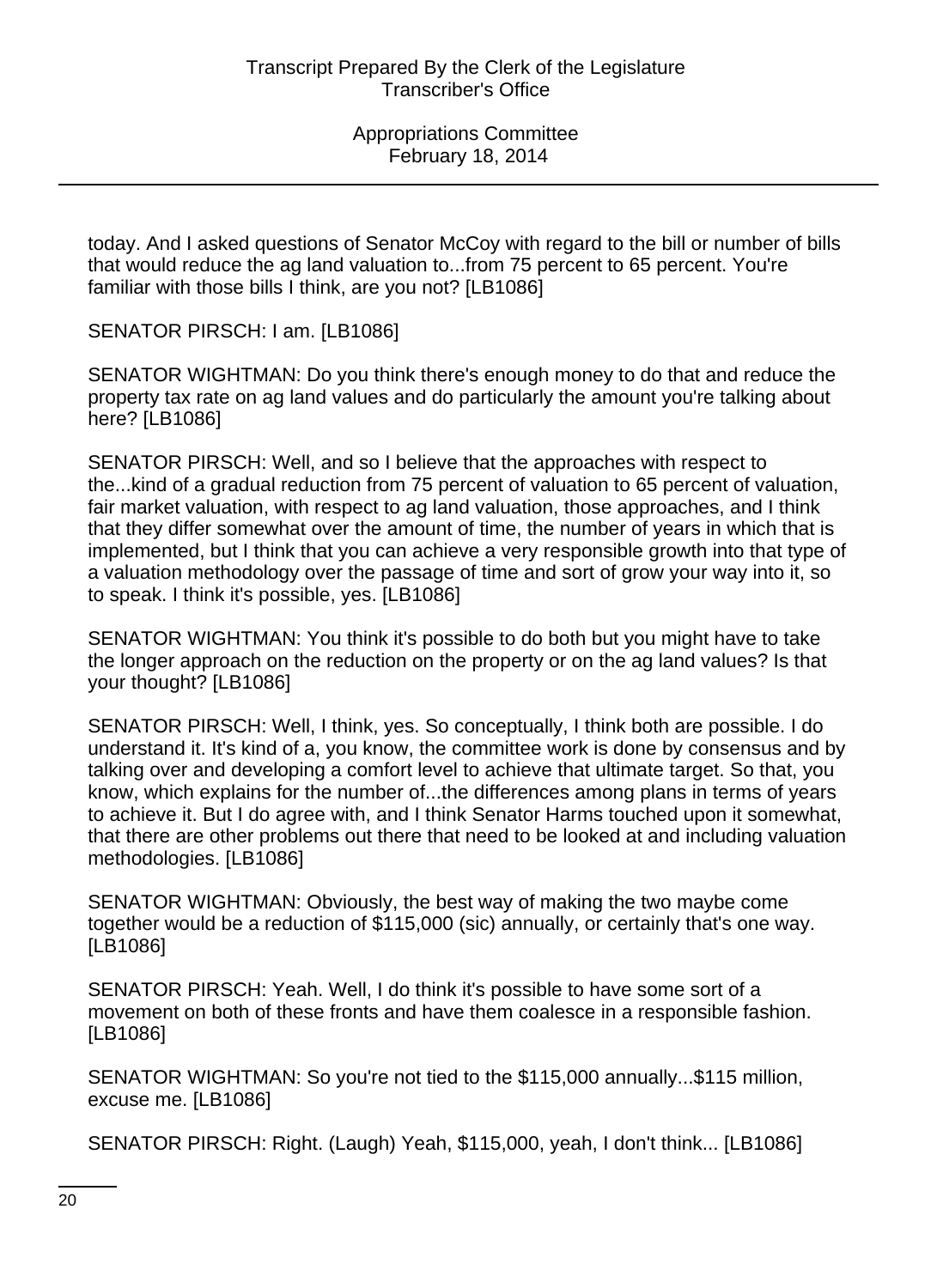SENATOR WIGHTMAN: We can do \$115,000, I think. [LB1086]

SENATOR PIRSCH: ...we don't have any problem with that, yeah. Yeah. [LB1086]

SENATOR WIGHTMAN: Thank you. [LB1086]

SENATOR MELLO: Senator Nordquist. [LB1086]

SENATOR NORDQUIST: Thank you, Chairman Mello. And I apologize for being late. I had a committee hearing up in the Banking Committee. And this may have come up with the previous...on the previous bill or maybe to you, but my concern is...I certainly was with you at the Tax Modernization Committee. Nebraskans want property tax relief. That's absolutely no doubt about that. That was, by far, the number one thing they talked about, Nebraskans talked about, when they came before us this summer. But my concern with this program is if we have excessive funds, they are excessive income, sales tax, corporate tax, and miscellaneous tax funds that have come into our General Fund. Now we will distribute them this way, and a portion of those, we don't know exactly how much, I don't think anyone has a hard number on them, but a significant portion of those are going to go to out-of-state people who maybe did not contribute to that excessive income, sales, corporate, and miscellaneous tax amount. So that's the concern I have with taking those tax dollars. We want to return dollars to the taxpayers, but we're certainly not returning them to the same taxpayers that contributed to that excessive amount of tax revenue that we had. So can you just kind of address your thoughts on that concern? [LB1086]

SENATOR PIRSCH: Sure. And with respect to that issue, that, you know, first of all, I'm very open and amenable to working with this committee to fashion some sort of a bill that would come out and that would garner the support of a majority of this committee to come out. That being said, there are certain difficulties in being able to split that hair in the way that you would hope that that hair can be split. I think that that's what we, you know, that in 2007, when this was originally created, that this most closely executed what we were capable of being...of bringing forward with respect to achieving property tax relief. And so certainly I'm open, you know, in listening to any other suggestions if you have specific plans. You know, again, you know, I think that having a good analysis of who is paying in the taxes... [LB1086]

SENATOR NORDQUIST: Uh-huh. [LB1086]

SENATOR PIRSCH: ...and getting this back is vital, but I think that this is the plan that we went with in 2007. It's a plan that we're familiar with and I think on the whole it is largely getting into the hands of Nebraskans those property tax dollars. [LB1086]

SENATOR NORDQUIST: Uh-huh. Do you think it's some sort of form of redistribution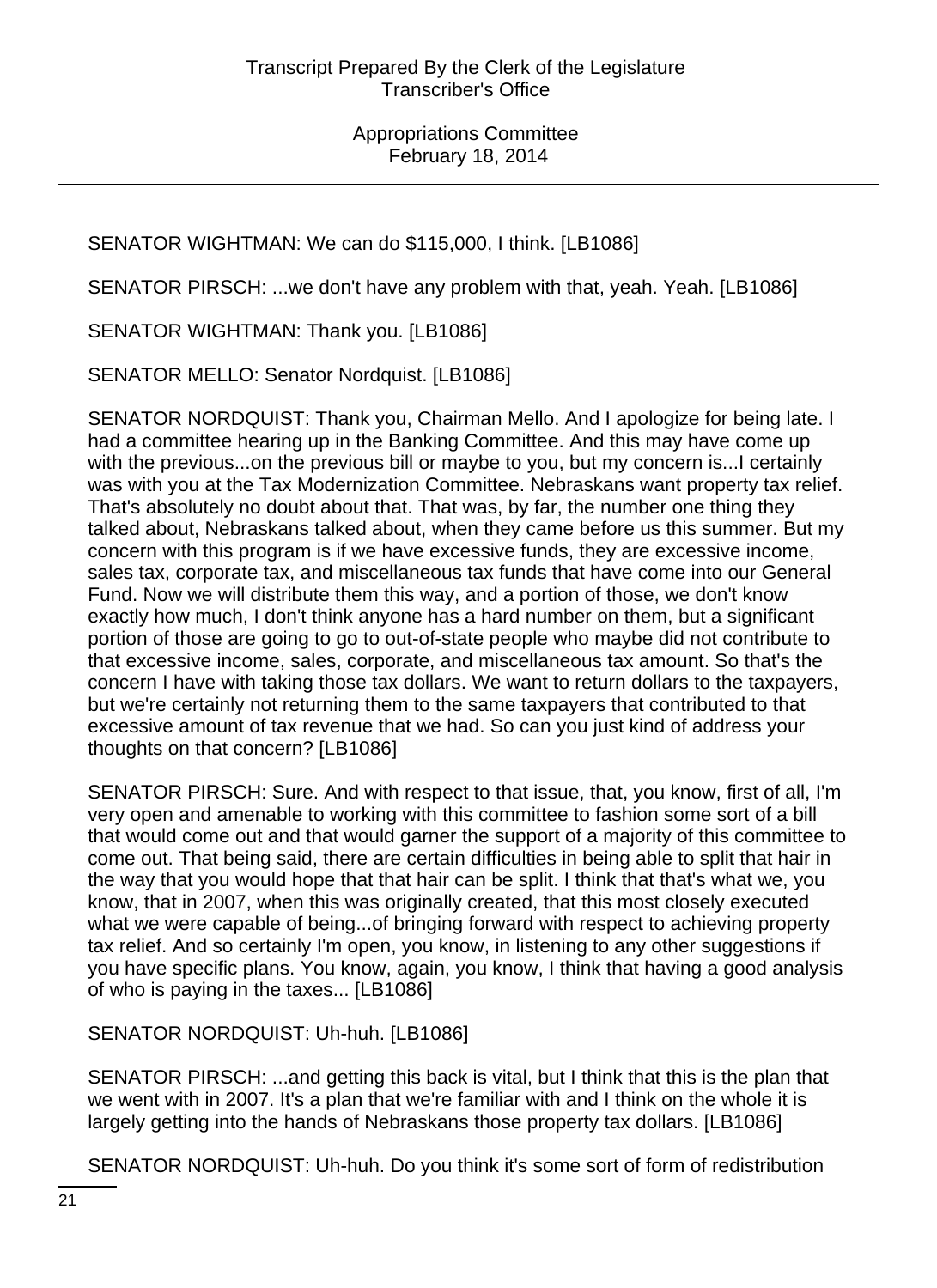though? [LB1086]

SENATOR PIRSCH: (Laugh) Do I think it's some sort of form of redistribution? Well, I think it's reflective of perhaps money then, if we are acknowledging we're giving back, you know, taxes that we collected that we tacitly thus admit we didn't need to begin with, I think perhaps the better way to do it is not just collect them in the beginning. So once you get them in our coffers, then we have the real-world problem of determining how we can most closely get them back into the hands of those who came. And that's never a good problem to have because it's extremely difficult. So I think that the solution is never...you know, I guess have lower rates to begin with. [LB1086]

SENATOR NORDQUIST: Thank you. [LB1086]

SENATOR MELLO: Any other questions from the committee? [LB1086]

SENATOR CONRAD: Thank you, Senator Pirsch, and just it made me think about this during your last commentary. But Governor Heineman has said that property taxes are uniquely a local issue and I think that there's a lot of truth to that. So do you disagree with his assessment? [LB1086]

SENATOR PIRSCH: And I'm sorry, there was a cough, but is uniquely a...? [LB1086]

SENATOR CONRAD: Local issue. [LB1086]

SENATOR PIRSCH: Oh, local issue. [LB1086]

SENATOR CONRAD: Not a state issue. [LB1086]

SENATOR PIRSCH: When it comes to property taxes. [LB1086]

SENATOR CONRAD: Yes. [LB1086]

SENATOR PIRSCH: I think from a high level that's probably true. The salvation, you know, on the side of this building it says the salvation of the state is watchfulness in its citizens, and I believe in that. And we do not, I agree, we do not on a state level impose property taxes. That's what our constitution imposes. [LB1086]

SENATOR CONRAD: Uh-huh. [LB1086]

SENATOR PIRSCH: That is left to local. And so we cannot, you know, exonerate the...you know, you have a duty as a citizen I think on the local level to be vigilant and monitor your local governments to make sure that, you know, that they're performing in the way that they're intended. But we're in a situation where, correct, we've collected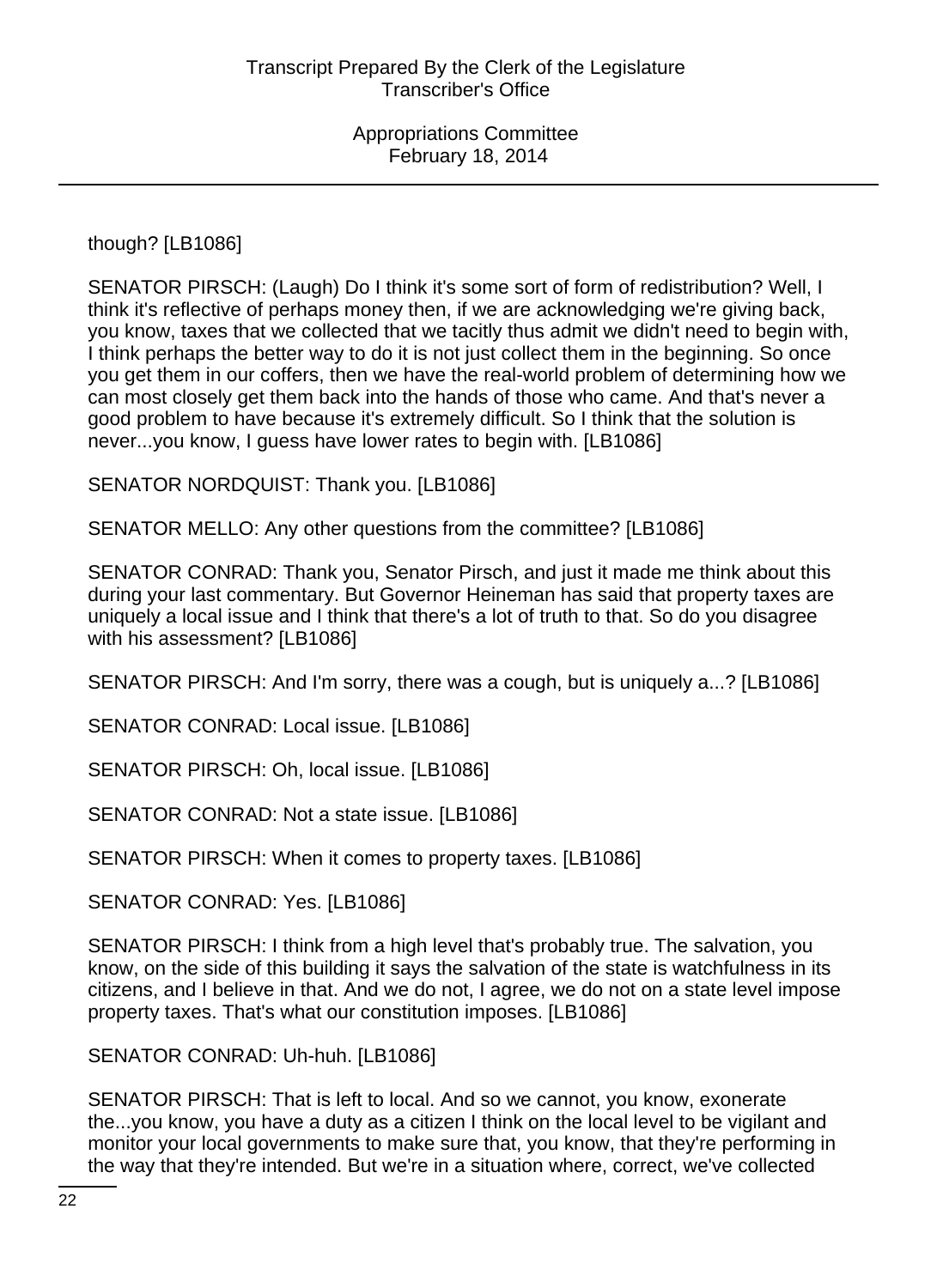income and sales tax to the extent...and other, corporate tax, etcetera, that to the extent that we cannot articulate a present use for them to the extent that they are now, in my opinion. And so we do, I think, still have an obligation to give that back as best we can approximate to those individuals who have paid in over that which we should have required. So we need to fashion the best remedy possible and, again, it's not going to be...I don't know if it's theoretically possible to, penny to penny, to emulate, you know, to return it in the manner in which it came in. And so we just have to do the best we can and so I think that's where we're at. [LB1086]

SENATOR CONRAD: Okay. [LB1086]

SENATOR MELLO: Senator Wightman. [LB1086]

SENATOR WIGHTMAN: Thank you. You talk about the \$715 million being...I think it would be correct to say that you think it's way too high. [LB1086]

SENATOR PIRSCH: \$725? [LB1086]

SENATOR WIGHTMAN: Or 25,... [LB1086]

SENATOR PIRSCH: Yeah. [LB1086]

SENATOR WIGHTMAN: ...whichever it is. [LB1086]

SENATOR PIRSCH: Well, I think that...keep in mind I think that in light of where I believe, in my heart and mind, the projections are for our economy and, you know, from what I understand about...you know, and we're a very ag-based economy and we've given where we believe things are going to be for this coming year, and then it becomes a little more hazy the next year out. But given all of those what we do know, which I don't see doom and gloom coming. You know, I don't think we'll have banner years but I think we'll do okay. And based upon those, which I think a majority or a consensus of who I've at least been speaking to who are out throughout Nebraska in the ag sector have been saying that, you know, probably be okay. This won't be a disastrous year. Based upon that, there is every reason to believe that the...over a two-year period, the last transfer out being December of 2015, just before 2016, that it is not irresponsible at all to go with this level of \$115 million for each year. And again, these are things that we implement and over the course of, you know, I won't be here, obviously, we won't be here in those years, and the Legislature is...has the capacity to change if there's some marked departure from projections, but you know we have to act on the best information we have and that's what this would suggest. I mean given that, this is, to me, very reasonable. [LB1086]

SENATOR WIGHTMAN: And I've heard some discussion on television and elsewhere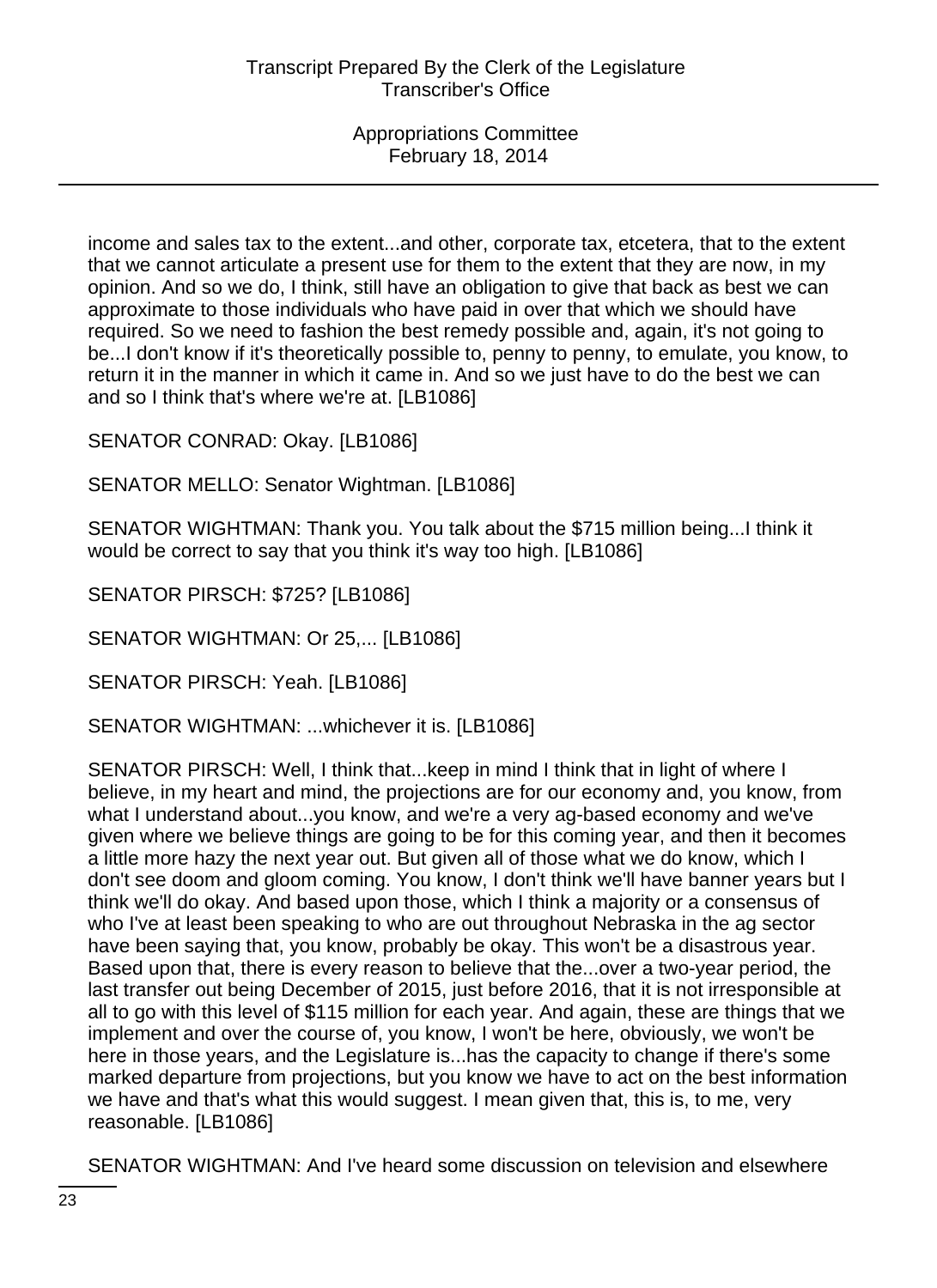that we may be very close to a recession, that we've gone I think six years. How much do you think of that \$725 million should be held back to cover a recession, because that's what it's covered in the past. [LB1086]

SENATOR PIRSCH: Well, and I'm trying to say, we came up with, if I'm not mistaken, maybe Senator Mello can help (inaudible) the exact figure, but I thought at the end of last year we found another \$35 million, was it, that was...was that \$35 million? Well, I can't ask a question here, but in any event there was a sum of tens of millions of dollars that were found. There's...what level would I be comfortable? I have every belief that even after this is done, by the year 2016 is reached, that we'll, you know, we'll be north of...and maybe considerably north of \$500 million. [LB1086]

### SENATOR WIGHTMAN: Thank you. [LB1086]

SENATOR MELLO: Any other questions from the committee? I think maybe more of a couple point of clarification, Senator Pirsch. I think you're referring to last year the Forecasting Board met in April where they increased revenue projections by about \$52 million, in which the Legislature, upon the advice of this committee, transferred that to the Cash Reserve. Looking at Senator McCoy's LB669 and your bill, LB1086, and Senator Davis' bill, which will be heard next, all three do similar things but they do it differently. Senator McCoy's testimony was an \$85 million one-time transfer. Yours is different than his and Senator Davis' in that you do a multiyear transfer out of the Cash Reserve. And the question kind of was asked I think by a number of people, but... [LB1086]

SENATOR PIRSCH: Uh-huh. [LB1086]

SENATOR MELLO: ...you essentially would take the Cash Reserve below \$500 million, which is significantly lower than where it was back in 2008-2009, when we started the Great Recession. Are you nervous about making that decision for the next biennium this current year in regards to already trying to appropriate that money without knowing where the economy may or may not be at, in the sense that our current revenue projections for the next biennium is projected to be at roughly 5.3 percent annual/biennial growth? And roughly, the state spending is about 4.6 percent, which means right now we have essentially a balanced budget for the next biennium, assuming revenues are coming in at a significantly higher percentage. Are you nervous at all about trying to take money and spend it on this particular case right now, not knowing where revenues may not...may be in the next couple of years? [LB1086]

SENATOR PIRSCH: Uh-huh. Well, and I appreciate the question. First of all, I think, given...and this...everybody has their own outlook and we're all elected by our electorate to bring our, you know, viewpoints down here and to...but I don't think even with this that it's going to get below \$500 million. So I don't know that I accept that premise, as you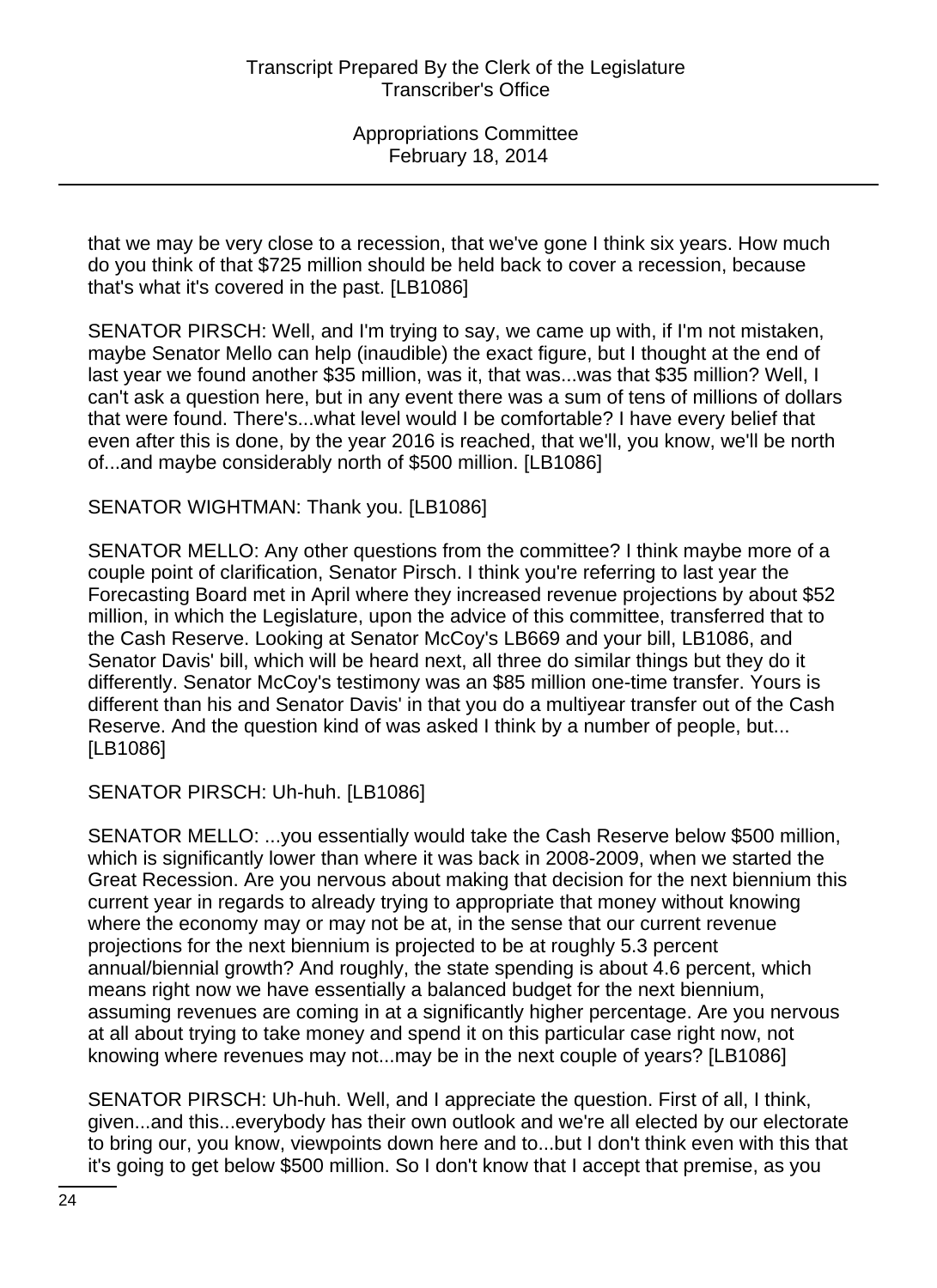said, below \$500 million. And so I guess that's, you know, am I nervous? No. I think that, you know, at the same time that we are doing this, we don't live in a static environment where we're a slave to just this, these type of motion. I think that we should and we need to do other things which is including become more efficient, look at our spending practices and weeding out, you know, marginal spending. And certainly if we had a routine, institutionalized practice, I think that that would help over the course of time to save significant amounts. And there's other suggestions we could take as well. But I don't stipulate to the fact that it would necessarily put us below \$500 million. I think that from the information that I've been receiving, I think that we'll be, you know, having acceptable years in the next two years, and that's the time frame in which this will be occurring. [LB1086]

SENATOR MELLO: If there's any additional information you're receiving that I would say this committee or the Fiscal Office is not receiving, we sure would like to hear that for our... [LB1086]

SENATOR PIRSCH: (Laugh) [LB1086]

SENATOR MELLO: ...for the Legislative Fiscal Office's state statutory obligation to provide us revenue projections in conjunction with the Forecasting Board and the Department of Revenue. So with that, any other questions from the committee? Seeing none, thank you, Senator Pirsch. [LB1086]

SENATOR PIRSCH: Thank you. [LB1086]

SENATOR MELLO: Next we'll hear from Senator Davis for LB1094. [LB1094]

SENATOR DAVIS: Good afternoon, Chairman Mello, members of the Appropriations Committee. I am Al Davis, A-l D-a-v-i-s, and I represent the 43rd Legislative District. Today I am introducing LB1094. This bill would increase the appropriation for the Property Tax Credit Cash Fund by \$25 million. This increase would give added property tax relief to our taxpayers this year. Legislators have struggled with the subject of property tax relief for years. The Tax Modernization Committee heard from taxpayers throughout the state that property tax relief is their greatest concern. The Property Tax Credit Act of 2007 is one way Nebraska offers property tax relief to its taxpayers. The act allocated \$105 million for property tax relief in 2007, \$115 million in 2008, and then left it up to future Legislatures to decide the amount to appropriate for this purpose. The current appropriation is \$113 million. In 2007, when \$105 million was appropriated, the state's total tax receipts were \$3.8 billion. The next year, when \$115 million was appropriated, total tax receipts were \$3.9 billion. Last October's report from the revenue Forecasting Board predicted receipts for the fiscal year of \$4.1 billion. This is a \$221 million increase in revenue compared to 2008, yet the current appropriation for property tax relief is actually \$2 million less than was provided back in 2008. LB1094 would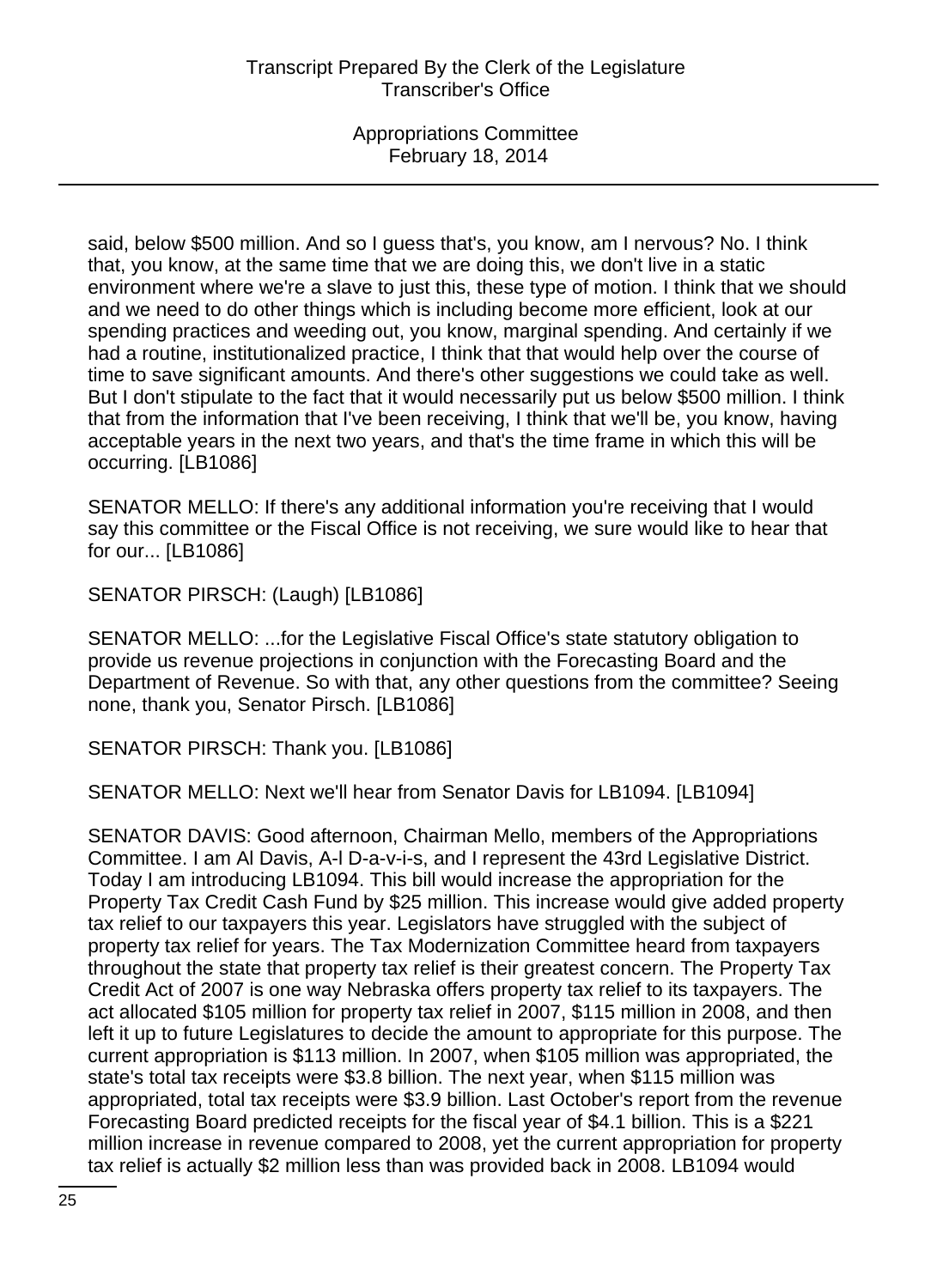return more of the additional tax dollars to our citizens in the form of much needed property tax relief. And I'd be happy to answer any questions. [LB1094]

SENATOR MELLO: Thank you, Senator Davis. Are there any questions from the committee? Senator Nelson. [LB1094]

SENATOR NELSON: Thank you, Senator Mello. Thank you, Senator Davis. In comparison with the other two bills, you're an absolute piker here with \$25 million. (Laughter) [LB1094]

SENATOR DAVIS: I feel like a flea on an elephant. [LB1094]

SENATOR NELSON: All right. (Laugh) But it's a modest step in the right direction. You feel comfortable that, in light of our economy, that \$25 million would...increase in the credit would be of help. [LB1094]

SENATOR DAVIS: I think it's reasonable. I think it's sustainable. Obviously, it allocates that amount of money and puts that into legislation, but the Appropriations Committee could change that in the future if they needed to so it wouldn't be a big deal and require another hearing. But in light of the revenue that you have, I think this is a sustainable thing, at least for the next few years, and I don't think it's going to break the bank. It's not going to cut programs that we need to provide here at the state. The last thing I want to do is get the state of Nebraska to the point where we don't have money to pay our own bills. [LB1094]

SENATOR NELSON: Senator Wightman remarked we might...we know that we are going to have a downturn in farm income over the next couple years. Do you think you've accommodated that if we do, a possible decrease in our state revenue? [LB1094]

SENATOR DAVIS: You know, if we have a worst-case scenario, you've been through that, Senator Nelson. You were here in the recession of 2008 and you know how hard that can be. But this isn't \$200 million. It's not \$100 million. It's \$25 million. It's a modest step but it does say to the taxpayers of Nebraska we're doing the right thing, we're trying to; we recognize the problem and we're willing to help you with that. Someone asked a question of Senator Pirsch a few minutes ago about...I think it was Senator Conrad about how property taxes are a local issue, and I just wanted to address that. Yes, they are in many respects, except if you go to some of the NRDs you'll find that they are imposing occupation taxes to deal with water issues that are really state mandates. School districts have to deal with accreditation issues that come down from the state, rules and regulations that we impose on our local taxing entities. So this is one way that we can help our taxpayers and say, yes, we recognize that we do impose some burdens on you. [LB1094]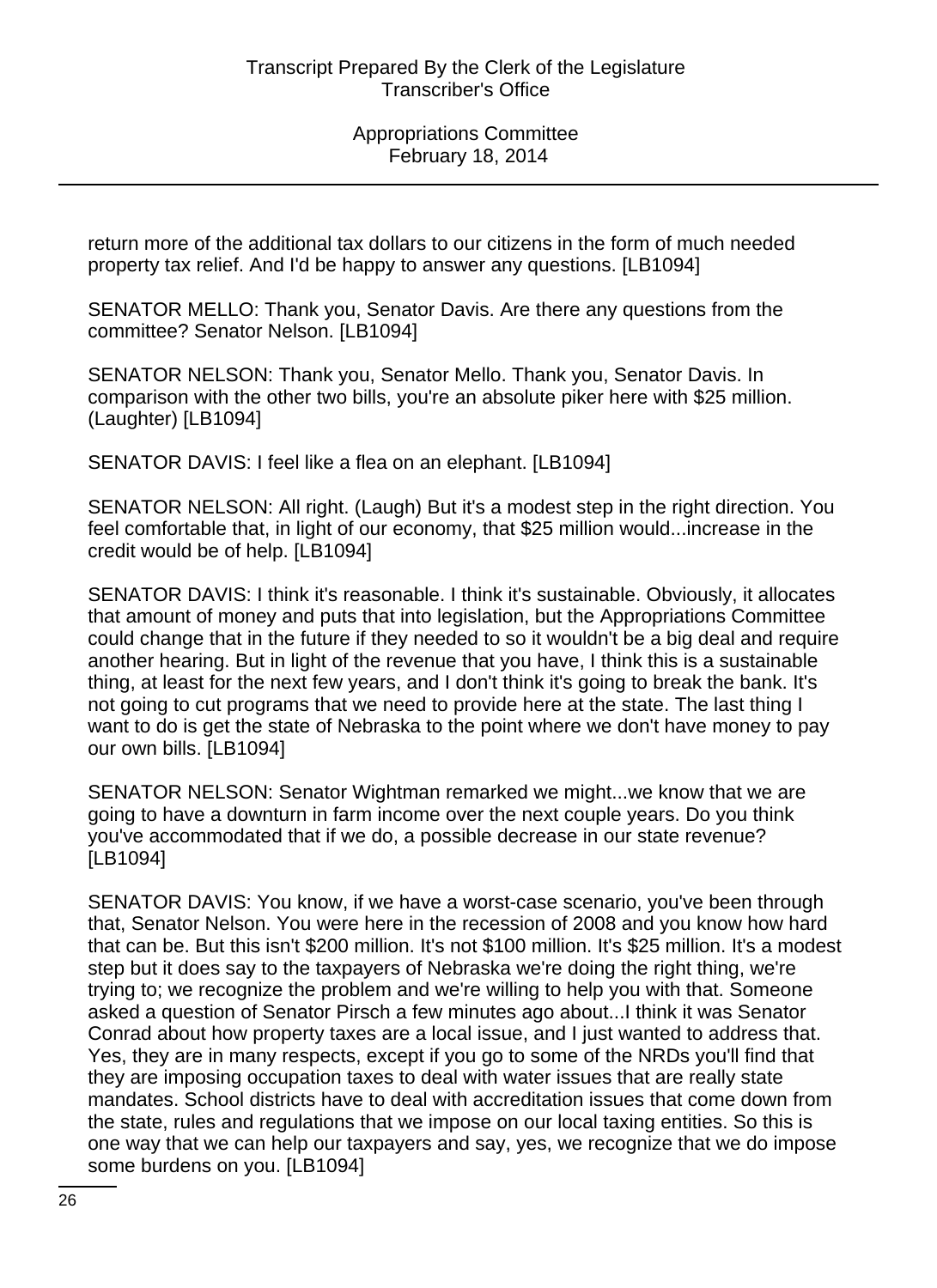SENATOR NELSON: Thank you. [LB1094]

SENATOR MELLO: Any other questions from the committee? Senator Bolz. [LB1094]

SENATOR BOLZ: Good afternoon, Senator Davis. [LB1094]

SENATOR DAVIS: I thought I was going to get off easy here. [LB1094]

SENATOR BOLZ: (Laugh) Senator, I know that you serve on the Education Committee. I respect that service greatly and don't envy the hard work that you do on that committee. But I am very aware of the fact that property taxes rise when state aid does not. And I think without really thoughtful savings, we could get ourselves in a position where we're facing a double-whammy when we don't have enough state aid during difficult economic times and we put schools and school districts in a very difficult position. I just wondered if you could speak to that and speak to why you think that this strategy works now versus saving for a rainy day, particularly for educational purposes. [LB1094]

SENATOR DAVIS: Funding...I think we need to go back and look at the original legislation back in 1990, I believe it was, which was called the tax equalization and equity formula. And one of the things that they were really trying to do at that time by allocating a lot more revenue for state aid to education was they were trying to deal with property tax issues which were big problems across the state and an unequalized situation in terms of the resources that were available for a district versus a different, a wealthy versus a nonwealthy district. So the formula has morphed over the years, and where we are today with the formula, and you were on the Tax Modernization tour and you know that in rural Nebraska that's where you heard the biggest argument for property tax relief and the biggest complaints. We've had something that's occurred in the last few years that didn't ever occur before, which was increasing ag valuation, declining residential values, so that really shifted the equalization formula in a negative way for rural Nebraska. If, as Senator Wightman and some of these senators have stated, we're starting to return to a more normal situation where farm ground isn't going to creep up and we're going to have declining profits on the ranch and farm, then we're going to have a lot more hardship there, which is why I think this is important. But TEEOSA is an ongoing problem. I'd like to see something done where everybody will reallocate a certain amount of revenue for every school, not a significant amount but something that says we do care about what you do. But I think it's going to have to be done outside the formula as it is. [LB1094]

SENATOR BOLZ: Thank you, Senator Davis. [LB1094]

SENATOR MELLO: Any other questions from the committee? [LB1094]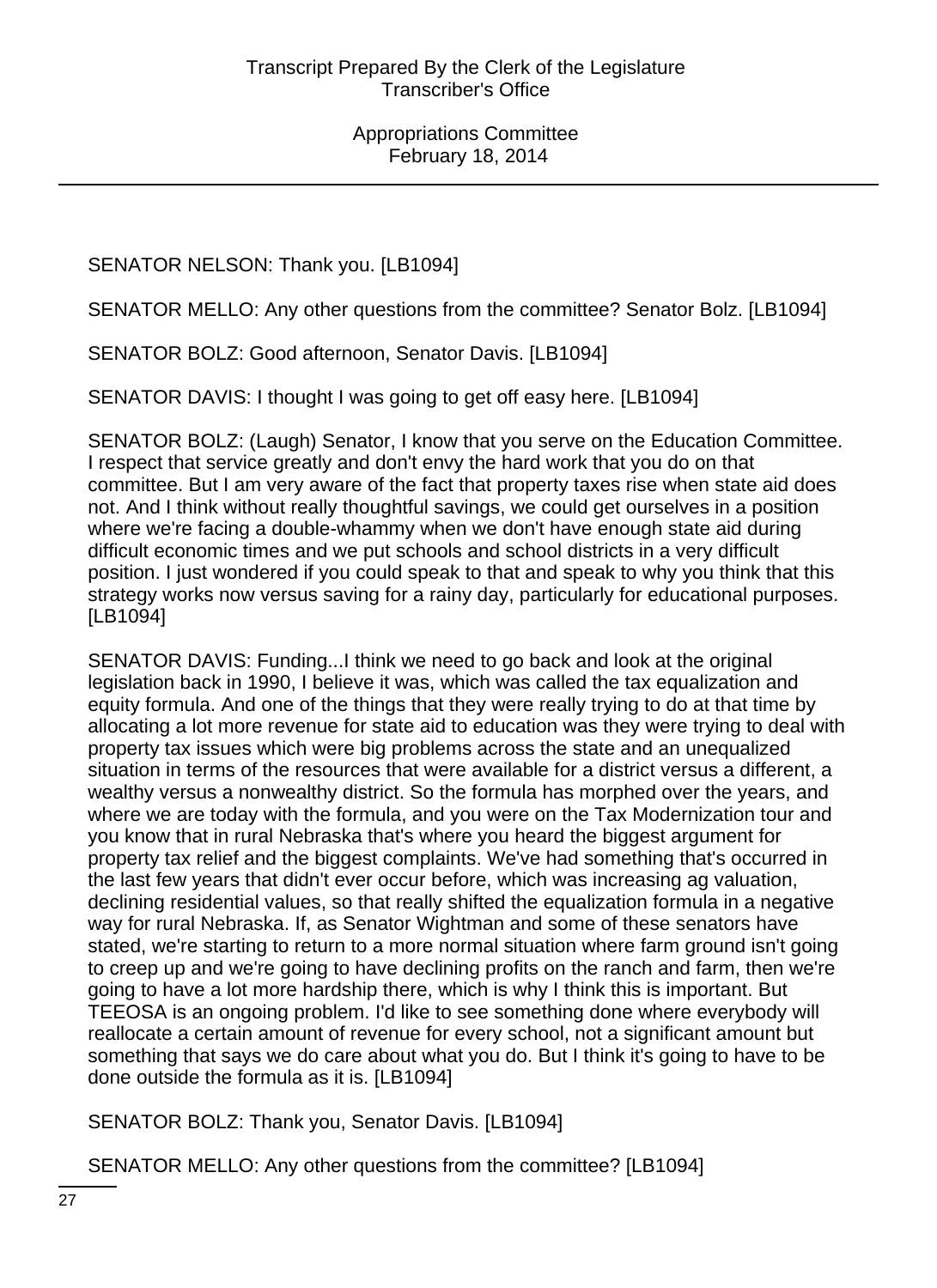SENATOR DAVIS: Can I just address one more thing that... [LB1094]

SENATOR MELLO: Absolutely. [LB1094]

SENATOR DAVIS: ...Senator Nordquist said? I've talked to Senator Schumacher a little bit and some other people about how you can keep property tax dollars in the state, in talking about the rebate and how it goes to other people. You did make a statement, Senator, that people don't pay income and sales tax, and that isn't necessarily true. If you're buying a ranch and you decide you need to improve it, you're probably going to get most of your materials at a local place and they're going to...the economy is going to gain from that. And then revenue that comes off a farm is subject to Nebraska income tax too. [LB1094]

SENATOR MELLO: See no further questions. Thank you, Senator Davis. [LB1094]

SENATOR DAVIS: Thank you. [LB1094]

SENATOR MELLO: The committee will take proponents for all three bills: LB669, LB1086, and LB1094. [LB669 LB1086 LB1094]

KRISTEN HASSEBROOK: (Exhibit 1) Good afternoon, Chairman Mello, members of the Appropriations Committee. My name is Kristen Hassebrook, that's K-r-i-s-t-e-n H-a-s-s-e-b-r-o-o-k, and I'm a lobbyist with the Nebraska Cattlemen's Association. I'm here today to offer not only our association's support but several others' support for all three of the bills here today. In an attempt to consolidate testimony, you can consider this support testimony from the Nebraska Corn Growers Association, the Nebraska Farm Bureau, the Nebraska Pork Producers, the Nebraska Sorghum Growers, the Nebraska Soybean Association, and the Nebraska Wheat Growers. I'd like to share with you just more of a testimony on the vehicle of the Property Tax Credit Cash Fund in terms of why our organizations view it as an ideal option in terms of returning some property tax relief back to Nebraskans. As you've heard, it's direct and immediate. It benefits everyone, not just ag landowners but also residential landowners, which we heard in the Tax Modernization Committee hearings across the board. It wasn't just ag landowners who felt their property taxes were too high. And it's based on an equitable distribution based on the valuation of your property. And so it's not just, you know, \$1 per person or anything of that sort. It is based on more of an equitable distribution. And so we offer our support for all three of the bills. We know that there are some differences. And I'd be happy to answer any questions. [LB669 LB1086 LB1094]

SENATOR MELLO: Thank you for your short and abbreviated and concise testimony. Are there any questions from the committee? Seeing none, thank you. [LB669 LB1086 LB1094]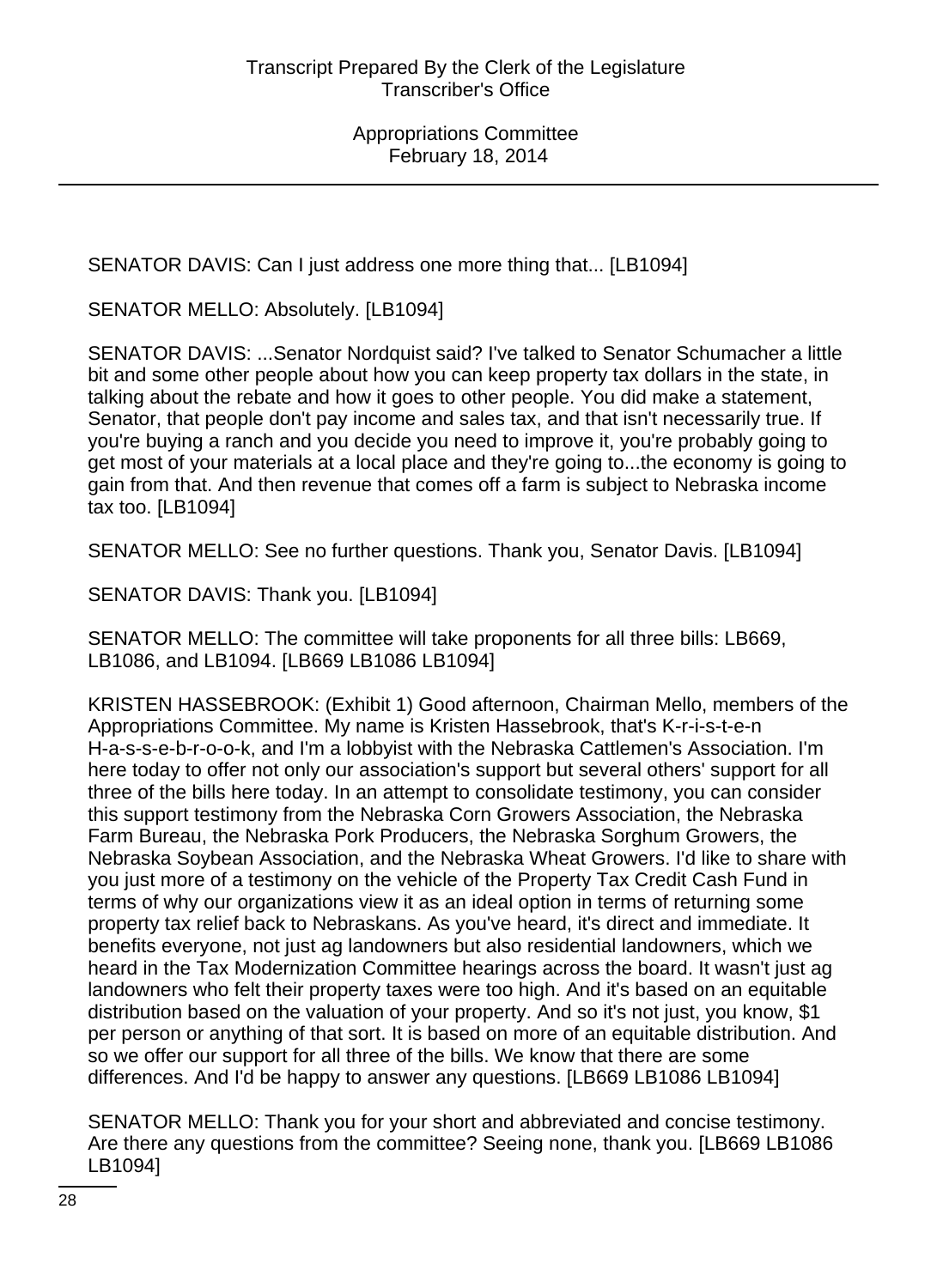KRISTEN HASSEBROOK: Thank you so much. [LB669 LB1086 LB1094]

SENATOR MELLO: We will take further proponents for LB669, LB1086, and LB1094. [LB669 LB1086 LB1094]

HARVEY SANKEY: My name is Harvey Sankey, H-a-r-v-e-y S-a-n-k-e-y. I represent the Nebraska Taxpayers for Freedom, and we are in favor of this increase in the annual rebate through the state's Property Tax Credit Program. Okay? Just to give you some statistics here, this is from the Tax Foundation. Maybe all of you have heard this already, but as taxes as a percent of home value, and the median home value I'm talking about, Nebraska ranks in the top ten. And that's not a good top ten, okay? That's high. Back in 2009, they were ranked number five, okay? And that's a 1.76 percent of your median home value here in Nebraska. I moved here in Nebraska, and I'm glad I did, 19 years ago, and I came from a state called Massachusetts, otherwise known as "Taxachusetts." And then I looked at this value...I looked at all the values in here. Massachusetts was ranked 21, 1.04 percent compared to 1.76 percent. I couldn't believe it. Now the cost of living here is a lot lower, prices are a lot lower here. But I couldn't believe that the taxes on your property values were that much higher. All right. We've heard from people, and I attended a lot of these hearings, a couple of them, for the Tax Modernization Committee, and most of the people spoke about a relief in property taxes. That's what they are all concerned with. Every one of the people in your districts, okay, are concerned with property tax relief. I think this is a good way to tell the people in your district, your constituents, that you heard what they had to say. Okay? I understand property taxes are a local issue, okay, that's up to the local people to take care of that, cut their spending and do what they have to do, but I think the state needs to do something also, and that was loud and clear at these hearings. That's why these people went to these hearings, to ask the state to do something. Now there are going to be a lot of other possible reliefs, inheritance tax, Social Security tax, military retirement pay tax, ag land revaluation. Now they affect only, the inheritance tax, that only affects a person who's dead. Social Security only affects the person who's getting Social Security taxes. Military retirement pay only helps the person who's getting retirement pay from the military; ag land, the farmer. Property tax relief affects everybody, all right? I don't know if much is going to come out of any of these other bills in here, it may or may not. I don't think anything on the individual or corporate income tax bills are going to make any headway into reducing taxes at all. If anything, they may be revenue neutral, especially the income tax. They may change brackets around, so on, so forth. But I think property tax will help everybody in this state and that's what they want. A little bit help...a little help from the state is what we need. They asked for that. I think it's up to you guys, girls, women to give it to them. They want it. That's all I have to say. Thank you. [LB669 LB1086 LB1094]

SENATOR MELLO: Thank you for your testimony today, Harvey. Are there any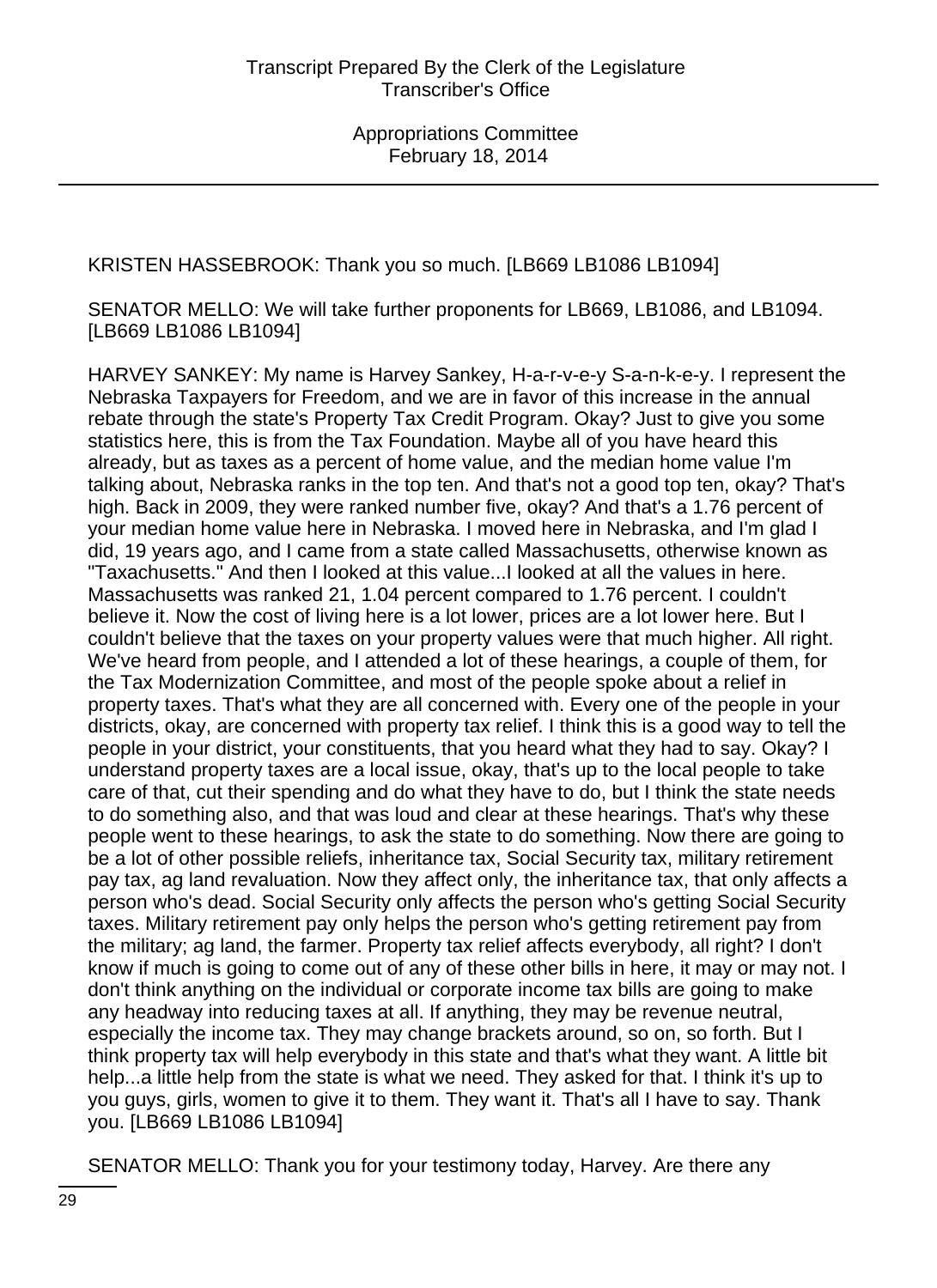questions from the committee? Senator Wightman. [LB669 LB1086 LB1094]

SENATOR WIGHTMAN: Thank you, Mr. Chairman. Thank you for being here, Mr. Sankey. Sometimes I wonder if the reason you hear more about property tax than any other is that...and you can give me your thoughts on this, is that you pay it all in two times. If you took your sales tax and divided it up and you only paid it twice, I wonder if there wouldn't be a bigger cry about sales tax as well. And I think it's also true with regard to income tax and how a lot of them, particularly out in our area, a lot of ag people do just pay one time on state income tax and on federal income tax. But don't you think that has a lot to do with why you hear the cry from property tax people is that it's paid in kind of a lump sum or two lump sums? [LB669 LB1086 LB1094]

HARVEY SANKEY: I would agree to that, but I also say that if you look at those taxes--sales tax, individual income tax, corporate taxes--we're somewhat in line with what the other states are charging, okay; however, not in property taxes, we're not in line. [LB669 LB1086 LB1094]

SENATOR WIGHTMAN: And I think that's true as well. Okay. That's my only question. [LB669 LB1086 LB1094]

SENATOR HARMS: Do we have any other questions? [LB669 LB1086 LB1094]

SENATOR NORDQUIST: Thank you. Do you think there's a correlation between us being in the top ten, top five historically on property taxes, and being in the bottom five for state support to K-12 education? [LB669 LB1086 LB1094]

HARVEY SANKEY: I think that a lot of that has to do with the local communities for property taxes that they raise for education in their local communities. I agree we should have some...give them some relief for education also. I'm not saying we shouldn't, okay? [LB669 LB1086 LB1094]

SENATOR NORDQUIST: Uh-huh. [LB669 LB1086 LB1094]

HARVEY SANKEY: What that amount is, is up to the Legislatures here, okay? That's up to you guys what you want to do. I think that...well, that's all I have to say for now. [LB669 LB1086 LB1094]

SENATOR NORDQUIST: Thank you. [LB669 LB1086 LB1094]

SENATOR HARMS: Thank you, Senator Nordquist. Do we have any other questions? Seeing none, thank you very much for your testimony. [LB669 LB1086 LB1094]

HARVEY SANKEY: Thank you. [LB669 LB1086 LB1094]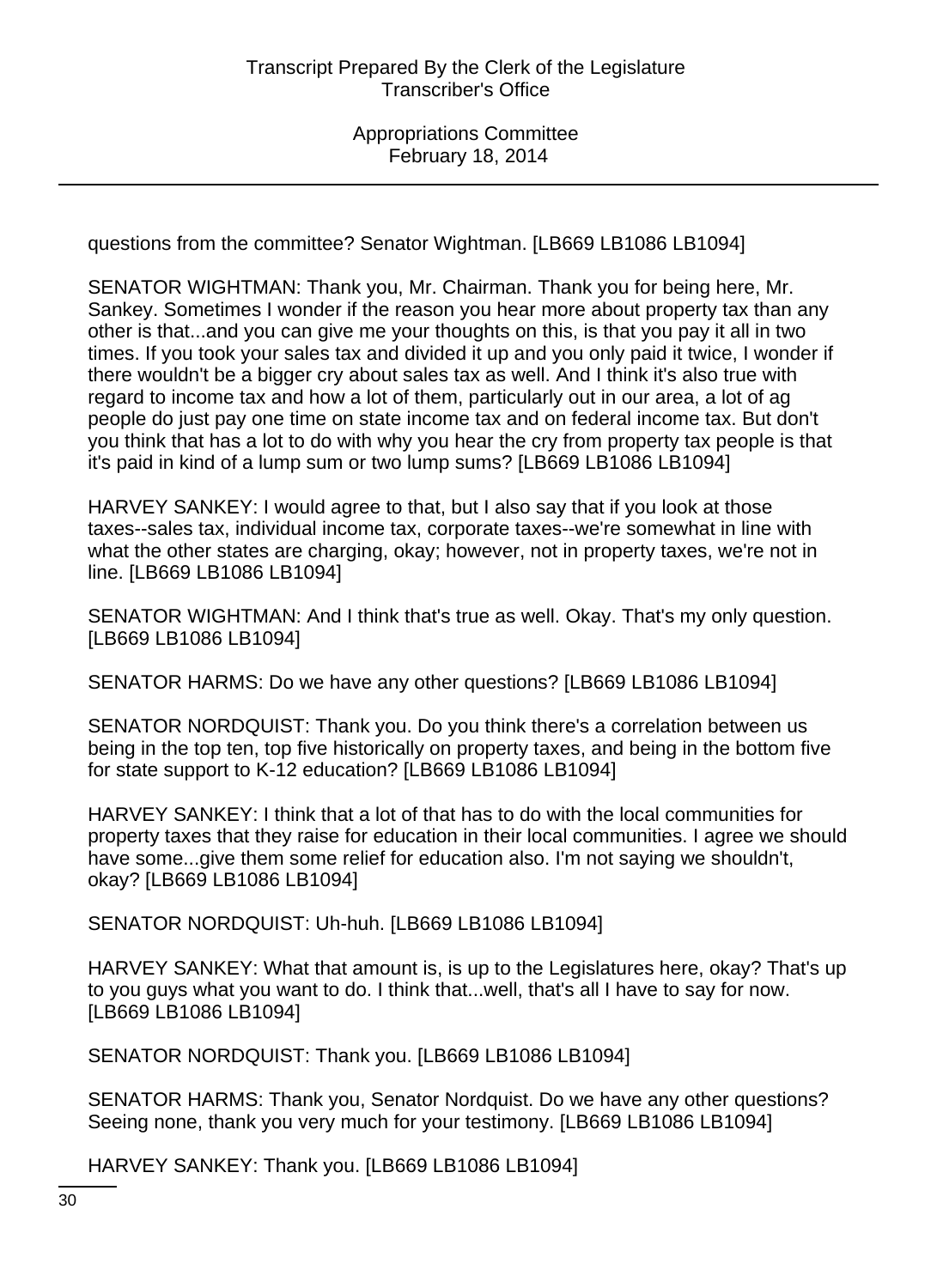SENATOR HARMS: (See also Exhibit 2) Do we have any other proponents? Seeing none, do we have any...well, before I go on I want to let you know that we do have support from Robert Hallstrom from the NFIB supporting these bills that we've been hearing today, so show that the record shows that. Do we have any opponents? Welcome. [LB669 LB1086 LB1094]

RENEE FRY: (Exhibit 3) Thank you, Senator Harms, and good afternoon again. My name is Renee Fry and I'm the executive director of OpenSky Policy Institute. That's R-e-n-e-e F-r-y. We are testifying today in opposition to LB1086 and LB669. I am not speaking to Senator Davis' bill today. I'd be happy to answer questions but we are not. We are opposing those two bills as we don't believe now is the time to significantly draw down the state's Cash Reserve. In the recession that hit in the early 2000s, Nebraska's Cash Reserve was smaller than 7 percent of the General Fund, which forced the Legislature to raise taxes. Some \$260 million in new annual taxes were raised, which would be equivalent to about \$389 million today. During the most recent recession, Nebraska was aided greatly by a strong Cash Reserve of \$578 million, or about 17 percent of the General Fund budget. Our research shows, however, that without the federal stimulus dollars we would have needed a Cash Reserve of nearly \$792 million, or 24 percent of the General Fund budget to get through the recession as we did. With the stimulus funds we were able to weather the recession without raising taxes, but the Legislature still had to make significant cuts in state aid to education and support for cities and counties, for example. In fact, funding for K-12 education hit a historically low level in FY '13 as a share of the economy, and remains well below historical funding levels. And without much chance of federal assistance to help us in the next recession, a strong Cash Reserve is that much more critical. To help prevent tax increases and cuts to education, roads, and other vital services, the Government Finance Officers Association recommends governments keep a minimum balance equivalent to at least two months or 16.7 percent of their General Funds in Cash Reserve. The Nebraska Legislative Fiscal Office recommends a minimum balance of about 16 percent of annual net receipts, because they found when revenues fall short of projections it tends to be by about 4 percent per year for periods of about four years. To keep within these parameters, LFO suggests that the state should have a balance of at least \$643 million in its Cash Reserve at the end of the current fiscal year and about \$702 million based on the average forecast for the next biennium. This is a recommendation we strongly support. Both LB1086 and LB669 would bring our Cash Reserve, which is presently at \$679 million or right at 16.7 percent of the General Fund, below recommended levels. The \$230 million that LB1086 would take from our Cash Reserve would draw the rainy day fund down to about 11 percent of the General Fund. LB669's \$85 million withdrawal would bring the Reserve to about 15 percent of the General Fund. Part of what has sparked calls to use Cash Reserve Funds for tax cuts was the one-time revenue bump that Nebraska and many other states experienced in late 2012 and early 2013 due to fiscal cliff fears. At the time, the Rockefeller Institute said that the revenue surge may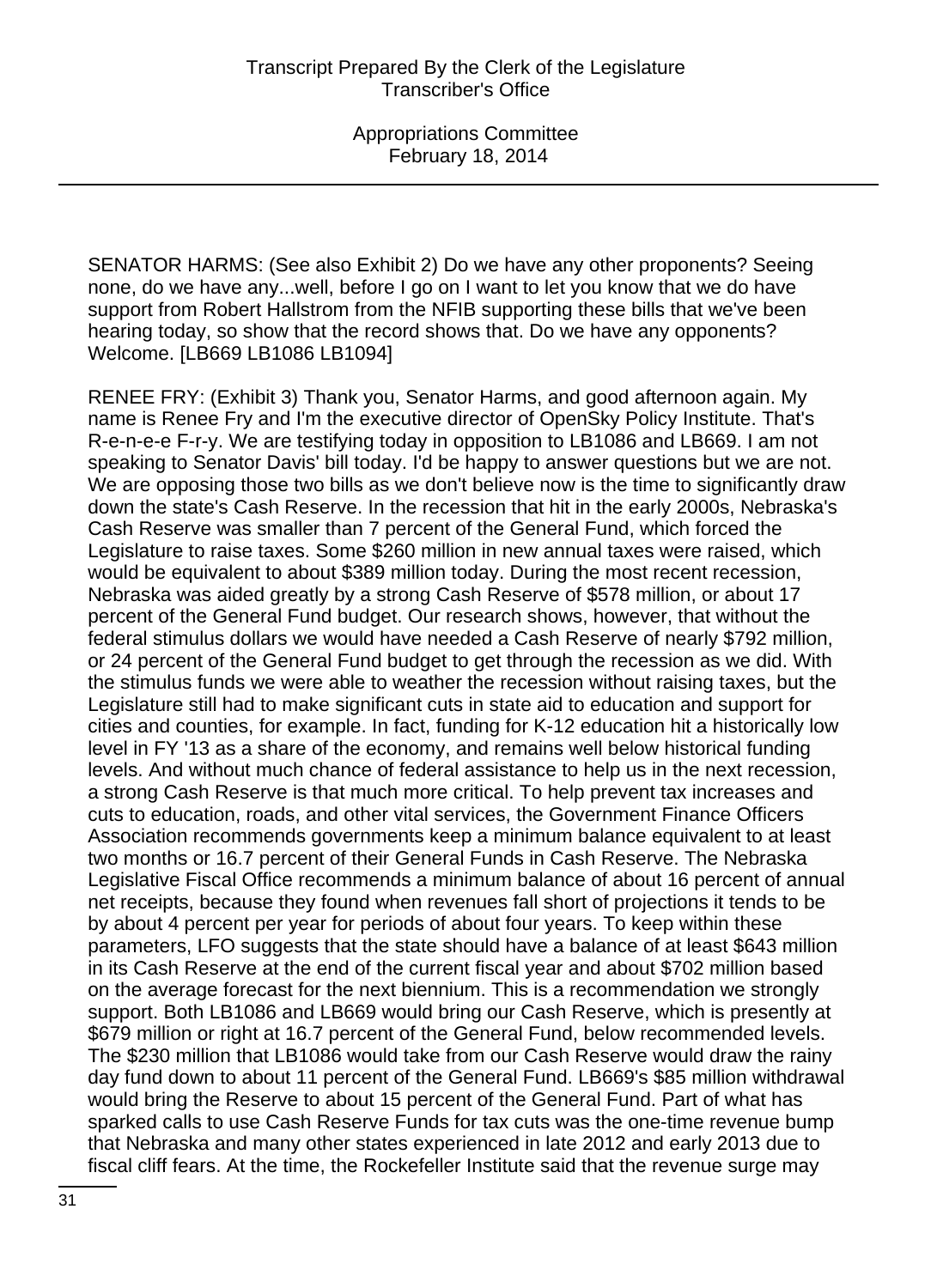### Transcript Prepared By the Clerk of the Legislature Transcriber's Office

Appropriations Committee February 18, 2014

have been borrowed from future revenues. The institute reexamined the issue in December and found that, indeed, revenue growth had not sustained the momentum it had earlier in the year. For example, here in Nebraska, year-over-year revenue growth slowed sharply from 18.6 percent in the second quarter of 2013 to 5.1 percent in the third quarter. Rockefeller said it didn't believe the revenue slowdown marked a new downturn in the economy but, rather, a return to the sluggish revenue growth that existed before the fiscal cliff surge. This, too, has held true in Nebraska as third quarter growth was slightly below the national average of 6.1 percent and more in line with Nebraska's 2012 growth of 5.2 percent. In a recent report, the Pew Charitable Trust warned states to be concerned about revenue volatility, noting that unexpected high revenue may just as easily be followed by years of unanticipated low revenue. The Pew said policymakers must be cautious about misinterpreting positive revenue upticks as a lasting trend. And while it's common for lawmakers to be pressured to make tax cuts when sudden windfalls occur, the Pew said such budget choices could lead to problems. We are very sympathetic to the calls from Nebraskans to lower property taxes and we also appreciate that LB669 and LB1086 call for one-time Cash Reserve transfers which are more fiscally responsible than using the Cash Reserves for ongoing expenditures, such as permanent tax cuts. However, to the extent that the Cash Reserve rises to a point well above recommended levels, we think that one-time investments in venture capital and job training would do more to strengthen our economy. Finally, we want to emphasize again that we think it vitally important that the state heed the Legislative Fiscal Office's recommendation that the Cash Reserve not be drawn down below 16 percent of revenues while our economy is strong. Our Cash Reserve needs to be at least that size to deal with the rainy days that are sure to come. Thank you for your time. I'd be happy to answer any questions and I can speak to Senator Conrad's question about what the bills...how much money would go back to homeowners. [LB669 LB1086 LB1094]

SENATOR MELLO: Thank you for your testimony, Renee. Are there any questions from the committee? Senator Conrad. [LB669 LB1086 LB1094]

SENATOR CONRAD: Thank you, Renee. Well, let's just start there. [LB669 LB1086 LB1094]

RENEE FRY: Yes. [LB669 LB1086 LB1094]

SENATOR CONRAD: If you have those figures, I think it would just provide some context for the committee about what we're talking about. [LB669 LB1086 LB1094]

RENEE FRY: Yeah, I do. [LB669 LB1086 LB1094]

SENATOR CONRAD: So that would be helpful. [LB669 LB1086 LB1094]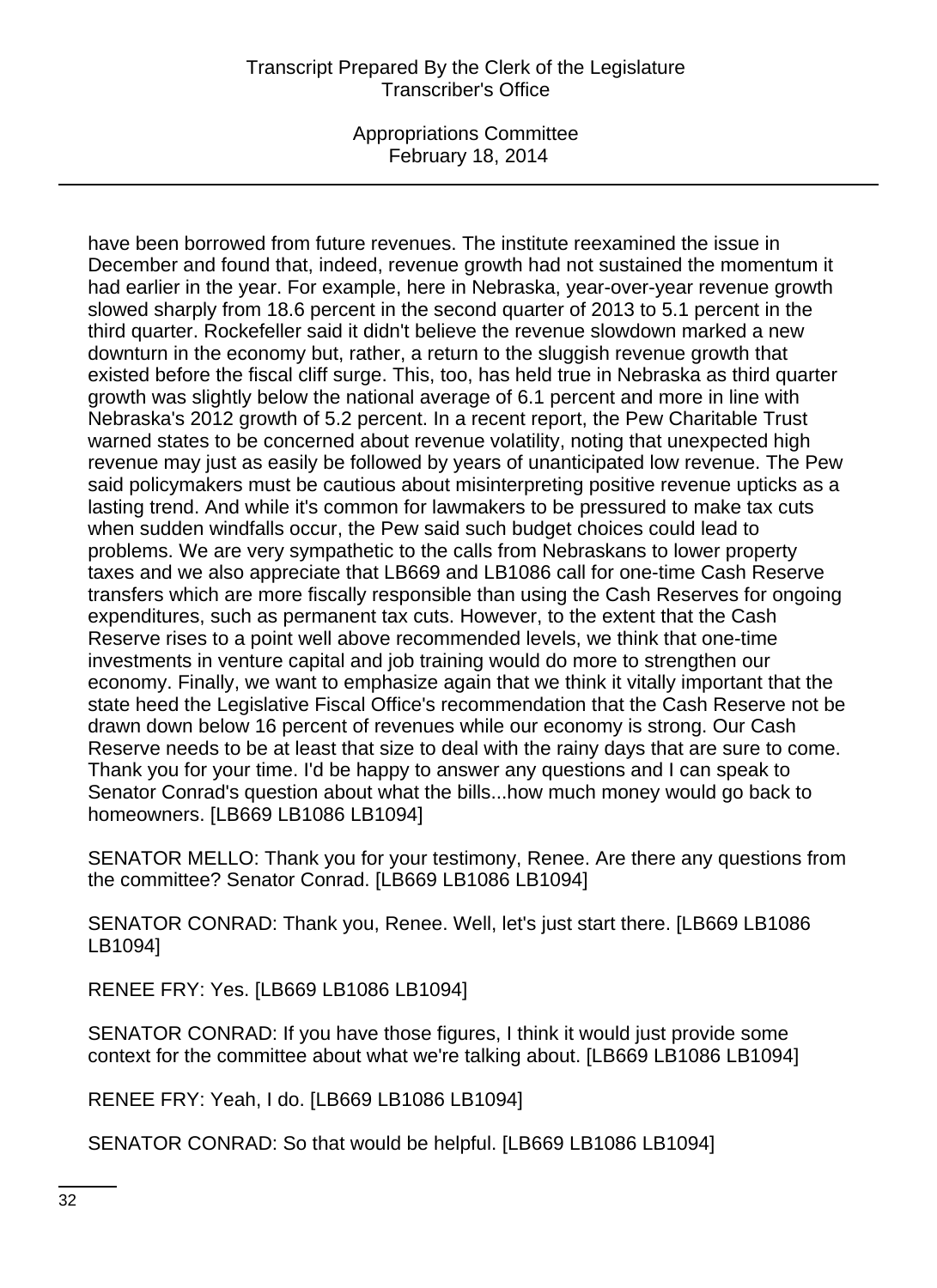RENEE FRY: So LB669...for an average house in Nebraska is \$116,000. LB669 would provide an additional credit of \$57. LB1086 would provide an additional annual credit of \$77. And Senator Davis' bill would provide an additional credit of \$17. For a \$150,000 house, those numbers would be \$73.14 for LB669, \$98.95 for LB1086, and \$21.51 for LB1094. [LB669 LB1086 LB1094]

SENATOR CONRAD: Thank you. I appreciate your analysis and providing that illustration. Just to the point of clarification, because I wasn't maybe understanding the first part of your testimony, why is OpenSky taking a neutral or not taking a position on Senator Davis' bill? [LB669 LB1086 LB1094]

RENEE FRY: So we're not taking a position on his bill because it is feasible or theoretical that within forecasts done February 28, if the forecast is bumped up and we end up having additional revenues forecast that would bump up the Cash Reserve, it is conceivable that we would have about \$25 million over the minimum recommended levels in the Cash Reserve, which is why we're not taking a position. Again, if we were taking a position, I mean what we would say is that we do believe that there are probably other investments that are more important, but we have talked regularly about the importance of addressing property tax, the property tax issue in Nebraska. So we're very cognizant of the issue. It does need to be addressed. But we're concerned about using Cash Funds and needs to be a very measured approach. [LB669 LB1086 LB1094]

SENATOR CONRAD: So it's the number and then also the kind of competition with other state obligations. [LB669 LB1086 LB1094]

RENEE FRY: Yes. Correct. [LB669 LB1086 LB1094]

SENATOR CONRAD: So it's both those tracks. [LB669 LB1086 LB1094]

RENEE FRY: Right. [LB669 LB1086 LB1094]

SENATOR CONRAD: Okay. I understand. And on that very track, I've had a variety of constituents express concerns about the property tax program and how it was implemented and what it means for most families in Nebraska. And in particular during the economic downturn, when we were in a free fall and making incredibly painful decisions on this committee about nutrition and education and public safety and everything that the state is charged with, and some really see that these efforts, these three bills today, are doubling down on bad policy and that rather than continuing to move forward we should really take another look at whether or not the property tax credit program is good policy at all. And I wanted to give you an opportunity to address that if you'd like. [LB669 LB1086 LB1094]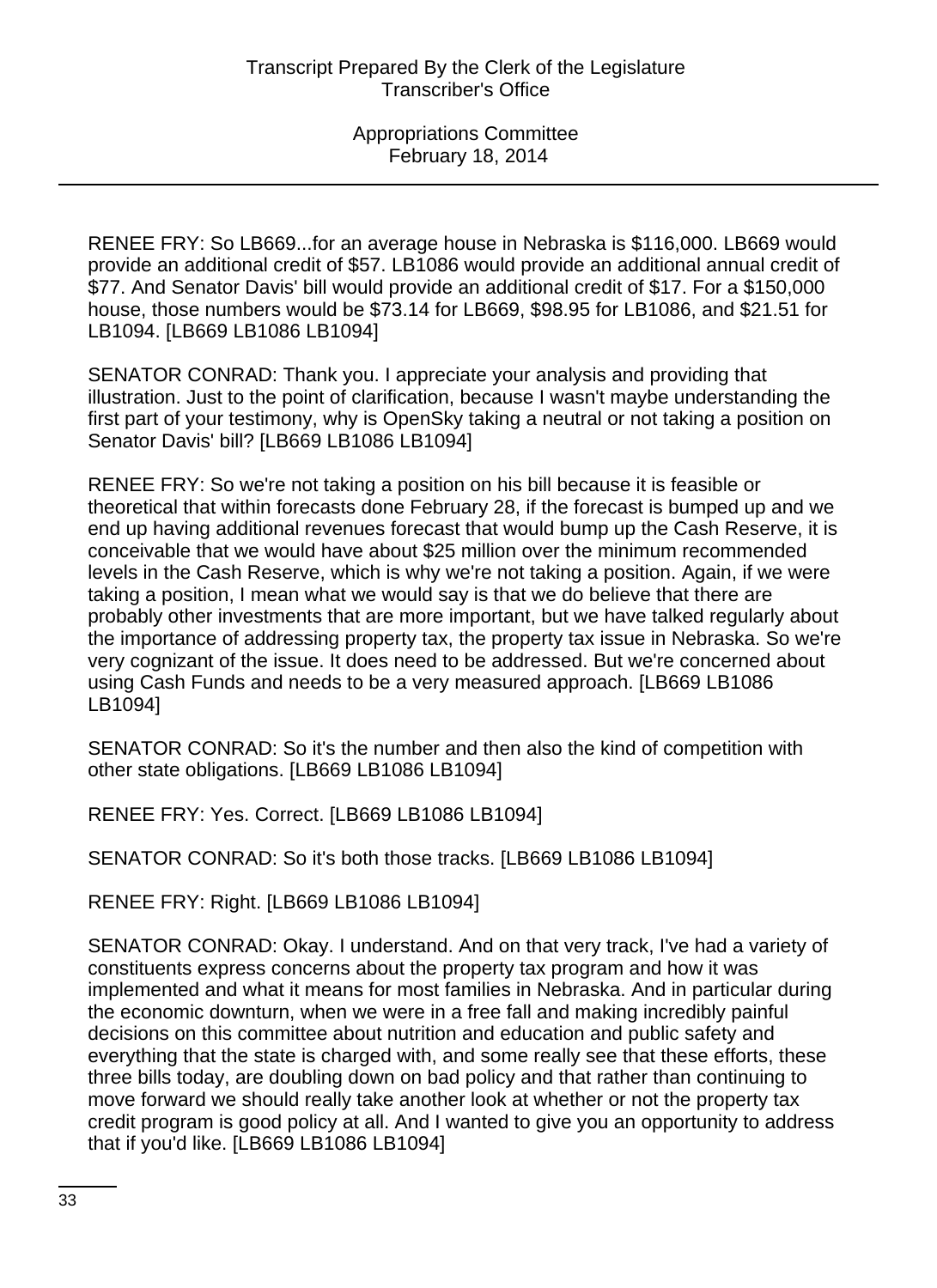RENEE FRY: Yes. I couldn't agree more. We couldn't agree more. We don't like the mechanism of the property tax credit program; would much prefer to see it look like a circuit breaker. Again, we do believe that there is an issue that we need to address but that we do have limited resources and those should be targeted to people who need them the most. And so I know that there have been discussions about the constitutionality of a circuit breaker and I'm hoping that we can discuss it...settle that once and for all and figure out whether a circuit breaker is a feasible mechanism. But that would be our preferred choice for property tax relief, absolutely. [LB669 LB1086 LB1094]

SENATOR CONRAD: Very good. And to be clear, that criticism that my office has received has come across the political spectrum where fiscal conservatives are very concerned about the fact that this is a spending program and folks on the other end of the spectrum are concerned about the diversion away from other state resources. So I think that, as is the case with politics, sometimes there's politics involved and it's not always the best policy. The final piece I want to mention to you is that we've heard a lot this session, we've heard some today in this committee about different studies and what certain findings say about Nebraska and how we rank in terms of being competitive with other states. And I think that's helpful. I think that's one piece of the puzzle that we need to be thoughtful about. But another piece of the puzzle that I haven't heard a lot of people talk about is a statistic that I think Nebraskans should be universally very proud of. We were recently ranked by at least one think tank as the state that's in the best position to meet our fiscal obligations moving forward; that we're the most fiscally responsible, we're the most fiscally sound. We're really positioned above all of our peers to meet future challenges. And I'm concerned that's getting left out of the debate and I'm concerned that some of these radical cuts or shifts or spends will impact our ability to retain that ranking. So I'd like to give you a chance to respond on that if you'd like. [LB669 LB1086 LB1094]

RENEE FRY: Yeah, you're absolutely right. The Nebraska Legislature, you all have done a fantastic job to make sure that we are in a good position for the future. I will tell you that I was startled to realize that without the federal stimulus we would have needed a Cash Reserve of 24 percent. It's a scary number. And that number doesn't address the hundreds of millions of dollars that you all had to cut as well. And so if we had stayed flat, it would have been significantly more than that. So...but, you know, that was the prudent course and so I applaud you for your efforts during that difficult time. But I think you're absolutely right. We need to learn from those lessons and make sure that we continue to follow on that path of, you know, fiscal responsibility and making sure that we don't set ourselves up to fall short. Because there will be another downturn; it's just a matter of when. [LB669 LB1086 LB1094]

SENATOR CONRAD: That's economics. [LB669 LB1086 LB1094]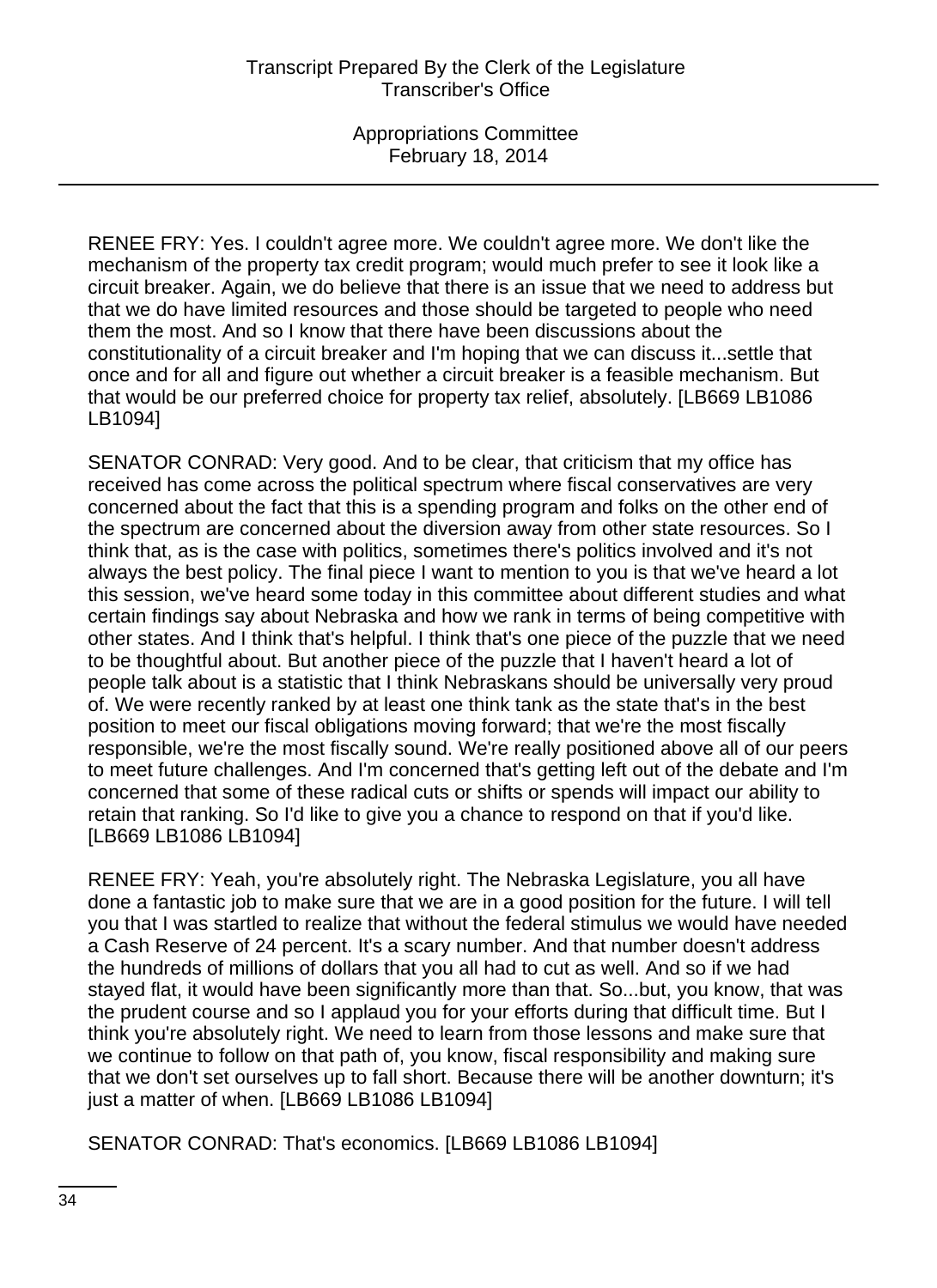# RENEE FRY: Yes. [LB669 LB1086 LB1094]

SENATOR CONRAD: Yeah. And what I've heard from school districts, constituents, taxpayers, what have you, business owners in my district is that very volatility issue that they're concerned about, that we're kind of boom and bust in terms of the economy where we're out wildly cutting taxes and then on the flip side dramatically cutting programs and services. And then we just kind of have amnesia and go back to the same effort. And so in terms of planning for business growth, family issues, school, strategic needs, having a kind of a level sense about what state revenues and obligations might be is just incredibly beneficial to everyone. [LB669 LB1086 LB1094]

RENEE FRY: Right, and that's what the Pew...the recent Pew report really focused on is how to prepare for that volatility, because it's a reality. And a strong Cash Reserve was one of the primary tools for addressing that volatility. I don't know if you can see this and I don't have multiple copies, but this is state aid funding. To your point, it's up and down and up and down. And we used...we've used this chart, including on one of Senator Bolz's...one of her bills. It's definitely an issue, but that strong Cash Reserve is a key component to really provide some stability when we have inevitable volatility. [LB669 LB1086 LB1094]

SENATOR CONRAD: Very good. Thank you. [LB669 LB1086 LB1094]

SENATOR MELLO: Senator Bolz. [LB669 LB1086 LB1094]

SENATOR BOLZ: Good afternoon. Just on that question of volatility, our friend and colleague, Senator Schumacher, likes to remind us that if we miss our revenue projections even by a couple of points we could be in a very difficult position. And I just wondered if, given your expertise, you could speak to how often that occurs, what happens to states when revenue projections don't meet the optimistic expectations that we've heard this afternoon. [LB669 LB1086 LB1094]

RENEE FRY: Yeah. No, it's definitely a concern, and I mentioned in my testimony the Legislative Fiscal Office has looked and the periods tend to run in about four years. And so you do have about four years of growth followed by four years of shortfalls, and that's pretty standard. That's what they found, which is why they have that recommended level of 16 percent minimum for the Cash Reserve. So I think maybe the one thing to count on is that we know it's going to be volatile, right? And so there's some consistency in knowing that that volatility is going to be there. Senator Schumacher is absolutely right. The forecasts are pretty good but, you know, Senator Harms has brought up agriculture. You know, it's really unclear. I know NCSL has indicated that state forecasts are looking like they're going to be lower over the next couple of years. There have been several reports saying that we're likely to experience slower growth than we did in 2012. And so we really need to pay very, very close attention to that and not be overly optimistic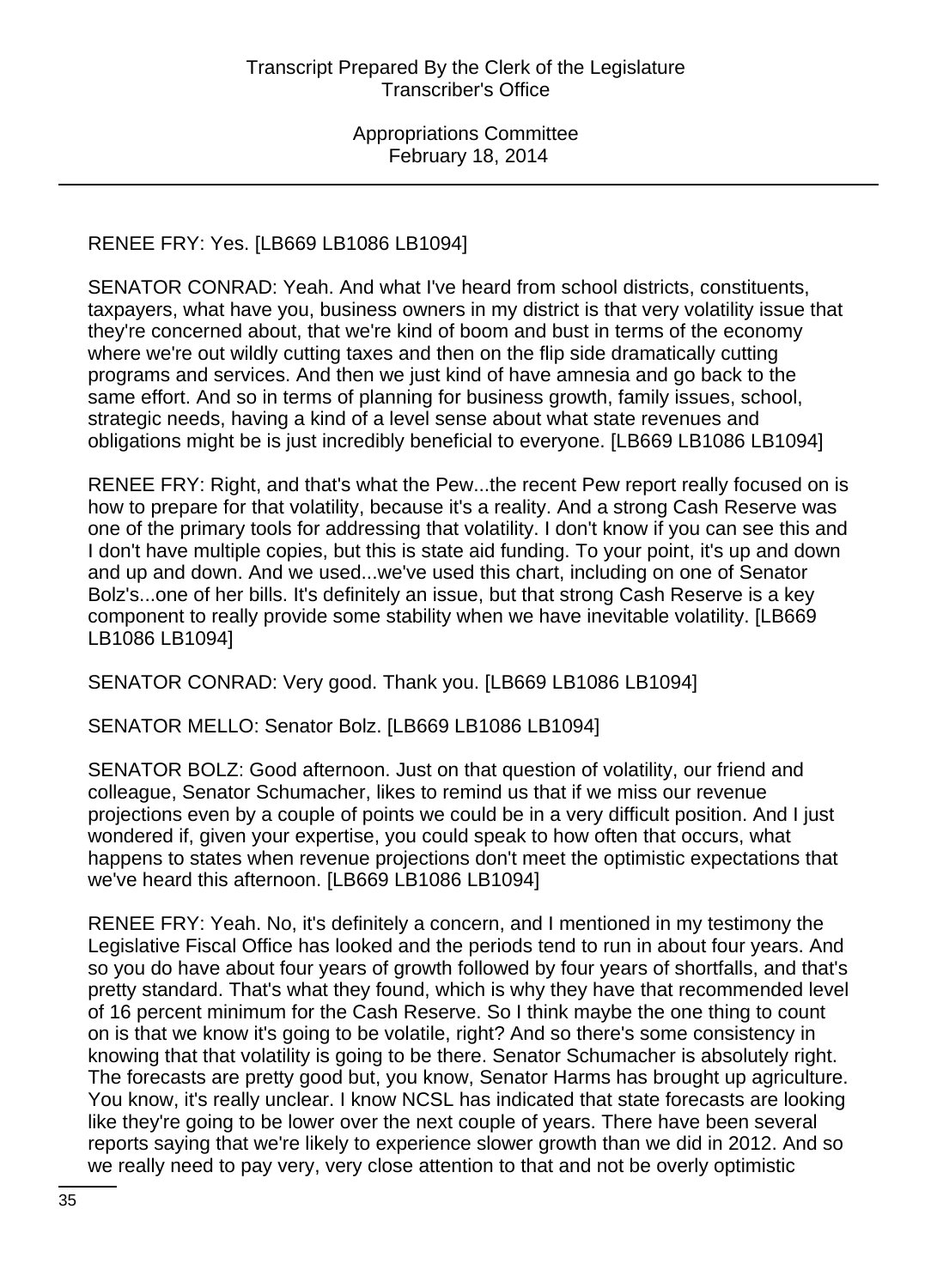because it does put schools and other really vital services in jeopardy. [LB669 LB1086 LB1094]

SENATOR BOLZ: Thank you. [LB669 LB1086 LB1094]

SENATOR MELLO: Senator Nordquist. [LB669 LB1086 LB1094]

SENATOR NORDQUIST: Thank you, Mr. Chairman, and thank you, Renee. At \$725 million, do you know what percent that would put us at in our state budget? [LB669 LB1086 LB1094]

RENEE FRY: \$725. I do. [LB669 LB1086 LB1094]

SENATOR NORDQUIST: That's all right. [LB669 LB1086 LB1094]

RENEE FRY: I do, excuse me. [LB669 LB1086 LB1094]

SENATOR NORDQUIST: But would we be above the level that we were going into the recession? [LB669 LB1086 LB1094]

RENEE FRY: Yeah. We would be slightly... [LB669 LB1086 LB1094]

SENATOR NORDQUIST: Okay. [LB669 LB1086 LB1094]

RENEE FRY: ...slightly above. [LB669 LB1086 LB1094]

SENATOR NORDQUIST: All right. [LB669 LB1086 LB1094]

RENEE FRY: We're currently at \$679, we're at 16.7 percent. [LB669 LB1086 LB1094]

SENATOR NORDQUIST: Okay. Okay. [LB669 LB1086 LB1094]

RENEE FRY: I thought I had it here but I'm having trouble locating it. [LB669 LB1086 LB1094]

SENATOR NORDQUIST: So we'd be roughly right now about, with \$679, about where we were going into the recession. [LB669 LB1086 LB1094]

RENEE FRY: Yes. [LB669 LB1086 LB1094]

SENATOR NORDQUIST: But that was we received... [LB669 LB1086 LB1094]

RENEE FRY: Slightly less. [LB669 LB1086 LB1094]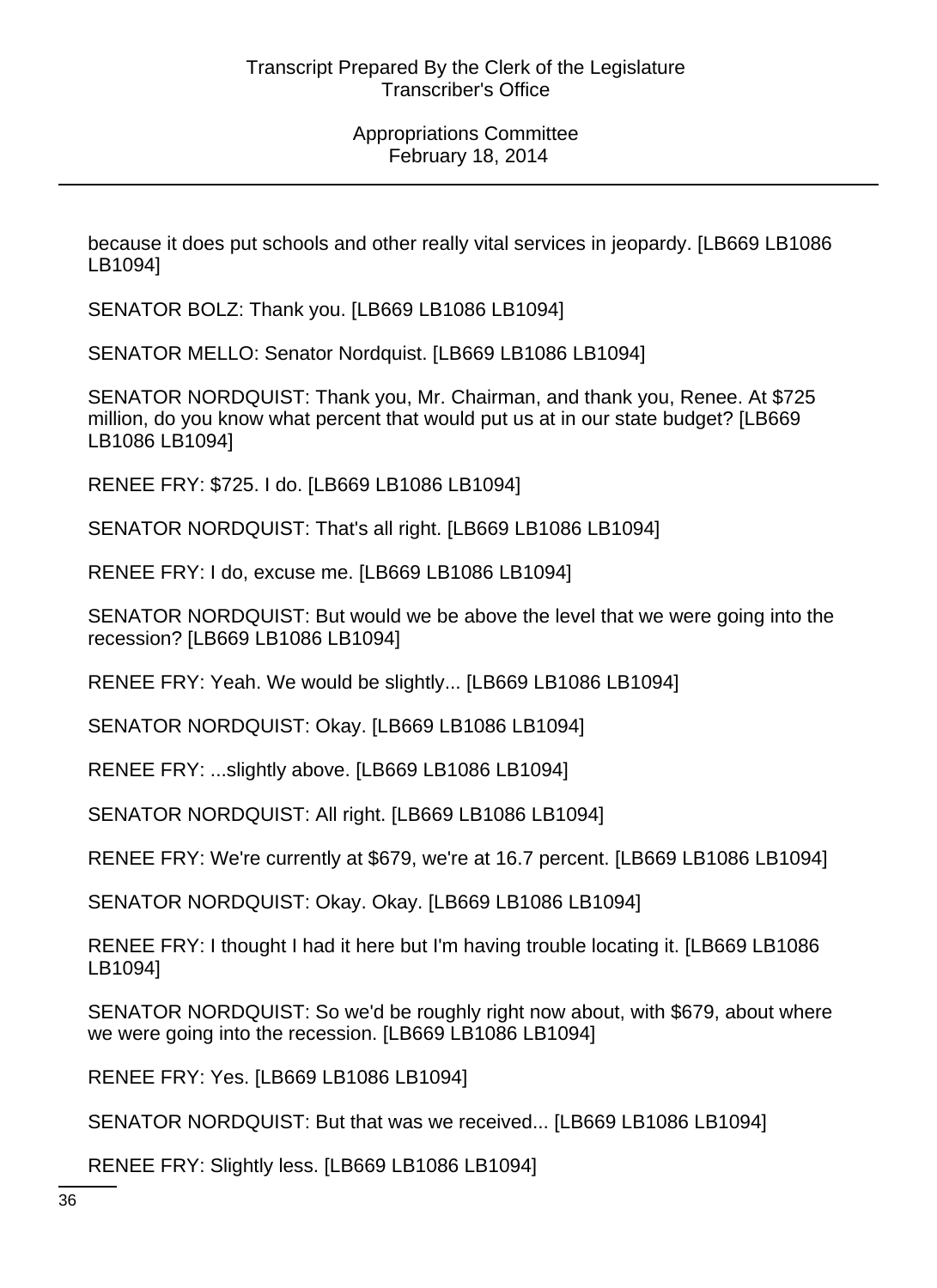SENATOR NORDQUIST: ...where we received over \$200 million of federal stimulus that went in directly... [LB669 LB1086 LB1094]

RENEE FRY: We actually, in fiscal year '10 and '11, we actually used \$532 million worth of federal stimulus... [LB669 LB1086 LB1094]

SENATOR NORDQUIST: All right. Right. [LB669 LB1086 LB1094]

RENEE FRY: ...in addition to using \$259 million of Cash Reserve. [LB669 LB1086 LB1094]

SENATOR NORDQUIST: I think that's a critical point to make, because I've heard time and time again, well, we're at record levels in our Cash Reserve and we were at a lower level when we went into the last recession. Well, as somebody called it lately, the federal government, "Uncle Sugar" is not going to hand out a whole bunch of cash to us again in the next recession. [LB669 LB1086 LB1094]

RENEE FRY: Right. [LB669 LB1086 LB1094]

SENATOR NORDQUIST: I think we can all agree that that's going to happen. And the cuts that we made last time we eliminated some health programs, we eliminated state aid to cities, counties. Those aren't dollars that we can go back and eliminate a second time. They're gone. [LB669 LB1086 LB1094]

RENEE FRY: Right. [LB669 LB1086 LB1094]

SENATOR NORDQUIST: So the cuts that we make in the future if...we know we're not going to get federal dollars, if we don't have sufficient resources in our Cash Reserve, the cuts are going to be much more severe and Nebraskans are going to feel it much more boldly than they did in the last... [LB669 LB1086 LB1094]

RENEE FRY: No, that's absolutely...that's absolutely right. And according to the LFO budget document in FY '10 and '11, there were spending reductions of almost \$342 million. [LB669 LB1086 LB1094]

SENATOR NORDQUIST: Right. Right. [LB669 LB1086 LB1094]

RENEE FRY: So you're absolutely right, we are starting at a lower level. The other thing that I would point out is the projections are that that \$725 million stay in the Cash Reserve in the next biennium as well, and so then that percentage is reduced, right? [LB669 LB1086 LB1094]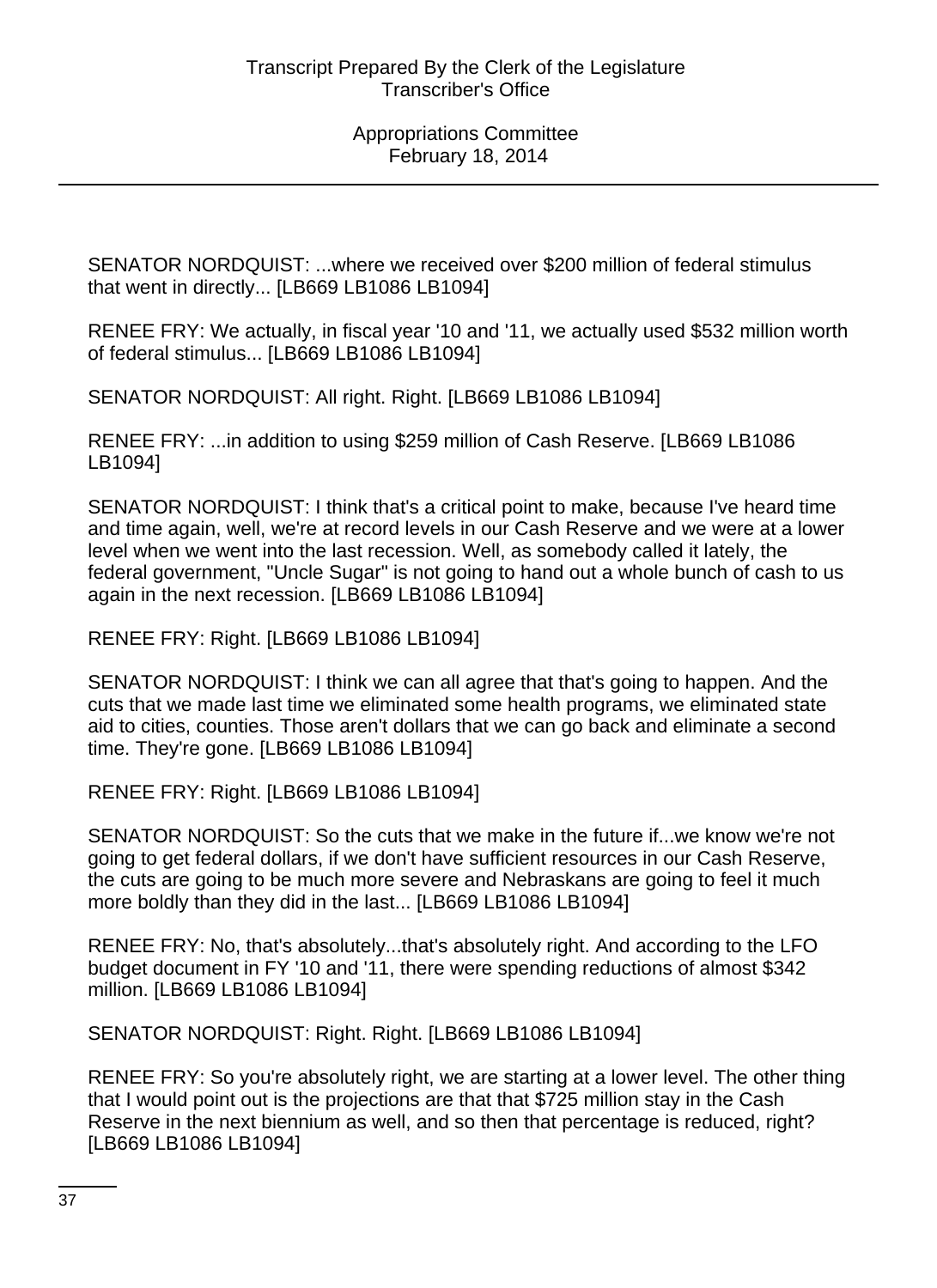SENATOR NORDQUIST: That's exactly right. [LB669 LB1086 LB1094]

RENEE FRY: So it will no longer be at that 16.7 percent or 17 percent and will be reduced as a share of the budget. [LB669 LB1086 LB1094]

SENATOR NORDQUIST: Right. That's right. Thank you. [LB669 LB1086 LB1094]

SENATOR MELLO: Senator Kintner. [LB669 LB1086 LB1094]

SENATOR KINTNER: Hello, Renee. [LB669 LB1086 LB1094]

RENEE FRY: Hello. [LB669 LB1086 LB1094]

SENATOR KINTNER: Somehow I'm not surprised you're here. When there's a tax cut, you're going to come testify against it. But that's okay. There's going to be projected \$725 million sitting in the Cash Reserve Fund. Whose money is that? [LB669 LB1086 LB1094]

RENEE FRY: It's Nebraska taxpayers. [LB669 LB1086 LB1094]

SENATOR KINTNER: Ah, Nebraska taxpayers. Okay. [LB669 LB1086 LB1094]

RENEE FRY: Yeah. [LB669 LB1086 LB1094]

SENATOR KINTNER: If it's Nebraska taxpayers and they've given all this money, don't you think we have an obligation to give it back? We've taken too much money. [LB669 LB1086 LB1094]

RENEE FRY: Yeah, but the problem is we haven't taken too much money. In fact, we don't have as much money as we would need to weather a recession of a similar size. And so the issue that we need to be concerned about and, you know, we've been talking about property taxes quite a bit, and in large part we've seen those property taxes go up because we've seen cuts to state aid. We've cut state aid for cities and counties, and we've cut state aid for schools. And as a result, cities and counties and schools have become more reliant on property taxes, right? So I think that...and we're 49th in the country in terms of the state aid, in terms of the percentage of K-12 that's funded by the state. We're 43rd in the country in terms of the percentage of city and county budgets that are provided by the state, very low in state aid, and that impacts our property tax levels. So I would not say that it is primarily it is a local issue. And when we're talking about having a minimum amount in the Cash Reserve, that's fiscal responsibility to make sure that we can provide and educate our children during the next downturn and we don't have to resort to significant cuts or to transferring to other taxes. [LB669 LB1086 LB1094]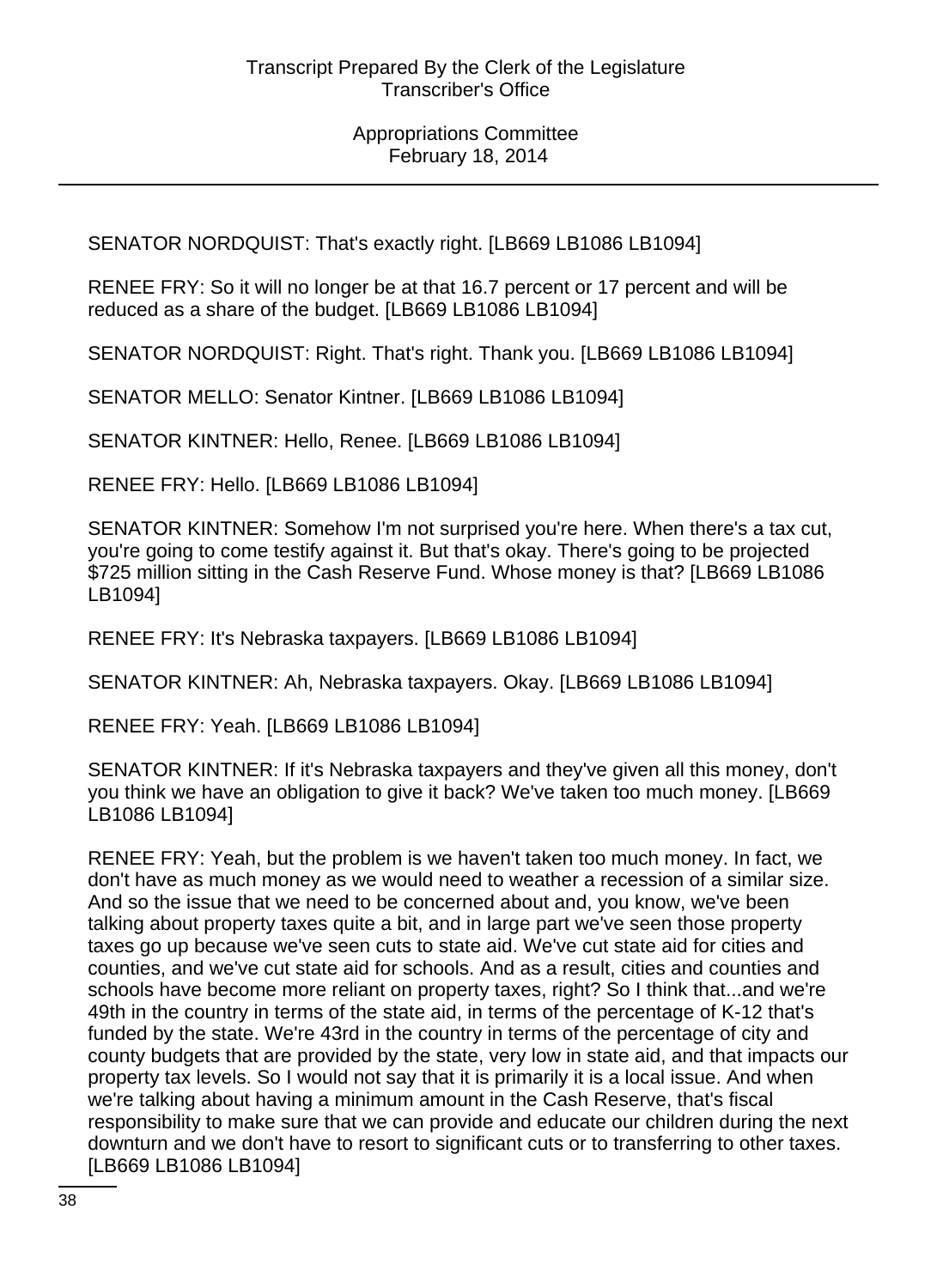SENATOR KINTNER: I see an arrogance. I see a taxpayer wallet and people in this Legislature have their hand on it and they won't let go. They can't possibly let go because they think they have a birthright to this money. And there's an argument here and there's a disagreement as to who owns this money really. Is it the Legislature's money? Do we have ownership or do we have stewardship? I think we have stewardship. There's people in this Legislature that think they have ownership. If you look at our budget over the last ten years, let's say, and probably should get a pretty good look at, what has held spending down? Has anything held spending down at all in the last ten years? Can you point to anything that's held spending down? [LB669 LB1086 LB1094]

RENEE FRY: Spending. Over the last ten years spending at the state level has actually... [LB669 LB1086 LB1094]

SENATOR KINTNER: Yeah. Yeah, or spending in the state, yes. [LB669 LB1086 LB1094]

RENEE FRY: ...as a share of the economy has actually fallen considerably in today's dollars to the tune of about \$500 million. So state spending has dropped pretty significantly. Spending at the local level has stayed fairly flat over those same ten years. And so we are spending a lot less. In fact, we are 33rd, 33rd in the country in terms of state and local spending as a percentage of personal income, and we're 29th in spending per capita. So we are on the bottom half in terms of spending levels. So I do think that the Legislature has done a good job about balancing the needs that we have to build roads and provide education for our children and without overburdening the taxpayer. [LB669 LB1086 LB1094]

SENATOR KINTNER: Well, the roads are on automatic pilot. We have LB84. We have gas taxes. That's not something we appropriate. It's on automatic pilot. So you can't pat us on the back for funding roads. It's automatically going to happen. I think the correct answer would be the only thing that's held down spending is bad economic times. If we have money, we're going to spend it. I mean it's irresistible the urge to spend money in this body and we just haven't been able to find a way to curb it other than when times get tough. Now I think that's the right answer as to how we've been able to hold down spending at all. Otherwise, if there's money there, we just spend it. I mean we spent it all last session, every...almost all the money that came in we spent it. Doesn't that concern you, that level of spending? [LB669 LB1086 LB1094]

RENEE FRY: Well, okay, so I will say that last year was unique in terms of we were coming out of a recession. And so the percentage of increases may have been higher than they were because we're trying to compensate from several years of cuts. I will say, too, that the time that I've been in this job, times that I was outside the Legislature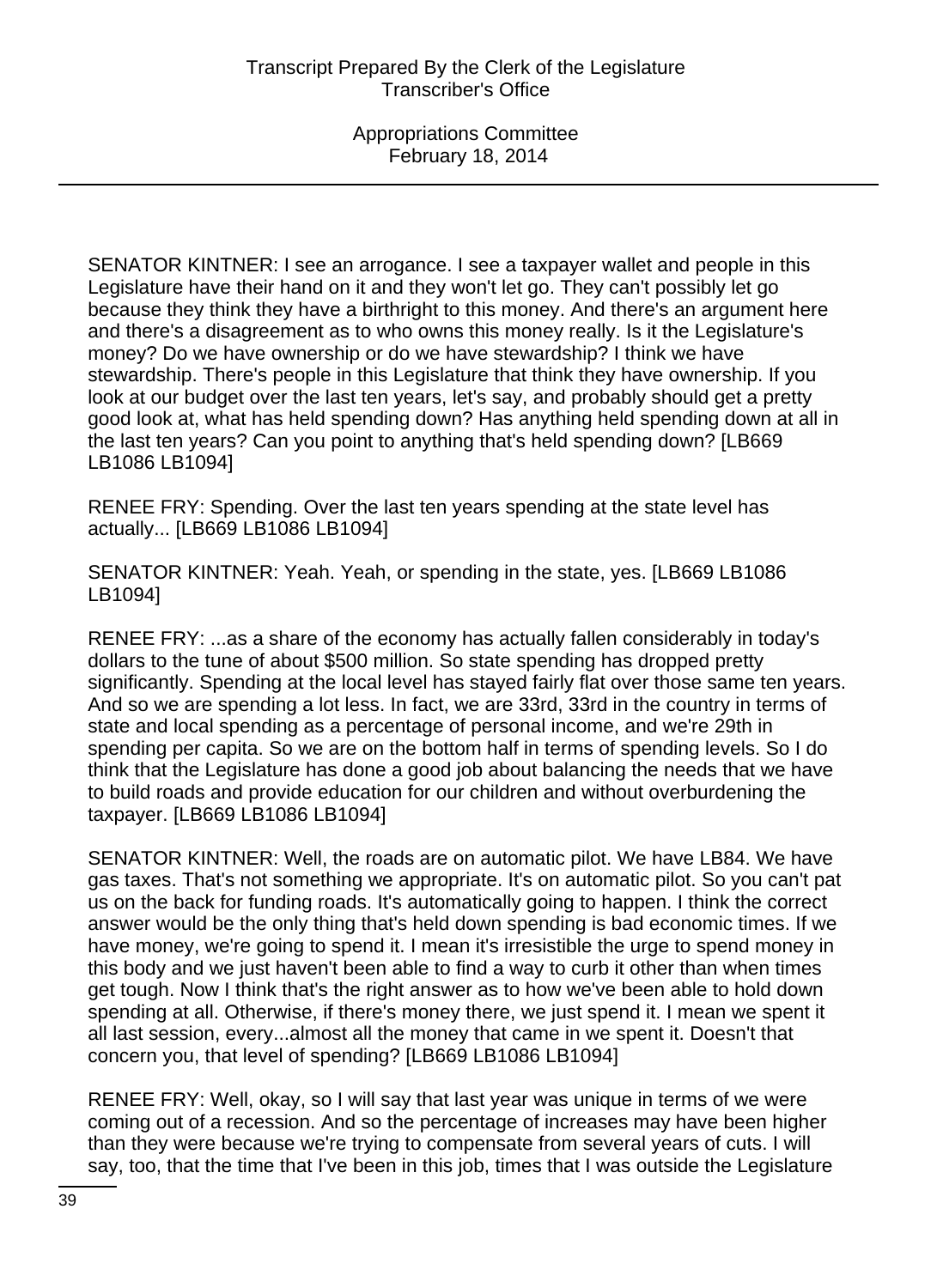but doing work with the Legislature, and when I was legal counsel here at the Legislature I felt like there was always...I never felt like lawmakers were grabbing at dollars and spending every dollar that they could. I felt like it was always an appropriate balance in terms of providing for the needs of the state but also being very cognizant of not overtaxing the taxpayer. So my personal experience has not been that. And as I said, we aren't a high spender relative to the rest of the country. Now maybe that's not the measure that you would look at, but relative to the rest of the country we are on the bottom half. So I think that there is a lot of care taken. I would agree that it should be looked as a stewardship, not an ownership, but I do think that the Legislature tends to be a very good steward and I think the Unicameral in particular does do a better job than a lot of other states. [LB669 LB1086 LB1094]

SENATOR KINTNER: Well, if you want to compare spending, you know, California, Illinois, New York,... [LB669 LB1086 LB1094]

RENEE FRY: Sure. [LB669 LB1086 LB1094]

SENATOR KINTNER: ...I mean Massachusetts, those are the prolific spenders. You compare us to those people and we look pretty reasonable. [LB669 LB1086 LB1094]

RENEE FRY: Yeah, just...but we're in the bottom half compared to the rest of the country. [LB669 LB1086 LB1094]

SENATOR KINTNER: But I appreciate you coming and I appreciate you having a little banter with me. Thank you. [LB669 LB1086 LB1094]

RENEE FRY: Yeah. Thanks. [LB669 LB1086 LB1094]

SENATOR MELLO: Senator Larson. [LB669 LB1086 LB1094]

SENATOR LARSON: Thank you for coming. [LB669 LB1086 LB1094]

RENEE FRY: Thank you. [LB669 LB1086 LB1094]

SENATOR LARSON: I've heard you mention 16 percent in preparation. I understand the economic cycles very well. And you want 16 percent Cash Reserve and that's why you are not opposed to Senator Davis' bill. When was the last time, besides the recession that we just went through, that we had a recession of that size? [LB669 LB1086 LB1094]

RENEE FRY: We haven't. But in 2000 the Legislature did...or in the early 2000s... [LB669 LB1086 LB1094]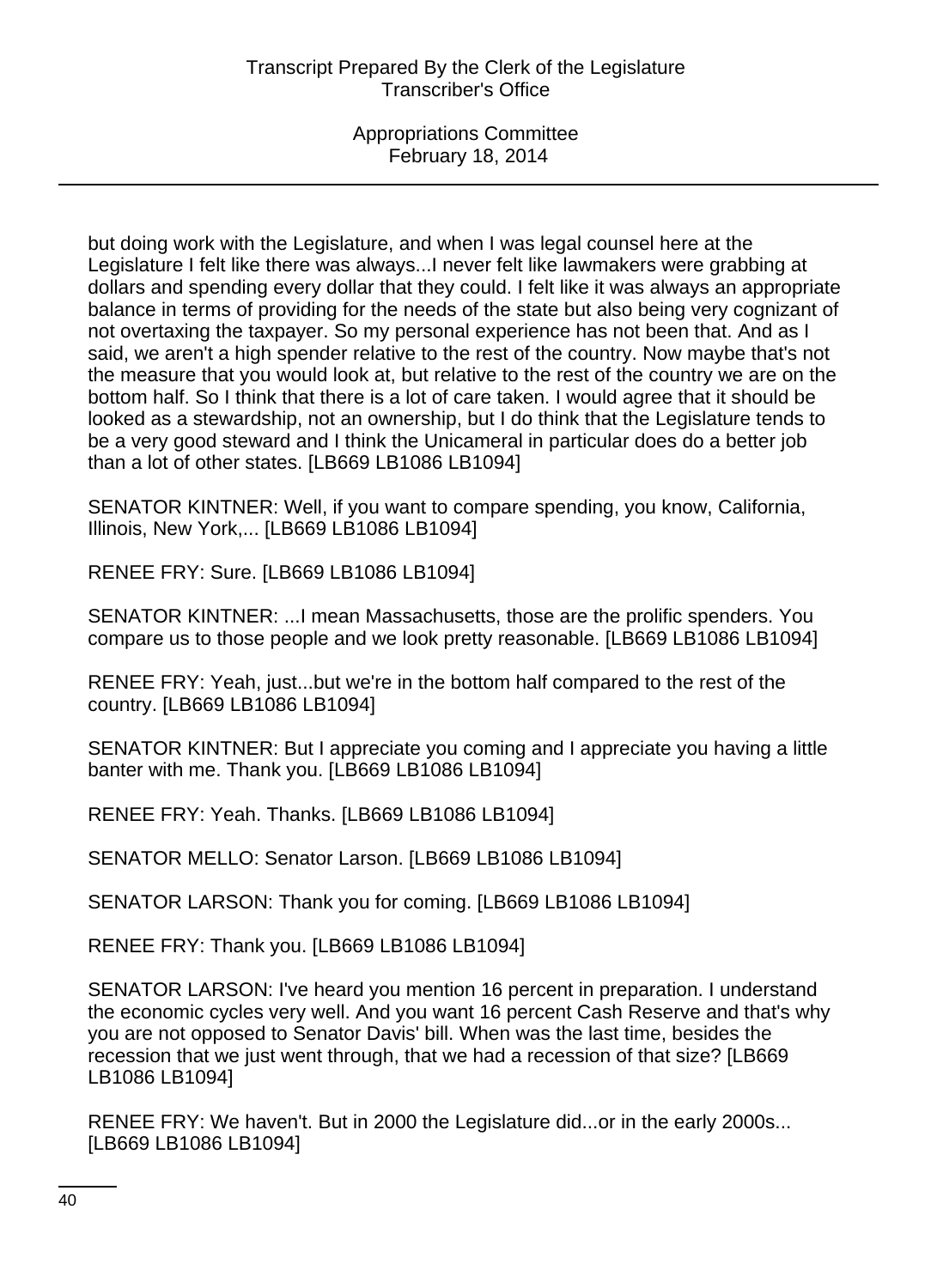SENATOR LARSON: No, it was a simple...I mean when was the last recession of that magnitude that we had between 2000... [LB669 LB1086 LB1094]

RENEE FRY: Yeah, we haven't. We haven't had one of that magnitude in, yeah, in decades but... [LB669 LB1086 LB1094]

SENATOR LARSON: Decades. All right. And I understand wanting to save for that and I understand Senator Kintner's position as well in terms of returning the taxpayer dollars and the Property Tax Credit relief Fund, something that I've always taken a special interest for. You talk about state aid. You said that one of the reasons that state aid has...or that property taxes increased so dramatically is because of state aid to schools. Do you know what has happened to state aid in the last 14 years, where we were 14 years ago compared to where we are now? [LB669 LB1086 LB1094]

RENEE FRY: I have that as a share of the economy. I cannot tell you off the top of my head what those raw dollars are, but I could certainly get that to you. [LB669 LB1086 LB1094]

SENATOR LARSON: Well, I was actually just...had...lucky enough for me, I was looking at a slide show this morning and I can't remember the exact numbers, but roughly 14 years ago, and I can try to find that slide show that I was looking at this morning, 14 years ago we as a state were spending about \$200 less than the national average per pupil, and I want to say that was state and local taxes, property taxes, combined. But today we spend nearly as a state \$800 more than the national average on education. So I'm not going to quite buy the concept that cuts in state aid are the reason that property taxes are continuing to increase. I think there's...we are doing a lot in this state to fund education and I think the formula, I mean we can talk about state aid and the formula. I have issues with the formula. I have many of my school districts that receive zero state aid of that billion dollars that go out except for the local...they get some of the property tax dollars. But they receive no equalization aid, I should say. So that concept doesn't necessarily play well with me as a rule, Senator (sic), when a majority of my school districts receive no state aid. And I don't think, the way the formula works, regardless, it would take significant amounts of money to get them back into equalization. So that just doesn't buy it with me. Another question is you talk about a circuit breaker and that that's something that you can possibly support. Who in that circuit breaker deserves property tax credit relief that you mentioned? Who qualifies? [LB669 LB1086 LB1094]

RENEE FRY: Can I go back and answer this or address the state aid issue and then we can talk about the circuit breaker? So... [LB669 LB1086 LB1094]

SENATOR LARSON: What about the state aid issue do you need to address? [LB669 LB1086 LB1094]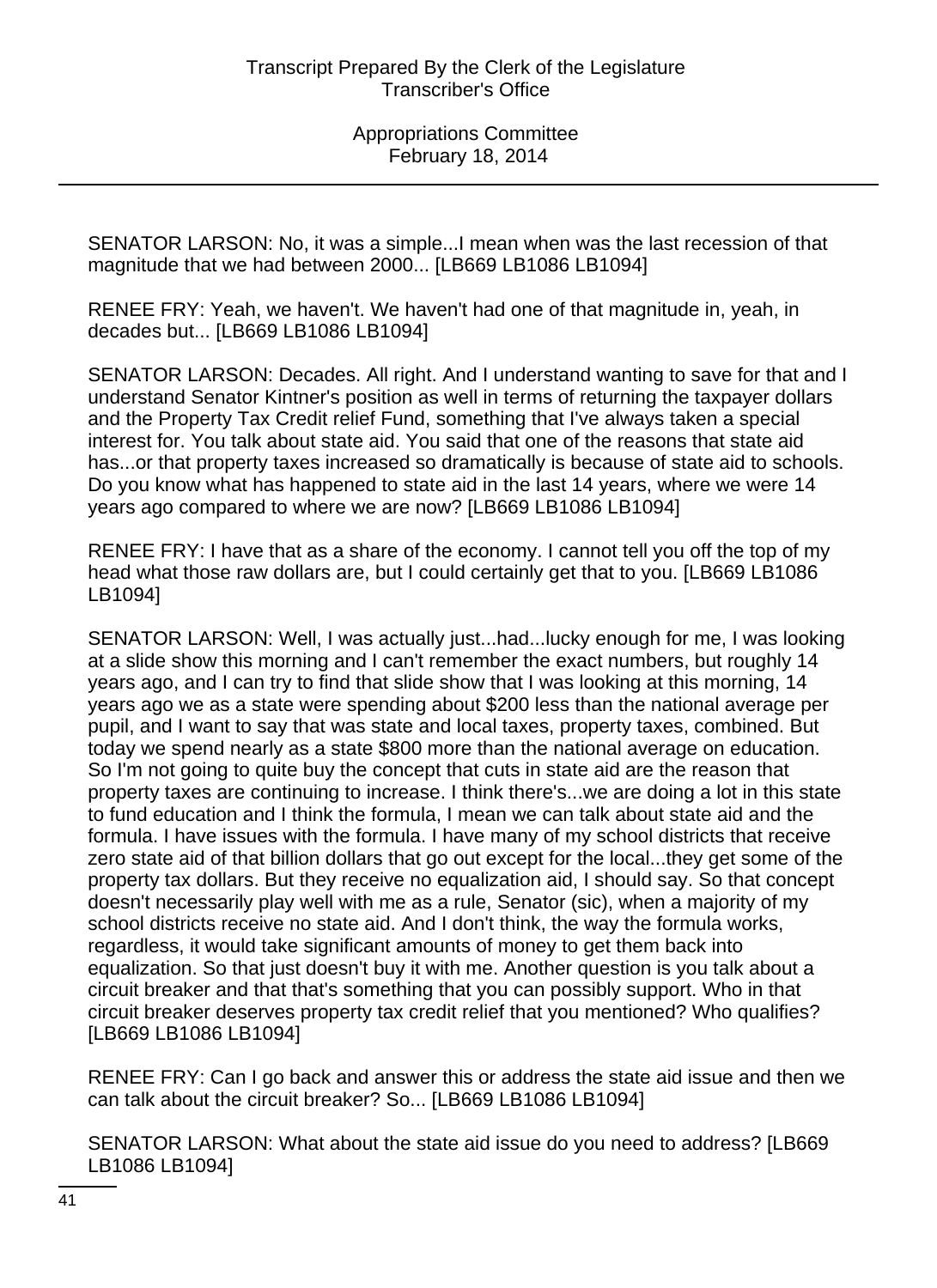RENEE FRY: Well, you made a statement about our statement. [LB669 LB1086 LB1094]

SENATOR LARSON: It was more of just that I disagree with you. [LB669 LB1086 LB1094]

RENEE FRY: Oh, okay. So I just... [LB669 LB1086 LB1094]

SENATOR LARSON: So I'll move on to the circuit breaker. [LB669 LB1086 LB1094]

RENEE FRY: Okay. But I would want to clarify that we are by no means saying that the state aid formula today is perfect. We're not. All we're saying is that relative to other states, the percentage that is funded by the state level is very low. We're very, very empathetic about what the rural districts are going through and we have seen a big shift. And so we're not saying by any stretch of the imagination that we think that the formula today is the best fit for the state. [LB669 LB1086 LB1094]

SENATOR LARSON: Okay. [LB669 LB1086 LB1094]

RENEE FRY: So I just don't want you to see us advocating, you know, for that, because that's not an accurate portrayal... [LB669 LB1086 LB1094]

SENATOR LARSON: Okay. [LB669 LB1086 LB1094]

RENEE FRY: ...of what our position is. In terms of the circuit breaker, a way a circuit breaker works is that... [LB669 LB1086 LB1094]

SENATOR LARSON: I understand the way it works. Who deserves it, once it kicks in, because I've heard the Ted Turners should never get property tax relief and things. [LB669 LB1086 LB1094]

RENEE FRY: Well, so what it would do is it would provide assistance to folks who have high property taxes relative to their incomes. So, you know, we are very supportive of an agricultural circuit breaker. You know, if we can't do both agriculture and residential,... [LB669 LB1086 LB1094]

SENATOR LARSON: What if...here's a question for you then. In high proportion to their incomes, you know, if again, and this is just playing devil's advocate with you, Ted Turner sold out, sold out of everything, all he has is the land. His income tax still could be zero because the investment, reinvesting the dividends. We can...that is very possible that Ted Turner's income, taxable, will list him as zero. Under that circuit breaker, he qualifies still for the property tax credit relief, correct? [LB669 LB1086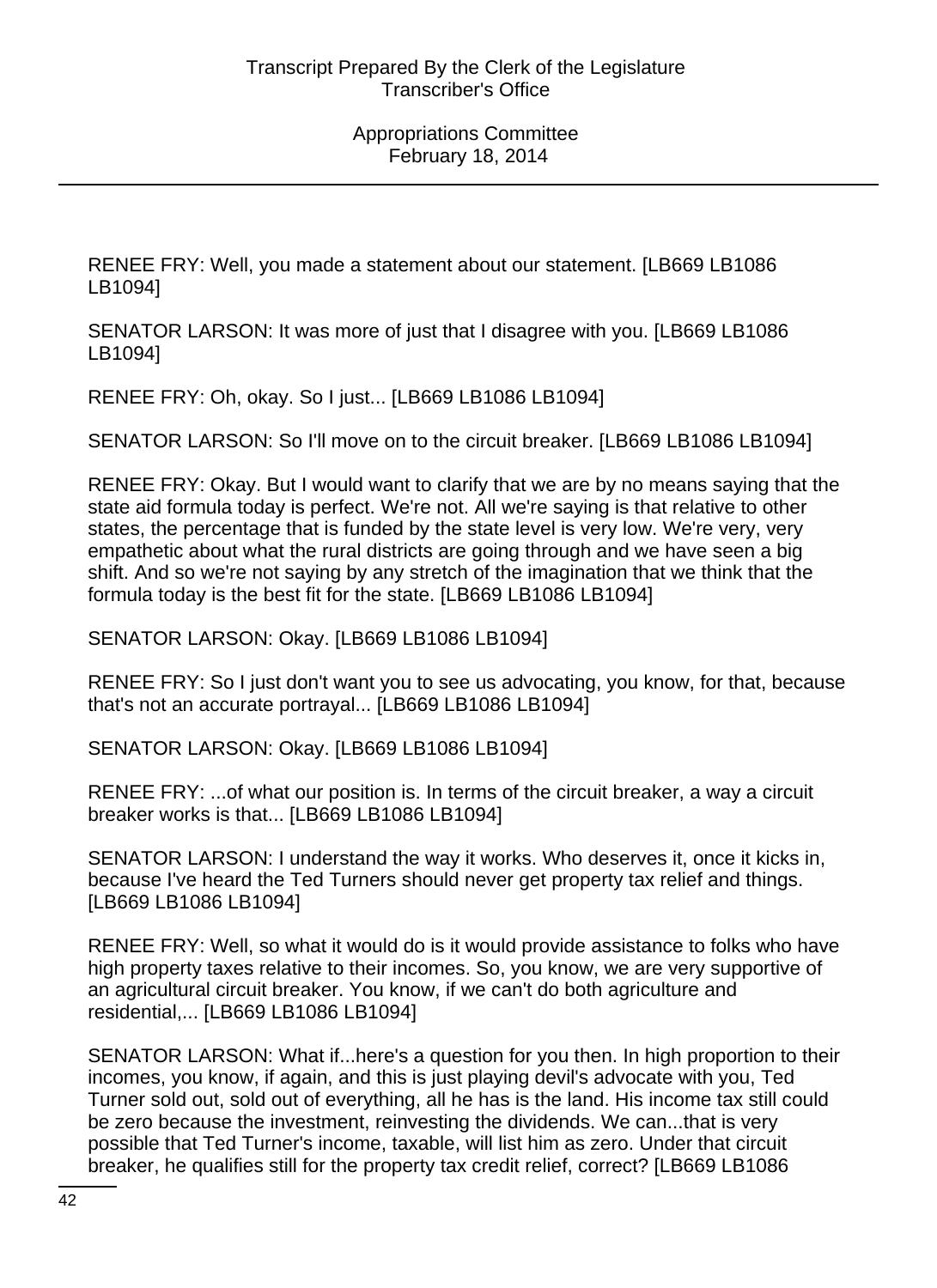LB1094]

RENEE FRY: He, under a circuit breaker... [LB669 LB1086 LB1094]

SENATOR LARSON: Or are you going to start taking in value, assets of the value? At that point, you're going to start hurting the agricultural folks because, as we know, many in agriculture will be land rich and cash poor. [LB669 LB1086 LB1094]

RENEE FRY: Yeah. So the way that most circuit breakers work where a couple of states have agricultural circuit breakers and they do look at AGI and that's how they determine, that's how they determine what that credit is. I have not heard a better alternative to that, but it would be looking at AGI. And I think that's a worthy thing for us to be looking at as a state and would address those periods of volatility that agriculture sees as well, because that's the other piece. The property tax credit program doesn't account for how much money someone makes in a given year, whereas an agricultural circuit breaker and other circuit breaker would do so. So... [LB669 LB1086 LB1094]

SENATOR LARSON: So what would you say when in terms of agricultural circuit breakers...now you've led me down a whole new path, when, you know, we...agriculture itself is a volatile market right now and beef is great, corn not so great. So and these agricultural producers, they use planning year after year in terms of what their inputs are going to be, what, you know, what they're expecting. But they are at the beats of the market. So you know, right now beef is doing well so they're not going to get the Property Tax Credit relief Fund when beef is at, you know, where it's at now, and when corn is at \$8 instead of \$4 they will? I mean that makes it awful hard to plan as a business owner, especially as an agricultural producer moving forward with that type of method to plan your inputs. And when we're talking about planning inputs, because that comes down to, you know, how are we going to diversify between corn and beans, how are we going to diversify with animal agriculture. When we're talking about agricultural circuit breakers, I get the concept but there's a lot of variables in agriculture that depend on that, so. [LB669 LB1086 LB1094]

RENEE FRY: Sure. But so what an agricultural circuit breaker would provide is some extra security if they don't make the right decision and they have a bad year. [LB669 LB1086 LB1094]

SENATOR LARSON: It has nothing, the decision, their decision, might not depend whether or not the bad year. The market at \$4 corn might determine, \$3 corn might determine whether or not they have a bad year, not their decision. So what you're essentially saying, if corn is at \$8, the circuit breaker isn't going to kick in and they're going to have to, you know, they will receive no property tax credit relief, but if corn is at \$4 then they will because they're not going to be making as much money. [LB669 LB1086 LB1094]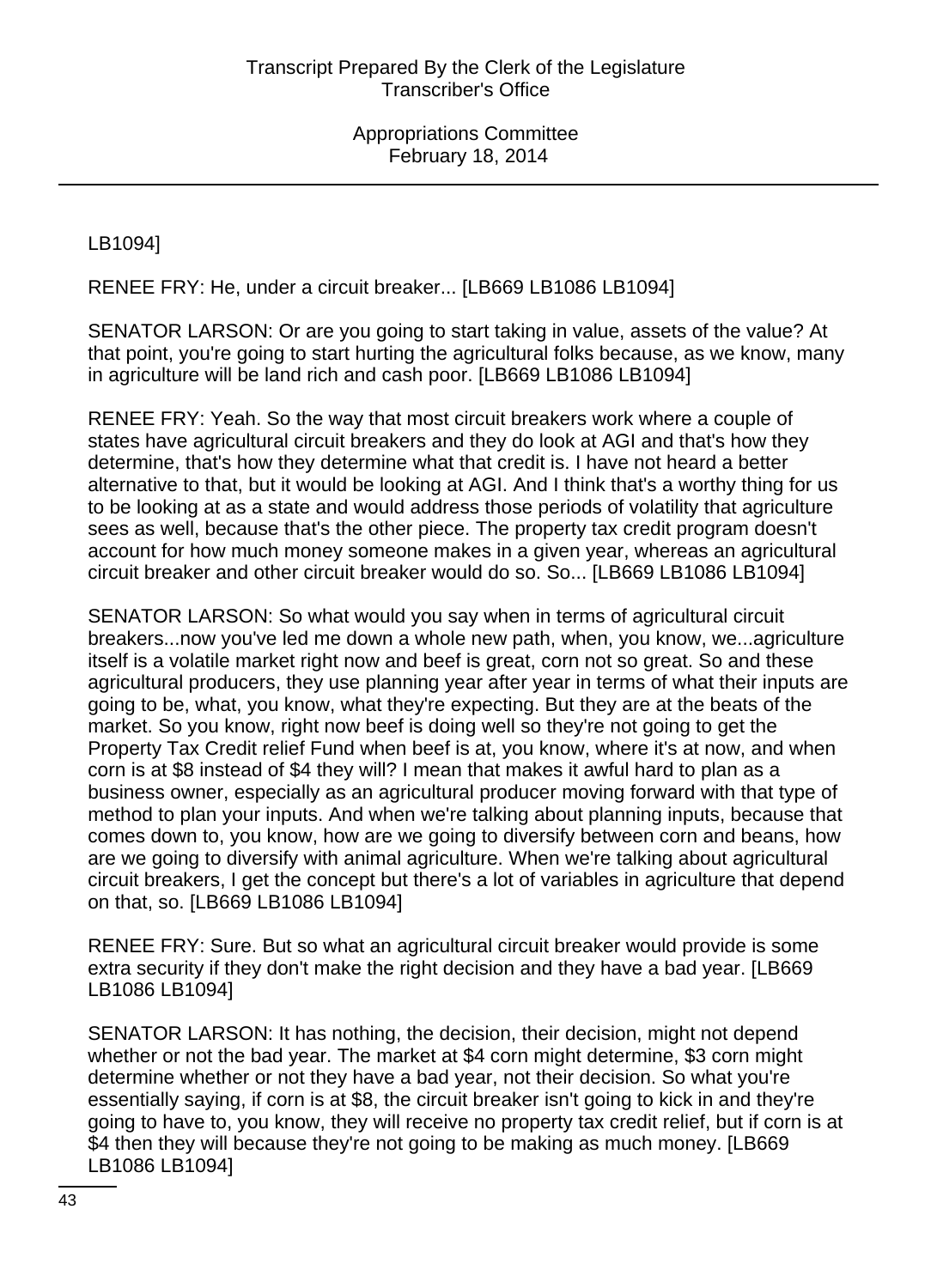RENEE FRY: Right. So it provides some security if someone...if an agricultural producer has a bad year. [LB669 LB1086 LB1094]

SENATOR LARSON: So do you view the Property Tax Credit relief Fund as a floating fund where it floats up and floats down and big years, you know, when it's down, it, you know, when the ag economy is great, it's going to be way down, and when ag economy is bad it's going to be way up? And how do we as a state government plan for that then? [LB669 LB1086 LB1094]

RENEE FRY: Yeah. So what other states with an agriculture circuit breaker do is put a cap on that amount and then would prorate it accordingly. So depending on how it's structured, in years where it doesn't need to be tapped, certainly you could build it up much like a Cash Reserve, right, for that program. In years where there's a bad year, then you would have more money to disburse. You could do it that way. But states do use a cap to provide protection from going over. [LB669 LB1086 LB1094]

SENATOR LARSON: But in the end it will still be very difficult for that agricultural producer to plan his inputs for the year because he won't exactly know what his property tax bill is going to be because it will just depend on the market. [LB669 LB1086 LB1094]

RENEE FRY: Yeah. I guess...I mean I'm not an agricultural producer but I guess I would be surprised if the tax credit would be the incentive for them to decide what they're planting. But it would provide some cushion. [LB669 LB1086 LB1094]

SENATOR LARSON: When I have agricultural producers that are farming, you know, farming or ranching, depending on what it is we're talking about, tens of thousands of acres, the property tax credit is huge not only for them but for the economy in all the people that they employ. If we're talking in the \$129 on \$150,000 home and we're talking about these people, you know, a quarter of ground is worth over \$1 million easily. Yeah, we're talking about jobs and the economy, that if they can't plan on what, you know, what all their inputs are going to be and what it's going to cost them to produce, there is drastic effects to what these people could do, especially some of the larger agriculture producers. So I just have problems. I get what you're trying to say with the circuit breaker. I understand the circuit breaker, but there are very real issues with that whole concept. Thank you. [LB669 LB1086 LB1094]

RENEE FRY: But...and I guess I would just say, you know, on the flip side, it does give them that insurance and would protect against job loss. [LB669 LB1086 LB1094]

SENATOR LARSON: Well, the Property Tax Credit relief Fund gives them the assurance right now. [LB669 LB1086 LB1094]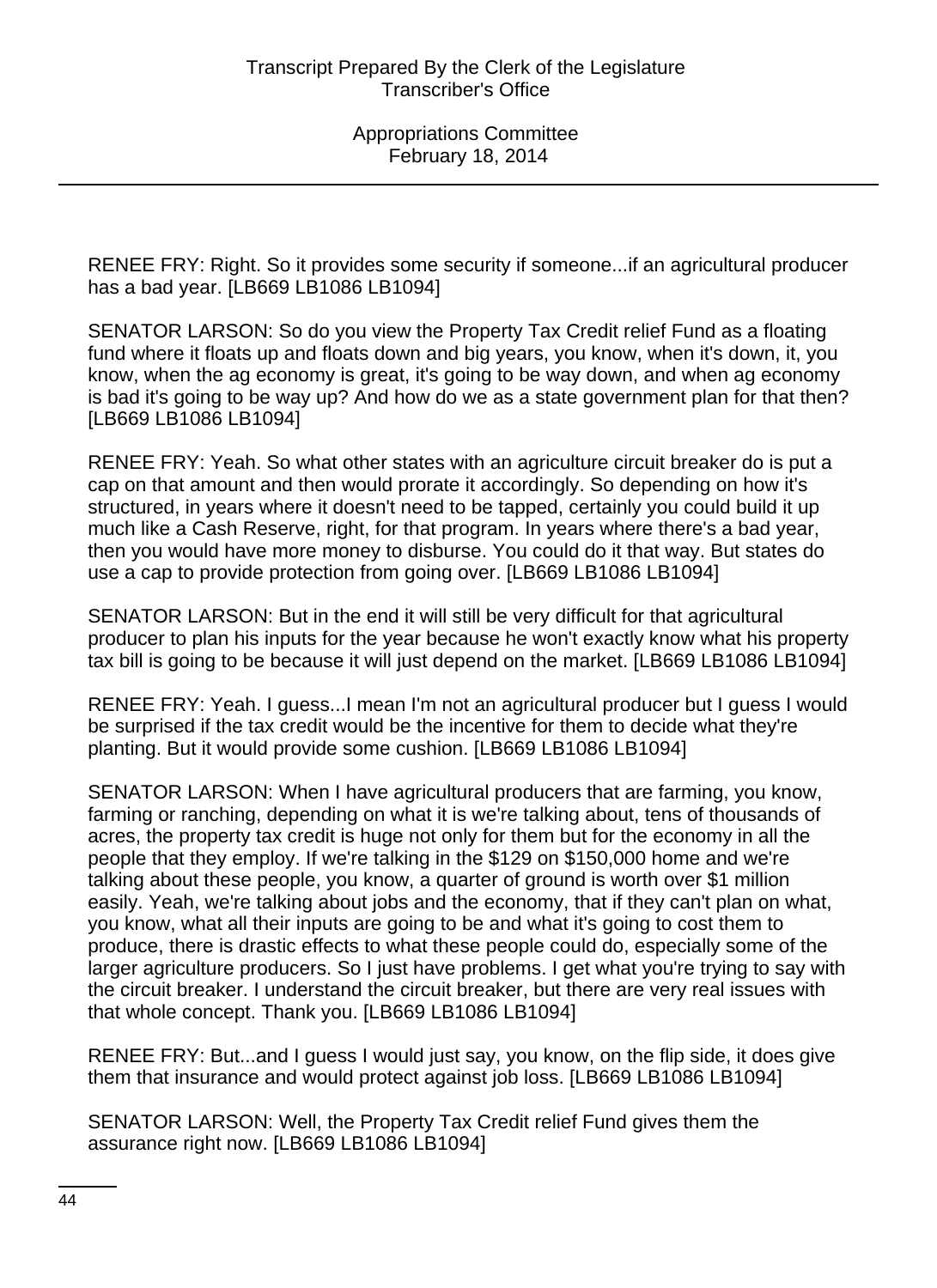SENATOR MELLO: Senator Nordquist. [LB669 LB1086 LB1094]

SENATOR NORDQUIST: Thank you, Mr. Chairman. So we are at, on our Cash Reserve right now, \$600...you said \$679? Is that right? [LB669 LB1086 LB1094]

RENEE FRY: Yes, that's right. [LB669 LB1086 LB1094]

SENATOR NORDQUIST: It's projected to grow to \$725. Do you know what we were at, at our lowest point coming out of the recession? Was it \$300 or was it less than that? [LB669 LB1086 LB1094]

RENEE FRY: Oh, I do have that. We came out in FY '11 at \$313. [LB669 LB1086 LB1094]

SENATOR NORDQUIST: \$313. Okay, so is there...can you...is there any way that our Cash Reserve could grow from \$313 million to \$679 million if we spent every penny? [LB669 LB1086 LB1094]

RENEE FRY: No. [LB669 LB1086 LB1094]

SENATOR NORDQUIST: Thank you. [LB669 LB1086 LB1094]

SENATOR MELLO: Senator Larson. [LB669 LB1086 LB1094]

SENATOR LARSON: Are you familiar with how money gets into the Cash Reserve? [LB669 LB1086 LB1094]

RENEE FRY: Yes. [LB669 LB1086 LB1094]

SENATOR LARSON: How...can you explain that, that method? [LB669 LB1086 LB1094]

RENEE FRY: Yeah. So when we have excess revenues over the forecast then they are designated for the Cash Reserve at the end of the fiscal year. [LB669 LB1086 LB1094]

SENATOR LARSON: And when do we certify those excess or when we set our budget we set it at a certain amount and anything over that budget essentially. [LB669 LB1086 LB1094]

RENEE FRY: Right. [LB669 LB1086 LB1094]

SENATOR LARSON: And I understand what Senator Nordquist is getting at in terms of us spending every penny, but we essentially, as the Cash Reserve is built up, it's over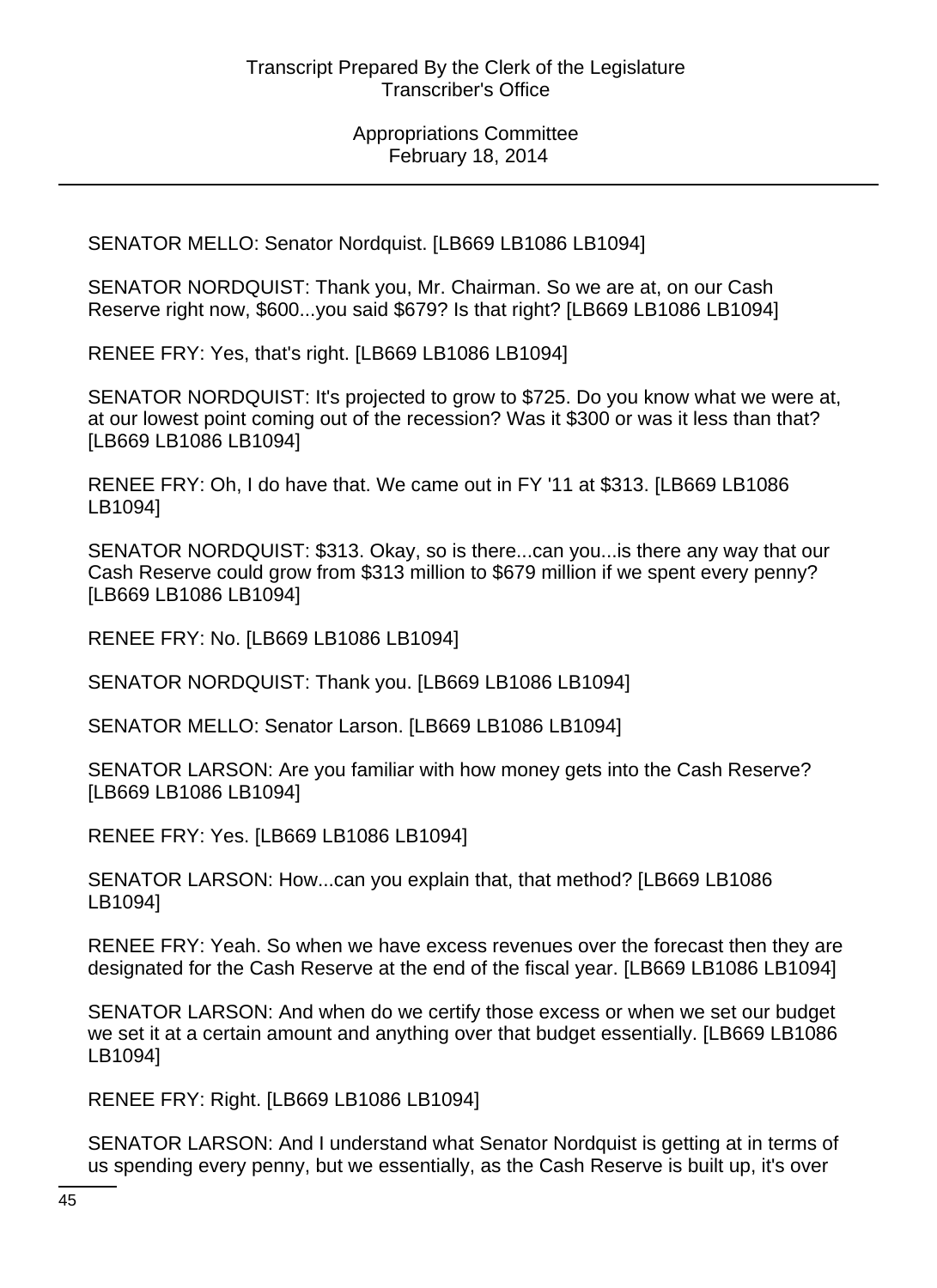what we had to spend last year, correct? As it's built up, that the extra money has been... [LB669 LB1086 LB1094]

RENEE FRY: So it's additional. It's revenues in excess of the forecast. [LB669 LB1086 LB1094]

SENATOR LARSON: Additional from what we were expecting. [LB669 LB1086 LB1094]

RENEE FRY: Right. [LB669 LB1086 LB1094]

SENATOR LARSON: Thank you. [LB669 LB1086 LB1094]

SENATOR MELLO: Senator Nordquist. [LB669 LB1086 LB1094]

SENATOR NORDQUIST: Just to correct the record, at any point over the last four years, since we've grown from \$313 million, we could have taken transfers and spent every penny of that at any point along the way. Thank you. [LB669 LB1086 LB1094]

SENATOR MELLO: Senator Conrad. [LB669 LB1086 LB1094]

SENATOR CONRAD: Thanks, Renee. I just want to go back to the conversation you were having with Senator Larson in regards to the correlation between TEEOSA funding and the property tax burden. So I think I've seen some graphs and charts and analysis from your shop on that topic. If you'd like a chance to talk about that for the committee, I think it would be helpful because it seems to me that the research is pretty clear. [LB669 LB1086 LB1094]

RENEE FRY: It is. Thank you for that opportunity. We have found when state aid to K-12 goes up, property taxes go down. There's a direct correlation there. And so...and it stands to reason when we're putting additional money in, and schools do have caps to...spending caps to abide by and they do adjust for those increased revenues. So we have seen that, yes. [LB669 LB1086 LB1094]

SENATOR CONRAD: And as part of that analysis and research that you conducted, did you eliminate other factors that may be driving that correlation or provided another basis for causation? Or how does your methodology account for some of those other factors? [LB669 LB1086 LB1094]

RENEE FRY: Yeah. So we haven't gone so far as to say there's causation, but there is a strong correlation and we've seen year over year that property taxes tend to go up at a much higher rate when state aid is cut than vice versa. There is a direct...we actually have a couple of different ways that we've looked at that. One is we call the mirror chart where you actually see this direct correlation when state aid goes down, property taxes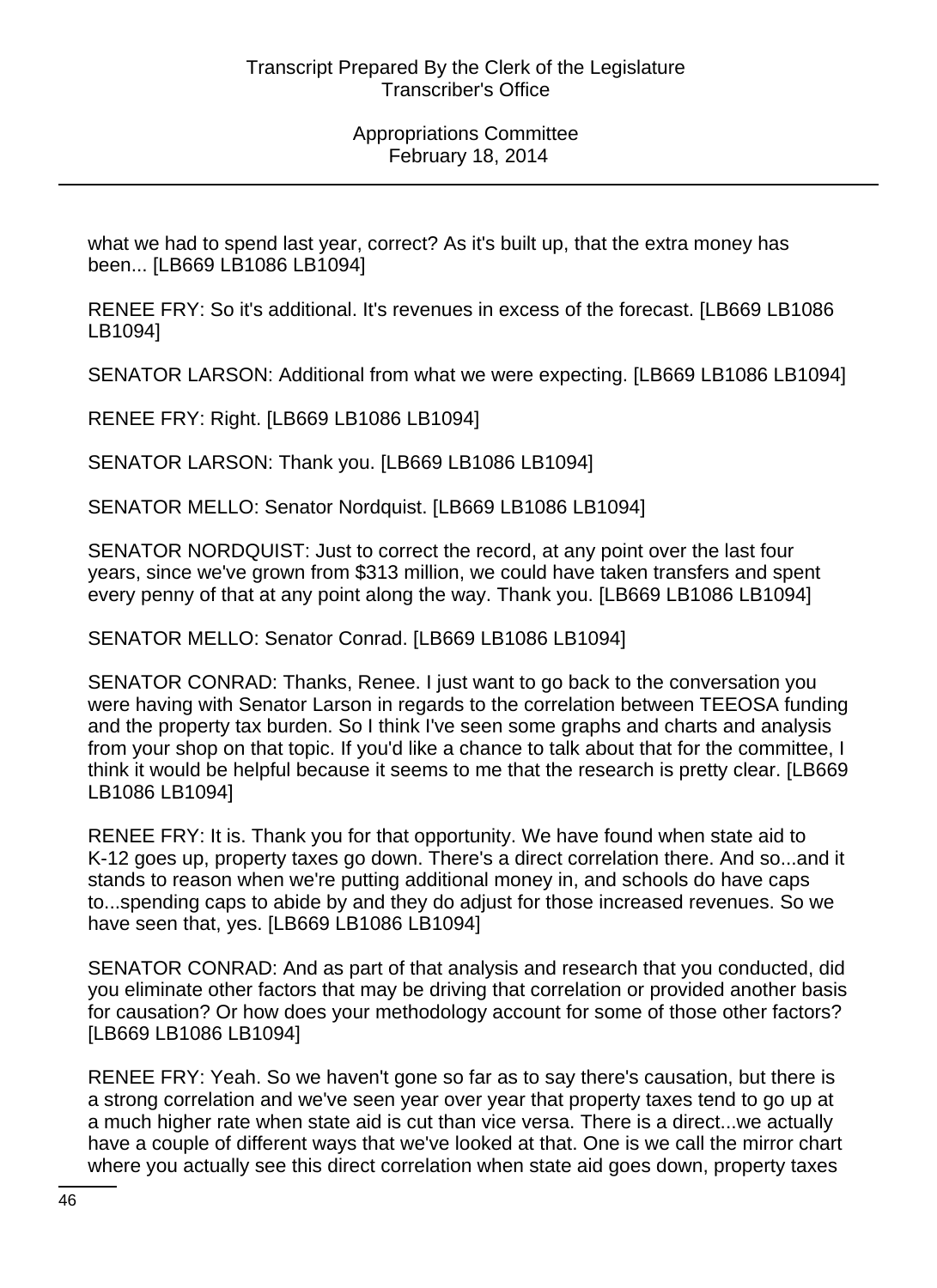or local taxes are up, and vice versa. And we have looked at local taxes because that's looking at all state aid, because, obviously, cities have...they have other local tax resources. And then we've specifically looked at and have a graph on TEEOSA and the amount that we've put in TEEOSA and property taxes. And we see when there are large bumps, our property taxes go down; and when we see that there are cuts, the property taxes go up. So I wouldn't say that it's, you know, causational, but I mean there is this strong...you can see in the data points when we have these increases, you see the property taxes go down, and vice versa. [LB669 LB1086 LB1094]

SENATOR CONRAD: And that analysis applies equally to urban and rural areas... [LB669 LB1086 LB1094]

RENEE FRY: Yes. [LB669 LB1086 LB1094]

SENATOR CONRAD: ...of Nebraska. [LB669 LB1086 LB1094]

RENEE FRY: Correct. [LB669 LB1086 LB1094]

SENATOR CONRAD: It's not unique to one specific sector's burden. [LB669 LB1086 LB1094]

RENEE FRY: No, it's not. Yeah. [LB669 LB1086 LB1094]

SENATOR CONRAD: Very good. Thank you. [LB669 LB1086 LB1094]

RENEE FRY: Thank you. [LB669 LB1086 LB1094]

SENATOR MELLO: Any other questions from the committee? Senator Nelson. [LB669 LB1086 LB1094]

SENATOR NELSON: Thank you, Senator Mello. Thank you, Renee, for coming today. I think you said that the average value of residential property is \$116,000? Is that correct? [LB669 LB1086 LB1094]

RENEE FRY: The average residential home value, yes. [LB669 LB1086 LB1094]

SENATOR NELSON: Is that all over the state of Nebraska? [LB669 LB1086 LB1094]

RENEE FRY: That's statewide, yes. [LB669 LB1086 LB1094]

SENATOR NELSON: Would the \$150,000 be a little more on par with Omaha property or do you... [LB669 LB1086 LB1094]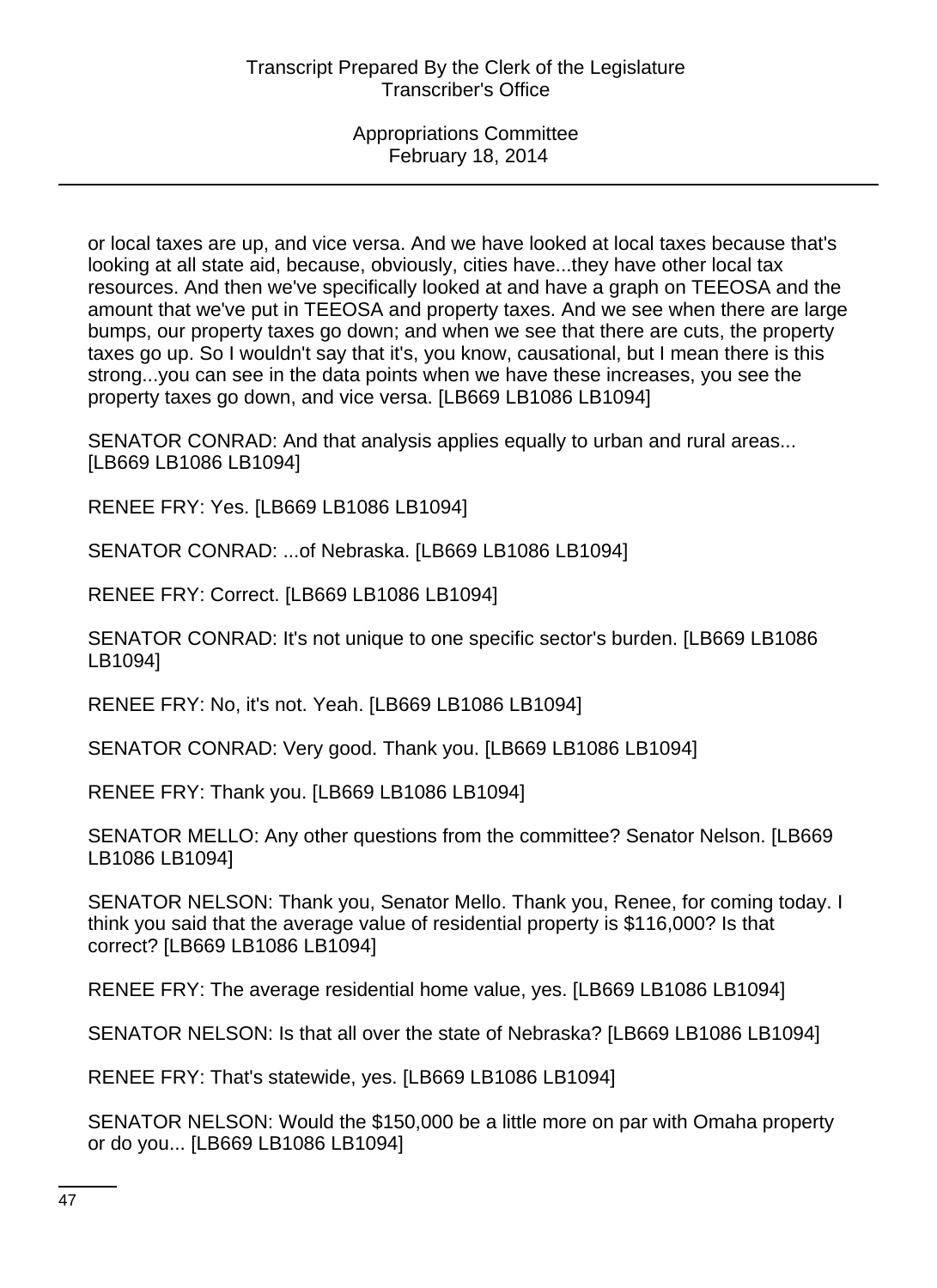RENEE FRY: I'd have to look. I do think that Omaha tends to be a little bit higher than other,... [LB669 LB1086 LB1094]

SENATOR NELSON: Uh-huh. Uh-huh. [LB669 LB1086 LB1094]

RENEE FRY: ...so that probably is true. But I have to get back to you on that. [LB669 LB1086 LB1094]

SENATOR NELSON: We both live in Omaha. [LB669 LB1086 LB1094]

RENEE FRY: Uh-huh. [LB669 LB1086 LB1094]

SENATOR NELSON: We both pay residential property tax. [LB669 LB1086 LB1094]

RENEE FRY: Uh-huh. [LB669 LB1086 LB1094]

SENATOR NELSON: Do you happen to know what the tax...property tax would be on a \$150,000 home in Omaha? Do you have a figure in mind or a guess? [LB669 LB1086 LB1094]

RENEE FRY: I know we have that. I just don't know it off the top of my head. [LB669 LB1086 LB1094]

SENATOR NELSON: Would it be maybe \$3,000, \$3,000 to \$3,500, or does that seem about right? [LB669 LB1086 LB1094]

RENEE FRY: I'm sorry, I... [LB669 LB1086 LB1094]

SENATOR NELSON: I'm just kind of doing a ratio for what I pay. If we are, assuming we are at that point, maybe even with \$2,500 a year where you have retired people on retirement income, I mean this is a little bit of help here, you know. But through your research with OpenSky, do you have suggestions for helping those property owners out to a greater extent? [LB669 LB1086 LB1094]

RENEE FRY: Yeah. So the Revenue Committee does have a bill to expand the homestead exemption, which would certainly help more taxpayers that meet those criteria. And then a circuit breaker again, a residential circuit breaker would help, and that would be regardless of age, whereas the homestead is specifically for seniors. But a circuit breaker would, again, help residential homeowners who have low incomes relative to their property tax, which is why we really like that approach, but. [LB669 LB1086 LB1094]

SENATOR NELSON: So it would work that way there... [LB669 LB1086 LB1094]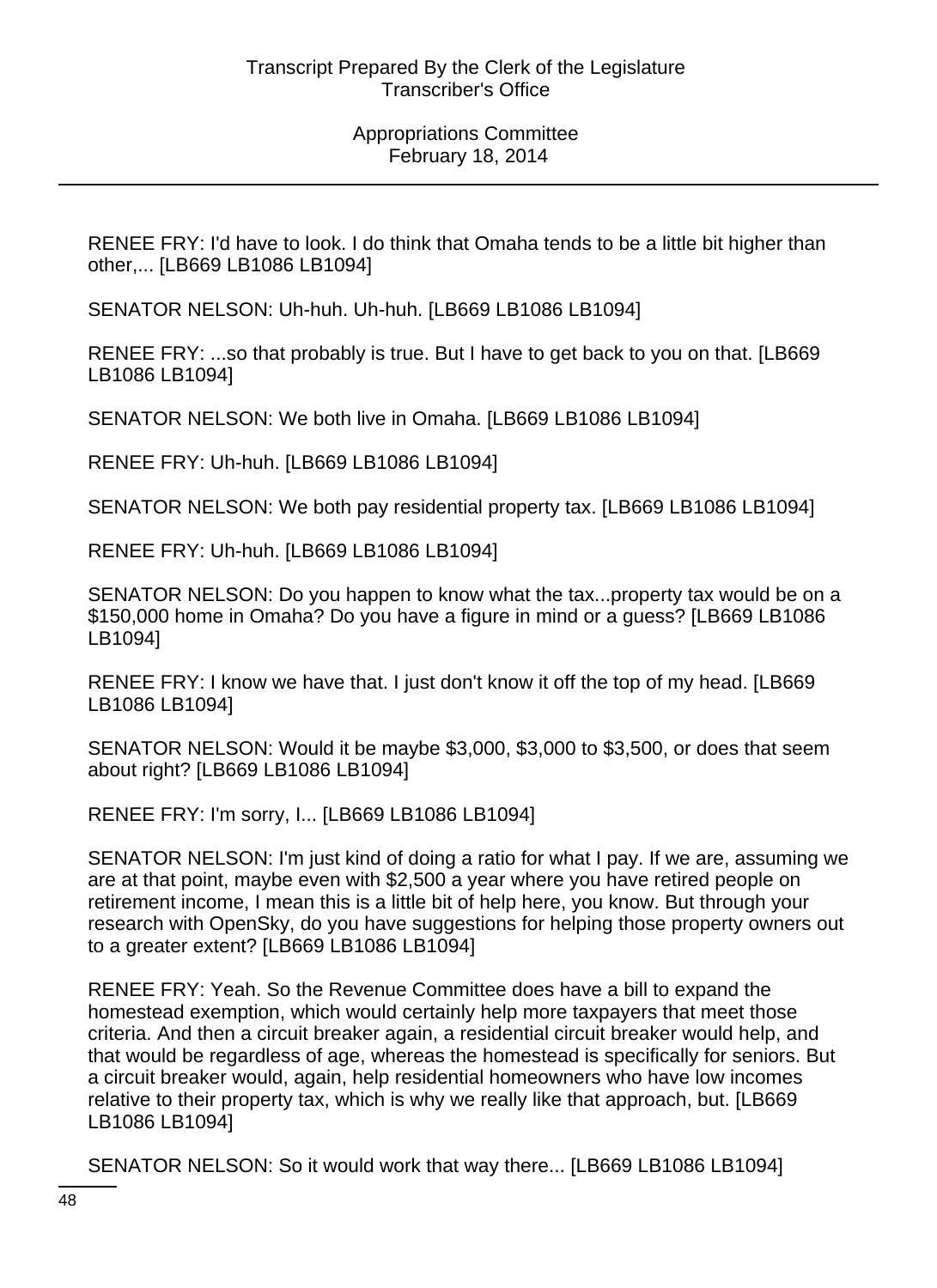RENEE FRY: Yes, it would. Uh-huh. [LB669 LB1086 LB1094]

SENATOR NELSON: ...just as far as concerning large income. [LB669 LB1086 LB1094]

RENEE FRY: Yes. [LB669 LB1086 LB1094]

SENATOR NELSON: All right. [LB669 LB1086 LB1094]

RENEE FRY: Uh-huh. [LB669 LB1086 LB1094]

SENATOR NELSON: Thank you very much. [LB669 LB1086 LB1094]

RENEE FRY: Thanks. [LB669 LB1086 LB1094]

SENATOR MELLO: Any other questions from the committee? Seeing none, thank you, Renee. [LB669 LB1086 LB1094]

RENEE FRY: Thank you. [LB669 LB1086 LB1094]

SENATOR MELLO: Next opponent for LB669, LB1086, and LB1094. [LB669 LB1086 LB1094]

JASON HAYES: (Exhibit 4) Good afternoon, Senator Mello and members of the Appropriations Committee. For the record, my name is Jason Hayes, J-a-s-o-n H-a-y-e-s. I'm here today representing the 28,000 members of the Nebraska State Education Association. NSEA is opposed to LB669 and similar efforts to erode the Cash Reserve Fund for a short-term property tax reduction. We believe the one-time transfer of \$85 million, in the case of LB669, is shortsighted in that it diminishes the state's future ability to mitigate revenue downturns in important areas, such as funding for state aid to education. Reductions made in promised state aid dollars during such times are disruptive to school districts, students, and property taxpayers. One way to address the cyclical nature of revenue shortfalls would be to establish an Educational Trust Fund, as is contemplated in LB1026 introduced by Senator Bolz and heard in this committee two weeks ago. Such a trust fund helps reduce the likelihood of a reduction in state aid, which would invariably result in either a local property tax increase or sudden and severe program cuts during an economic recession. We believe the creation of an Educational Trust Fund would be a better way to plan ahead for revenue shortfalls, rather than give an immediate short-term reduction in property taxes. And I thank you for your time. [LB669 LB1086 LB1094]

SENATOR MELLO: Thank you for your testimony today, Jason. Are there any questions from the committee? Senator Kintner. [LB669 LB1086 LB1094]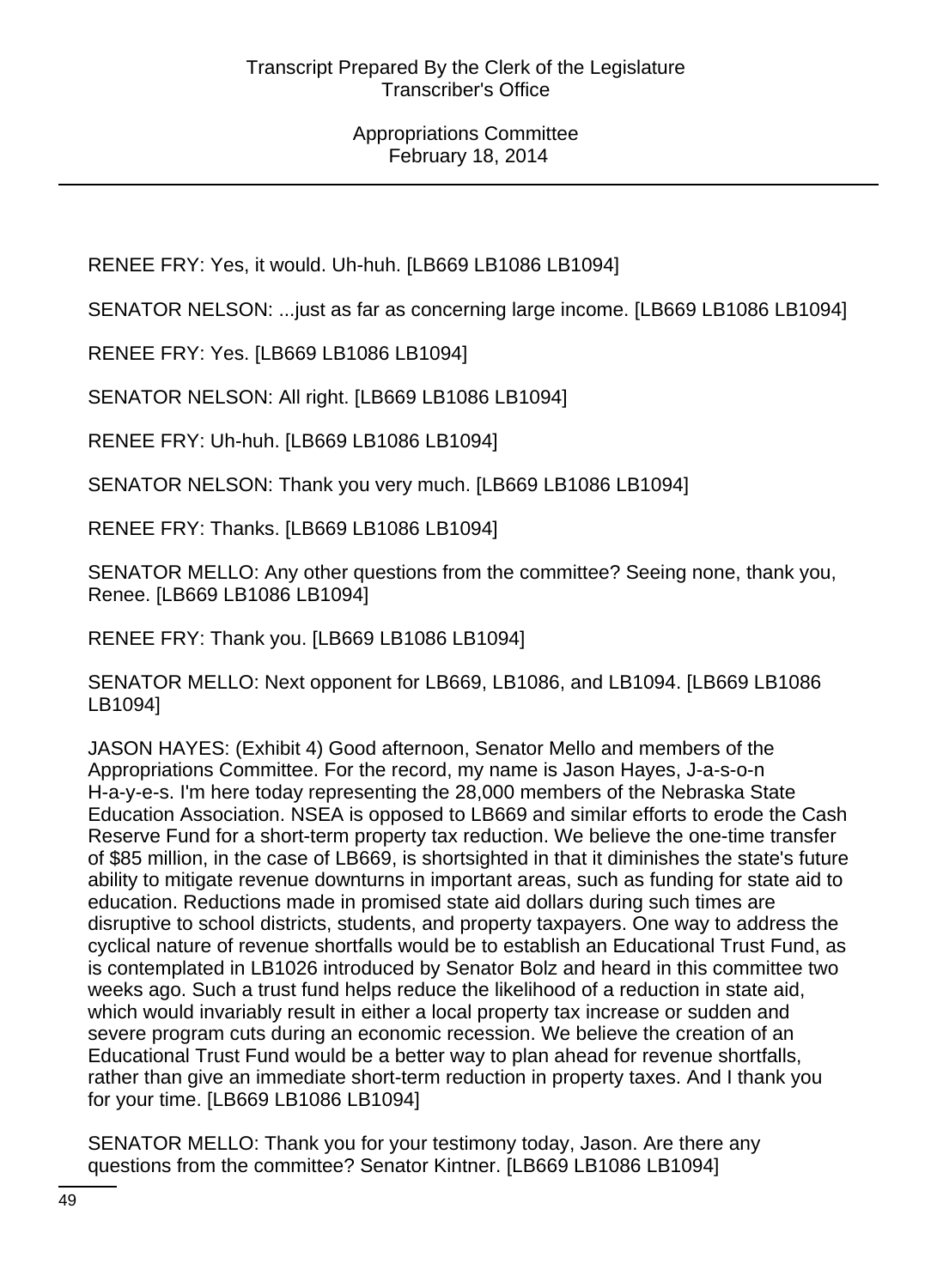SENATOR KINTNER: Hi. [LB669 LB1086 LB1094]

JASON HAYES: Hi. [LB669 LB1086 LB1094]

SENATOR KINTNER: Whose money is...I'm going to ask you the same question I asked Renee. Whose money is that \$725 million? [LB669 LB1086 LB1094]

JASON HAYES: The money that comes in, it's from the taxpayers. [LB669 LB1086 LB1094]

SENATOR KINTNER: Whose...rightly, whose money is it? Is it our money? Is it taxpayer money? Is it... [LB669 LB1086 LB1094]

JASON HAYES: You mean "our money" from the standpoint of the Legislature's or the state of Nebraska? [LB669 LB1086 LB1094]

SENATOR KINTNER: Yeah. Yeah, who owns that money? [LB669 LB1086 LB1094]

JASON HAYES: I mean technically at this point in time it's owned by the state of Nebraska in their Cash Reserve Fund. But it was supplied by the taxpayers of the state of Nebraska. [LB669 LB1086 LB1094]

SENATOR KINTNER: You talked about an Educational Trust Fund. What's the difference between doing a trust fund and having this committee make the decision of how to cover those shortfalls? Why would you rather have a trust fund than trusting this committee? [LB669 LB1086 LB1094]

JASON HAYES: Well, a trust fund just creates some self-discipline, creates...prioritizes a certain amount of money to go towards state aid to education. I think it, as mentioned by the last testifier, it is important to recognize the correlation that when state aid to education goes up, property taxes tend to go down. And the reason why we're advocating an Educational Trust Fund is so that we don't get into a situation as a state where the economy goes into a downturn and then, as a result of a cut to state aid to education, you're at the same time increasing property taxes on the local level, which we think would be very harmful. [LB669 LB1086 LB1094]

SENATOR KINTNER: Any chance you might come with a proposal to instill some discipline on the spending side? [LB669 LB1086 LB1094]

JASON HAYES: No comment. [LB669 LB1086 LB1094]

SENATOR KINTNER: Yeah, no comment. Hey, thanks. Thanks for coming. Appreciate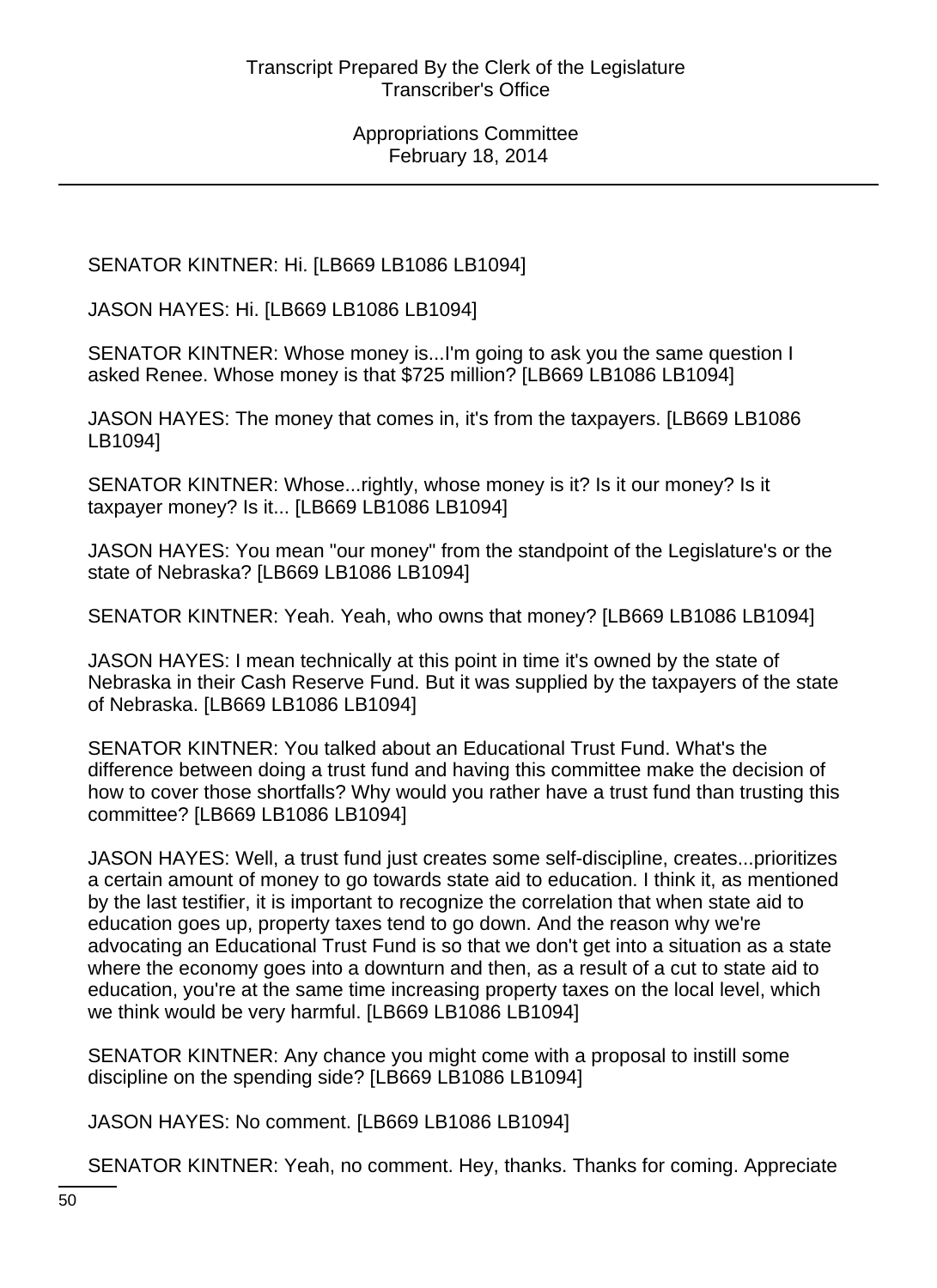### it. [LB669 LB1086 LB1094]

JASON HAYES: Okay. Thank you. [LB669 LB1086 LB1094]

SENATOR MELLO: Real quick, Jason, I think the previous testifier mentioned there is currently a state cap in regards to a local school district's ability to spend money, so there is a state-created spending cap on school districts. They can't simply spend as much money as they'd like and tax people as much as they'd like. Am I correct in that assessment? [LB669 LB1086 LB1094]

JASON HAYES: That is correct. There is a budget limitation. [LB669 LB1086 LB1094]

SENATOR MELLO: All right. Senator Conrad. [LB669 LB1086 LB1094]

SENATOR CONRAD: Thank you, Jason. Well, you're actually here testifying in opposition to increased state spending. So to answer Senator Kintner's question, here's "exhibit A," I guess, because we know this is a spending program. No matter how people want to characterize it, a dollar in is a dollar on the budget is an increase in state spending. The source is clear. But nonetheless, anybody who's ever looked at this for one minute will tell you it's a spending program. So there's the first answer to your question. The second is this. It's just a...we kind of get in the weeds on some of these other tax and revenue policy pieces before this committee and before this Legislature, but let me just ask this very basic, very simple question. The Cash Reserve is...and transfers from that are really one-time in nature. It's not really an ongoing source for different revenues, whether that's spending or tax cuts or anything with a price tag. So one thing that I am very worried about is the evisceration of the Cash Reserve for any purpose that has an ongoing obligation. So if you'd like to talk directly to that, that point about whether or not it makes sense to utilize a one-time Cash Reserve for ongoing obligations, I'd give you that opportunity. [LB669 LB1086 LB1094]

JASON HAYES: Well, I think one of the things to look at, and you know I don't have those numbers right in front of me, but it was mentioned, I think, in some of the bills in terms of what the amount would be back to the average taxpayer, the average homeowner. You know, you're looking at \$57, \$77. The real question from an economic standpoint is, what's the best use of that \$57 this year? Is it for a short-term stimulus of what \$57 would do on the local level? Is it for putting that money aside so that when there is a downturn that you are able to utilize those dollars? I mean, in essence, you're putting aside \$77 per homeowner, average, towards a future downturn as compared to going forward three or four years when there is a downturn and then taxing, putting additional tax on homeowners of \$77. So that's the point that I'm trying to stress, is that it's important to save now for...rather than tax at a time which would be very harmful. [LB669 LB1086 LB1094]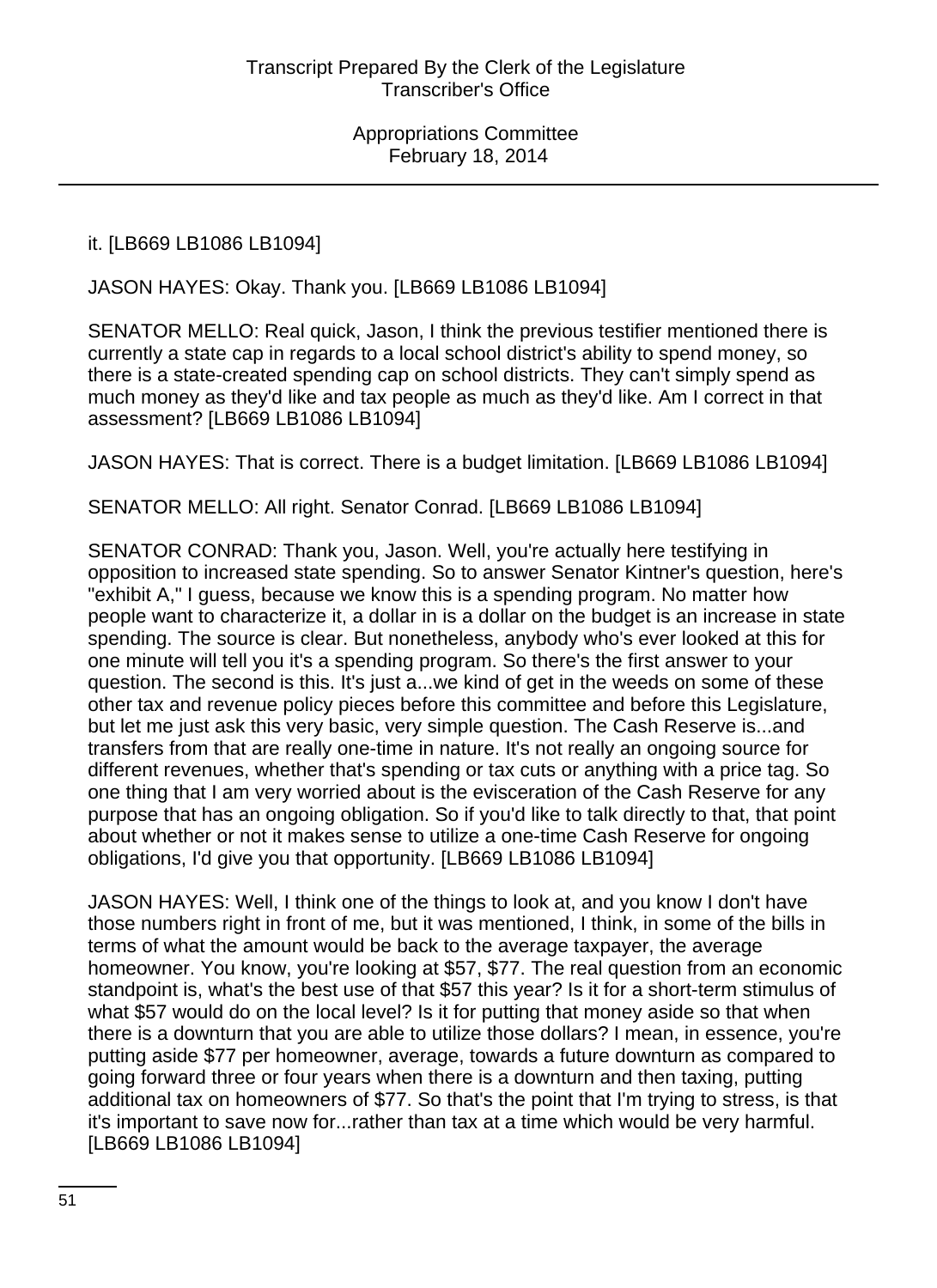SENATOR CONRAD: Very good. And then just in your work with other members of other educational professionals that interface with this body, you know, one thing that they've made loud and clear to my office is that, yes, of course they'd like additional resources to attend to their important state obligations. But if that's not possible the next best option is stability... [LB669 LB1086 LB1094]

JASON HAYES: Right. [LB669 LB1086 LB1094]

SENATOR CONRAD: ...in terms of planning. And any evisceration of the Cash Reserve impedes that stability moving forward and jeopardizes our education system and jeopardizes our kids and our future. So if you have a chance to respond to that, I'd give you an opportunity. [LB669 LB1086 LB1094]

JASON HAYES: Well, one of the things that I spoke to two weeks ago was just a situation where you're looking at a student, maybe an eight-year-old or whatever age, going through a period when there is a revenue downturn or when the Legislature is contemplating cuts in state aid to education. You know, if services are cut, it's no fault to the child other than just the time that they were born in. So maintaining that continuity is very important so that everybody has the same opportunity, regardless of where the economy is at the current point. [LB669 LB1086 LB1094]

SENATOR CONRAD: Great. Thanks. [LB669 LB1086 LB1094]

SENATOR MELLO: Any other questions from the committee? Senator Bolz. [LB669 LB1086 LB1094]

SENATOR BOLZ: Good afternoon. I was just hopeful that you could speak for a minute to the unique nature of needing funding for educational purposes because of its constitutionality. Can you speak directly to what the impacts might be should we not be able to sufficiently fund education? What's a worst-case scenario? [LB669 LB1086 LB1094]

JASON HAYES: Well, I hate to get into a worst-case scenario, but there is a constitutional requirement that the state of Nebraska provides a good education or education opportunity for every child. And in this, an Educational Trust Fund helps to maintain that. [LB669 LB1086 LB1094]

SENATOR MELLO: Senator Larson. [LB669 LB1086 LB1094]

SENATOR LARSON: I'm glad you brought up that the state has an obligation to provide funding for every child. Do you think it's fair that the unequalized school districts in terms of we have local taxpayers in O'Neill and Plainview and Randolph that provide the majority of not only the dollars but pretty much all the dollars for the education of their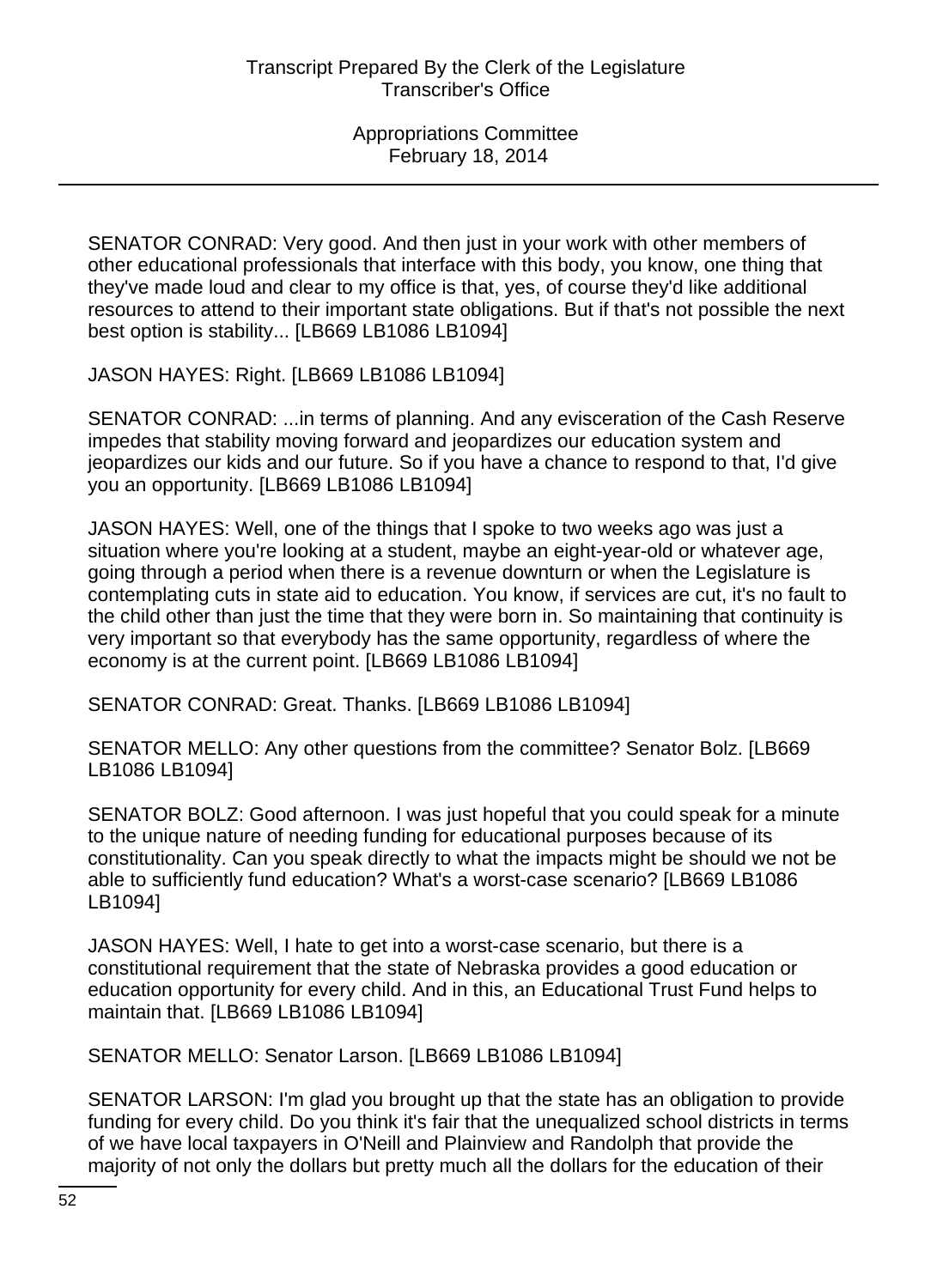own children? They do receive some in terms of special education and the income tax allowance back. They do get some back, but that they are receiving a majority and...but not compared to...or that they're...the local property taxpayers are essentially paying for that entire education of those children instead of the state, whereas in other areas of the state, the state may be paying for a majority of that education? [LB669 LB1086 LB1094]

JASON HAYES: Yeah. [LB669 LB1086 LB1094]

SENATOR LARSON: And you can speak to the constitutionality of that as well. Do you feel that that's constitutional? [LB669 LB1086 LB1094]

JASON HAYES: Well, I'll leave that up to the State Supreme Court, but...in terms of constitutionality of that. But just in terms of how state aid to education is currently apportioned, I think there's room for improvement. You look at the teacher education allowance that was...a portion of that was turned into a grant program, which went to unequalized school districts or nonequalized. We were supportive of that. So, you know, we're... [LB669 LB1086 LB1094]

SENATOR LARSON: The rural school districts do get some, like I said, the special education funding and the teacher education allowance. And we do, and like I said, we do receive a little bit in terms of the income... [LB669 LB1086 LB1094]

JASON HAYES: Uh-huh. [LB669 LB1086 LB1094]

SENATOR LARSON: ...income tax rebate part of the formula, but... [LB669 LB1086 LB1094]

JASON HAYES: And we are support... [LB669 LB1086 LB1094]

SENATOR LARSON: ...the unequalized...but I'm just making the point in terms of the state does have a duty to provide an education to all its students. But it looks like in a lot of school districts across the state, it's the local property taxpayers that's providing most of that education through dollars whereas in some other school districts it's not necessarily the case. [LB669 LB1086 LB1094]

JASON HAYES: And I know that Senator Sullivan has a visioning process that she's trying to get passed right now. And so hopefully that will be addressed this summer in terms of looking at that. [LB669 LB1086 LB1094]

SENATOR LARSON: Thank you, Jason. [LB669 LB1086 LB1094]

SENATOR MELLO: Senator Conrad. [LB669 LB1086 LB1094]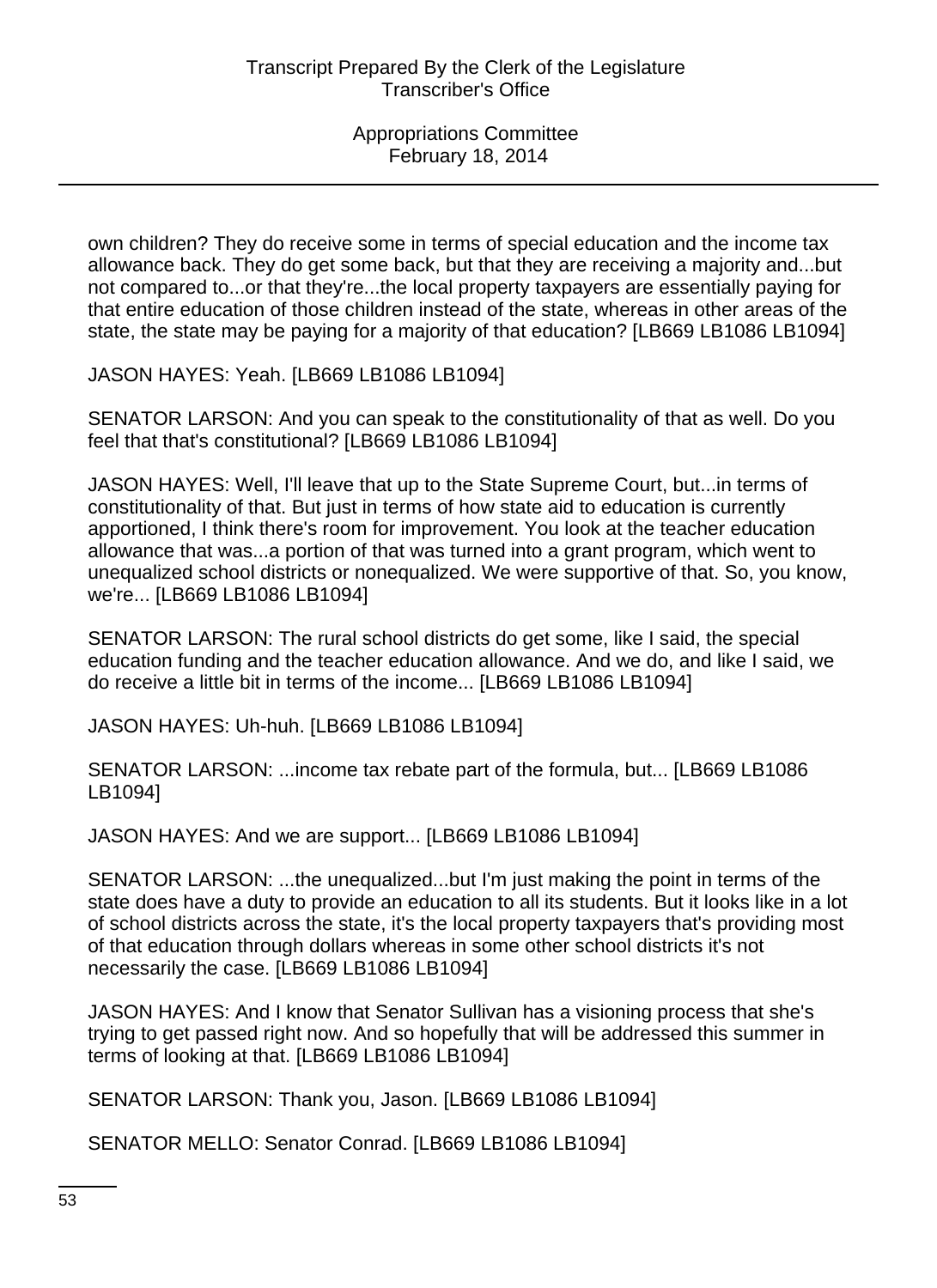SENATOR CONRAD: Jason, one more question just to clarify for the record. The last time the State Supreme Court looked at school funding issues, they essentially said that it was a nonjusticiable political question in terms of what the Legislature chose to put into that component and to how we define what a quality education is under our constitution. Is that a fair assessment of the recent...the status of the case law on that topic? [LB669 LB1086 LB1094]

JASON HAYES: Yes, it is. [LB669 LB1086 LB1094]

SENATOR CONRAD: Okay. Thanks. [LB669 LB1086 LB1094]

SENATOR MELLO: Any other questions from the committee? Seeing none, thank you, Jason. [LB669 LB1086 LB1094]

JASON HAYES: Thank you. [LB669 LB1086 LB1094]

SENATOR MELLO: Other opponents to LB669, LB1086, and LB1094. [LB669 LB1086 LB1094]

ANNE HINDERY: (Exhibits 5 and 6) Thank you, Mr. Chairman, Senators. My name is Anne Hindery, A-n-n-e H-i-n-d-e-r-y, and I'm here today, I represent the Nonprofit Association of the Midlands. We're a state association for nonprofits of all sizes and missions, and I'm here to voice our opposition to both LB1086 and LB669. A strong Cash Reserve is just really plain common sense, and we see the value of protecting our state's Cash Reserve. Nebraska was fortunate to have a strong Cash Reserve when the last recession hit. That helped us get through without having to make some major cuts to schools and other vital services, as other states did. Cash Reserves exist for temporary, one-time emergencies, and transferring funds via LB669 or LB1086 is not a good use of these funds. Thank you for your consideration, and I'd be happy to entertain any questions. [LB669 LB1086 LB1094]

SENATOR MELLO: Thank you for your testimony, Anne. Are there any questions from the committee? Seeing none, thank you. [LB669 LB1086 LB1094]

ANNE HINDERY: Thank you. [LB669 LB1086 LB1094]

SENATOR MELLO: Any other opponents to LB669, LB1086, or LB1094? Seeing none, is there anyone here in the neutral capacity on LB669, LB1086, or LB1094? Seeing none, would Senator McCoy, Pirsch, or Davis like to close? [LB669 LB1086 LB1094]

SENATOR PIRSCH: Thank you, Mr. Chairman. I'll be brief. Just like to say I appreciate the questions today. With respect to circuit breaker legislation, that is something we've looked at. The committee counsel for Revenue Committee has urged caution on that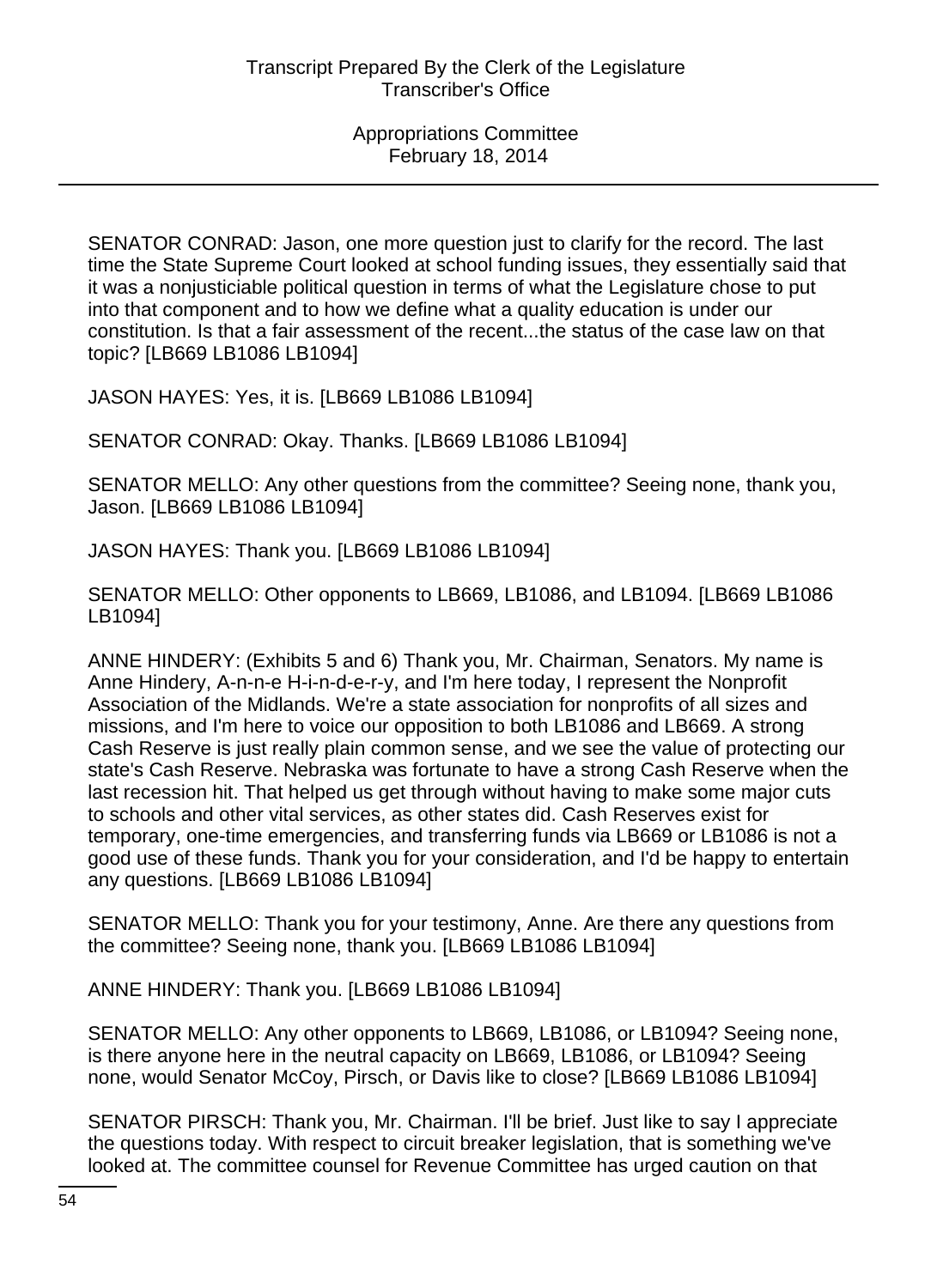with respect to the constitutional issues that are thought to exist with respect to going down that path. With respect to concerns about our core priorities as a State Legislature to fund our high priorities--education, health and human services, public service, etcetera--there's nothing inherent about this plan that should, in my opinion, interact with or defeat that in any way, shape, or form. I think that that's why it was fashioned the way it is, in a very prudent manner. And so with that, I thank you for your time. [LB669 LB1086 LB1094]

SENATOR MELLO: Thank you, Senator Pirsch. Are there any other questions from the committee? Seeing none, thank you, Senator Pirsch. Not seeing Senator Davis or Senator McCoy, we'll assume they are waiving closing on their respective bills, and that will end today's public hearing on the Property Tax Credit Fund transfer bills. And will lead us next to our water funding bills for the day, starting first with LB940 and then LB1046. Similar to the process we just went through regarding the Property Tax Credit Fund bills, we will have Senator Schilz and Senator Carlson both introduce their respective bills. Then we will turn it open to proponents of both bills or either bill, then go to opposition, and then we will go in the neutral capacity for either or both bills. We will wait for Senator Schilz and Carlson to grace the committee. Senator Carlson, since you're here first, we're going to let you go first, ahead of Senator Schilz, for respect out of time for those wishing to testify. We'll start first with LB1046 and then hear testimony from Senator Schilz immediately after on LB940. [LB669 LB1086 LB1094 LB1046 LB940]

SENATOR CARLSON: (Exhibits 7, 8, and 9) Thank you, Chairman Mello and members of the Appropriations Committee. I am Tom Carlson, T-o-m C-a-r-l-s-o-n, senator of District 38, here to present LB1046. And this bill requests \$50 million of General Funds to be transferred to the Water Sustainability Fund beginning in 2015. I'm going to talk about how the new funding process would work and how the funds would be spent. This is the plan for how the funding process would work through LB1098, my bill to restructure the Natural Resources Commission and then through rules and regs. The current Natural Resources Commission will be restructured and will have a wider range of representation for groups in Nebraska to have a real interest in water issues. Commission will reconstruct rules and regulations to ensure that the project is funded to promote water sustainability. The new commission will consult with other agencies and entities that have obligations and expertise regarding water funding, including the Department of Environmental Quality, Game and Parks, and the Nebraska Environmental Trust. Sponsors will work out a proposal for a project to protect and enhance water. Sponsors will then present their proposal to the new Natural Resources Commission, and the commission will evaluate the projects against the criteria developed by the Water Funding Task Force. Projects that meet the highest evaluation under the criteria may receive funding through the Water Sustainability Fund. And the criteria that were developed by the Water Funding Task Force focus on protecting the ability of future generations to meet their water needs by doing things like increasing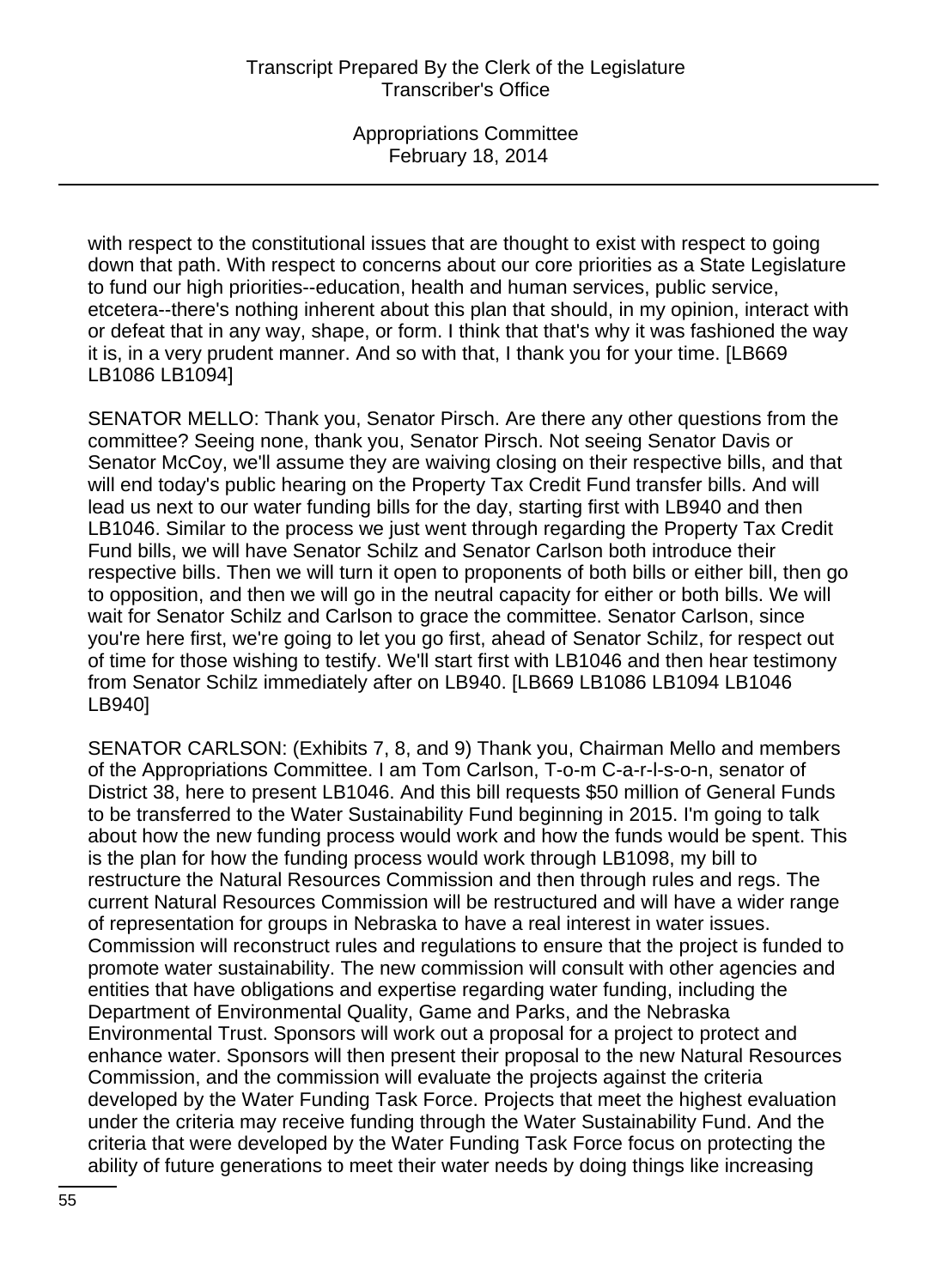#### Transcript Prepared By the Clerk of the Legislature Transcriber's Office

Appropriations Committee February 18, 2014

aquifer recharge, reducing aquifer depletion, increasing streamflow, addressing threats to drinking water, managing flood threats, ensuring municipal and industrial needs can be met, and protecting wildlife habitat and promoting conservation. The more benefits the project will contribute to, the higher it will rank in the criteria. Now funding is needed to enable us to do better planning on a basin-by-basin basis so that we can do projects where there is the greatest need. And a good way to think about it was described by UNL law professor, Anthony Schutz: Our legislative decisions whether or not to provide water funding can be seen as legal decisions. State funds are used to create information through the studies, modeling, and research which are then used to develop the tools and resources necessary to act on that information. Now I'm going to just talk a little bit myself about how necessary that I think this request is. I think this information is reasonably accurate on how important water is to the state of Nebraska. On average, we can live 33 years without any medical treatment. We can live 33 days without food. We can live 3 days without water. Nebraska has an absolutely wonderful natural resource in the Ogallala Aquifer. We know that agriculture is our number one industry and it requires water. And we want to manage the water supply we have in such a way that for generations to come we can address our needs in agriculture, we can address the needs in municipalities, and we can address those needs for those that have domestic wells. And the truth of the matter is, if push comes to shove, municipalities and domestic wells will have priority number one because of the importance of water to life. But to keep our economy healthy, we have to manage that water in such a way that agriculture has what it needs, industry has what it needs, and everybody in the state has what they need. In the western part of the state, we have a water scarcity problem. In the eastern part of the state, we have surplus water a lot of the time. And it's fairly well accepted that we have a million acre-feet of water coming into the state every year and 8 million acre-feet leaving the state. And that's because we get a lot of rain in the eastern part of the state and it ends up in the Missouri River. But we have to address that. And the states around us aren't really addressing the problem. Texas is mining its water. Oklahoma is mining its water. Kansas is mining its water even though they think we use too much. We look at a map of the water depletions in those states, Nebraska still looks good and we've got to keep it that way. And so we have to get to a position where in the use of water we're sustainable because we don't use any more on average than what our supply gives us. And if we're using more than what our supply give us, we have two choices. We can use less water or we can increase our supply. We can increase our supply and we need to do that, which means we need some projects that we can put in the western part of the state and the northern part of the state when we have excess flows coming into the state and we hold that water. And if we hold that water, because it flows north to south and west to east in the state, we have that water in a position, in dry times it can be used and it benefits the entire state. It's absolutely key to the future of the economy in the state of Nebraska. And those states that aren't taking care of their water and we do and we have a sustainable plan, we will be in the best position economically of anyone. The world population is increasing. The demand for food is increasing. Our agriculture provides food for the world. That's our mission.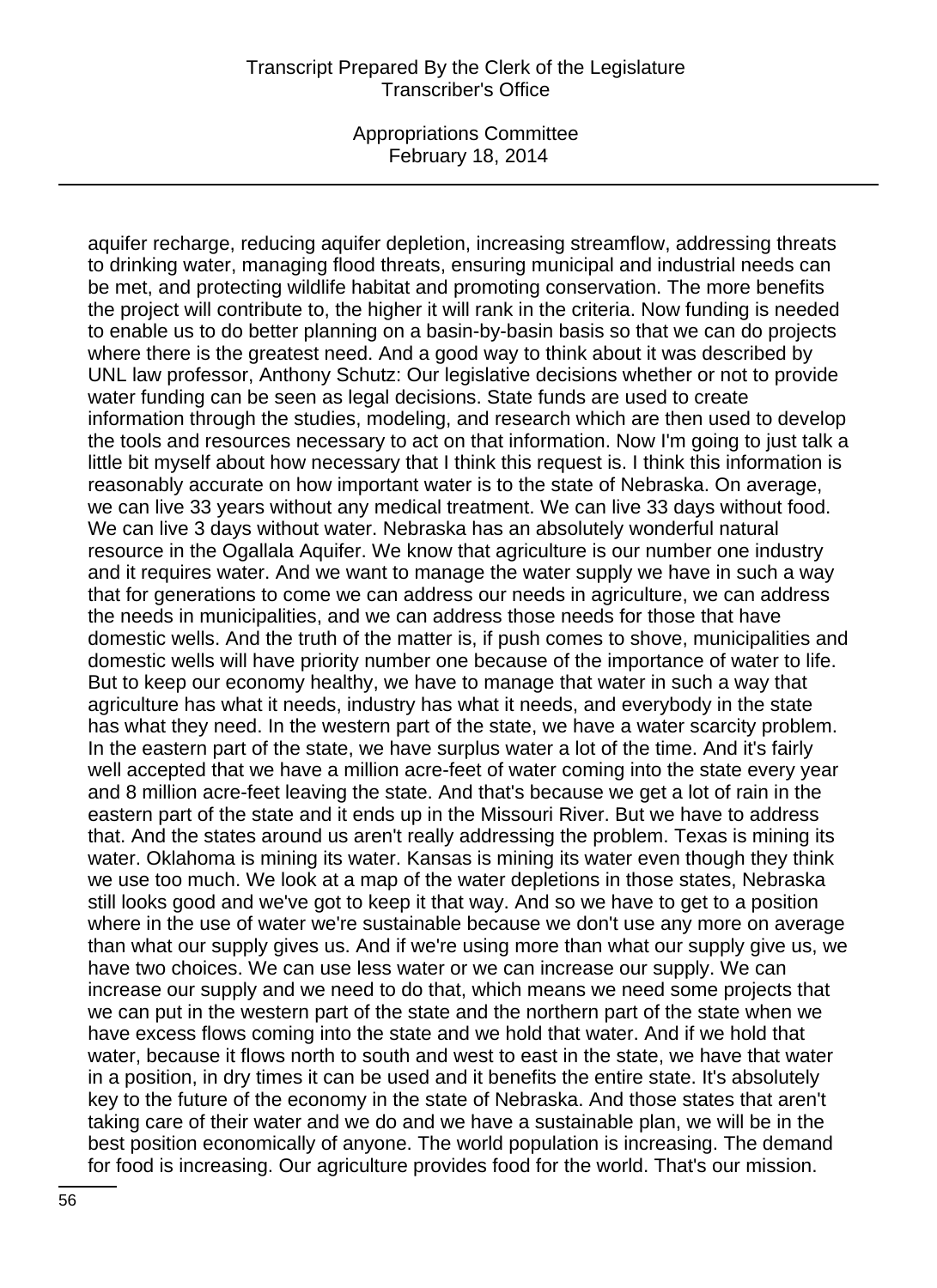## Transcript Prepared By the Clerk of the Legislature Transcriber's Office

Appropriations Committee February 18, 2014

And we've got to be in a position that we take advantage of that and we preserve it for generations into the future. And when we do that, all the other states will be envious of Nebraska because we're doing things right and we're providing leadership. Think with me a little bit. Seventy years ago there was a group of people in Nebraska that had the foresight to talk about and make a decision on Kingsley Dam and Lake McConaughy. Think of the effect of that decision over these last 70 years. It's unbelievable. And if we didn't have people then that stood up and said this is what we need to do and we got to think ahead, we wouldn't have that today, and we'd be in an entirely different situation. I like Dr. Ronnie Green from UNL who when I hear him speak he says that we are in 2014 but we got to think like 2050. And that's what we're doing here with LB1046--we're thinking ahead. And it takes courage because there's a lot of reasons that people would give that we can't do this. We can do this. We've got to have the will to do it. And if we don't do it, we'll get to a point in the not too distant future and look back and say, why didn't somebody do something? This takes courage because a lot of people think it's too much money. So I think it's the right thing to do. I know it's the right thing to do. I appreciate the Appropriations Committee considering this request. And I'll try to answer any questions that you might have. Thank you. [LB940 LB1046]

SENATOR MELLO: Thank you, Senator Carlson. Are there any questions from the committee? Senator Harms. [LB940 LB1046]

SENATOR HARMS: Senator Carlson, thank you very much for coming. I think of all the bills that we've heard this year, when you get right down to it, is probably the most single important bill for our future. Because if we don't have water in the future, we don't have to worry about taxes. We're not going to have to worry about Reserve. We're just simply not going to have it. It's as simple as that. In your proposal, how much of this money will be used for any kind of capital construction projects? Or is it going to be just for research? [LB940 LB1046]

SENATOR CARLSON: The vast majority will be used for structures and projects that put us in a position to better manage the water that we've got. Now we know that some of those dollars will have to be spent on research. And if we're talking about a new structure, we've got to study to determine where that new structure should be, and it needs to be in the right place. [LB940 LB1046]

SENATOR HARMS: I guess where my interest seems to lie a great deal is at...would fall in the research area. And it's really clear to me when we try to look at the water issues in Nebraska, there have been a lot of little individual studies done. But I don't think there's been any total comprehensive study done on the water issues from the east and west, the north to south. It tells us overall from the research, one, this is what's happening to the aquifer; this is what's happening to surface water versus groundwater and how it recharges, how it regenerates. This is also research in regard to what's happening to the quality of our water. So I'm hoping that as we look at this I think in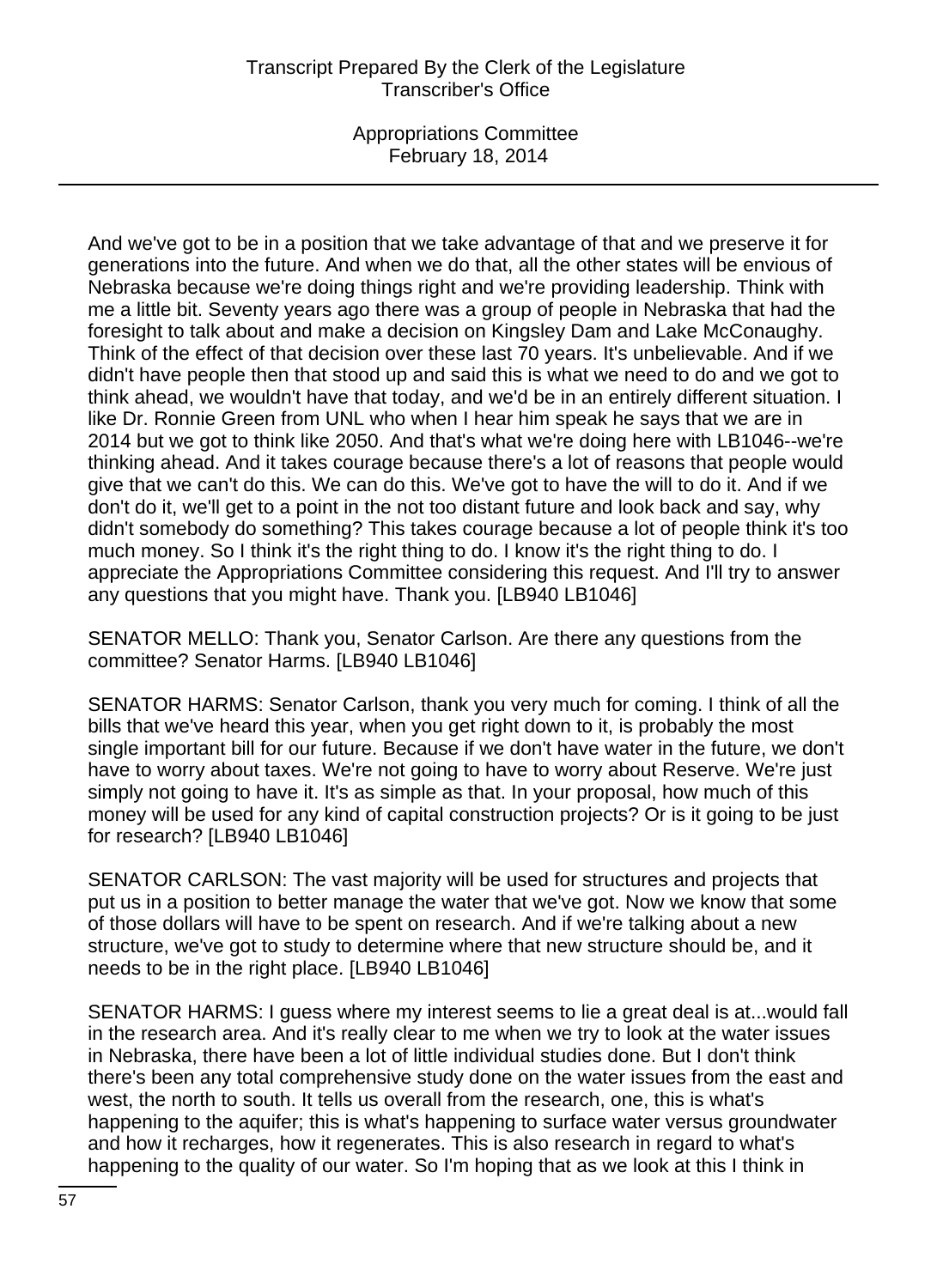## Transcript Prepared By the Clerk of the Legislature Transcriber's Office

Appropriations Committee February 18, 2014

order to get at what's happening to our Ogallala Aquifer and all the other aquifers we have in Nebraska you simply have to have the research. We have to have the knowledge of how all this recharges, how it regenerates. You know, a great example is Texas and Oklahoma. Of course, theirs gets narrower...the Ogallala Aquifer gets narrower as it goes south. And they drain it, it's not coming back. And I worry a little bit about that, particularly during the periods of drought when I see a lot of the sprinklers running for seven days a week, 24 hours a day throughout the whole summer and no rain coming in, what's happening to that aquifer. Some of the data I've looked at shows we've dropped in some places, 10, 15, 20 feet. You can't do that very long and you're just not going to have much of an aquifer left. So I guess my point here is, how much is going to be in the research area and what kind of research are we really looking at? [LB940 LB1046]

SENATOR CARLSON: Well, I think that the Natural Resources Commission, once they're operative, they've got to look at it and make decisions. And I don't know what to tell you in terms of percentage of dollars spent. But I know there's got to be study and there's got to be research and there's got to be action. And if we make the commitment up-front that we're going to see this thing through, we'll get to a point where we know what needs to be done and we know what projects need to be completed and what dollars need to be spent. If we're not willing to do that, then 10 or 20 years from now we're right back where we are today. And let me say this, that the Water Policy Task Force that worked on the legislation that eventually became LB962 was good legislation. That was ten years ago. Now there's been a lot of effort in the last ten years to become better managers of our water. But LB962 by itself did not have a funding effort. Funds were not asked for, and they should have been asked for. And they should have been asked for unabashedly. They weren't. So here we are today and we're asking for dollars to do what really could have been well started ten years ago. [LB940 LB1046]

SENATOR HARMS: Do you think in the legislation that you have presented to us that we ought to amend it to identify what we think our priorities should be in spending? I worry a little bit. I'm not against this bill at all. As you know, I'm very much supportive of water. I know what the issues are, particularly where I live. What I am a little concerned after we all leave and are gone, we're not going to be able to really pay a lot of attention to what's happening here. And I don't want to see us go astray. I wonder whether we shouldn't take some time to figure out what our priorities should be and how the spending should be used for the priority process on the legislative side so we're going to direct the people who are going to take this thing over that this is really what we want. This is just a question so I... [LB940 LB1046]

SENATOR CARLSON: And I don't want to argue with that, but I do say that we're at a point where we need to make a commitment. And the commitment involves dollars. And I think that the new Natural Resources Commission has the expertise on it that what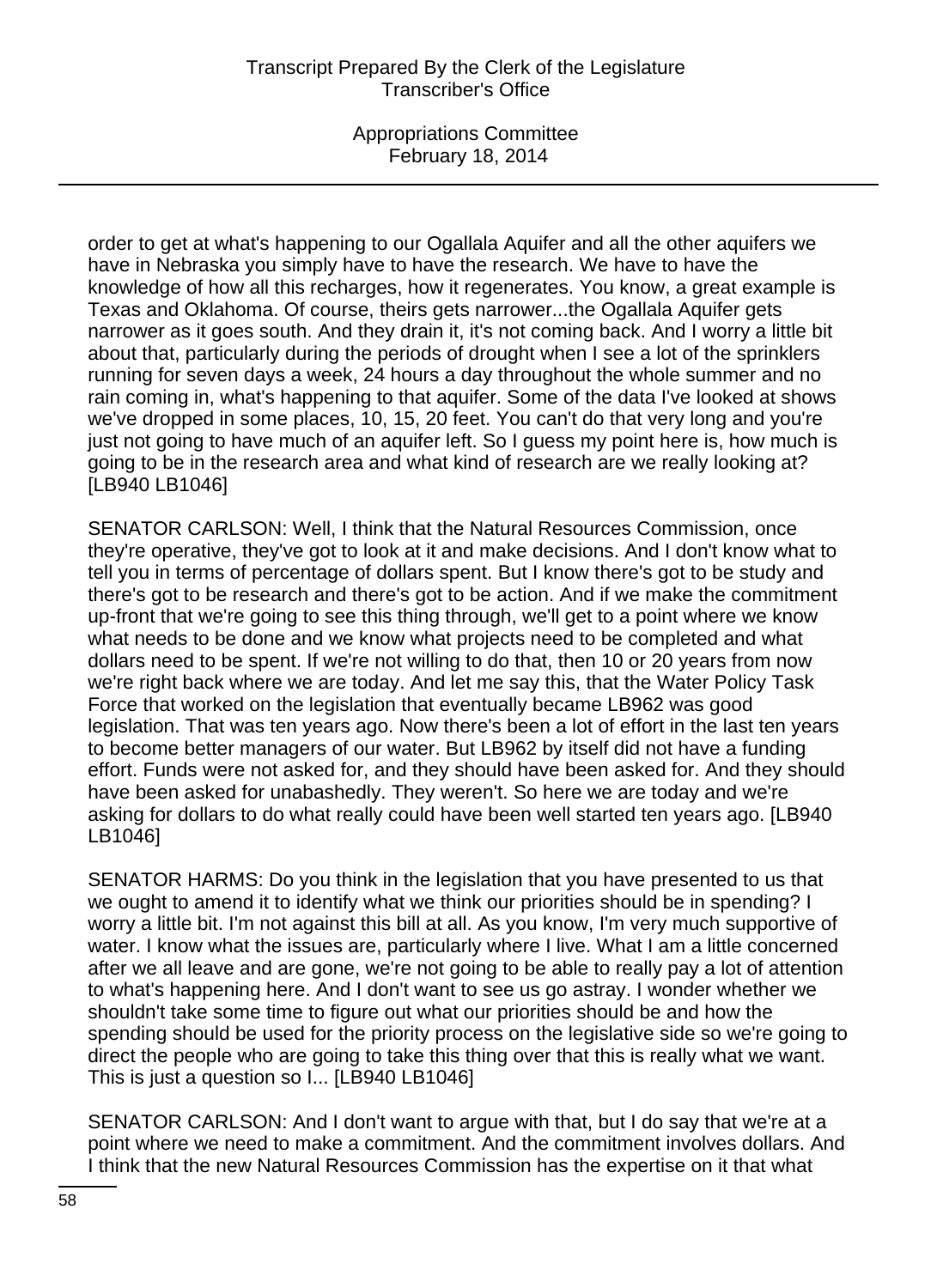you're talking about can be determined. They're not going to do the research, but they're going to determine that it's necessary and needed. And so I don't want to get delayed in terms of a little bit hesitancy to what actually needs to be done and let's not do anything until we get to that point. I don't think that's what you're saying, but... [LB940 LB1046]

SENATOR HARMS: No, I'm not. What I'm really saying is it's important for us to identify for the policy side of \$50 million is that would it be important for us to say, this is what our priorities are, number one, number two, number three and go from there. I don't know. I'm just asking the question. [LB940 LB1046]

SENATOR CARLSON: Well, I don't think it's unreasonable. I've got enough confidence in this task force that will become the Natural Resources Commission that we've got the brain power on there to start with this and carry it through. And I think we're going to end up with what you say, but we still have to make the up-front commitment. [LB940 LB1046]

SENATOR HARMS: What I worry about is there's not going to be enough Tom Carlson there. I would feel really comfortable if you were in there and you had another eight years of this whole thing. I know it would be where we want to be. We don't know what the future is going to be. I'm not going to belittle this. This is not...I wouldn't say I'm not going to support it. I do support whatever we can afford to do. But just telling you that as I look at this it bothers me just a little bit. I don't know where people will be ten years from now and whether or not we'll go astray or whether we can keep it pointed to driving it where we want to be and making sure we accomplish the task that you have in your heart, in your dream to make sure that we have a future for our children and our grandchildren. That's really all I'm after. [LB940 LB1046]

SENATOR CARLSON: Well, and you and I both agree that this is one of the difficulties with term limits... [LB940 LB1046]

# SENATOR HARMS: I know. [LB940 LB1046]

SENATOR CARLSON: ...that long-term planning is a real issue. I'm comfortable. We have some individuals on this Natural Resources Commission. They're going to be in a position to carry this through. And I don't think it's as big a problem as you may have a fear of it. And I don't, even though my time is limited and your time is limited. We've got good people coming in. [LB940 LB1046]

SENATOR HARMS: Thank you. [LB940 LB1046]

SENATOR MELLO: Real quick, Senator Carlson, there's a number of members who have questions. I want to give you and Senator Schilz both the opportunity to address some of the memo of concerns in relationship to how the green copy of both bills were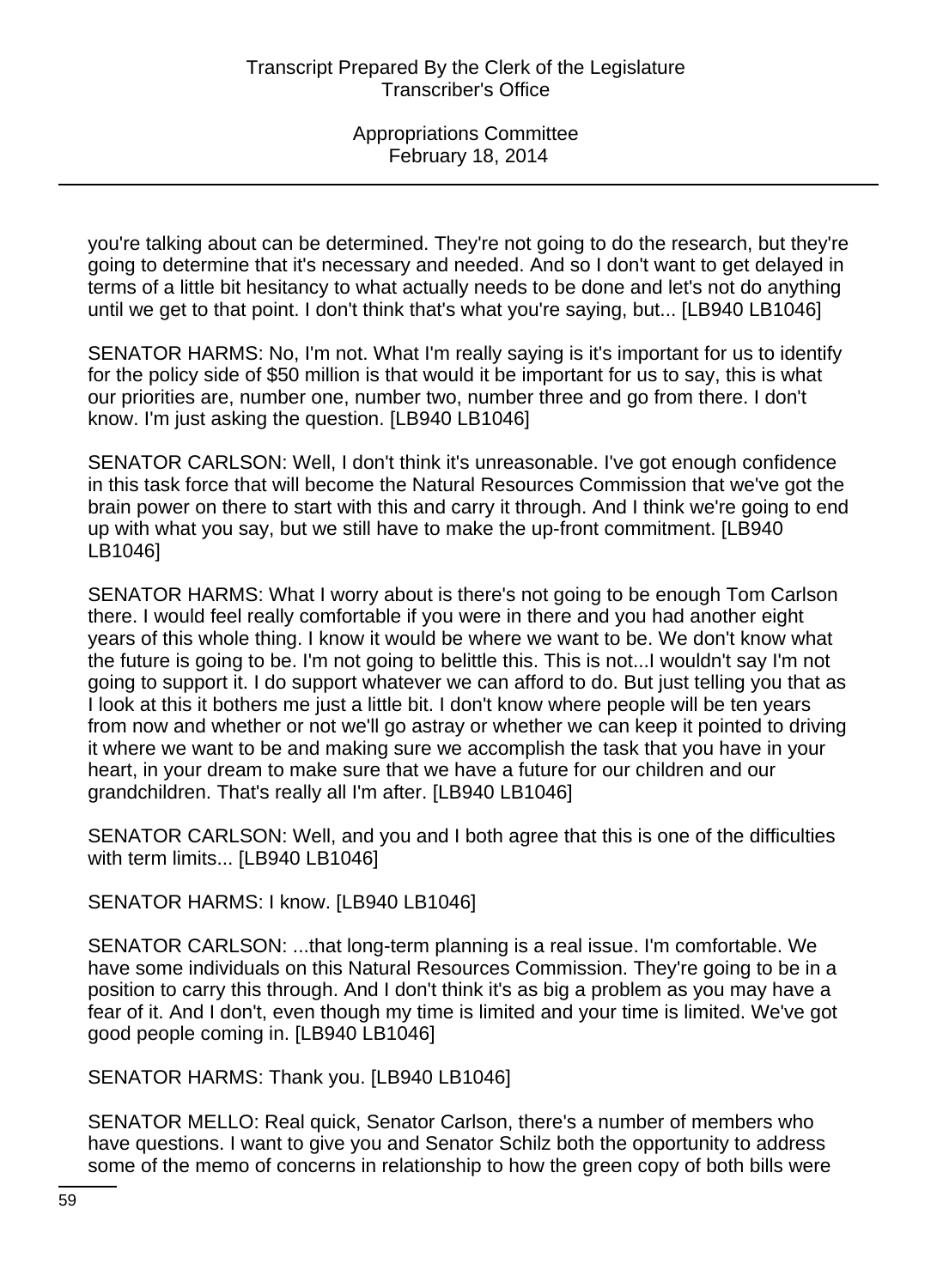drafted in respects to the fund governance and control, the administrative costs of the fund, the ability...what the fund can be used for, if it's requiring matching dollars or not, accountability issues in regards to reporting, and the nonbackfilling of the repeal of the excise grain tax that we took action on 2011. I want to give you the option and Senator Schilz both to address some of those questions that were raised in the memo I gave you guys this morning in the sense of how the green copy version may need some changes generally, regardless of whether or not the committee appropriates the dollar amount you're requesting or not, but generally the structure and challenges of both bills. I want to give you that opportunity before senators dig in I think the more specific questions if you'd like. [LB940 LB1046]

SENATOR CARLSON: Well, we're open to whatever your suggestions might be for how this bill should be changed in language in order to better fit what your concerns are. So from the standpoint of how do we move along, the green copy is not ironclad by any stretch. [LB940 LB1046]

SENATOR MELLO: Okay. [LB940 LB1046]

SENATOR CARLSON: And you have that expertise. You have the expertise available through the Fiscal Office. And we talked to them, and certainly their suggestions are fine with us. [LB940 LB1046]

SENATOR MELLO: Okay. Thank you. Senator Larson. [LB940 LB1046]

SENATOR LARSON: Thank you, Senator Carlson. And I think you said it best when you talked about this is the time for a commitment to water. And I stand with you on that, this being that time for a commitment. And I think you're probably the right one when that was passed a decade ago, LB962, that there probably should have water funding there. On a lighter note, when you commented the foresight of Lake McConaughy and the benefits that it's offered to the state, is that you saying that we needed Lake Ashland as well? (Laughter) [LB940 LB1046]

SENATOR CARLSON: Location, location, location. (Laughter) [LB940 LB1046]

SENATOR LARSON: Thank you. [LB940 LB1046]

SENATOR MELLO: Senator Wightman. [LB940 LB1046]

SENATOR WIGHTMAN: Thank you, Senator Mello. Thank you, Senator Carlson, for being here. I agree that we need some money. Can you indicate...you need some money, let's say, and probably all of us for this fund. Can you give me any idea how long \$50 million might take to spend for what you're considering it would be spent for under LB940? [LB940 LB1046]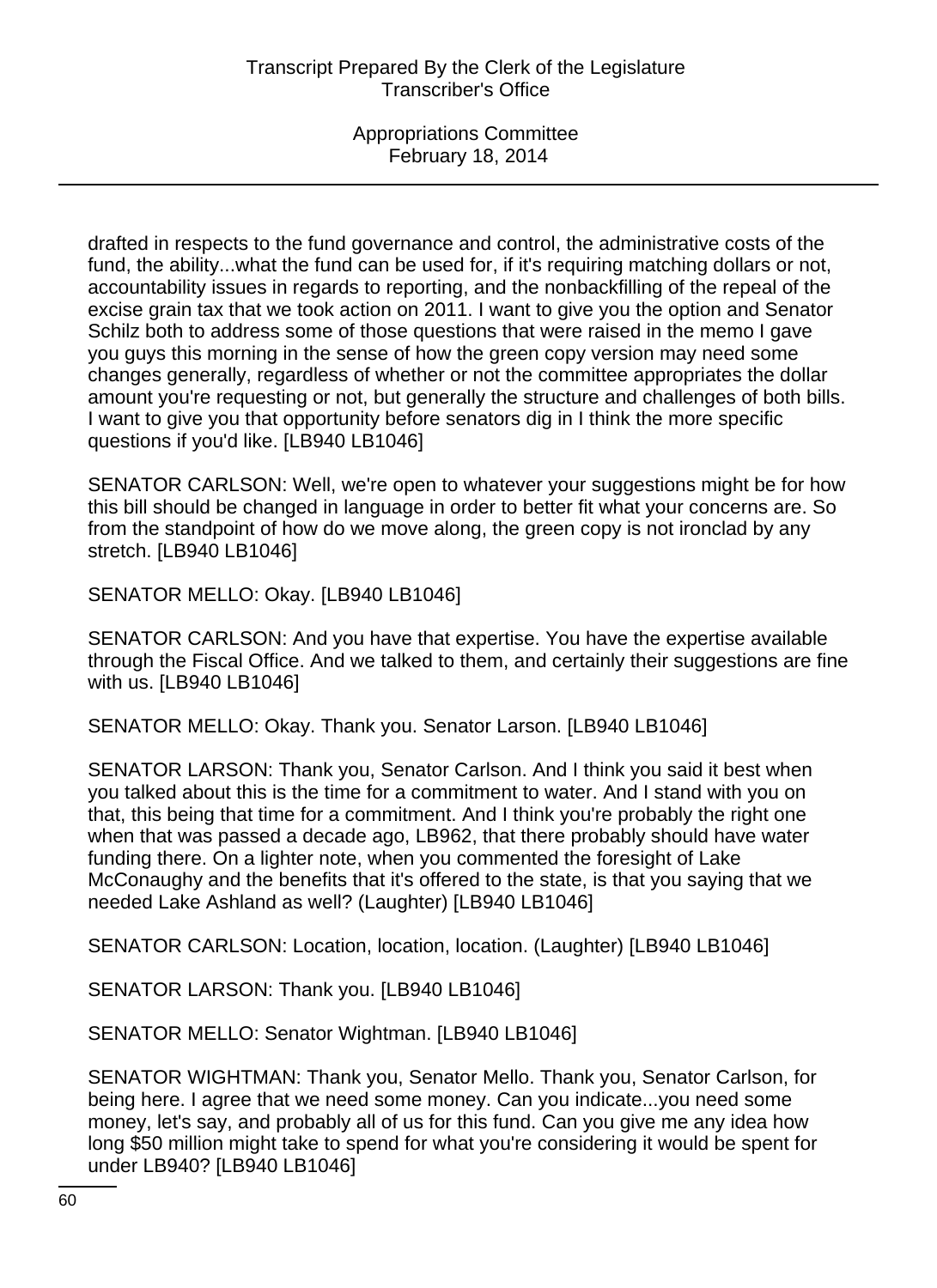SENATOR CARLSON: Well, and I don't...you're not inferring something here that I'm taken for granted. We have two bills that are being presented today. One of the bills requests \$50 million out of the Cash Reserve, and my bill requests \$50 million a year starting in 2015. And how long would it take to spend \$50 million? Not very long. We have holdover bills that through the Natural Resources Commission and limited dollars coming in to take care of those projects that have been approved and they've been studied thoroughly and it takes about \$36 million just to take care of those projects. And I don't know how much you've been able to look at this. I know when I'm on a committee and somebody comes in front and you hand a lot of material, your eyes kind of glaze over. You've got a billion dollars' worth of projects here that are good projects and have been determined to contribute to sustainability. And if we get back to the concept of sustainability, and I'm not seeing any reaction from this committee that would say sustainability is not important. It's crucial. So how long would it take to spend \$50 million? We can spend it in a hurry and they're going to be for good things. [LB940 LB1046]

SENATOR WIGHTMAN: Now in spending \$50 million of the state's money, do you see the NRDs coming up with money also to spend in addition to this? [LB940 LB1046]

SENATOR CARLSON: Thank you. That's a good question and it's a concept that we just take for granted. I'm sure that the matching percentage will be 40 percent from any local group that wants money from this fund. They've got to come up with 40 percent as their matching amount. And I can tell you in traveling throughout the state and listening to people that there's a general consensus that water issues are so important and the money should come from the state. But if we have a 40 percent match by any local entity that wants a part of this project, that's a pretty good percentage of match. And if you have a project out in the north or west part of the state that undoubtedly is benefiting the entire state, I think we have to widen our concept a little bit as to how many groups help pay for this. But that's where the state is involved in helping the funding, is pretty important. The wider the advantage of a given project I think that the more verification there is that these should be state dollars helping fund it. But it still looks like the 40 percent match. That's what's been done in the past, and I don't see that changing. [LB940 LB1046]

SENATOR WIGHTMAN: So the 40 percent, would it come from NRDs or where would that come from? [LB940 LB1046]

SENATOR CARLSON: It might be Game and Parks. It might be NRDs. It might be municipality. It might be any of a number of groups that water is an issue with them and they need something done, and that is judged by this commission that it contributes toward water sustainability in the long-run. And if it does, it deserves consideration. So it wouldn't just be NRDs. It could be irrigation districts. It could be public power. It could be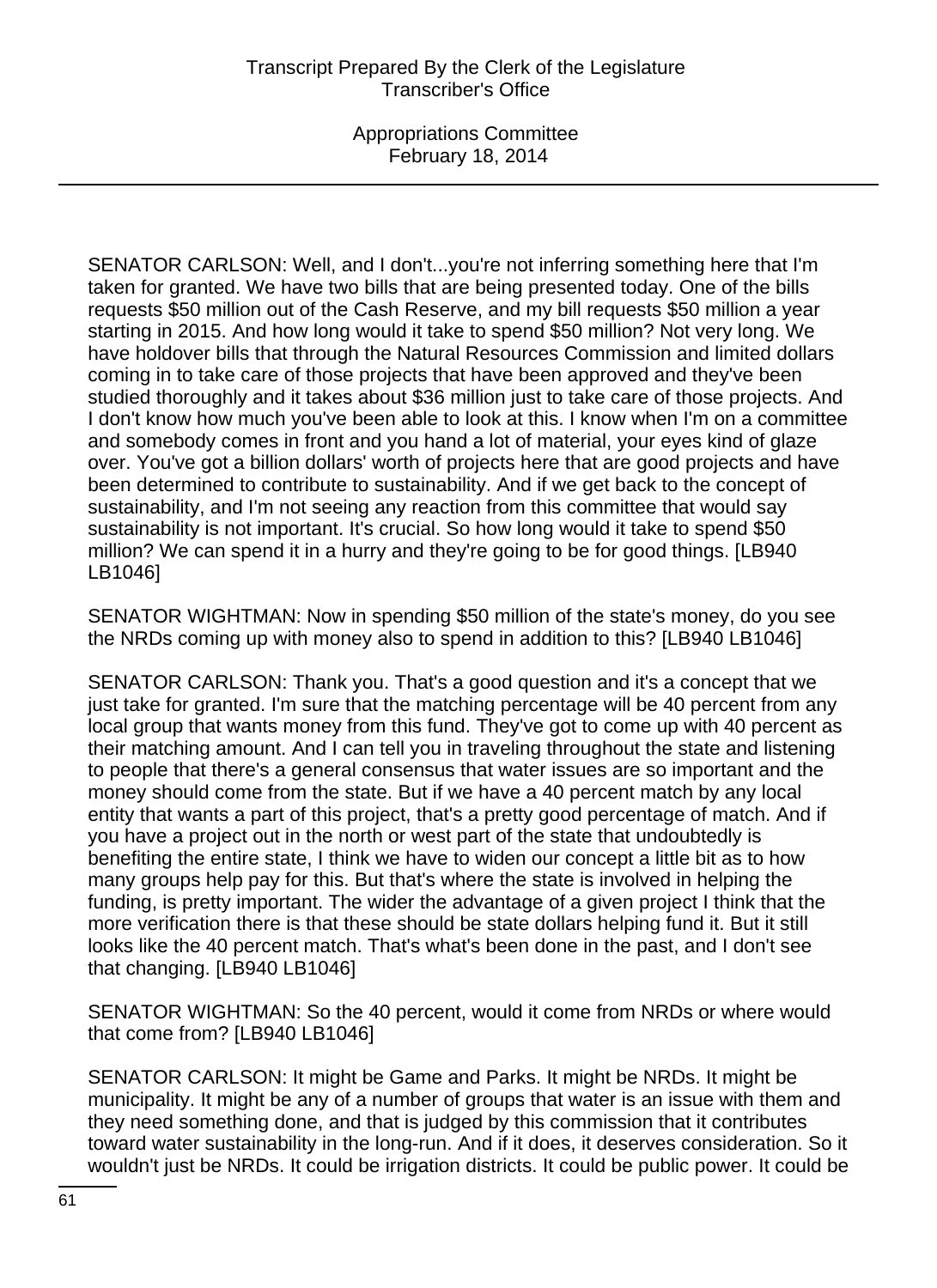a number of different groups. [LB940 LB1046]

SENATOR WIGHTMAN: You just indicated a short time ago that maybe a trillion dollars is what you need to do all of this. How much of that would come from local funding? [LB940 LB1046]

SENATOR CARLSON: I don't even know what a trillion is. And I said there's a billion dollars' worth of projects here. A billion dollars is a lot of money too. But that would... [LB940 LB1046]

SENATOR WIGHTMAN: Excuse me, maybe we're talking about billion rather than trillion. I'm in the wrong government. (Laughter) [LB940 LB1046]

SENATOR CARLSON: Okay, yeah, I think you are. And this one, you know, has a real charge and a real desire to balance things. So if it was a billion dollars, I think \$400 million of it would come from local entities. That's a lot of money. But if there's the will that this is what we need to do, in Nebraska we'll get it done. [LB940 LB1046]

SENATOR WIGHTMAN: Thank you. [LB940 LB1046]

SENATOR CARLSON: Okay. [LB940 LB1046]

SENATOR MELLO: Senator Nelson. [LB940 LB1046]

SENATOR NELSON: Thank you, Chairman Mello. Thank you, Senator Carlson, for coming. A couple of my questions were answered I think by your responses to Senator Wightman. A lot of water going out of this state, what, six, seven times as much as comes in. The west and part of the central is pretty dry, and you mentioned rains in the eastern part of the state. Is that where you would contain the water to the great extent as far as keeping it here in the state; and is it a possibility that some of that can be sent west to help out? [LB940 LB1046]

SENATOR CARLSON: The excess water that's in the eastern part of the state that ends up in the Missouri River and then flows away, I suppose the only way we can get that out west is a pipeline. That would be tremendously expensive. But we do have occasions where water coming into the state from the north and from the west is excess water. And when that's the case, we need to be prepared to hold that water back. So it's a lot easier to hold excess water that comes in from the north or the west and then save it for dry times, than it is to try and pipe water from the eastern part of the state out west. The eastern part of the start has some flood problems, and that's all a part of sustainability. Those have to be considered too. And I think, you know, those of us that had the two-day meetings at Offutt, it didn't take me long to drive in there and realize what Offutt is to Nebraska, and looking at those levees and realizing if they went, we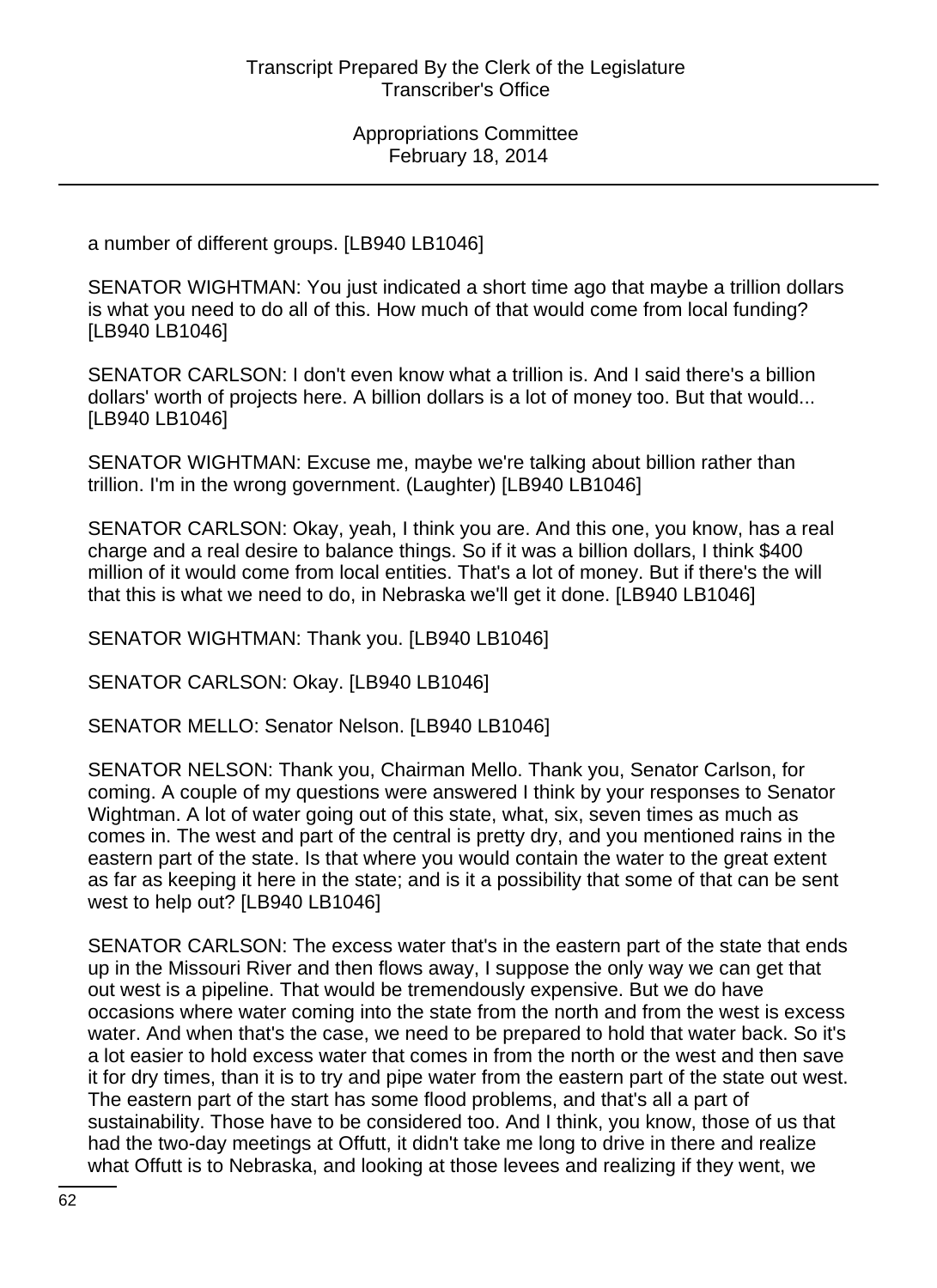are in a heap of trouble. And we don't have control over keeping Offutt in Nebraska. We can do what we can, but I think the possibility of Offutt leaving Nebraska would be fairly high if those levees broke. [LB940 LB1046]

SENATOR NELSON: So part of this \$50 million a year might go for dams and things of that sort in the eastern part of the state... [LB940 LB1046]

SENATOR CARLSON: Yes. [LB940 LB1046]

SENATOR NELSON: ...for flood control more than water preservation necessarily? [LB940 LB1046]

SENATOR CARLSON: Could be. Flood control is a water issue. And so, yes, I think that that would be possible too. [LB940 LB1046]

SENATOR NELSON: But \$50 million annually, is that kind of based on the level of projects that you have now that you could be started? Or where do we come up with that figure? [LB940 LB1046]

SENATOR CARLSON: Well, we have a billion dollars' worth of proposed projects here. That's 20 years at \$50 million a year. Now, you make a decision up-front, okay, we're going to do this. That's a huge decision. And if this money was not handled properly by the commission and it was observed by the Legislature going in a few years, we don't like what we're seeing here, the Legislature always has the possibility of changing that and stopping that. But one huge McConaughy? A new McConaughy? I hope that's possible. We need to study that and where would it be. That's a lot of money by itself. And if we're on a path where we're contributing and we're willing to put money toward water sustainability and get us there, we'll be in a better position to make a big decision about a new structure like McConaughy. But it needs to be in a position that, in my view, that it benefits the entire state. Something in the eastern part of the state that that's big doesn't benefit the whole state unless we pipe it out there. We're better off catching it out in the west so that we can release it to the east when it's necessary. [LB940 LB1046]

SENATOR NELSON: We have Lake McConaughy. Is there enough coming in to Nebraska from adjoining states to warrant another McConaughy, do you think? Has there been research on that? [LB940 LB1046]

SENATOR CARLSON: Well, not complete research. But we have a lot of spring-fed areas in the state that are west and north, and I think there's an excellent opportunity up in that area somehow that we could stop these excess flows that come into the state, because we've just got too much water leaving the state. And even though a lot of it is in the eastern part to begin with, we need to do a better job of holding that water, as we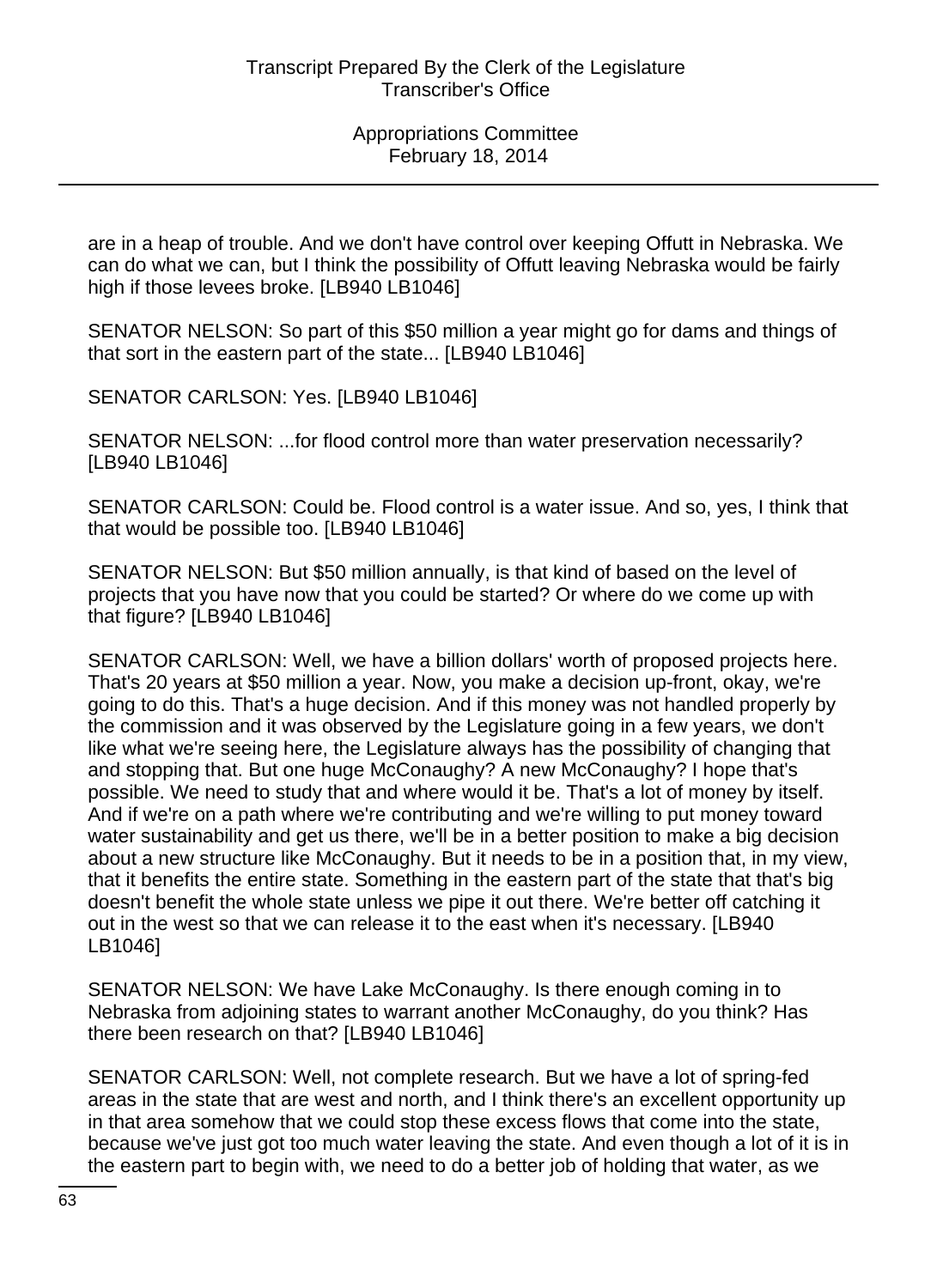have opportunity, out west; and then we put everybody in a better position so that we can have the water we need for agriculture, we can have the water we need for electricity, we can have the water we need for municipalities and industry and domestic wells; and water quality is important too. But we need to put ourselves in a spot where we never have to look back and say, I wish we had done something. And that's what these people did 70 years ago. I don't know how they got it done, because I'm feeling nervous sitting here in front of you today, because this is a big request and it's thinking big. And somehow you have to do that and you make the commitment that we're going to keep Nebraska in the best position of any state in the United States on water. Water is worth more than oil, by far; and we need to be in a position that we can capitalize on that. [LB940 LB1046]

SENATOR NELSON: Thank you. [LB940 LB1046]

SENATOR MELLO: Senator Conrad. [LB940 LB1046]

SENATOR CONRAD: Thank you, Senator Carlson. It's always a pleasure to see you before the Appropriations Committee. You don't come visit us very often. But I'll tell you this: I know in our now eight years of service together that you are a very thoughtful legislator and take issues very seriously and do your homework. And I've really appreciated and enjoyed reading much of your handiwork in relation to the report put out by LB517. I think it speaks volumes to how you conduct yourself, and it's a very comprehensive, very thoughtful approach to addressing this issue. So, number one, a compliment to you. Now I want to dig in a little bit on some of the governance issues that Senator Mello touched on briefly. And, of course, if it's something that we need to work on, if there's agreement on the concept, I know that you'll work with this committee. But I do want to ask as a threshold question, a few years ago we changed state law to allow the Environmental Trust to provide funding, some of their funding, to different water projects and change kind of a priority system to accomplish that. Why wouldn't they be a good person to govern the implementation of this concept? [LB940 LB1046]

SENATOR CARLSON: Well, they have their system. And we already have a Natural Resources Commission that has been doing a similar thing on evaluating projects. And the new commission that's going to come out of LB1098, which is my other bill, I think it really establishes an expert group of people that are also taking environmental interests in and other groups that have a concern about how water is managed. We've done a good job of managing water in this state, but we've got some things to take care of because we don't want to get in a position that these other states are in. And I believe this group of experts, it's a balanced approach. It's not all groundwater. It's not all surface water. It's not all public power. It includes municipalities. It includes sportsmen. It includes outdoor recreation. It includes environmental concerns. This is a well-rounded group of, I'm going call them experts, and I've already seen them in action.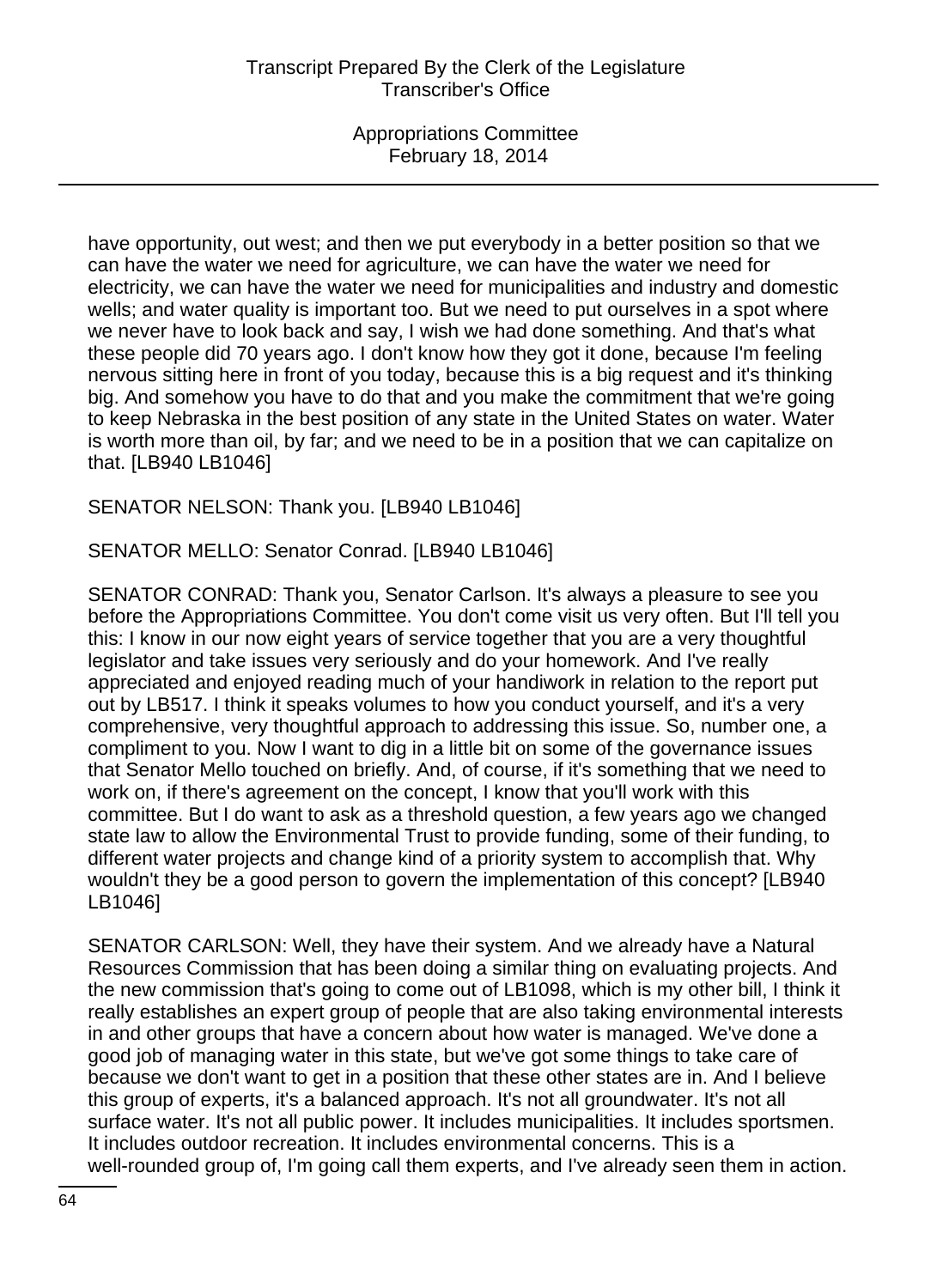And I've got every confidence that it's going to do what you are kind of inferring it ought to do, but I think it's going to do it better because it just has, I'll call it, a better balance. Not that the Environmental Trust doesn't, but agriculture is our number one industry. And now we've got other groups coming into this that also have a say, and I think it's going to be a good balance for the state of Nebraska. I think this is the right group. [LB940 LB1046]

SENATOR CONRAD: Okay. So if we were to move forward with a concept, as Senator Schilz or that you have proposed here, then would you be amenable to then going back and revisiting some of those changes to the Environmental Trust, because, in essence, it would free up some of their time and resources for other purposes? [LB940 LB1046]

SENATOR CARLSON: Yes. [LB940 LB1046]

SENATOR CONRAD: Okay. Then the other piece I wanted to note was some of the proactive efforts that this Legislature has taken, particularly through your leadership, whether it's the invasive species mitigation and some of those issues, those have paid great dividends in terms of our liabilities in water litigation, in terms of being sustainable with what we have available. And they came at a...that came at a much smaller price tag. So I'm wondering if there are some of those similar types of approaches that we can take, kind of in a short-term beyond this kind of larger, more comprehensive approach. And if you'd like a chance to respond to that. [LB940 LB1046]

SENATOR CARLSON: Well, I appreciate your comments. And, Senator Conrad, you were in on that original decision that voted for the bill that provided \$2 million in 2007 and \$2 million in 2008 to see what we could do in removing invasive vegetation from the streambed of the Republican and whatever we could do on the Platte. It's a wonderful job on the Republican, because that was small enough that it wasn't the \$2 million that did it; it was what followed within NRCS and other groups that helped with the funding, including the Environmental Trust, because they saw that was a worthy project. So it sounds like, you know, \$2 million in each of two years is a lot of money, but that was about equally split between the Platte and the Republican. But then we had to have help, and we are continuing to fund that on the Republican. We've cleaned up over 300 miles of streambed in the Republican. The Platte is still a massive venture, but we're making progress and we've got to keep doing it. And the effect of that has been absolutely wonderful. [LB940 LB1046]

SENATOR CONRAD: I agree. [LB940 LB1046]

SENATOR CARLSON: It's increased the supply of our water, and... [LB940 LB1046]

SENATOR CONRAD: Yes, I agree. [LB940 LB1046]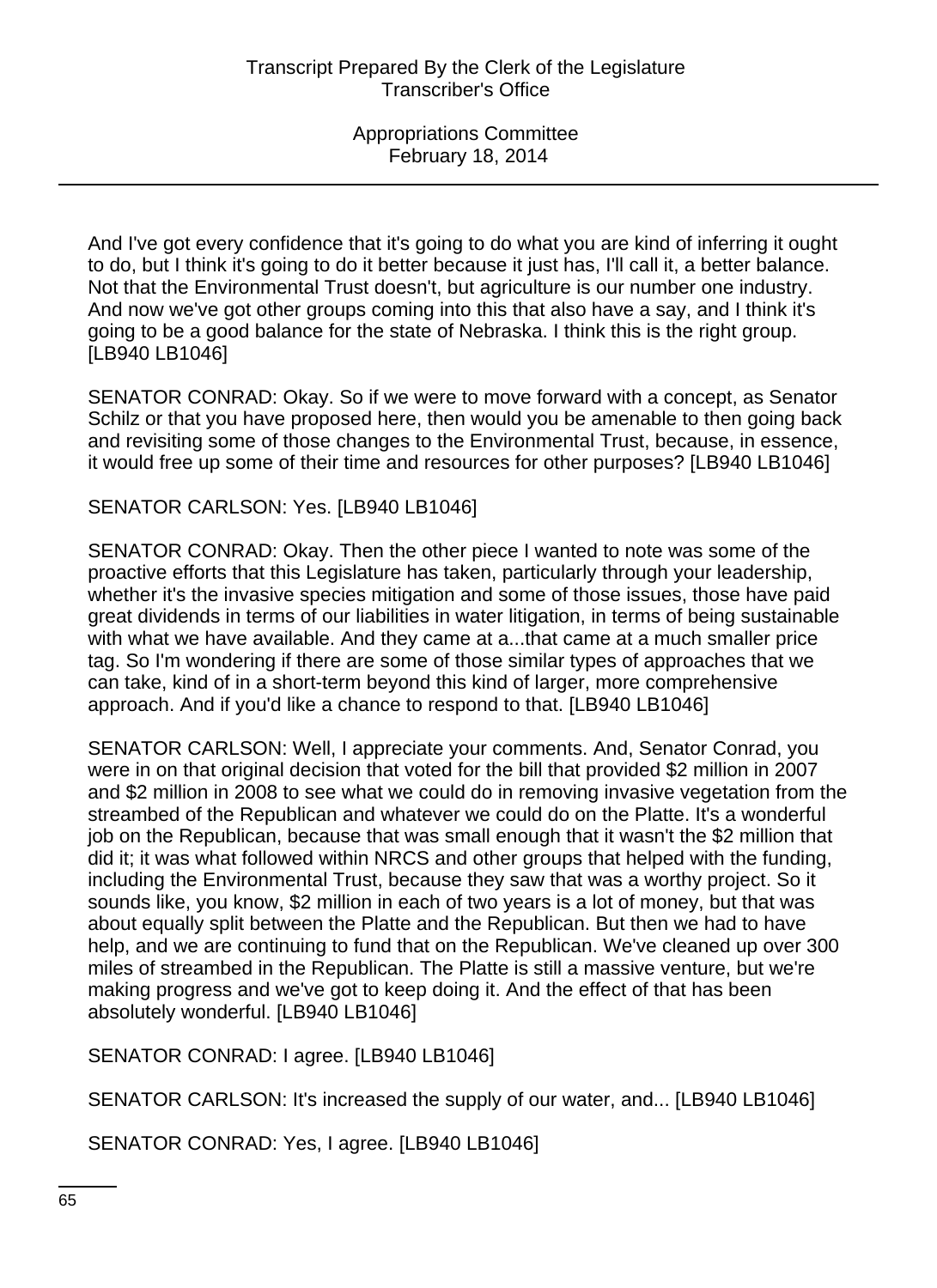SENATOR CARLSON: But we've got to do that in the whole state. [LB940 LB1046]

SENATOR CONRAD: Very good. And then the other question that I wanted to bring up was really more from the fiscal perspective. And in reading through the task force report there were a variety of recommendations, I think wide-ranging, in terms of creativity and practicability in terms of how to fund these important projects moving forward. And they range from removing sales tax exemptions to increasing taxes in certain regards. And can you tell me at the end of the day this is really the main focus of your solutions to implement LB517. Or are you pursuing any of the other funding sources that were identified by the task force this session? [LB940 LB1046]

SENATOR CARLSON: Are we pursuing anything else? That depends on you and this committee. But we had a lot of discussion, and we asked for and we encouraged various alternatives to be brought up for discussion of how can we do this. And when it got down to it, water is vital to the entire state. And I don't want to bore you with trying...you know that. I don't have to convince you of that. It is absolutely critical to everybody in the state of Nebraska. So when you've got something that that's important to everyone, the state should be paying a pretty good portion of it. And if that's what's happening...and that is what would happen here. But the local groups that want a part of this, they've got to come up with 40 percent of the cost. So that's the local participation that we maybe would have been looking for in some of these other options, whether it be to tax irrigation land, whether it be to have some kind of a severance tax on ethanol, or whether it be sand and gravel, or whatever it might be, they're going to come up with their part on that 40 percent match. [LB940 LB1046]

SENATOR CONRAD: Okay. And just to be crystal-clear, because I'm not remembering from all of the bills introduced, were some of those other ideas mentioned put forward in legislation this year? [LB940 LB1046]

SENATOR CARLSON: No. [LB940 LB1046]

SENATOR CONRAD: Okay. [LB940 LB1046]

SENATOR CARLSON: We had bills drafted and then there were six of us as senators that were in an advisory position. We got together with other interested groups and had some pretty thorough discussions, and the decision that we made to ask it this way was the consensus of the senators as well as the other groups that were in on it. And so that's why this bill is as it is. [LB940 LB1046]

SENATOR CONRAD: Fair enough. I just wanted to make sure that was clear. [LB940 LB1046]

SENATOR CARLSON: Okay. [LB940 LB1046]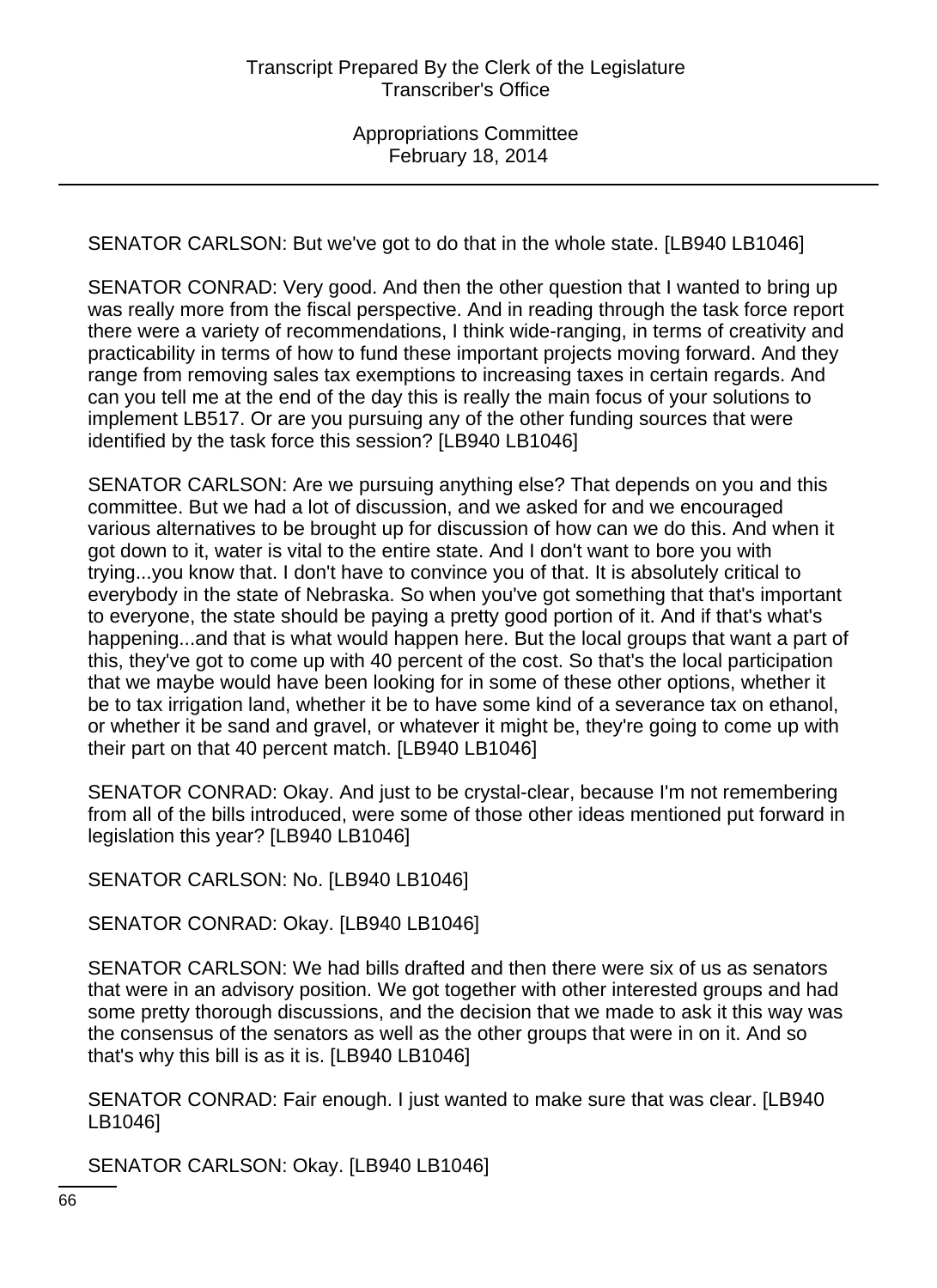SENATOR CONRAD: And then two quick points. So your legislation would allocate \$50 million per year for these very worthy projects. Have you had any sense about what that might do in terms of other state obligations and the removal of that \$50 million from other general-funded activities? [LB940 LB1046]

SENATOR CARLSON: Let me say this, that whether it's this for purposes of water management or whether it's \$50 million for something else, it might be \$50 million for cutting back the amount of money that's paid for K-12 education or from property tax, but you get into an area of \$50 million, how do we do that? We do that in a state that has a healthy economy with increasing private sector jobs, and being careful about expansion of government, because your salary and my salary, even though it's not a whole lot to brag about, those are all tax dollars that pay us. And so when you expand that, it can get away from you rather quickly. But if you have an economy...and we are encouraging and doing things that really will implement an increase in private sector jobs, we can handle these kinds of things. If we don't have the water in a good position across the entire state--and you understand the effect of agriculture--if we allow ourselves to get in a position where we're struggling there, we're going to struggle with everything. [LB940 LB1046]

SENATOR CONRAD: So your intent would not to be to harm existing obligations, but through growth in the economy we'd be able to absorb this. Okay. [LB940 LB1046]

SENATOR CARLSON: And I think you can have growth in the economy, and then you're not raising taxes; you're just improving your economy. [LB940 LB1046]

SENATOR CONRAD: Okay. [LB940 LB1046]

SENATOR CARLSON: We can do that if we have the will to do it. [LB940 LB1046]

SENATOR CONRAD: I definitely understand that perspective. And finally, last question, I promise. Thank you for your patience. In looking through the report, I see at least nine different indications where there was a consensus called to leverage additional federal dollars, and I think overall that's a very good strategy, a very sound strategy. But as you well know, we're having a great debate in this body about utilization of federal dollars for some purposes and not for others. So I asked the same questions to folks from HHS and I'll ask the same question to you: What's the difference? What makes a federal dollar good and a federal dollar bad? [LB940 LB1046]

SENATOR CARLSON: Well, I think that what we're talking about here...let's go back to the efforts made on the Republican River on removing invasive vegetation. We encouraged leveraging those dollars with some federal dollars, if possible. And NRCS, the Natural Resources Conservation Service, is a federal division. They became active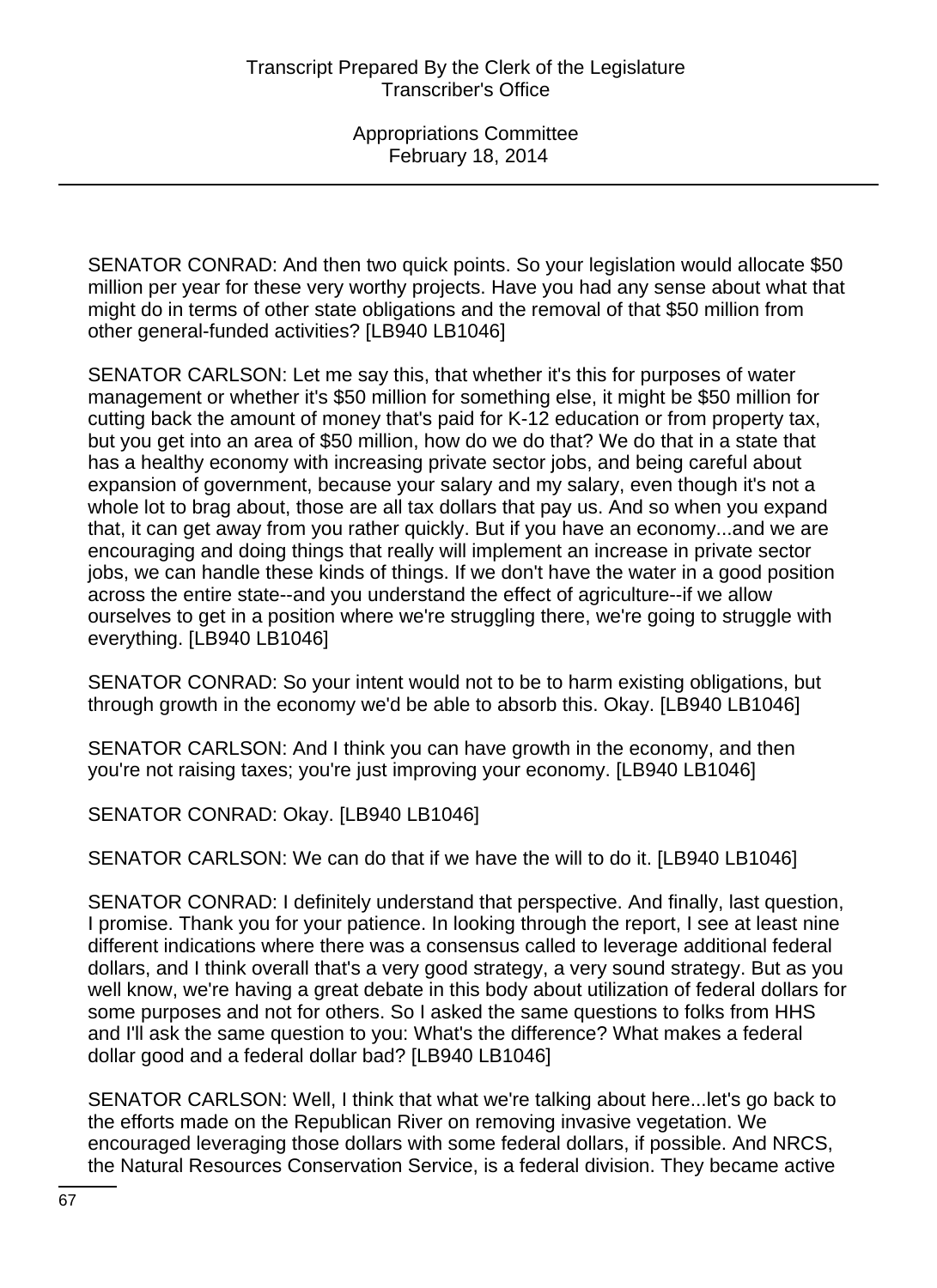in that project and they still are. Is it tapering off? Yes. But we've had other groups step up and they've been a part of that too. So I think federal dollars are only a part of that 40 percent matching. Now, if they can be more than that, great, we'll take it; but we're not going to depend on them. And that's where some of this determination, I think, comes in, that we as Nebraskans we're going to get this done whether we have the help of the federal government or not. And we can do it as long as we've got a vibrant economy that's growing. And we can do a lot of things if we have that. It's what we have to have. [LB940 LB1046]

SENATOR CONRAD: Senator Carlson, I thank you for your conversation and I appreciate your leadership on this topic. [LB940 LB1046]

SENATOR CARLSON: Thank you. [LB940 LB1046]

SENATOR MELLO: Senator Wightman. [LB940 LB1046]

SENATOR WIGHTMAN: Thank you, Senator Mello; and thank you again, Tom, for being here and giving us a lot of good information. This is mostly a question that just is in my mind. As you know, we had a lot of flooding in the Platte River, or quite a bit of flooding, last spring, coming down from Colorado. Do you have any idea how much got out of the state of that? And I don't know how you'd even express it. But did a lot of it get out of the state? [LB940 LB1046]

SENATOR CARLSON: You're talking about the floods in Colorado. [LB940 LB1046]

SENATOR WIGHTMAN: Right. [LB940 LB1046]

SENATOR CARLSON: Now, I think that was the best example that I've seen in my eight years of the state of Nebraska making a decision that we're going to divert some of this water, all that we can, and put it into a usable position. And even at that, there was a lot that flowed all the way through the state. But this came at a time, it was after irrigation season, and down the Platte River into Johnson Lake, into Elwood Reservoir, into the canals, which really didn't need water because it's after irrigation season, but the canals were full. Elwood Reservoir was drained and it was the fullest I've ever seen it. I couldn't believe it. And so when we have the will to divert water when it's possible, we need to do that. And if we would have had a little bit more rehab in some of our existing structures, we could have held even more water. But we did a terrific job and there would have been a lot more water ended up down the Platte and through the Missouri had we not done this. I really commend the Department of Natural Resources for decisions that they made that said we're going to take this water and put it in a good position; and we really...the state really did that. We can do more of that. [LB940 LB1046]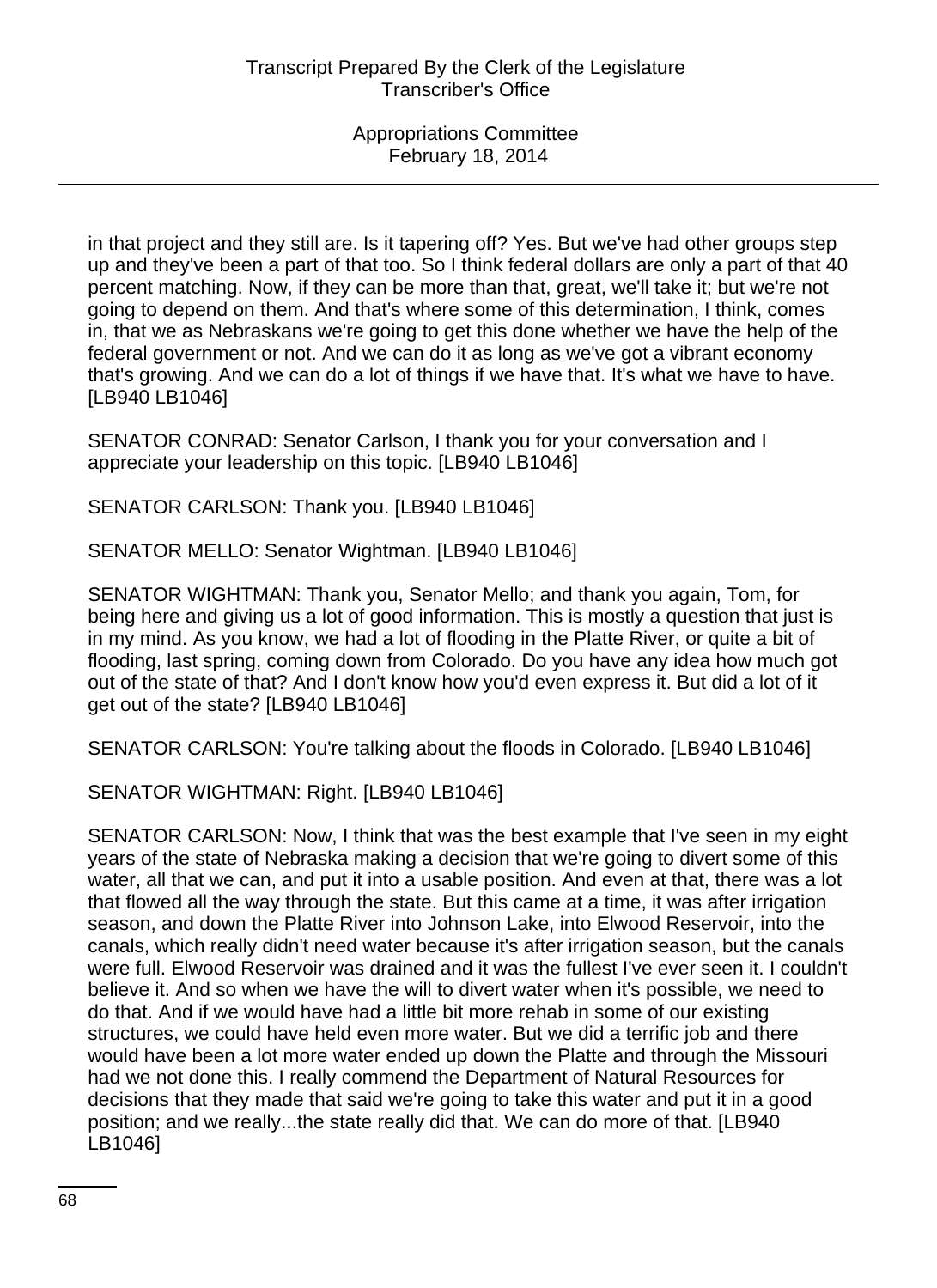SENATOR WIGHTMAN: Tell me the amount that got away, and I know you aren't going to be able to express this is cubic feet or probably anything, but how much would it have done toward filling up another major dam that you were talking about? Do you have any idea? [LB940 LB1046]

SENATOR CARLSON: No, I don't. But certainly even perhaps some of the structures that we now have, if we would have done some rehabbing there and so we're ready for an event like this, we would have been able to keep more. But in some of the things that I had seen in the past, I think we could have let a lot more of it run down the river. We didn't do it this time. We took the right step and...very helpful. [LB940 LB1046]

SENATOR WIGHTMAN: Thank you. [LB940 LB1046]

SENATOR MELLO: Senator Bolz. [LB940 LB1046]

SENATOR BOLZ: Good afternoon. [LB940 LB1046]

SENATOR CARLSON: Good afternoon. [LB940 LB1046]

SENATOR BOLZ: Two questions for you, the first playing off of Senator Conrad's questions. I think that the recommendation of establishing a revolving fund for water sustainability projects is intriguing. Can you tell us more about that recommendation and how that might work? [LB940 LB1046]

SENATOR CARLSON: Well, if we have...are you talking about as a revolving fund to use something where we can have local entities borrow money out of that fund and then repay it? [LB940 LB1046]

SENATOR BOLZ: This is from the recommendations from the task force. And I understand a revolving fund is something that gets paid into on a regular basis from a funding stream and then gets paid out for a dedicated purpose. [LB940 LB1046]

SENATOR CARLSON: It was pretty much the opinion of the task force. We didn't have extensive conversations and discussion about that, but a revolving fund is a good thing. And in my mind I think of a revolving fund as something that we put money into. We let money go out and that money gets paid back so that it's always there for another project. So a portion of these funds I think it would be a good idea to utilize that way. I don't think the majority of them, because we've got too many big opportunities that we would...and it's not going to be a fund that just continues to grow, grow, grow, and grow, and then we're going to let money out and it's all going to come back. Because some of these water projects fit into the category, they're good for everybody in the state, and it's not a matter of making a loan and then repaying it. It's a matter of paying for that project so that it can be used. But there are other things where NRDs and perhaps irrigation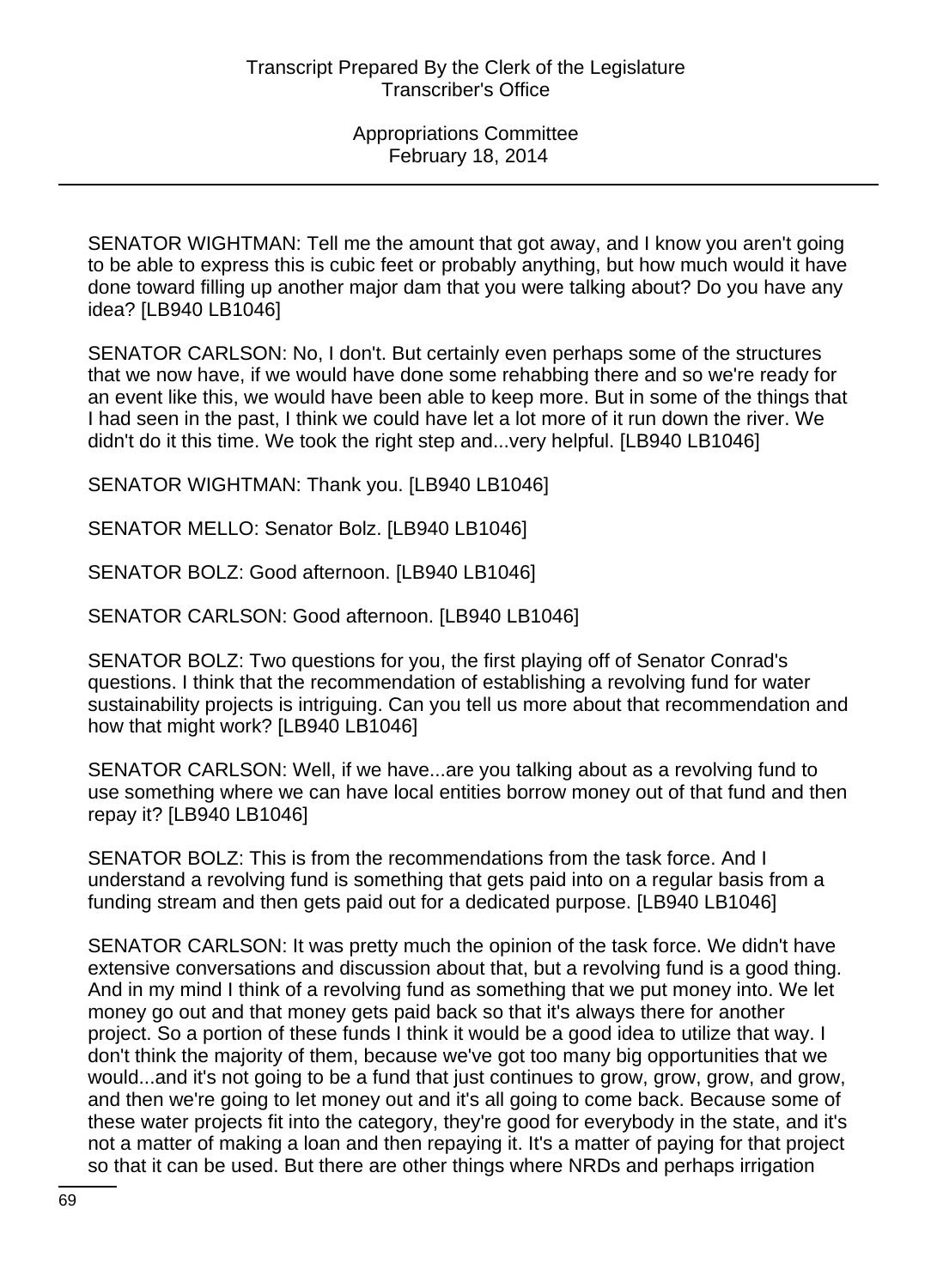districts, if they could borrow money and complete a small project and then pay it back, and these are smaller ones, on an ongoing basis, that's also beneficial for the entire state. So I don't know if I'm answering the question the way you'd like it, but that's the best I can do. [LB940 LB1046]

SENATOR BOLZ: If part of your argument is that water funding will help grow the economy, isn't there an opportunity there that the related economic growth could turn back into water sustainability purposes? [LB940 LB1046]

SENATOR CARLSON: Yes. Yes. [LB940 LB1046]

SENATOR BOLZ: My other question, slightly different question, is as someone who is learning about water projects, I've learned a lot, that there are different kinds of projects that are, of course projects related to clean water for places like my district, there's irrigation in places like your district, recreational use. Can you help me understand a little bit more deeply this package of projects that's in front of us? I think that would help me understand what priorities are and what purposes we're trying to achieve. There's a mixture of things if I understand it correctly. [LB940 LB1046]

SENATOR CARLSON: Yeah, there's...there are options, and we had that state map that showed where various projects were. And there's a lot of opportunities for doing things that may benefit a given area of the state. And this area is in the eastern part of the state, that's okay, that's good. I think a project that benefits the entire state is one that puts water in a position so that when it flows it's going to flow in the right direction, west to east, or north to south. But you have different concerns throughout the state. We have water quality concerns. We have flood concerns. We have municipality concerns about pure water for Lincoln and Omaha that are absolutely critical. We're an agricultural state and we want water for irrigation, but we have to have water that takes care of Lincoln and Omaha and other municipalities because if we don't we're not going to have water for irrigation because municipalities and domestic users come first. And projects that help keep that viable so that those areas and those individuals will be supplied with the pure water that they need, really comes first. It's got to be a part of this whole. So every project that's done, I think in some way contributes toward that. And if it doesn't, we better look at it. [LB940 LB1046]

SENATOR BOLZ: So am I correct or am incorrect in understanding that there are some recreational purposes in this proposal? Or is my understanding incorrect? [LB940 LB1046]

SENATOR CARLSON: I think, by and large, recreation is a by-product. Whenever you put water together and hold it someplace, it automatically opens up recreational opportunities. But water for flood control, water for irrigation, water for power, water for life, that all comes ahead of water for recreation. But when water is held, it offers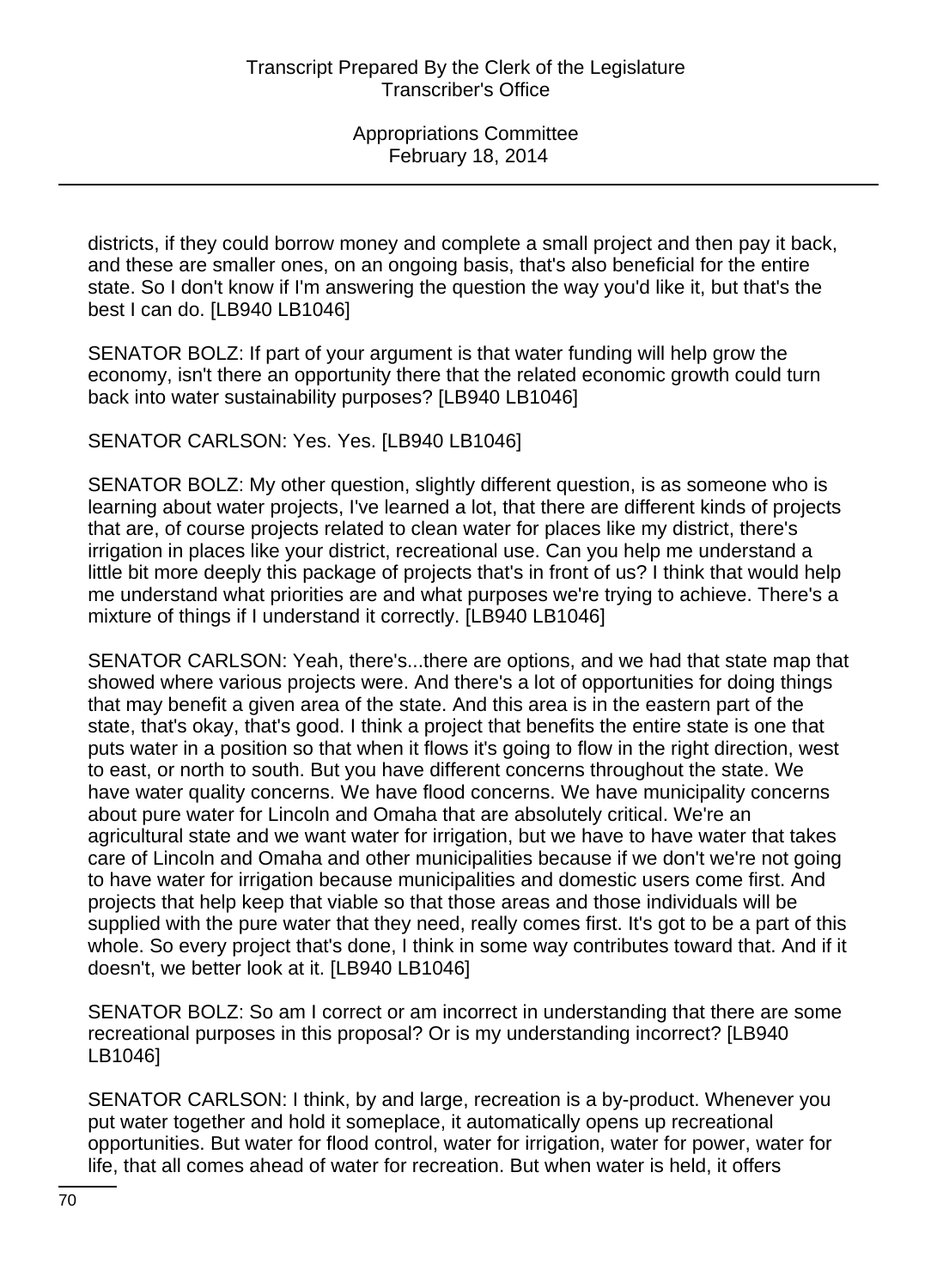recreation. [LB940 LB1046]

SENATOR BOLZ: Very good. Thank you. [LB940 LB1046]

SENATOR CARLSON: Okay. [LB940 LB1046]

SENATOR MELLO: Senator Carlson, I've got two questions. One, and you can leave it up to those testifying in support of LB1046 or LB940 to give some of this background. Are we going to expect that if we were to appropriate both money from the Cash Reserve for LB940 and LB1046 General Funds, that current water users will use less water in the future from here on out? That we're spending money so that farmers, primarily farmers, who are using water will utilize less water into the future; that they will conserve water with building some of these infrastructure projects. [LB940 LB1046]

SENATOR CARLSON: And I'm not the only one on this, Senator Mello. But in my eight years in the Legislature, I've focused on this every year. And I'm not the only one. Senator Christensen has. Senator Schilz has. And it wasn't very many years ago that we really thought in this state we've got so much water it's unlimited, don't worry about it. I've lived through that. I know what that was like. And so it's easy to get into a habit and you think it doesn't matter; we've got so much we don't need to worry about it. We know better now. And once you develop a habit of using this much water, you've got to bring yourself down and you can't do it overnight and you've got to have some time. I've seen a lot of improvement. Boy, out in the western part of the state they're learning how to get by with less; and they are smart people, and if they have a given amount of water that that's all they're going to get--you've got to have a reasonable amount--but they are able to cope with that. But why do it unless you have to? Because when we used to think we've got enough, don't worry about, bankers were telling people go out and put a well on there and we'll loan you the money, it's a good asset. And accountants were saying the same thing, attorneys were saying the same thing. But we've got to be good managers of that. And we're realizing that more quickly than other states. So it's a combination of funding what needs to be done and learning to get by on less. And I talk about that all the time and so do many of these other folks that are part of this commission. [LB940 LB1046]

SENATOR MELLO: I can appreciate that, Senator Carlson. I know as Senator Schilz, myself, you, the Speaker, Senator Christensen, others, Senator Lathrop had conversations last year, and at the end of session we were looking at potential issues surrounding water sustainability. Can you see skepticism, though, in the sense of from a non-agriculture senator, a non-agriculture background senator and/or population, that this could be interpreted that we are spending money to build infrastructure so that we can allow people to continue to use the same amount of water they're using, into the future, and not focused on conserving more water, knowing that we're just simply spending more money to acquire more water so that they can continue to use what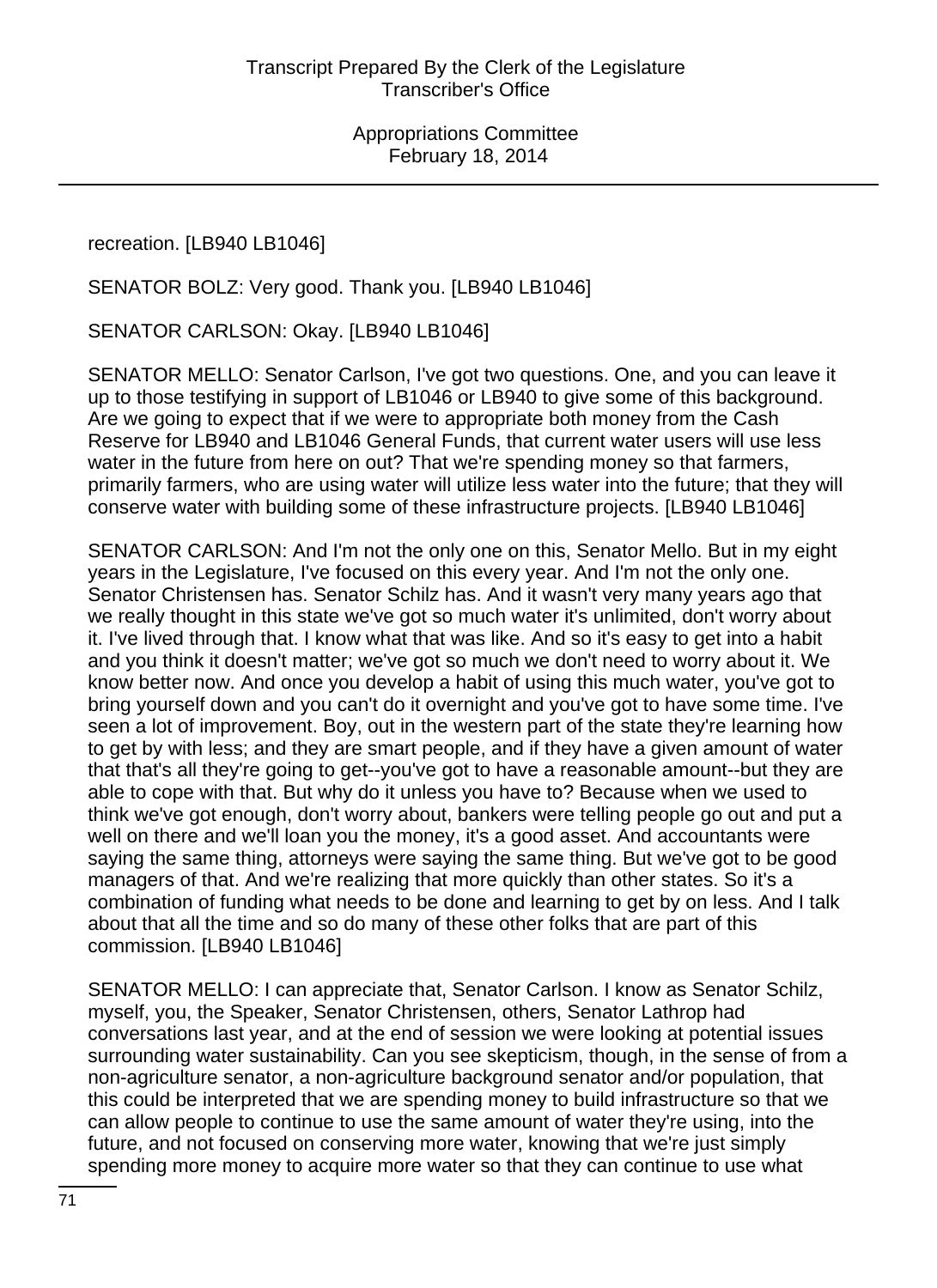they're using now. Can you see that skepticism? [LB940 LB1046]

SENATOR CARLSON: I see it. I see it very clearly. And those of us that are close enough to agriculture that we understand what's happening, we are preaching the sermon that we've got to get along and grow more with less. Now, in 2012, with the drought that we had, there was more water pumped in the northeast part of the state and the southeast part of the state than any time in the history of the state. And this isn't to speak poorly of people that live there, but they've never had to worry about water. All of the sudden they did. And now they realize that our supply is not unlimited and we've got to do a better job of handling the water that we have. So it's a combination of doing things that help us increase the supply, stopping the groundwater depletions, and learning how to get by with less so that we have a vibrant economy that's growing and not shrinking. And if we don't do these things, I don't think there's any other way but we're going to end up shrinking; and we can't afford to shrink. [LB940 LB1046]

SENATOR MELLO: I appreciate that. One other question. I have a fiscal-related question, but more kind of general policies. Where do you see kind of regulation fitting into the general concept of both your bill...and I'll let Senator Schilz answer this question when he comes up as well, in the sense of how will the new...let's say your other...let's say your reform bill of the Natural Resources Commission passes. Where do you see regulation impacting them moving forward? Will they be working obviously with the Department of Natural Resources to mesh new...creating new rules and regulations with projects within DNR right now? [LB940 LB1046]

SENATOR CARLSON: This new group with the balance that it has, there will always be a concern for pure water and conservation of water. Not that there hasn't been before, but that will be toward the front of this group. And we simply have got to address the places in the state where we're seeing groundwater depletions. Some are doing it. Some are doing it on their own. I can...I'm not going to name an NRD publicly that saw something coming and the manager took the bull by the horns and said we're going to do this, and it wasn't a popular decision but he just made it, and it's got things headed in the right direction. And so that's the responsibility of the NRDs to manage groundwater. This group is going to look at all that. And if we're not getting where we need to be in certain areas of the state, I believe this group will address that through the Department of Natural Resources. Nobody is going to get off scot-free on this. We cannot have an attitude, let's get some more water out of here so we can keep doing what we're doing. No. We're going to get by with less. But unfortunately, that takes some time to do that. And we could put a regulation in this session, this year and say get there by next year; and that's unfair. We're not going to do that. But there will be an eye on how the natural resources districts are managing their areas for what their responsibility is, and nobody is going to argue that the end result isn't that we're going to get by with less and we're going to be sustainable. We have a buy-in with this whole group. We have a buy-in with the NRDs. They voted unanimously, let's support this. So there's dual responsibility.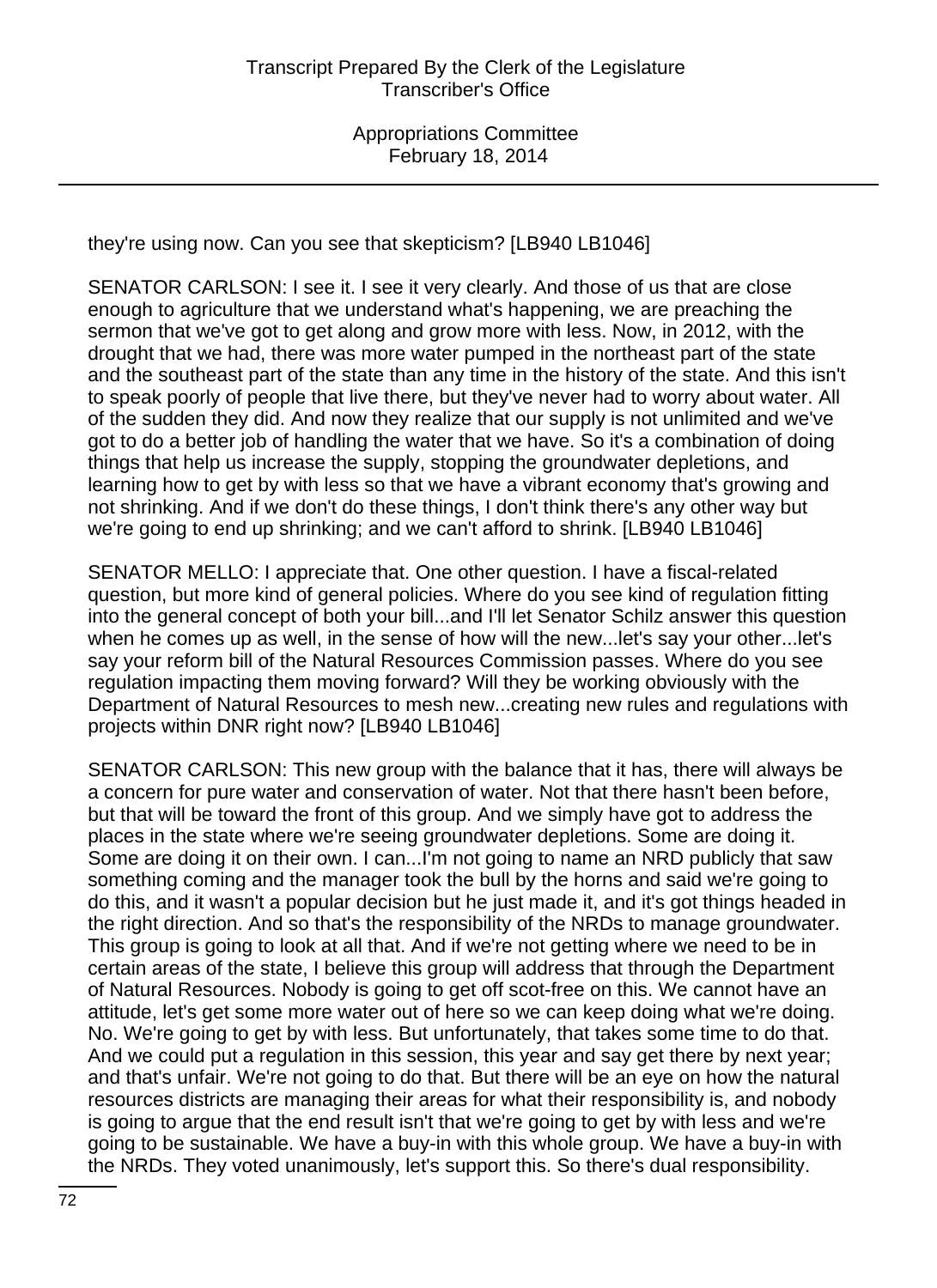The state is going to fund and the NRDs are going to manage. And it will be good management. [LB940 LB1046]

SENATOR MELLO: As a follow-up just to make sure I'm clear, Senator Conrad asked a question that I was going to ask, which is the LB517 report gave a variety of different financing options besides what the committee has in front of it today with LB1046 and LB940. Those are going to be options that could be revisited, obviously, in the sense of, depending upon what action, if any, the Legislature takes on water financing this session. Is that something that you see happening past your term in the Legislature? [LB940 LB1046]

SENATOR CARLSON: I think that's fair. And if we get back to the concept that because of the importance of water to everybody in the state of Nebraska, the state needs to be obligated and willing to fund a good portion of this. The rest of it comes by the people that are using it. And so, you know, I'm encouraging the Appropriations Committee, let's make a good commitment up-front. [LB940 LB1046]

SENATOR MELLO: Well, I only have one other question, and it's kind of a closing kind of argument to allow you to make. I know Senator Conrad has got other questions. So this committee just heard today, prior to your and Senator Schilz's bill, requests to appropriate \$340 million, between \$25 million for a one-time year, to \$230 million over two years, for property tax relief. We heard bills last week to appropriate over \$20 million for the Game and Parks Commission for deferred maintenance. We know in the Revenue Committee there are tax bills that want to reduce income taxes ranging from \$100 million next biennium, to \$950 million next biennium. We have a bill on Select File to reduce income for ag machinery and repair parts, roughly \$16 million next biennium. We have a prison reform package that we don't know what that's going to cost this year and/or into the future, that could lead us to have to build a \$130 million new prison and pay \$25 million a year to staff it. This committee heard last year the request for \$60 million to fund our DD waiting list that's still roughly almost 1,500 Nebraskans waiting to get services who are developmentally disabled. There's obviously a lot of need right now in the state for spending appropriations, but also on the same vein a significant number of individuals who want to reduce revenues coming into the state. How do you make your argument to not just this committee but the Legislature and the state as a whole that, one, we should be trying to both cut taxes and appropriate more money for a new priority in the state right now, which I would think we can all agree that what you and Senator Schilz have brought us is a new priority, outside of our current obligations for public education funding, for healthcare providers for their provider rates. You know, just throwing out a fact and figure, the request that's in LB1046 is more money than we appropriated to all of higher education last biennium, which I would argue that was probably the highest appropriation we've made to both the university, state colleges, and community colleges, in more than two decades in regards to a tuition freeze in return. How do you make that request or how do you...I want to give you the opportunity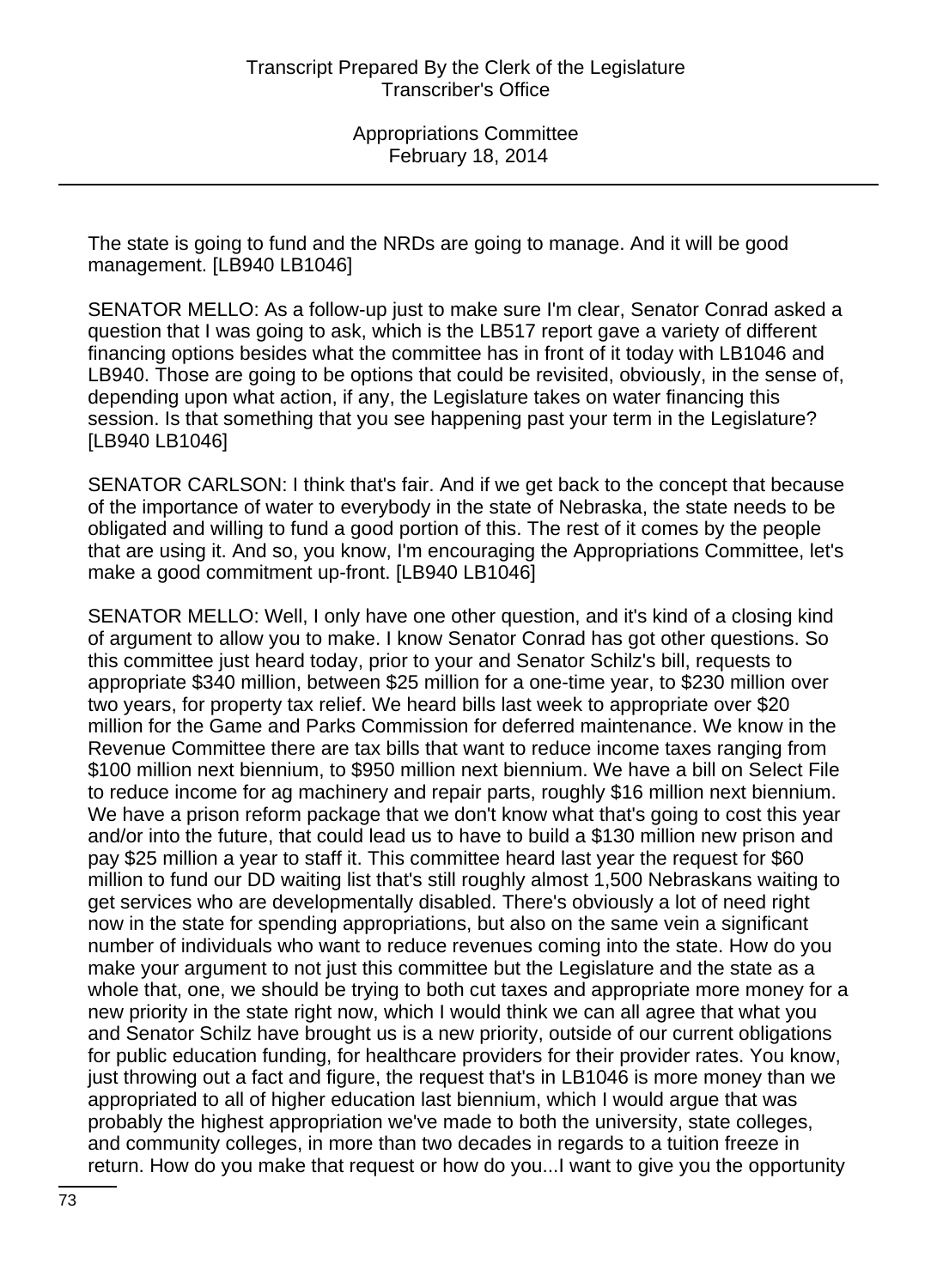to make that kind of final pitch, so to speak, in regards to why this request of \$100 million for the next biennium and \$100 million for future bienniums, how that fits into this bigger global picture of our current obligations of K-12 education and healthcare for senior citizens and those with disabilities, and particularly in light of the ongoing pressures that the Legislature needs to dramatically cut income taxes and put more money into the Property Tax Credit Fund. [LB940 LB1046]

SENATOR CARLSON: Well, Senator Mello, we don't have an easy job. That's why we get paid \$12,000. But it's a matter of priorities. And nobody will try and argue the fact that water is life, and that if we slide down a path that we're getting behind and we're depleting and we're not able to handle the responsibilities that we know water is for, we will be in a position we don't want to be in. And it's a...so it is a matter of priority. How important is our way of life? How important is it that we don't have municipalities that have difficulty with pure water? Other states are having those difficulties. We don't want to get there in Nebraska. And tax relief, I think it's important. I think it's vitally important. I will vote for it. But we've got to also have the will to take care of these opportunities and responsibilities by having a vibrant, growing economy. And some of that is will, as well, more good-paying, private sector jobs. We have a terrific challenge here, and I really believe if we make this move now and grit our teeth and make the decision and go forward, I still hope to be here 20 years from now. I intend to be. I'm going to shoot my age 20 years from now. We'll look back and we will be thankful that we made the tough decision and we prioritized water in the state of Nebraska. It's the most valuable resource that we have except for our people. Let's do it. [LB940 LB1046]

SENATOR MELLO: Senator Conrad. [LB940 LB1046]

SENATOR CONRAD: Senator Carlson, that was a great closing argument. But during the course of your conversation, another track occurred to me. I do agree with and support the concept of shared responsibility, because we are all in this together. We are state senators. Yes, we represent discrete districts, but we have to look at the best long-term interests of the state. We also have shared liability when things don't go very well in relation to some past practices that caused litigation with some of our sister states and that's going to put every Nebraska taxpayer on the hook for some of those outcomes. So I'm very open-minded and supportive of those concepts. One thing, in looking at the report, I see there's some discussion about research and infrastructure and conservation and I think it was identified as four main components, kind of, that the projects or activities would fall into. One thing I'm worried about then in looking at the water needs list is, you know, we're doing a lot or we want to do a lot to address pollution, whether it's nitrates or arsenic or I think we're dealing with another issue here in the Lincoln community. But I didn't see a whole lot in this report about changing practices and thinking about how we can reduce the use of chemicals and how those may impact some of these very worthy and lofty goals. So if you'd like a chance to respond to that. What I'm worried about is we're going to spend \$50 million a year on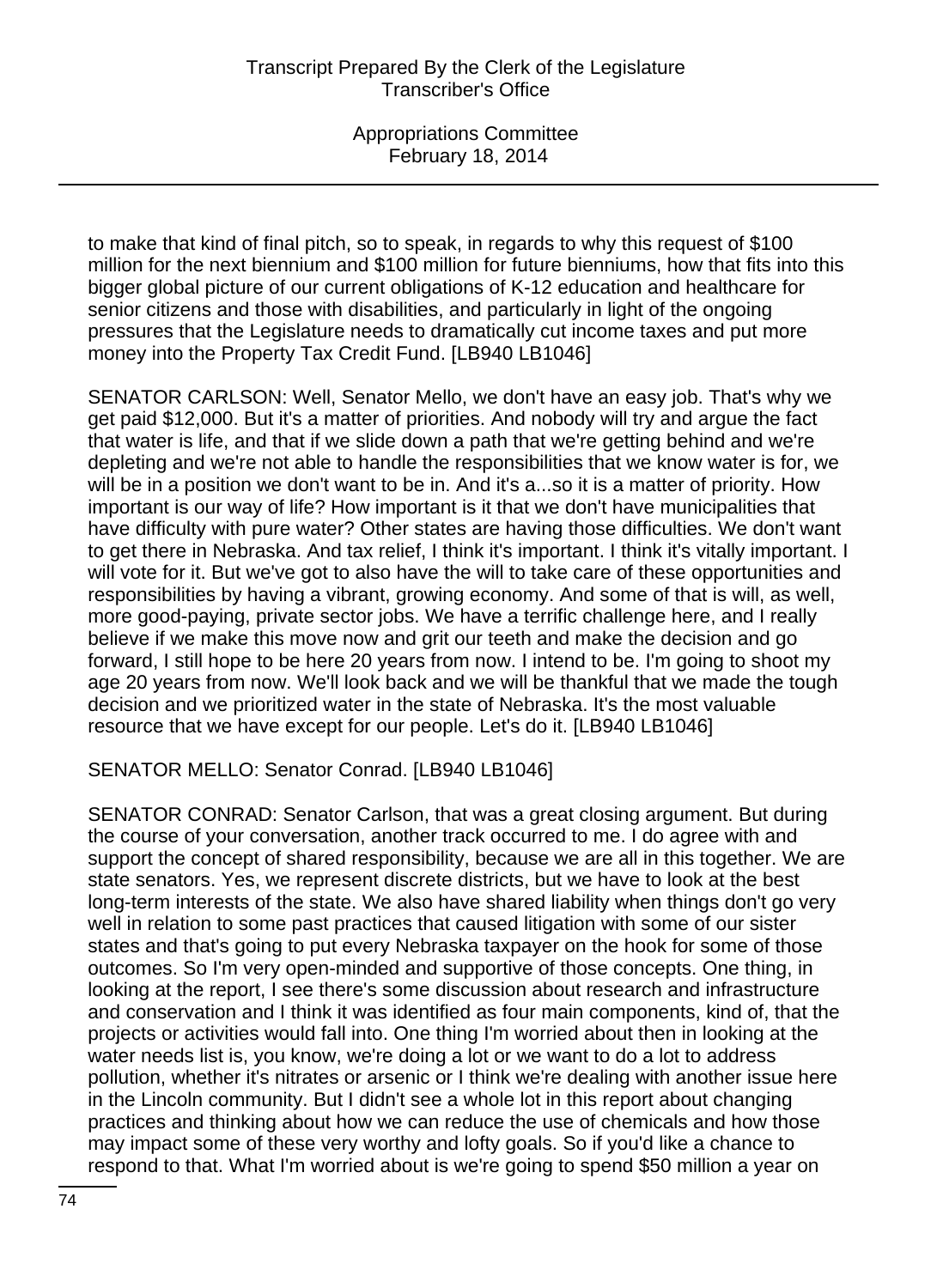infrastructure and we're not really getting to the root causes on some of those things. [LB940 LB1046]

SENATOR CARLSON: Well, I really believe that in the process of spending this \$50 million, there's no way we're losing track of our need to address the nitrate problem. Now, arsenic and some of these other things are so important from the standpoint of municipalities,... [LB940 LB1046]

SENATOR CONRAD: Sure. [LB940 LB1046]

SENATOR CARLSON: ...they're not really related to agriculture. [LB940 LB1046]

SENATOR CONRAD: Yes. [LB940 LB1046]

SENATOR CARLSON: But some of those are. Nitrates are. And agriculture won't back off of its responsibility to handle these problems. And I just believe that our people in agriculture and livestock production are so serious about wanting to see that we continue to move ahead and we continue to feed the world, which I've often said is a mission second only to the mission of the church, we will not shirk our responsibilities. These things will be taken care of. And in the bill itself we talk about water quality as well as water quantity. We have to address these issues. You know, there are some places in the state I have no idea why we have a problem there. But whether it's ag related or not, and I think some of these certainly aren't, it might be related to industrial, we've got to take care of it. We've got to take care of it, and we've got to fund it in order to take care of it, because we want the good water supply. We want people in Nebraska to have a great place in which to live, and we want this to be the best state in the nation in that regard. And we can do that, but we can't do it without funding. [LB940 LB1046]

SENATOR CONRAD: Okay. Thank you. [LB940 LB1046]

SENATOR MELLO: Any other questions from the committee? Seeing none, thank you, Senator Carlson. [LB940 LB1046]

SENATOR CARLSON: Thank you. [LB940 LB1046]

SENATOR MELLO: Next up, Senator Schilz will open up on LB940. [LB940 LB1046]

SENATOR SCHILZ: Good evening, Senator Mello and members of the Appropriations Committee. Thank you very much for hearing LB940 today. My name is Ken Schilz spelled K-e-n S-c-h-i-l-z, and I represent Legislative District 47 and I am bringing LB940 before you today. My family has always farmed and irrigated in Nebraska. When I was five years old I remember helping my grandfather set tubes on a pulled ditch that was underneath the Western Irrigation Canal. From then we moved to irrigated pipe that we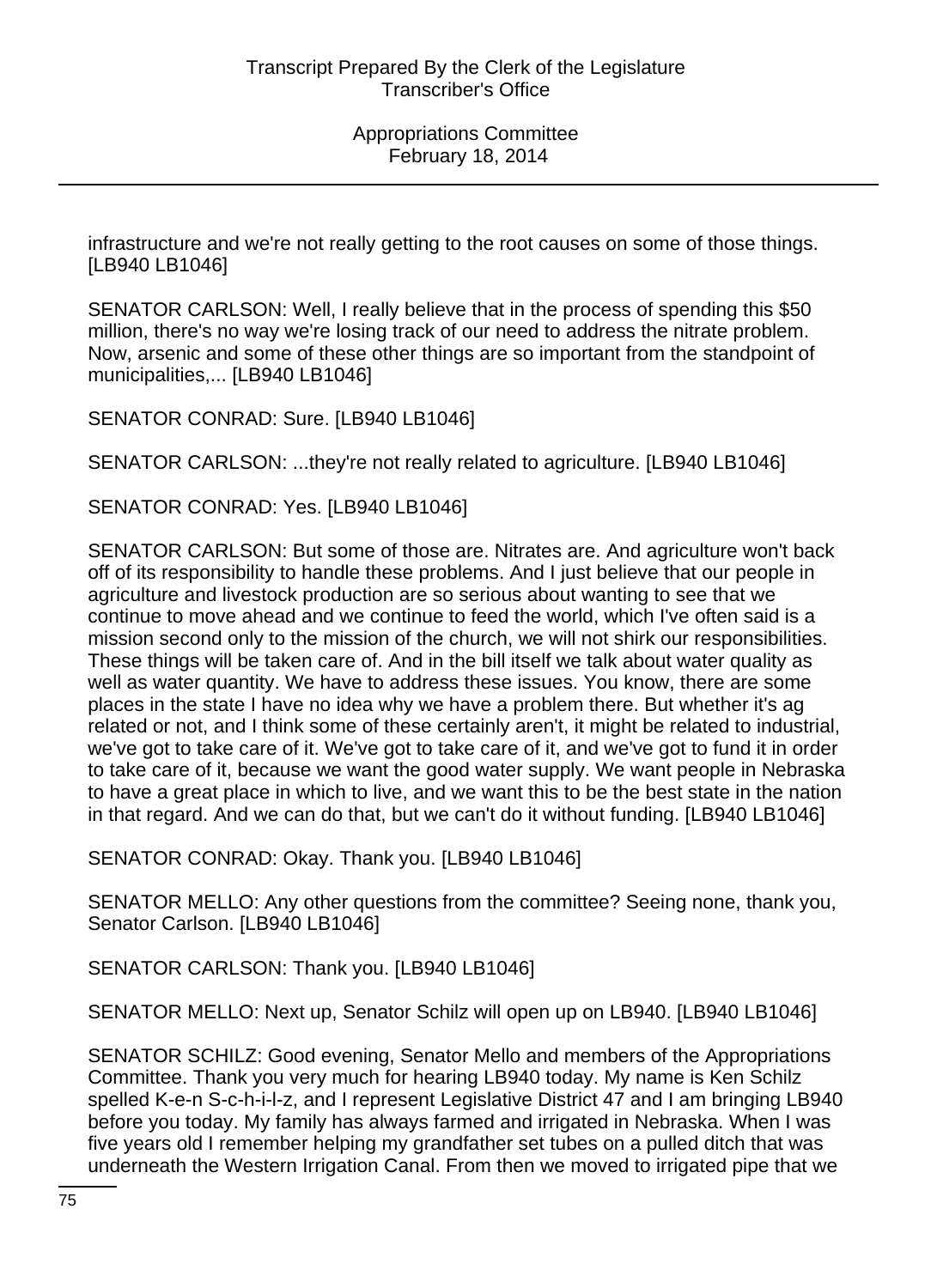Appropriations Committee February 18, 2014

worked on and did that, and it improved the efficiency completely. From there we moved to surge valves that helped the efficiency even more, and even to pivots where we are today. So I've been involved in that aspect of water issues for a long time--my whole life. In the mid-'90s I became in water issues on the policy level. As I said, my family had farmed and irrigated both with groundwater and surface water rights under the Western Irrigation District. During that time a person came to me and asked me if I would be interested in serving on the board of directors of the Nebraska Water Users, which is a statewide irrigation board that represented about 5,000 irrigators in the state of Nebraska. I made the mistake and said yes, and ever since then I've been a part of that. I served as past-president of that Nebraska Water Users where, working in conjunction with Senator Wightman's old partner Jim Doyle, who is now Judge Doyle in Lexington, we went to Washington, D.C., and represented the irrigators and the FERC movement on the three-state Platte River Recovery Program and represented those. I also served on Governor Johanns' Platte River Advisory Committee as well as Governor Heineman's Platte River Advisory Committee. And those were the committees that advised the Governor on whether or not we should enter into the three-state program to protect and promote and rehab the Central Platte area for the three-state and Platte River Policy...or Platte River Recovery Program. I also served on the Water Policy Task Force in 2004 that LB962 came from. I also was very fortunate to be able to serve on the Twin Platte NRD IMP stakeholder negotiations representing recreation in the South Platte Basin. And then I also served in the negotiations when the Platte River Recovery Program was going on, representing downstream users. So I just want to tell you about a few of the issues out there and specific programs and specific projects that this will go towards. And I'd like to start with three areas, and the first one is the Platte River Recovery Program. It involves the state of Nebraska, Colorado, Wyoming, and the federal government; and it is set up to protect and rehab the critical habitat area for the piping plover, the least terns, whooping cranes, and the pallid sturgeons. This program, as it has been entered into, which is completely voluntary by Nebraska, comes to us in three increments. We are right now in the middle of the first increment. That first increment and the impetus for LB962 was to get users back to 1997 levels. Okay? So when you ask if we're going to use less water, we are mandated through this program, if we stay in it, to continue down that path. The first increment, we have found about 130,000 acre-feet of water. Okay? That water was the low-hanging fruit. That water was the stuff that we were able go grab and able to use through efficiencies, through retiming, through moratoriums, allocations, metering, and an environmental account in Lake McConaughy. Surface water buyouts partially accomplished the goal of this first increment. One of the projects that we are talking about needing to be put in place is a project called the J-2 project which will sit right alongside the Platte River, right ahead of the critical habitat area. That project will get us to the first increment. That project has a price tag of \$75 million. It's a reregulation reservoir which will retime flows to make sure that they are where they are supposed to be, when they're supposed to be, for the benefit of the habitat and for the benefit of the species. The second increment, which we haven't entered into yet and will start in 2019, if I understand correctly, we don't know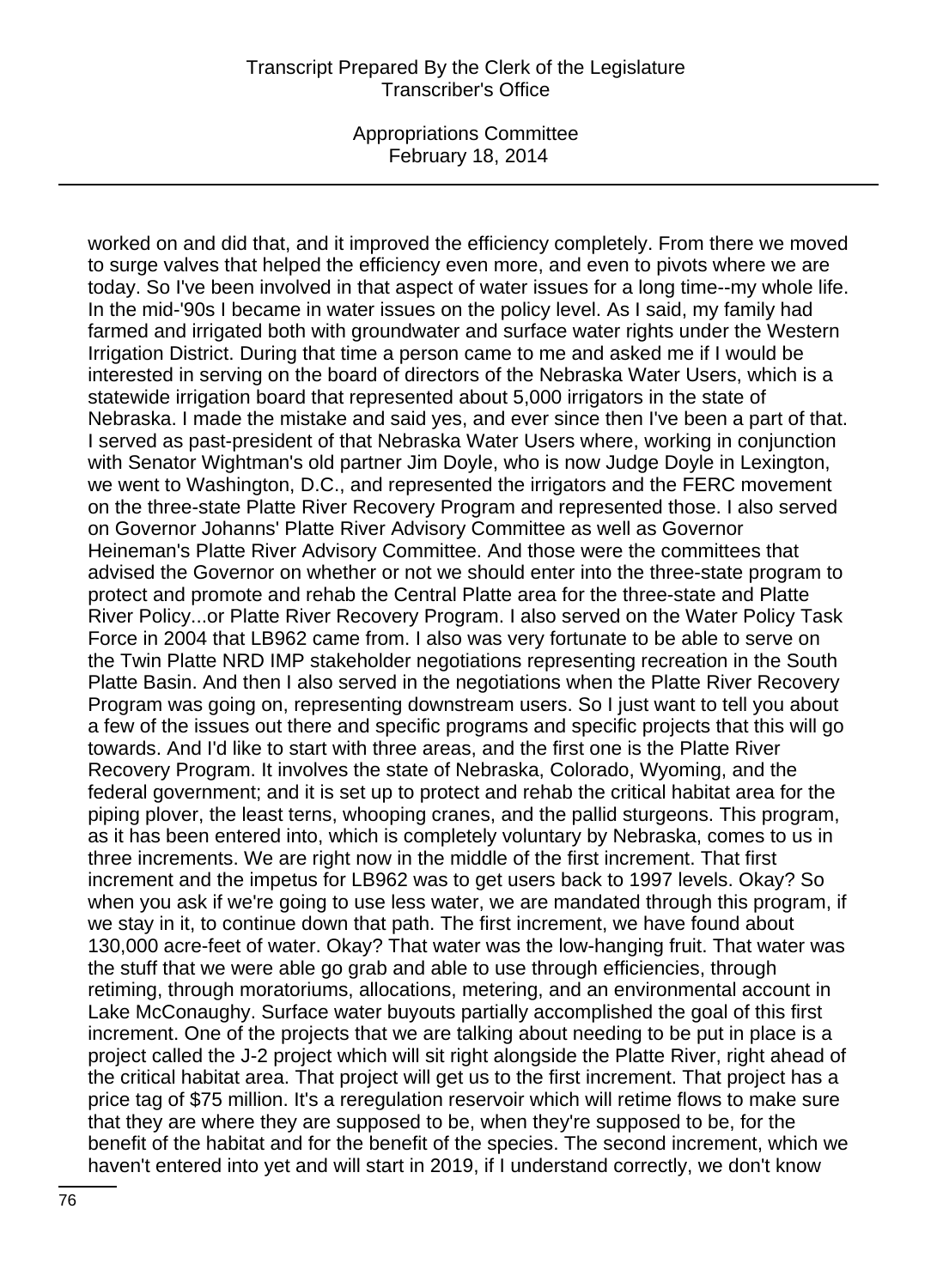Appropriations Committee February 18, 2014

what the...we don't know what we'll have to do for that. But we know this: In talking with the federal government with the Fish and Wildlife Service throughout the whole process of negotiating and everything like that, they have had one number in mind the whole time, and that number is 417,000 acre-feet per year extra to the stream in the times of need; which means not only do we have to have the water available but we have to be able to retime the water when it needs to be there for the species, which is hugely critical. One of the other things that we're working on, and I'll just talk a little bit closer to home, on the Western Irrigation District we have a recharge project. And Senator Carlson talked about how we look at recharge and stuff, and he talked about the floods from Colorado. Our irrigation district, because our infrastructure is not robust enough we had to shut all of our infrastructure down when that flood came down because the flows were just too large to start out for us to be able to divert any of that. After three days of bank-full river running down the South Platte somewhere between 20,000 and 30,000 CFS, we--cubic feet per second--we were finally able to open the gates and we were able to divert and store recharge underground, which we measured, about 3,000 acre-feet of water during that ten days that we were able to do that. That's a huge amount of water. So what we're saying is a project like that where we have mapped the aquifer underneath the canal, where we know the capacity of what it can handle if we want to store water underground, and we know exactly how much is there available for use depending on how much we put in; that process, the Twin Platte NRD and Western Irrigation have already spent about \$200,000 on that process to do the sonar and the mapping that they need there. The synthesis of that, which we talk about the...you know, we talk about the research and things like that, that's needed. That total project will probably run about \$600,000. And so we would look to a fund like this to partner with the NRD, the irrigation district, as well as others that may come in to do that. Obviously, one other big issue that's out there is the Missouri River, a tributary flooding in Lincoln and Omaha well fields, and both of which of these are critical to the state, as well as the communities that are affected. The Offutt levees fit into this as well, and are another example of the projects that the state will use this fund to work cooperatively and partner with the NRDs, counties, municipalities, and the federal government, where possible, to accomplish it. That project has a price tag of \$24 million. Another area that we all know of and we've all heard about is the Republican Basin. And I bring this up because I want to impress upon each one of you what happens when you don't have funding in place before you have a problem. And what happens when you run out of water is that there isn't any working together; there is only trying to fight for what you believe is yours. And so as we look at this and we talk about \$50 million that's going to come from, whether it's a one-time thing from the Cash Reserve, or whether it's ongoing, you talk about how do we do this. And as I talked about it, I look at this as an opportunity for future property tax relief. Because as we partner with people, those local entities will not have to pay as much as they would have before, which will reduce what they have to do. So this is real property tax relief. This works and this is at a level that we can handle. It's not \$500 million. It's not out there. And this will actually do some good to create opportunities in the future so that...and you asked, you asked Senator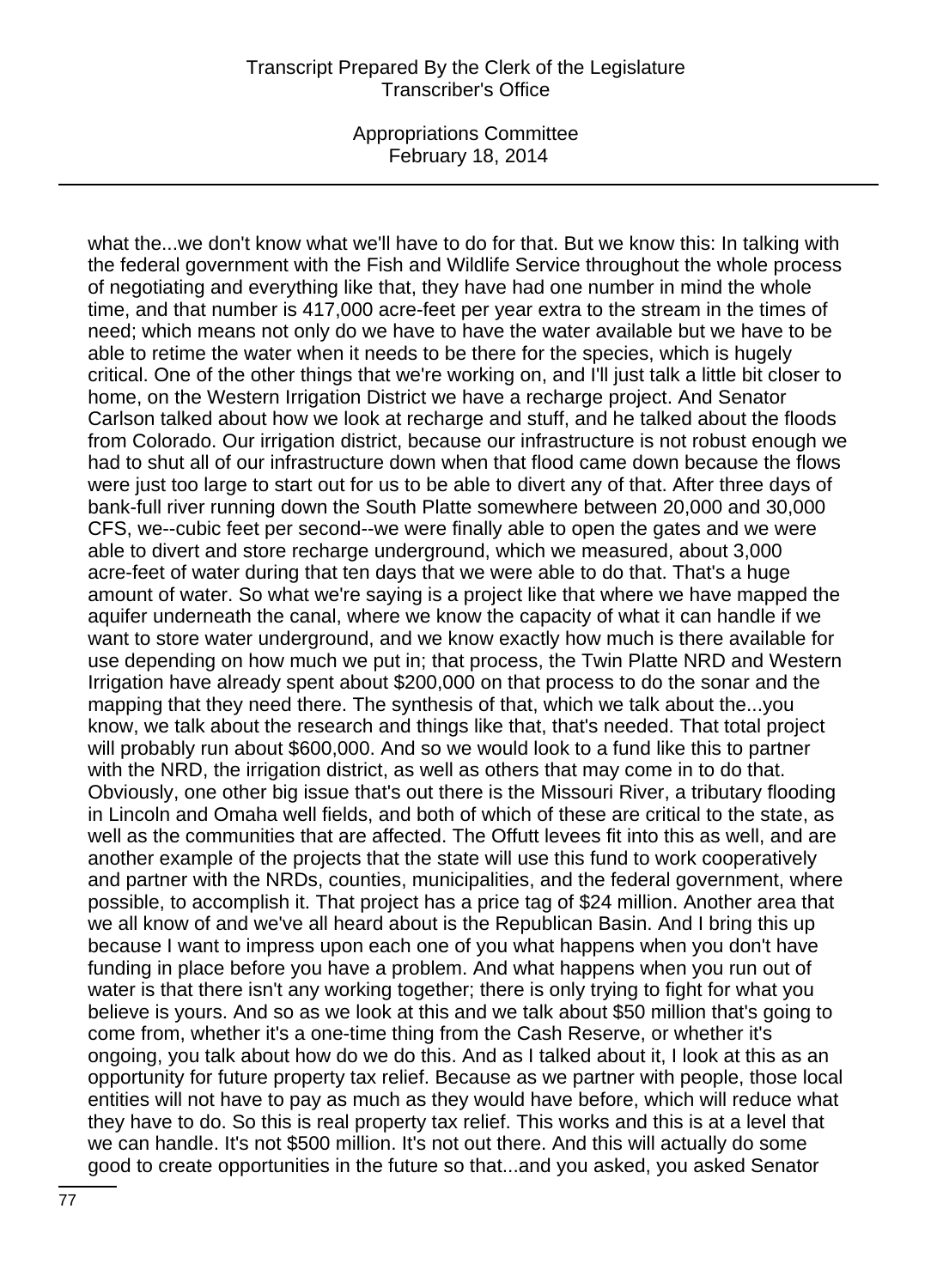Appropriations Committee February 18, 2014

Carlson, will we do this just to reduce uses out there? Yes, we will. But we will also use this to mitigate those so we don't have to reduce them and regulate them as far as possible...or as much as possible. And that's the key to this stuff and that's why we're here today. It is vastly important that this water funding come into place because it can do so much for people and provide opportunities for what's out there. I heard Senator Conrad asked about water quality and how that works. And if you look at Table 3 on the criteria developed by the task force program, it says to the extent to which the PPE contributes to the goal of water sustainability for the state of Nebraska by protecting the ability of future generations to meet their needs, including the following: The first one is remediating or mitigating the threats to drinking water. Okay? Included in that is water quality. And I know this for a fact that agriculture understands now the importance of taking care of that. I mean, right now, the technology is out there to be able to measure the nitrates in the water and to use those nitrates to reduce the amount of fertilizer and the other chemicals that have to be placed on the crop by using that that's available in the groundwater that's there. So we're seeing that. We need to study that more. There are certain places in the state where those kind of things, they just happen naturally. They're a part of it. But there's other places where that's come about because of human interaction and human use. So we have to be careful of that. And I know there's folks behind me that are chomping at the bit to get up here. I don't want to take a whole lot more of your time. I just wanted to show you the kind of things that I've been working on, where that's at...oh, and one last thing. When we talk about 417,000 acre-feet a year, let's think about that for a minute. Right now, down in Texas, if you go around Midland, Texas, and I talked to a gentleman that's down there actually doing the same thing that he did for Western Irrigation where he flew a great big helicopter with a big sonar array that hangs underneath it to measure the aquifers and stuff. Down there, they're doing that all over the place because they have no water anymore. And in Midland, Texas, an acre-foot of water is going from between \$8,000 an acre-foot to \$20,000 an acre-foot. So if you start doing the math, and we don't provide funding for what's going on out here, 417,000 acre-feet, if we have to figure out where to get that and we can't produce it ourselves here in the state, trust me, Colorado has a water marketing mechanism in place. They would be plenty happy...well, no, actually they wouldn't. They don't...money is nothing. It's the water that they want. And so I think that all enters in. Senator Mello, you talked about the bills in their form and how they don't look at the administration and things like that and how that would be worked out. And as I understand it, if we would put this back to the Water Resources Cash Fund that's there, I would think that the administration is already in place and that would all fit into there. Your question about the NET, this is why we're here. We made a promise to those folks when we did that, that we would come back with a legitimate funding request from everybody so that that money could get back to the NET. And I can tell you this, when you talk about it, and I've had conversations moving forward to talk to the folks on the NET, Director Brohman, as well as others, to talk about it. Because what's been happening is they've been bombarded with challenges to where that money is and how that's going to work. I want to work with them to say, okay, let's set this up so that you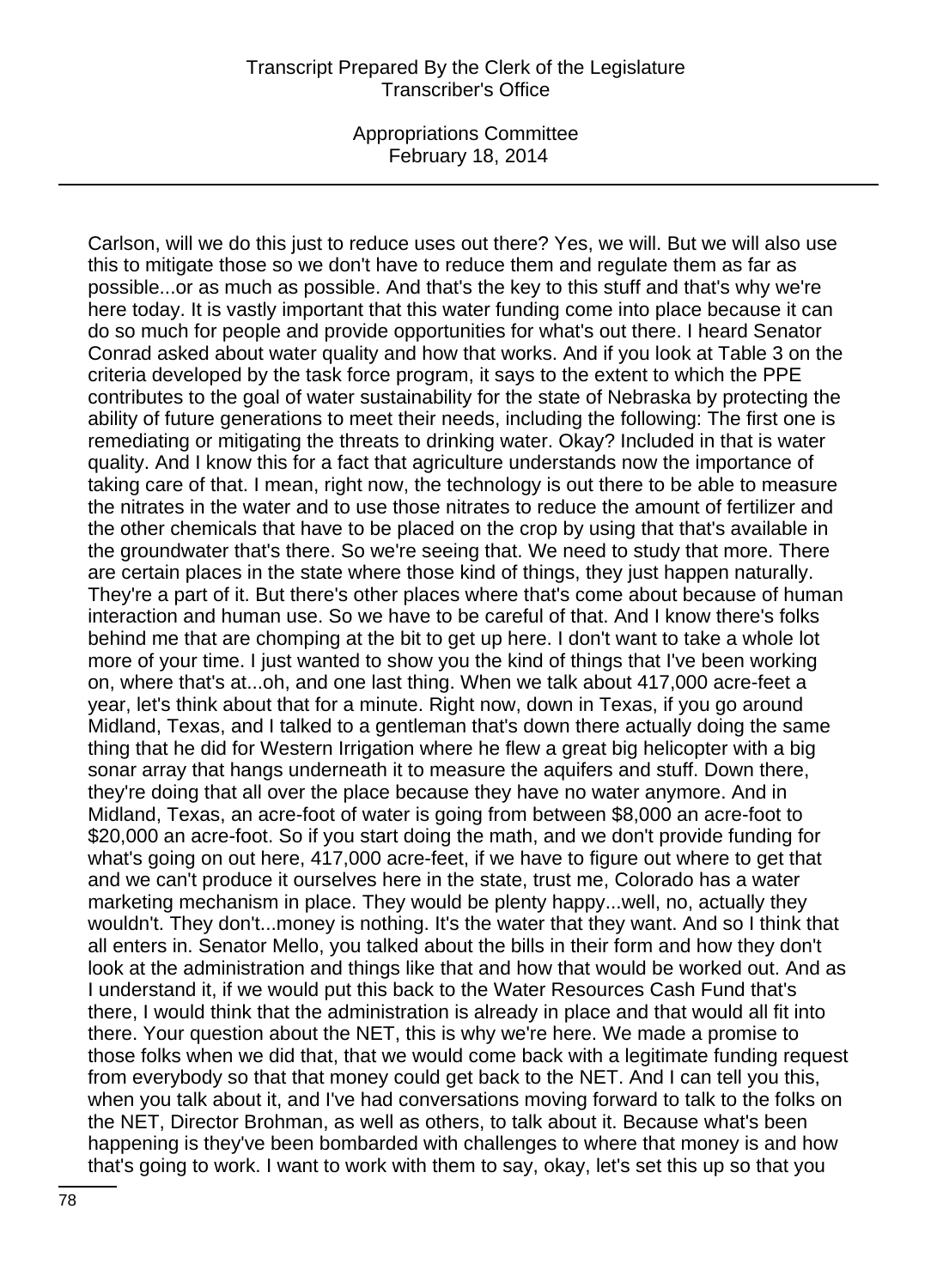know how much is coming in so that you don't have people fighting over it every single year and trying to take it away from you. So let's set an amount that makes sense and then let's figure out what to do with this other money that's over and above that. And I think that water funding and collaboration with the NET would make...and I don't know if it comes out separately, I don't know if the NET starts to work on a separate water funding bill or anything like that. But those are the kind of conversations that I'm starting to have now in understanding that there's going to have to be more funding come from other places. And with that, I'll stop and I will take any questions that you have. [LB940 LB1046]

SENATOR MELLO: Thank you, Senator Schilz. Are there any questions from the committee? Senator Conrad. [LB940 LB1046]

SENATOR CONRAD: It's not really a question but, Senator Schilz, we've had a chance to serve together in a variety of different capacities and I want to let you know that your testimony here today I think you were at your absolutely best. You were your most passionate, your most articulate, and your concern and care for these critical issues does not go unnoticed by this committee. So we appreciate your work and look forward to continuing the conversation. [LB940 LB1046]

SENATOR SCHILZ: Well, thank you very much. [LB940 LB1046]

SENATOR MELLO: Well, Senator Schilz, I can't let you off that easy. I felt bad. I thought I gave some very measured questions to Senator Carlson, so I'm going to have to...as we discussed this between I think Senator Carlson, Christensen, you, myself, the Speaker, I'm not expert on water and I think the members of the committee understand that as well. But I've had to learn an awful lot about water policy and water funding over the last year and a half. The concern...the question I posed to Senator Carlson, you took a swipe at it as well, is the concern that I would have as an urban lawmaker that we are simply subsidizing the current use of water by building infrastructure and not requiring through regulation or any other means that users have to reduce their water volume well below an arbitrarily, I would say, 17-year use right now back to the 1997 levels. How do you address that question a little bit more in detail? I know Senator Carlson took a...tried to answer it as well. But generally speaking, I mean, the request that had been brought forward, both ongoing General Funds and one-time Cash Reserve funding, how do you explain this to urban taxpayers, urban lawmakers, that we are simply not paying for infrastructure in rural Nebraska so that they can keep using the same amount of water they're using now and really deal with long-term water conservation policies? [LB940 LB1046]

SENATOR SCHILZ: Right. And I appreciate the question and I think that it's to a level of degrees. Okay? As you move from west to east across the state, there is more geographical difference in that than from Omaha to the East Coast. Okay? So the water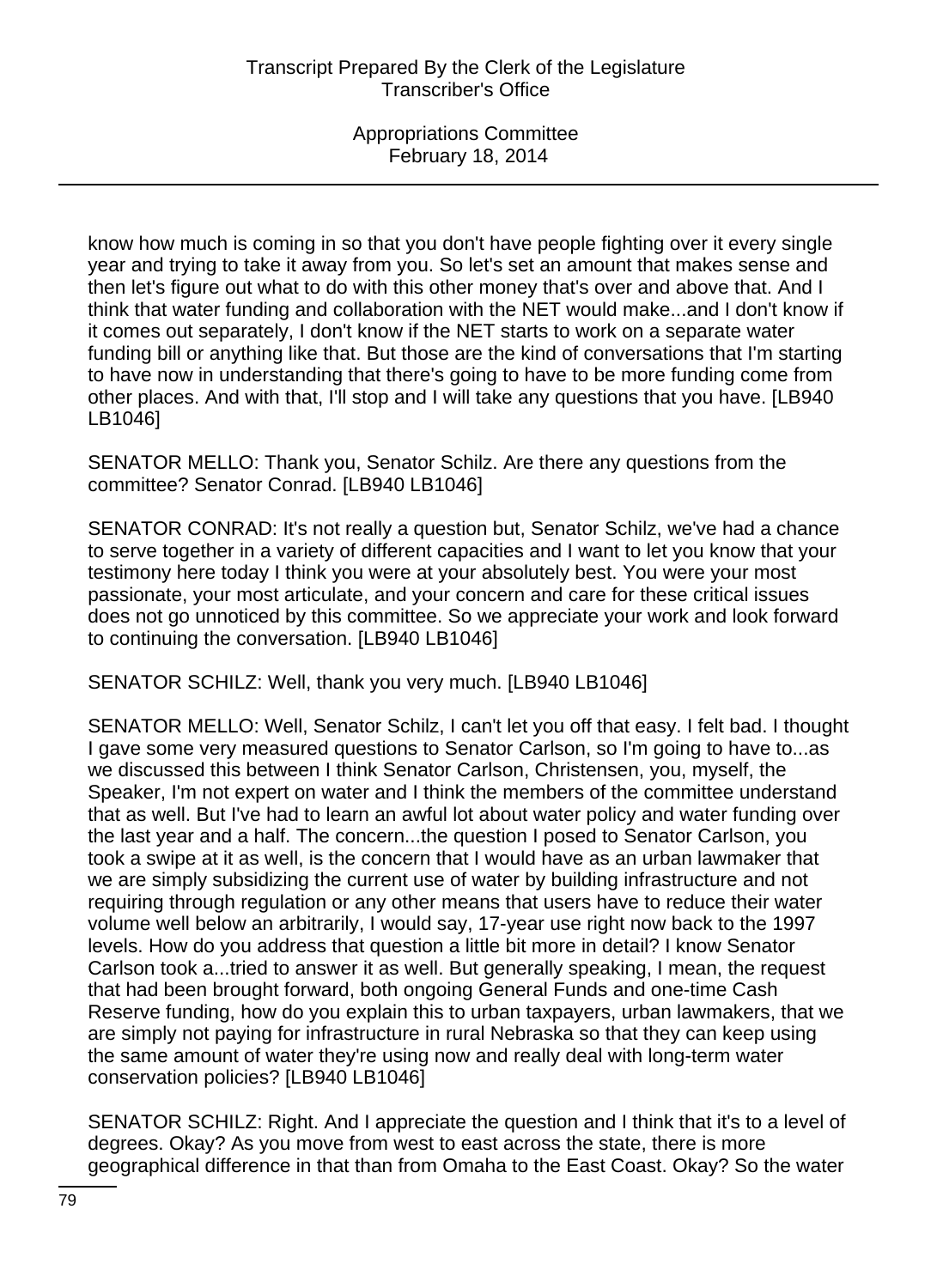Appropriations Committee February 18, 2014

problems that happen here in Lincoln, Omaha, the eastern third of the state, are much different, at times, most of the time, than the water issues that we see out west. Obviously water scarcity is a huge issue out there. Here's the interesting part though. If you go out and you measure the water that is in excess of what is necessary to have for in-stream flows and things like that, for species and stuff like that, and I know you can't capture all of this, but there is enough excess water out there, both running down the river and falling on the state of Nebraska, to allow us the same uses we have today. Now, we're not going to be able to capture all of that. So yes, absolutely, we're going to have to look at regulation and how that fits. But I think we can mitigate a lot of that regulation through these kind of practices. And let me tell you this: When you run out of water, that's when the lawsuits start flying. That's when it really starts costing money and that's when you just run into problems. Because eventually what will happen is that that will come back to affect all of us in our taxes. If we don't have enough water to maintain the economies that are out there...and I'm not saying that they're going to be the same as they are today, but if we don't maintain those economies out there, the tax burden on everybody else will go up, and that's important. I think we've heard before that water is the issue of the decade. Water funding needs to go along with that. This is the first attempt in the last ten years, and I think for about ten years we've heard that water is the issue of the decade. This is the first attempt to put funding towards that, and I am all for it. And I think that by doing this we actually provide opportunities, first, with the money itself for some property tax relief. But in the future there can be opportunities to mitigate property tax even further, if done correctly. I was thinking about this and I think it's important: When you talk about how do we trust that, what were doing out here makes sense. And as we talked in the task force, and I don't know if it made it into the copy or not, but we talked about creating a legislative council that would consist of the Appropriations Chair, the Revenue Chair, the Natural Resources Chair, and the Ag Chair, and whoever else wants to show up, to talk about how we're spending that money every year to make sure that we understand that it's going to a good purpose and to start to bring into focus for this Legislature the importance of water funding for the state of Nebraska and for everybody that lives within here. So regulations are going to have to be part of it. Projects are going to have be part of it. All of this has to work together to pull this off. Just one little more...one other fact that I think is interesting to think about, and I don't have the numbers exactly right but you'll get the picture. Awhile back, in Colorado, they had a huge rainstorm that washed out a petrified forest, and they had about 1,200 to 1,500 years' worth of data in those tree rings, right? During that time there were about 30 droughts. Okay? Maybe more. I can't remember for sure. The longest one lasted almost 30 years. So the question is, have we managed our water well enough at the state of Nebraska to withstand a 30-year drought? And the answer is no. But we have the capacity to get ourselves close to that if we all work together; but it does take money. And when we talk about it, it is about priorities. And I know there's other things that are out there that need a lot of money. We know that. I can tell you this: We are working right now on a project that I'm extremely excited about through, and there will be others here that I see that maybe can talk about this, but we're talking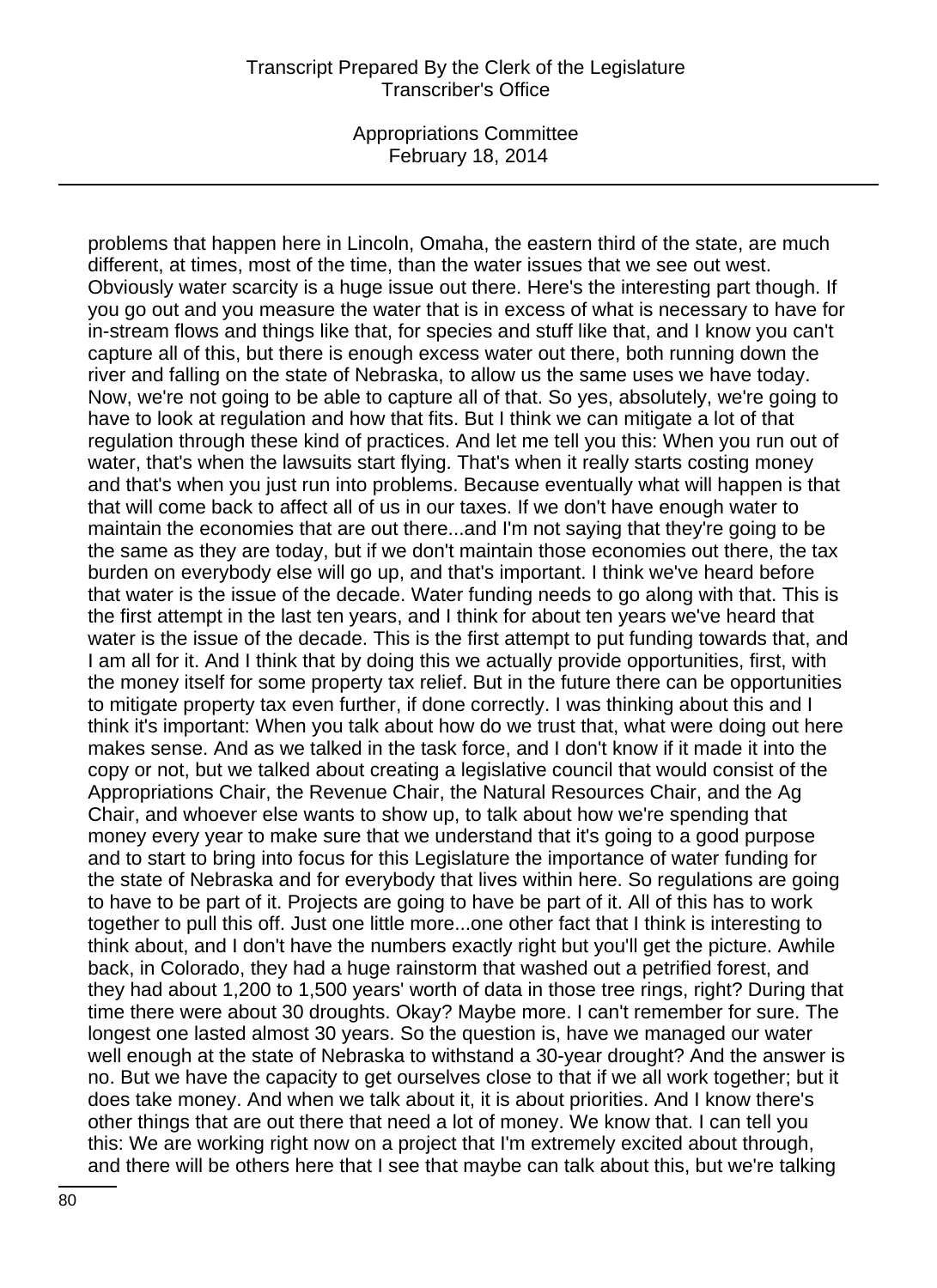about doing on-farm technology and Mr. Paulman that's here, he's worked on that a lot, as to how to reduce on-farm deliveries of water and still produce the same crops that are out there. So it's happening now. The question is, we have to remember that the water belongs to the state of Nebraska and we can't just continue to tell folks, hey, go ahead and pay for it locally and then continue to regulate them down more and more, because usually when I pay for something, I like to get the benefits of that. I don't like to just pay for it and then have it taken away. And that's what's happening at times out there. Now, if the state of Nebraska steps up and puts that forward, well, then it takes that argument away a little bit as well. And I think it's important for the state to be a good partner in this. So thank you very much. I hope that answered your question. [LB940 LB1046]

SENATOR MELLO: You answered a good chunk of it and I appreciate that. [LB940 LB1046]

SENATOR SCHILZ: Okay. And we can get together later too. [LB940 LB1046]

SENATOR MELLO: I do raise the issue, and maybe I imagine we have some letters of support from some of the NRDs around the state and maybe it's something I can ask Dean when he comes up, assuming he comes up, is the conversation you raised about property taxes in the sense of trying to look at this through a property tax relief lens. The question I would pose is, one, are all NRDs across the state right now at their levy limit? Are all the NRDs who are eligible to levy an occupation tax on water users, are they levying it; are they levying it at the full amount? And if...kind of that gives a good context, I think, for this committee and for us all to consider that. [LB940 LB1046]

SENATOR SCHILZ: Right. And I will tell you this, if they're going to do any of these projects we're talking about, chances are they're going to have to have the occupation tax. Otherwise, it's just not going to work. [LB940 LB1046]

SENATOR MELLO: Okay. [LB940 LB1046]

SENATOR SCHILZ: And so you're going to have to look at that as well. So we understand that we have to pay our share. We get that. We know that. [LB940 LB1046]

SENATOR MELLO: Okay. [LB940 LB1046]

SENATOR SCHILZ: And we understand that water flows downhill and it better be there to flow downhill; otherwise, we aren't going to have an opportunity in the future. [LB940 LB1046]

SENATOR MELLO: Okay. Any other questions from the committee? Seeing none, thank you, Senator Schilz. [LB940 LB1046]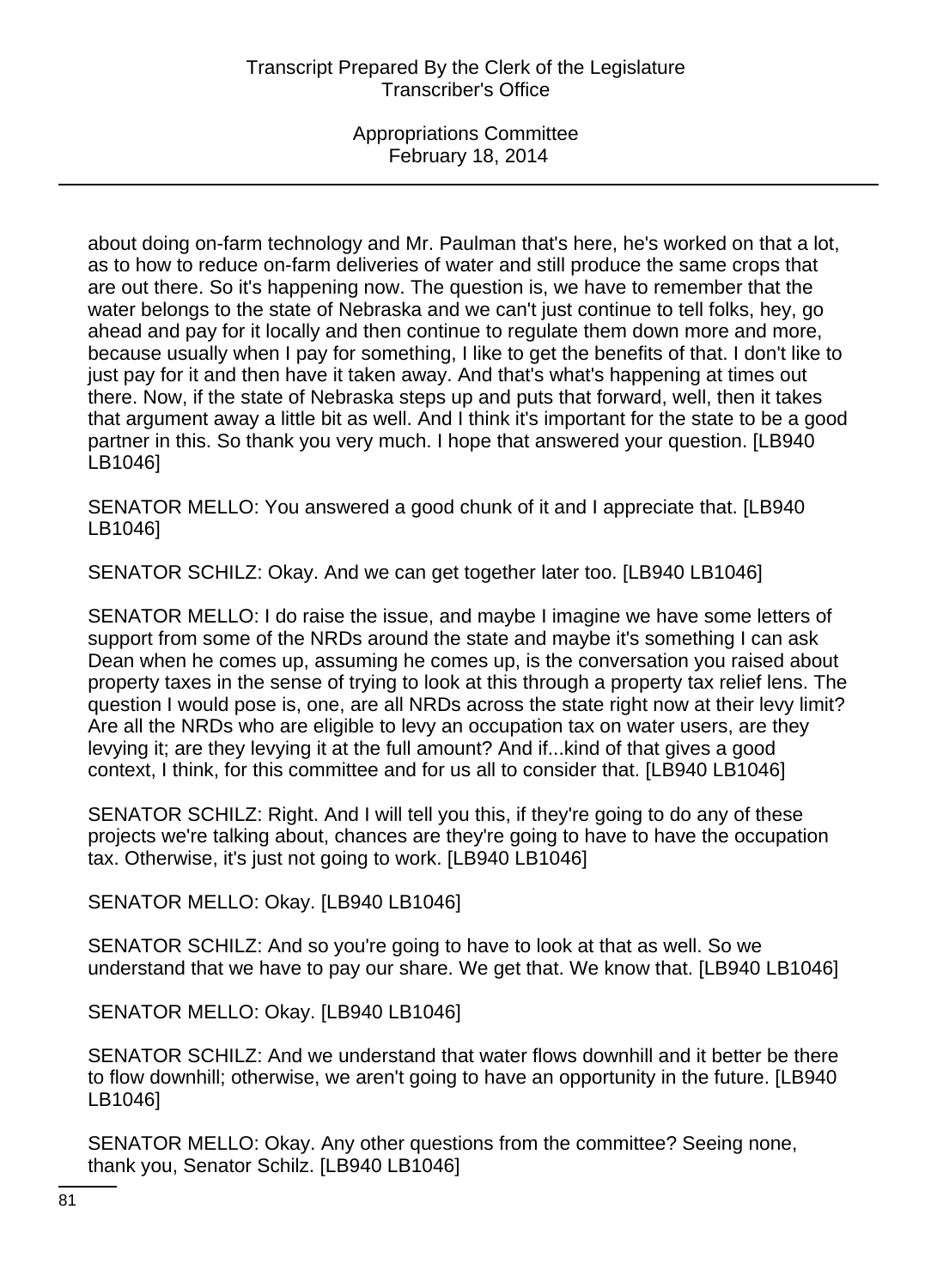SENATOR SCHILZ: Thank you very much. [LB940 LB1046]

SENATOR MELLO: We will first take proponents for either LB940 or LB1046 or both bills. [LB940 LB1046]

RORIC PAULMAN: (Exhibit 10) Good evening, as you well stated there, Senator Mello. And thank you for the opportunity today to visit a little bit with you on the Appropriations. My name is Roric Paulman, R-o-r-i-c P-a-u-l-m-a-n. I'm an ag producer from Lincoln County, born and raised there. I farm in the Upper, the Middle Republican, and also the Twin Platte NRD. I've been a part of several stakeholder groups for development of IMPs, not only at the NRD level but also at the...for the state on the overappropriated portion of the Platte River, and for some time now have been involved in water for over 10 years or 11 years, and it started in really firm time when NPPD proposed their well field around Gerald Gentleman Station. And they reached out to talk to us as producers and said, hey, we've got to have water here to run this station; it's an important asset to the rest of the state to provide electricity. And along that way we had some really frank conversations about not only impacts but more importantly the process about mitigation, about conflict resolution, about surface and groundwater. I rely primarily on groundwater but I grew up in a surface water system. I was part of siphon tubes and gated pipe as Senator Schilz alluded to. But really what I got excited about and got involved with the task force, I was a cochair, and I wanted to be on that committee and I worked really hard to look at it and have a perspective that says, hey, we're all in this together; that there is a bottom line to this and how do we sort this out. I've sat in meetings where surface water guys wouldn't talk to each other. I've sat in meetings where municipals are concerned about quality issues, that are upstream, about feedlots and farmers with nitrates, and all of the reasons that you've heard today about those kinds of interactions. And the task force took that seriously and we took 30 days, roughly, a little less than that out of our lives, during corn harvest, to address these issues across the state and have those conversations. And they were tough. The representation was tough. Who's going to be there? Who's going to be a part of that? And why should you have any more say than I do when you look a lot to specific reaches or areas about more responsibility? There's a big target on ag. Why wouldn't there be? I mean, you can toss that number around all day that we're a big user. But also we contribute and we look at it and we address those issues daily. It's a business. It's a livelihood. It's rural Nebraska. It's also municipal Nebraska. And so I've been involved in this long enough that I saw value in that interaction that the surface water guys and municipals and everybody finally had a frank discussion about makeup, about funding, about needs. And everybody talked about it and we fleshed that out, and that process about how do you get the money. At every meeting, my first question was to a presenter is, do you have access to the NRDF funds--Natural Resources Development Funds? And without exception they all answered, and without exception it was pretty much in the eastern part of the state they have access to that money. And so I'm a western guy and there's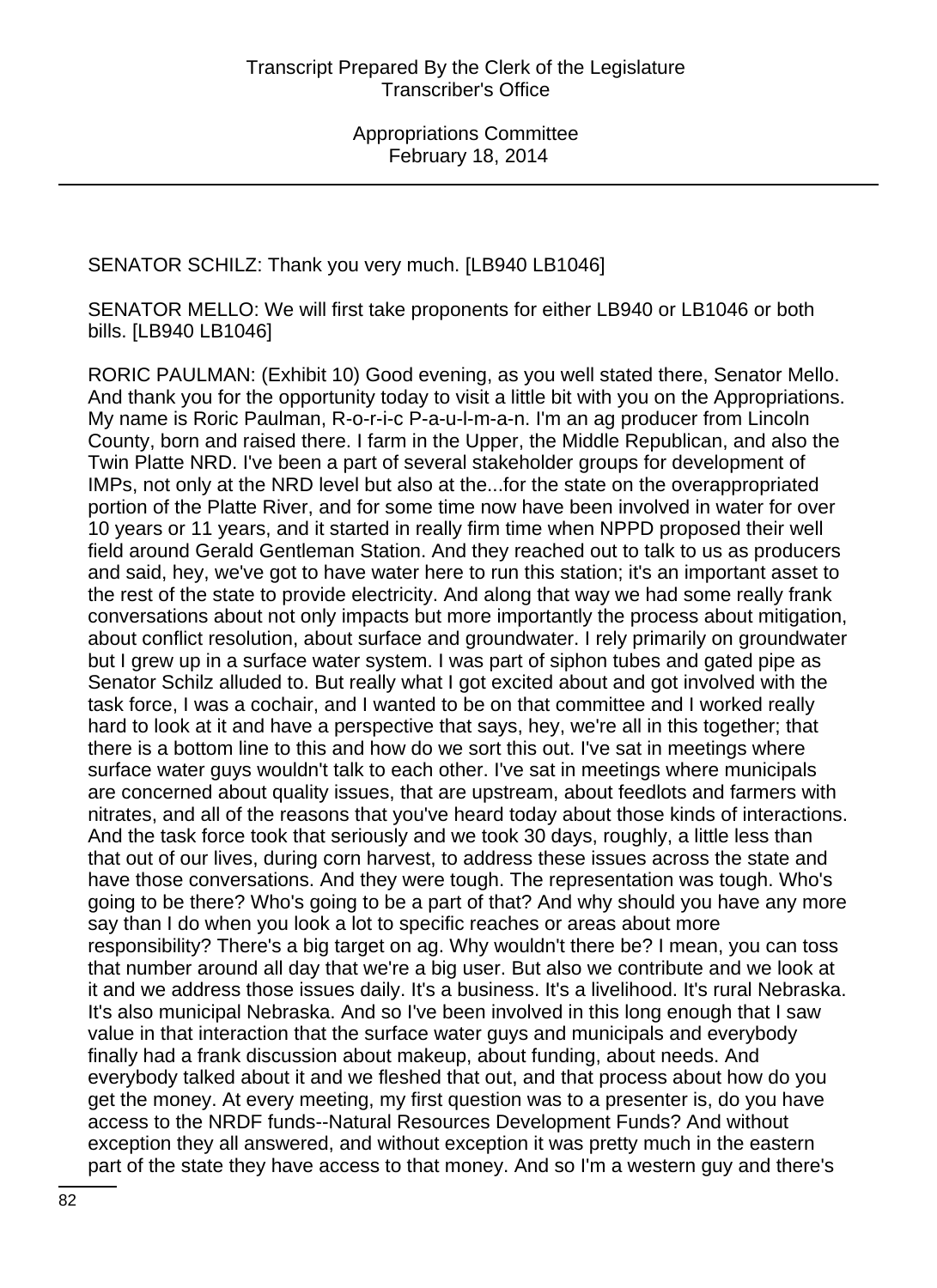a project in the North Platte NRD that was quite telling, that they took upon themselves, and it's a recharge project that on the end of an irrigation ditch that these two farmers said, hey, I'm in, I want to be a part of this; can we get a little bit of funding? And they did it and they figured how to put a little bit of water in the western end in the state...where's the best place to put water? I'd ask myself that. Well, if it starts there and we can get it all the way down here, there's a whole bunch of opportunities to capture or make beneficial use. I can't say enough about the process. I am firmly in tune with it in relationship to whose on there, how they're going to determine it, and the criteria. It's going to sort it out. Those projects are going to come to the surface. Nebraskans are kind of a "back of the napkin," so to speak, as those ideas, once we have that interest and that trust from this level that says, hey, we're in it for the long haul and we can reach out or if we can extend those kinds of opportunities, we're going to be there and we're going to be there in a big way. With that, I'd entertain any questions and keep it brief. [LB940 LB1046]

SENATOR MELLO: Thank you for your testimony. Are there any questions from the committee? I've got one. As chair of the LB517 task force, that was the commission you were referring to? [LB940 LB1046]

RORIC PAULMAN: Vice chair. [LB940 LB1046]

SENATOR MELLO: Vice chair? [LB940 LB1046]

RORIC PAULMAN: Yes. [LB940 LB1046]

SENATOR MELLO: Where did the conversation go from your perspective as a committee member in regards to the sacrifice it's going to take from all water users to make sustainability...long-term sustainability a reality? Where was the conversation, if you could share with our committee, since we were not able to participate? And I'm not saying we weren't invited. I know Senator Carlson invited us all the time if we wanted to go. But could you share with us a little from your perspective on that? [LB940 LB1046]

RORIC PAULMAN: You bet. I'm going to give you a real-life kind of an explanation to that, is I operate in the Middle Republican NRD, about a third of the farm. And we operate under an allocation process, and that allocation is over a five-year period. But there's rules about what happens if the needs aren't met at the Kansas border. And that's a compact call year. And this year they came into...well, excuse me, for 2013 they came into the year and said, hey guys, we can't honor that because of the compact call, because of an obligation that the state has put us into, and we're going to cut you back. Okay. We waited and we waited. And finally we got a determination that we are going to go with 10.8 inches and a hard cap, that there's a penalty that if you overuse that. Well, for the most part, the producers under that ruling allocation, that is an incentive to save; that that allows you the structure to kind of move back and forth and change your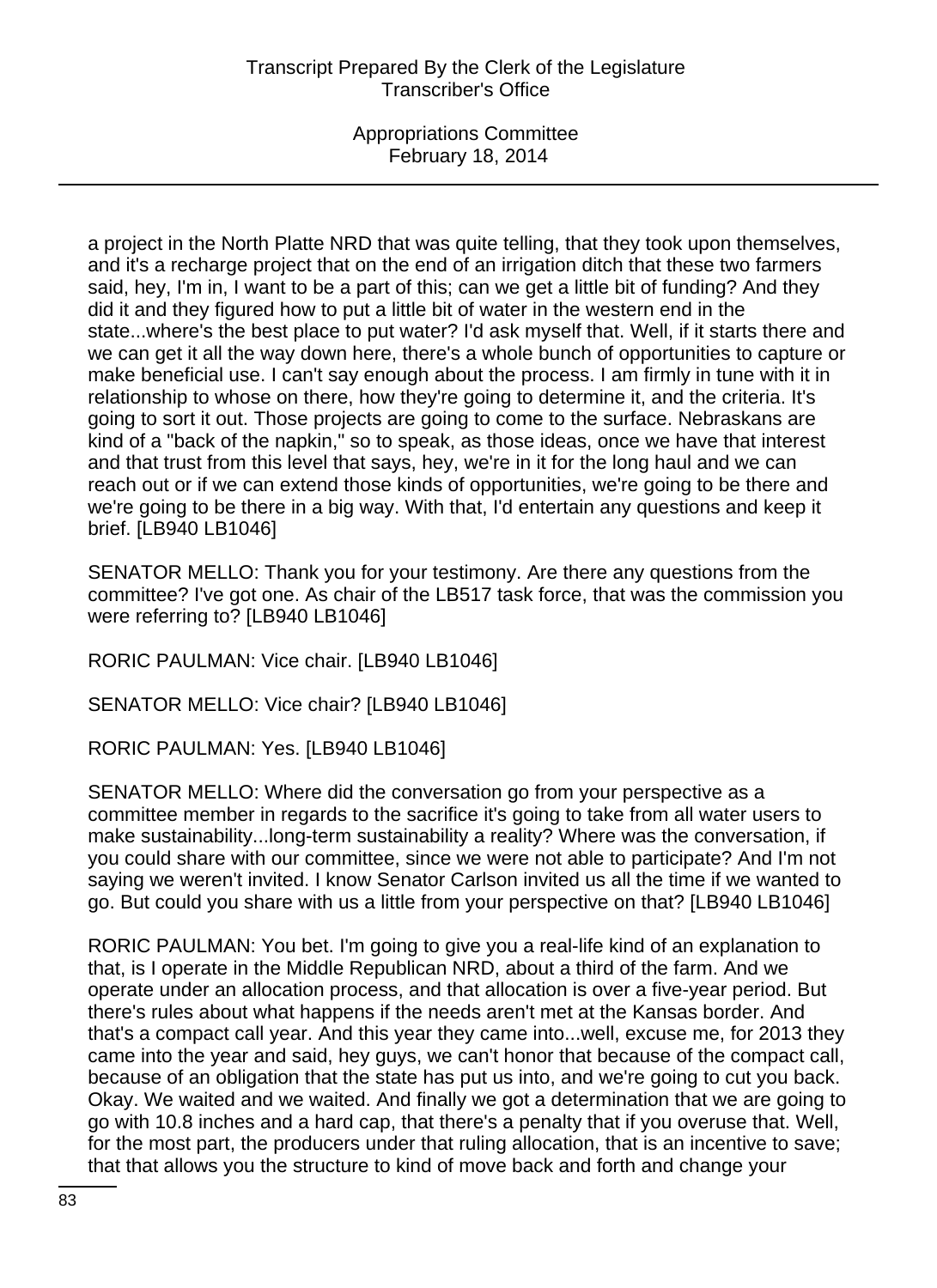Appropriations Committee February 18, 2014

cropping rotation based on a lot of things, whether it's the value of the crop, or more importantly, the consumptive use that's with it, because that really is your question about changing behavior. And truly what that means in reducing use. That's the tool in that particular instance. Well, 10.8 inches, you know, the average basin...and don't quote me, but it's under 10; but when it doesn't rain, it could be 15, it could be 17. But by your efforts, your conservation efforts, under the original plan, you've got to use some of that saved water to mitigate that change in basically rainfall--precip. And all at once you're going, gosh, you know, how are we going to do this? What's out there? Well, there are technologies, there are practices, there are tillages, there's conservation that you can get there; but that's at the lower level of the limit. I mean you truly...there was some not so friendly outcomes as a result of that from producers and people in that region that it wasn't good. It really wasn't. Our yields were reduced but they were acceptable. It's not what I wanted to do. It's not what I invested in. But it is...it was acceptable. And so those conversations were all the time. And so that trust, that investment, those technologies are out there, Senator, in a big way. And how do you...your question is great: How do you get that out across the whole state and across the whole landscape? And I see this, not only the funding but the vehicle and the process and the evaluation of the projects to sort those out, that some of those kinds of initiatives would rise to the top; that producers in Senator Harms's area, they're already doing some of those things and they're great things; so when it does happen in northeast Nebraska, they can reach out to those same producers and say, hey, how did you get there; how did you do that with only 4-5 inches of water? It is available and that is happening for whatever reasons. And one more point is I'm paying a tax and I'm also paying an occupation tax in the Middle Republican. And I guess I trusted the people that were in charge of that, that again that I had some level of integrity in my operation, knowing that I am obligated to compact call and to the Republican River Basin. But if I'm going to pay that, where is my call; where is my cry? Is I go back to the local entity and say, gosh guys, what are we going to do about this next? Hence, other projects and other interactions. And that is my vehicle. I can go to that local NRD board and express my concerns. But also say, hey, there's some other things out here that we can help these guys and help the state make a better reduction or asking on just what you asked for, is how do you change that behavior and how do you all have an acceptable expectation that if you're going to invest in this that we're going to reduce our use? I think it's a fair question. Long story. [LB940 LB1046]

SENATOR MELLO: No, it's great. Great. A great response. Thank you. Any questions from the committee? Seeing none, thank you. [LB940 LB1046]

RORIC PAULMAN: Yes. Thank you. [LB940 LB1046]

SENATOR MELLO: Next proponent for LB940 and LB1046. [LB940 LB1046]

MACE HACK: (Exhibits 11 and 12) Mr. Chairman, members of the Appropriations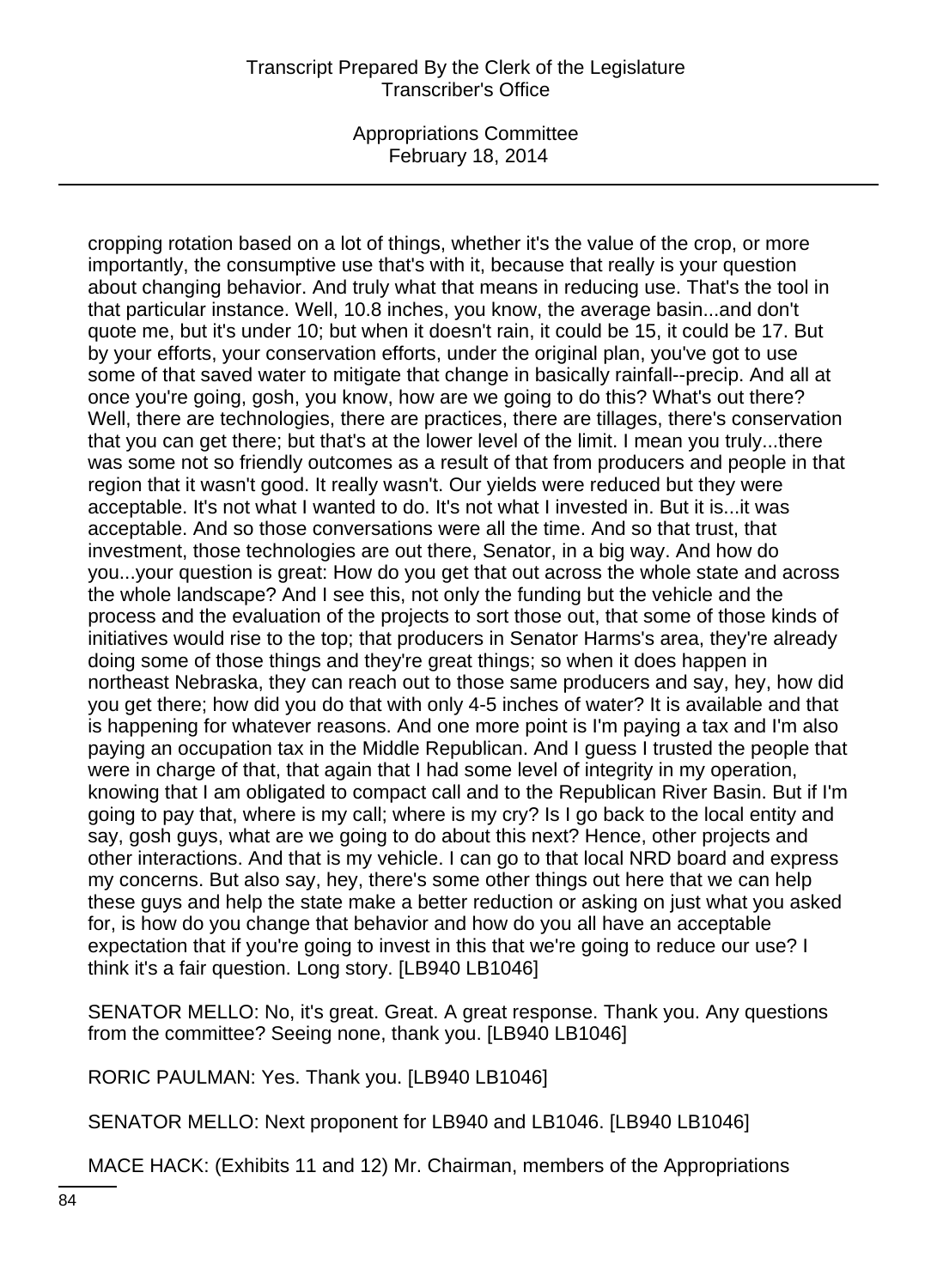Appropriations Committee February 18, 2014

Committee, my name is Mace Hack, M-a-c-e H-a-c-k. I am the state director for The Nature Conservancy in Nebraska. I'm here today to provide testimony in support of LB940 and LB1046 on behalf of the 4,500 member households of The Nature Conservancy. The Nature Conservancy is a leading conservation organization working around the world to protect ecologically important lands and waters for nature and people. The sustainable use of our natural resources, especially water, has been a strong focus of our work in Nebraska over the past 35 years. We support these bills because we trust in the work conducted last fall by the Water Funding Task Force, and we trust in the recommendations made by this task force to the Legislature. One of our staff, John Heaston, had the honor of being asked by the Governor to represent wildlife interests on the task force. So consequently, we've been very deeply involved in the conversations and the work of the task force and the recommendations that came out of it. And I think as a package, these two bills plus the bill introduced by Senator Carlson that would reform the Natural Resources Commission and provide a new process for allocating these projects, together is a package we really trust that that is a new way of doing business for solving some of the chronic shortfalls we have in supporting our water management in Nebraska for greater sustainability. I'm going to go off script a little bit and for the sake of brevity. You know, Senator Mello, Mr. Chairman, I recognize your question about skepticism. I think it's a very good question. And we represent, our members are rural and our members are urban, and we've been in the trenches on water issues for 35 years in this state. We also sit on the Platte River Governance Committee that Senator Schilz mentioned. We've been there trying to work out creative solutions with a variety of stakeholders. We work in western Nebraska with the irrigators helping them become more efficient, putting more water in the ground, etcetera. So we have a lot on the ground experience. I would say, in answer to your question, urban water users have as many problems as agricultural water users with respect to water quality, with respect to protection from flood risks. We're very involved in the Missouri River. We saw unprecedented floods in the Missouri River. So I think there's actually a lot of water projects that would merit...that would meet the criteria of the Water Funding Task Force for support that would directly impact the lives of our urban constituents. With respect to sort of the skepticism, why isn't this just a way to use more water, I would say that there is some trust there, for sure. But I'm encouraged by the unprecedented coalition that this task force represented. Traditionally, wildlife and recreation interests have not been at the table on some of our biggest water policy issues. They were expressly invited in this case. I think the unity that has come out of the task force is a very refreshing way to approach our biggest problems with water in this state, and they require a very collaborative approach. We are a "glass half full" kind of organization. We're going to try to find creative, innovative solutions that work through partnerships. And I think this task force, the recommendations really represent a path forward from the status quo, which I don't think is sustainable or acceptable to anyone. So I just want to address that directly. I also would like to mention that...I passed around a letter that a number of other conservation organizations signed on to, and I just want to represent their voices here today as well. Collectively, we represent about 25,000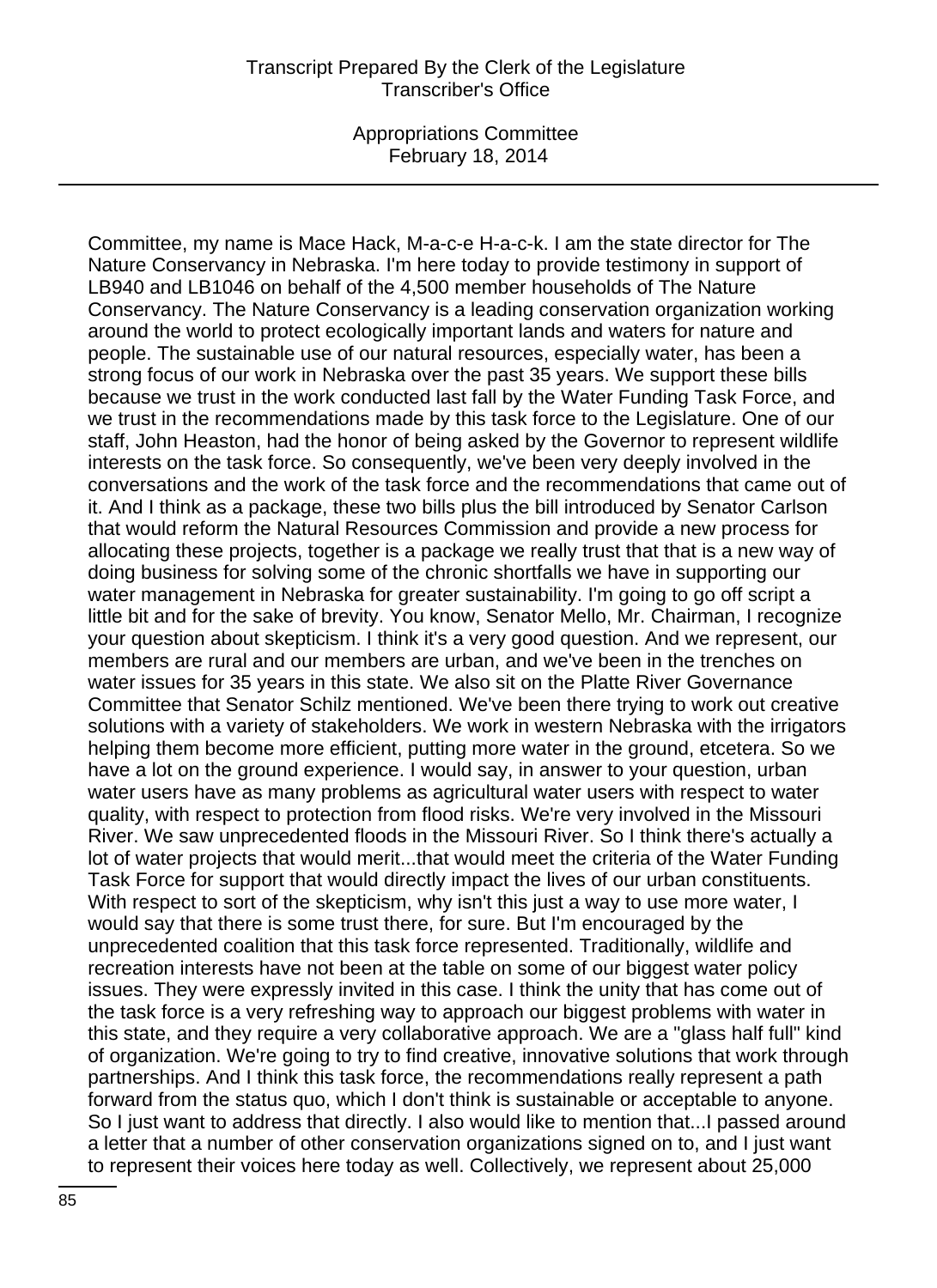Appropriations Committee February 18, 2014

members around the state. That includes Ducks Unlimited, the Nebraska Division of Izaak Walton League of America, the Nebraska League of Conservation Voters, Nebraska Land Trust, Trout Unlimited 710, Audubon Nebraska, The Groundwater Foundation, Nebraska Sportsmen's Foundation. And really, the letter makes three points: that we really need to commit to comprehensive planning. Senator Harms, your question about research and science I think is fundamental to getting this right. And so we want to really see commitment to planning as well as the infrastructure projects; that we would ask agency review by the Game and Parks Commission for compliance with the Endangered Species Act on any projects; and that really making any decisions includes those stakeholders of wildlife conservation, and recreation. And as a group we are unified in supporting those three principles and supporting these bills as a package with Senator Carlson's bill on making some changes in the Natural Resources Commission. So thank you for your attention today. [LB940 LB1046]

SENATOR MELLO: Thank you for your testimony, Mace. Are there any questions from the committee? Seeing none, thank you. Next proponent for LB940 and LB1046. [LB940 LB1046]

SCOTT SMATHERS: (Exhibit 13) Good evening, Senator Mello, members of the committee. My name is Scott Smathers, S-c-o-t-t S-m-a-t-h-e-r-s. I am the executive director of the Nebraska Sportsmen's Foundation and I'm here today to testify on behalf and in support of LB1046 and LB940 in regards to our 4,700 members in this state. In addition to that, I was also appointed by the Governor to the Water Funding Task Force, as a result of LB517, as the outdoor recreational user representative on that committee. I am pleased that we had the opportunity today. The events of the last six months were probably the most profound and most important prospect that I've done in my entire career, whether that was corporate America or my involvement in the outdoor industry. As Roric Paulman stated, I'm sure...I'm not sure if all of you are familiar with it, but the very first meeting our fearless chairman, Clint Johannes, who I know has aged many years since this process began, we agreed to consensus. You are state senators in a 49-member body. You understand what it takes to get 27 members of diverse backgrounds, needs, styles, and desires to agree to consensus for a six-month period on every single issue. We are a better group of people coming out of it. We are better friends, better enemies, and yet we have found an avenue in a direction with LB940, LB1046, and the companion bill of LB1098 that established what took place through the Water Funding Task Force, is to review the current criteria used by the NRDs, the DNRs, and the NRC committee to make improvements and suggestions to make a broader base of users and broader multiuse projects which cover a multitude of projects and issues; to create a larger task force and management body that incorporates, again as Mace stated too, to include more municipalities, outdoor rec users, wildlife conservation; and third, is to do what LB962 did not do and any prior committee has not committed to, is a funding source to carry out a drastic need we have in our state. I have passed to you...excuse me, I've been here for a day and a half without any water,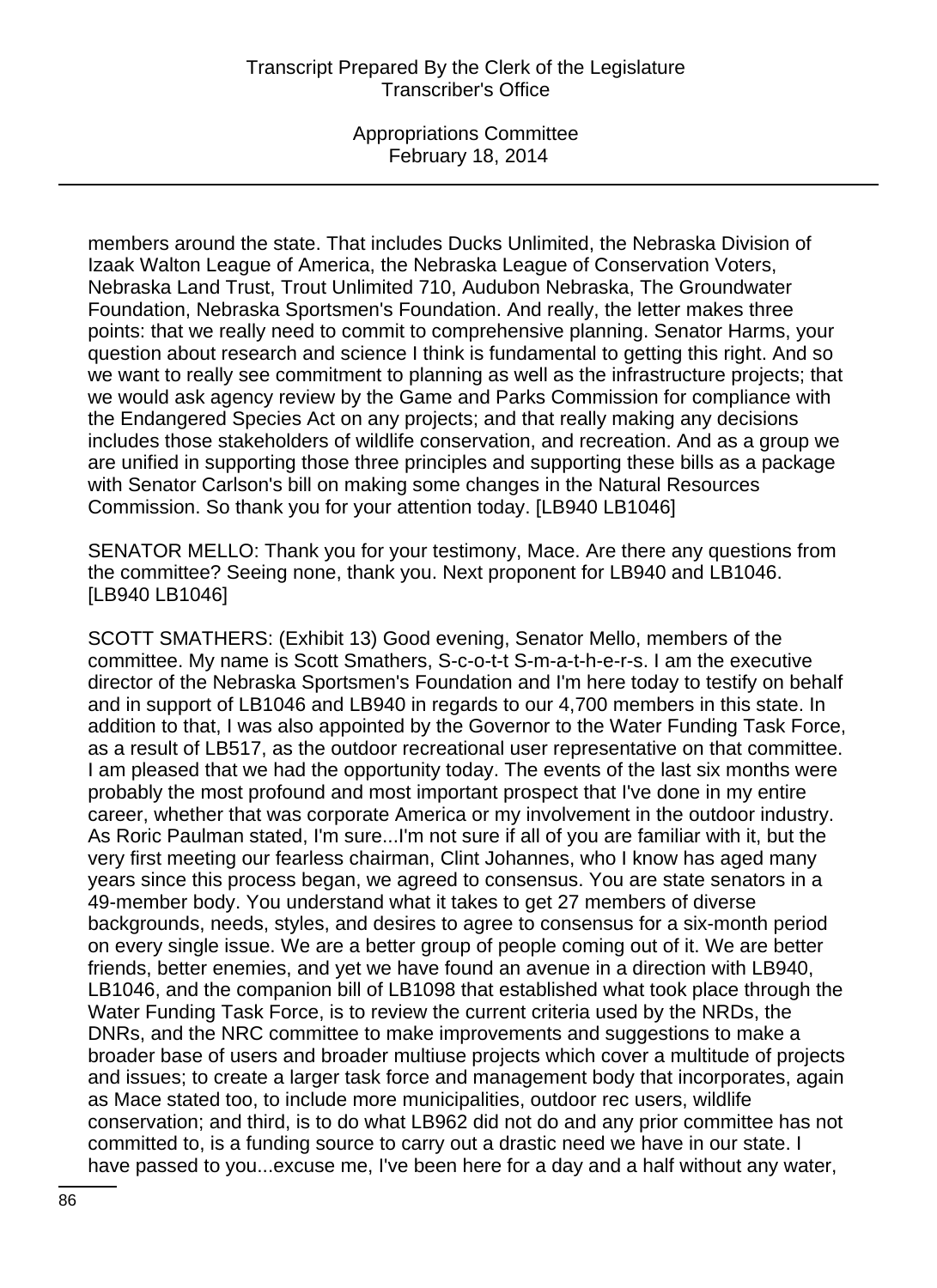Appropriations Committee February 18, 2014

so that water is crucial, I can tell you. Pass out to you what sportsmen represent from an economic standpoint to the state of Nebraska. As you can see, there's 289,000, roughly, from the 2011 report that came from Southwick Associates and the NSSF--the Shooting Sports Foundation. And we represent roughly \$740 million a year in annual spending in our state. We also understand that ag is the number one producer in our state. There's an old saying: The speed of the team moves at the speed of the leader. Ag is the speed of the leader in our state, which all the benefits that result form that, from the municipality standpoint--and again, I'm a Lincoln resident, folks. I live in south Lincoln. I have lived in south Lincoln for 35 years. I am a farmer on the weekends with a bad pair of overalls. We understand, 2012, when the drought occurred, there was less than 2 feet of water flowing through our only well pumps in the Ashland Water Flats. And my neighbors complained they couldn't water their grass every single day. That reality went off for me: we have a problem. We have a lack of connection. We have a lack of reality. I'm here today to tell you the sportsmen, who are fiscally conservative by nature, trust me, I deal with them on a regular basis and have for six years, we believe in this package. We understand \$50 million is a large sum of money. It is not a laughing matter or a matter to be taken lightly. But the question I ask for this panel and I ask for this body to examine is to look around to some other states. The state of Texas has been mining water for years and have depleted their water supply to the point of they just approved a \$200 million one-time grab of general funds. It makes \$50 million look pretty small, doesn't it? Look at the state of California. The state of agriculture in the state of California is all but dead. The same governor who presided 30 years ago when the water issues were presented; and what was done? Zero. Thirty years later what's happened in the state of California? I don't think anybody in this room, this body, or this committee wants to face those issues a year from now, five years from now, or ten years from now. I am counting on the fact that this committee, this body, helping my children and my grandchildren when they reach for that bottle of water, it's there. When they want to buy something, it's there. With that, I appreciate it and I'll answer any questions you have. [LB940 LB1046]

SENATOR MELLO: Thank you for your testimony, Scott. Are there any questions from the committee? Seeing none, thank you. [LB940 LB1046]

SCOTT SMATHERS: Thank you. [LB940 LB1046]

SENATOR MELLO: Next proponent for LB940 and LB1046. [LB940 LB1046]

SHELLEY SAHLING-ZART: Good evening, Senator Mello and members of the Appropriations Committee. My name is Shelley Sahling-Zart, S-h-e-l-l-e-y S-a-h-l-i-n-g hyphen Z-a-r-t. I am vice president and general counsel for Lincoln Electric System, the municipal electric utility serving the capital city and the surrounding area; and I'm here today on behalf of the Nebraska Power Association, which is a voluntary association representing all of Nebraska's publicly owned electric utilities, including municipalities,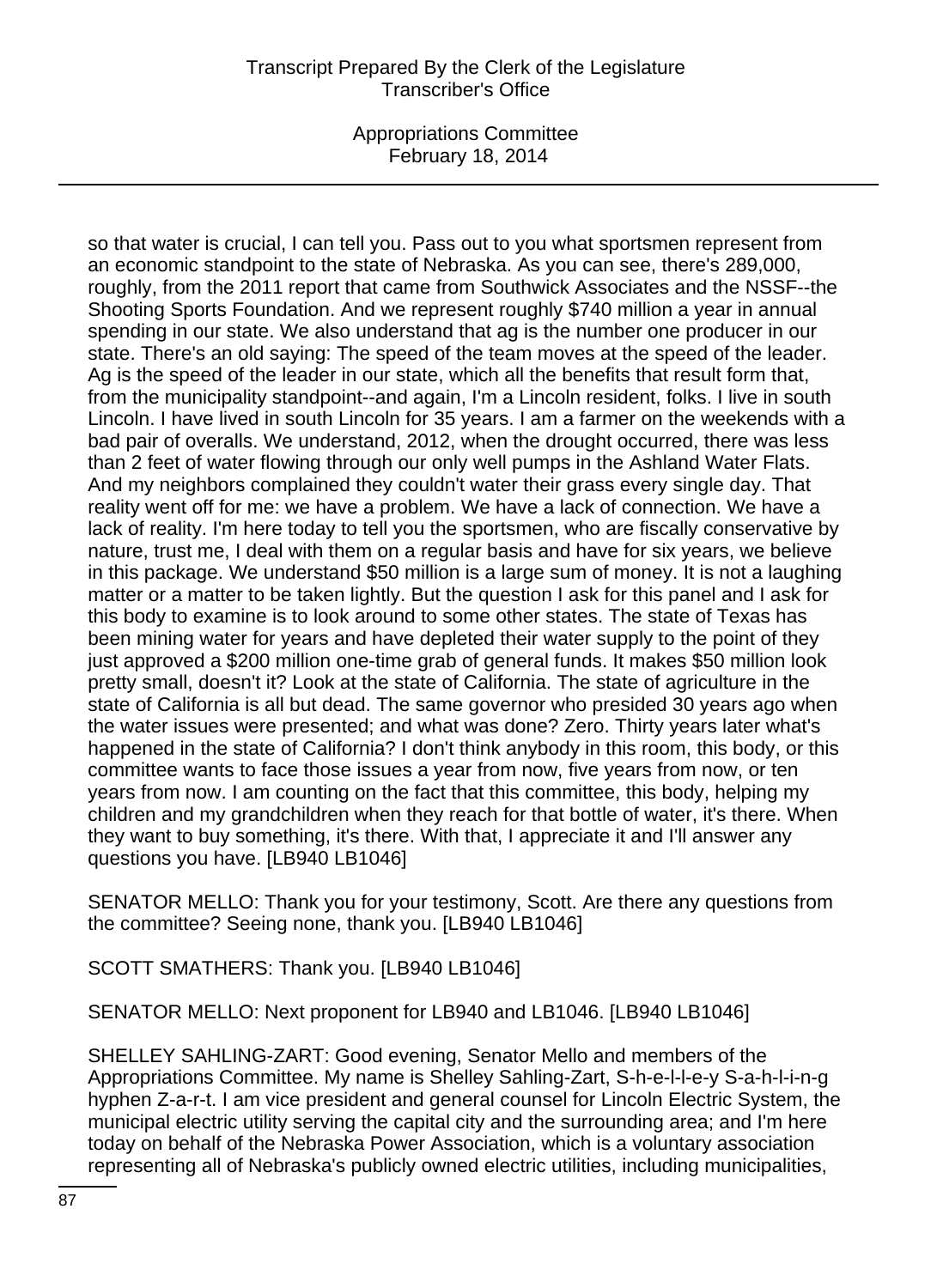Appropriations Committee February 18, 2014

public power districts, rural public power districts, public power and irrigation districts, and rural cooperatives. We're here today testifying in support of both LB940 and LB1046. And as I sit here and listen to it, it struck me, you don't need to make water a priority. This body already made water a priority when it passed LB517. These bills are really about sealing the deal. The task force did what you directed and asked them to do, and they did a great job of that. I mean, to reach consensus, the gentleman was correct, that's a huge deal. And I commend the task force for having done that in the time frame they did it. And now they've brought you a strategic water plan. They've given you a recommendation for funding. And you do have the task of trying to decide what that level of funding should be. I don't think it's a matter of whether there should be funding. It's probably more a level of what the level should be, and it's time to seal that deal. Now water is a priority. Why am I here? Water and power kind of go hand in hand. Number one, they're both incredibly essential economic drivers. Water sustains life. Power, in many ways, sustains life. Water is used pretty significantly in the generation of power. We use it for cooling purposes in our power plants. We are users of water. We aren't consumers of water. That water is a once-through cooling that is typically sent downstream for other uses. Senator Mello, I wanted to touch on something, and Senator Harms, this touches on a question you had earlier about sustainability. I want to tell you about a little project we did here in Lincoln. We have a combined cycle, about 170 megawatt power plant up by our wind turbines that you've probably seen. You can't see the power plant. We needed cooling water for that when we built it about ten years ago. And there isn't a great groundwater source near that site. So we had some pretty bright engineers that got together and worked with the city, and we are piping the effluent from the water treatment facility in Lincoln. We are treating it on site. We are taking it down to its purest form. We are using it for cooling water. We're holding it and we send it back to the city. Talk about sustainable. We didn't use groundwater for that. It was a pretty ingenious kind of sustainable technology. And Senator Harms, to your point, I think those are the types of water management projects that this funding can help identify; that we're not tapping into new groundwater sources, but figuring out how to use the ones we already have. The Antelope Valley Flood Control Project here in Lincoln, another great water management project which we probably should have all been walking down this afternoon instead of sitting in warm hearing room. You know, water is incredibly important to power. It's incredibly important to all of you. I don't think that's at issue here today. It's about funding and we strongly urge you to provide the funding necessary to carry out the recommendations of this task force that has admirably done its job. I'd be happy to entertain any questions. [LB940 LB1046]

SENATOR MELLO: Thank you for your testimony today, Shelley. Are there any questions from the committee? Seeing none, thank you. [LB940 LB1046]

SHELLEY SAHLING-ZART: Thank you. [LB940 LB1046]

SENATOR MELLO: Next proponent. [LB940 LB1046]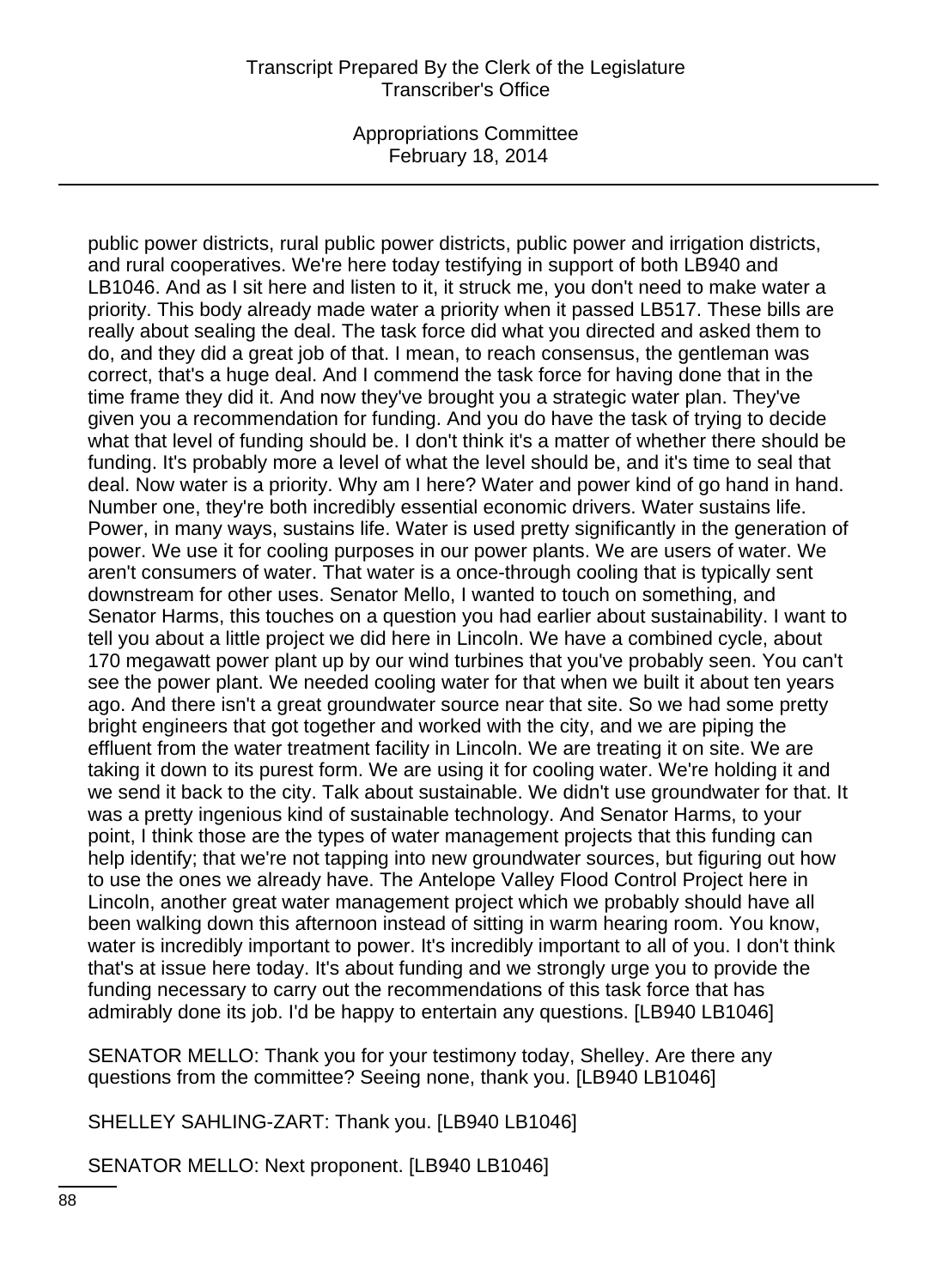JAY REMPE: We are drawing straws here, so. Senator Mello, members of the Appropriations Committee, my name is Jay Rempe; that's J-a-y R-e-m-p-e. I am vice president of governmental relations for Nebraska Farm Bureau. I'm here today on behalf of Nebraska Farm Bureau in support of both LB940 and LB1046. I'm also, in the interest of time, I'm here on behalf of several other organizations and I will read them here so their name is on the record. But I'm also here on behalf of Nebraska Cattlemen, Nebraska Corn Growers, Nebraska Pork Producers, Nebraska Sorghum Growers, Nebraska Soybean Association, Nebraska Cooperative Council, and the Nebraska Wheat Growers, and we are all in support of these two bills in front of you today. I'll just be real brief because I know it's getting late in the day. Ag, we've been working very hard with a lot of different stakeholders and groups over the years on not only the water funding challenges but the water challenges in general. And we think the work that the task force has done provides...brings to you a balanced approach to funding in trying to address these challenges that we face. And we say balanced in the sense that as earlier testifiers have already mentioned, it brings to both local resources, the state resources, and potentially federal resources, to try to address some of these challenges. And I think, in a nutshell, the way I think of the challenges that we face, is Nebraska, we have two critical challenges in the way we try to manage our water and use our water resources. One is the variability that we face, not only precipitation across the state and where it falls, but as 2012 and 2011 demonstrated, the amount of precipitation that we get in any given year. So we're trying to manage for that. Secondly, as somebody has said...or somebody told me this, I can't attribute it to myself, but that God got the plumbing screwed up in Nebraska. And that is in relation to our groundwater and surface water, that when we pump our groundwater it pulls water out of the streams and we have depletions there. And so if God would have reconfigured that where we pull off the bottom of the aquifer, we wouldn't have any problems. So those are the two overriding challenges that we're trying to address. And I think that, if you look at all these projects and these programs and the activities that are proposed by the task force, we're getting at those two critical issues. And it's a multifaceted problem that's going to take a multifaceted approach. Senator Mello, you asked about regulations and conservation, and those are critical elements to that and I know over the last 10-15 years ag has made great strides in trying to make better use of our water resources. But I think part of what we can't lose sight of, as well, is not only those are critical measures. But if we can do this right, I think we can take and free up more of our water resources to make beneficial use of those, to maximize those beneficial uses and grow the economy even greater in the state of Nebraska. And I think ultimately that's what we're trying to get at here. So with that, I would be happy to answer any questions that the senators might have. [LB940 LB1046]

SENATOR MELLO: Thank you for your testimony today, Jay. Are there any questions from the committee? Seeing none, thank you. [LB940 LB1046]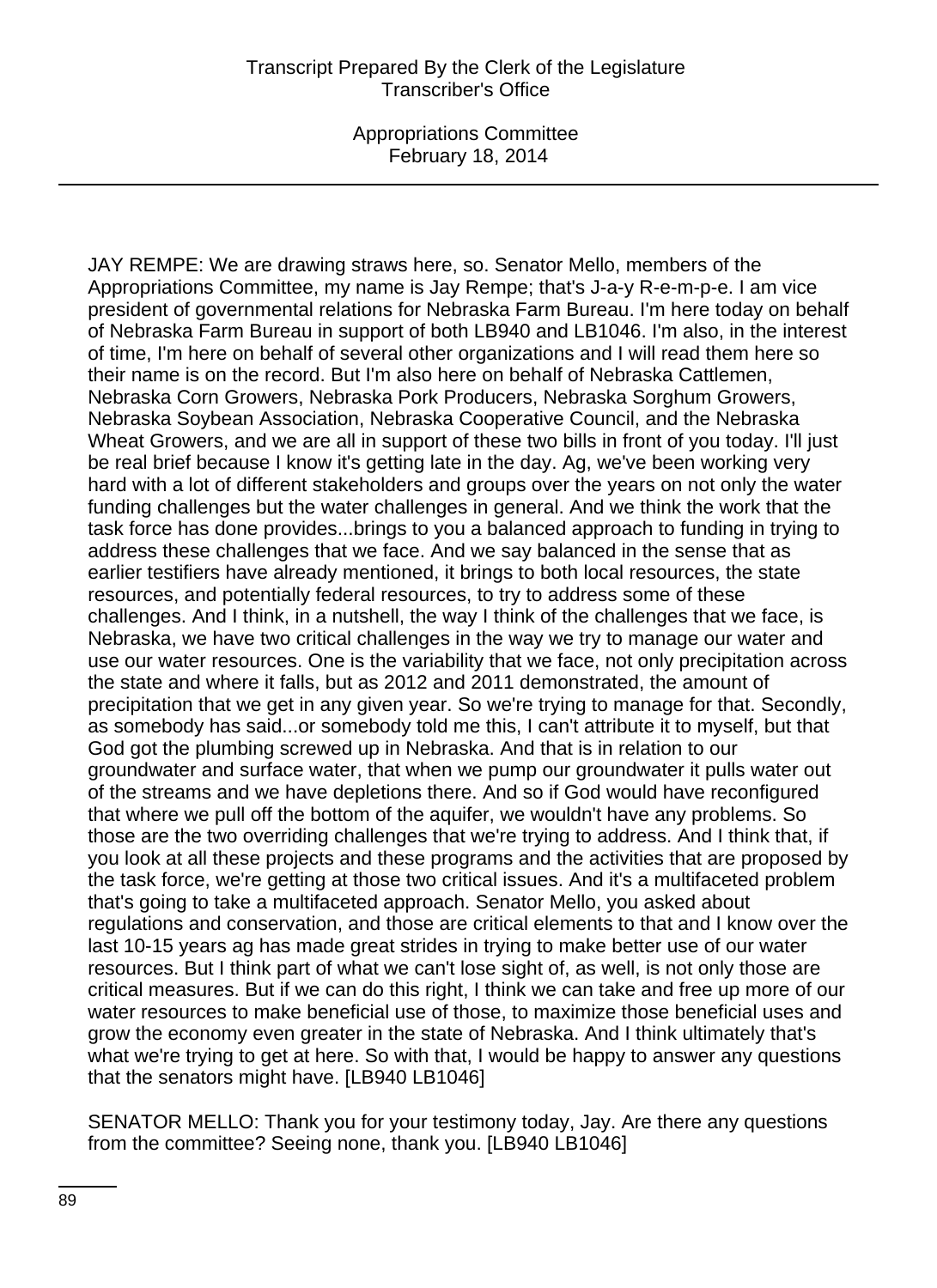# JAY REMPE: Yes. [LB940 LB1046]

JOHN WINKLER: (Exhibits 14-19) Chairman Mello and members of the committee, my name is John Winkler, J-o-h-n W-i-n-k-l-e-r. I am the general manager of the Papio-Missouri River Natural Resources District. In addition, I am testifying on behalf of the Nebraska Association of Resource Districts. As part of my testimony I'd like to read into the record letters of support from the Nemaha NRD, the Twin Platte NRD, Central Platte NRD, North Platte NRD, and the city of Bellevue. Obviously, we are in support of LB1046 and LB940. And I had a written testimony but with respect to your time I won't go through it word by word. Obviously, we have two sides of the coin. In the NRD we have agricultural. It is well documented we are the number one irrigated state in the nation, and we're the third largest corn producer in the nation. And the other side of the coin is flood control. We have 24,000 miles of streams and rivers. And so not only are we dealing with groundwater, but we're dealing with, and many times, especially in the eastern part of the state, too much surface water. Specifically, it was mentioned the 2011 flooding event along the Missouri River. Currently, the district is dealing with, which has also been stated, a \$24 million FEMA mandate to bring the levees that protect not only Offutt Air Force Base but the city of Omaha's wastewater treatment plant as well as the new U.S. Highway 34 bridge and approach, as well as thousands of acres of agricultural land and residential properties, to bring that into compliance. The issue there is if you don't bring it into compliance, FEMA redraws the flood plain map as though that levee doesn't exist. This would obviously have major impacts on Offutt Air Force Base, any future mission, and also any...its very existence. So that is a huge issue for our NRD, and obviously agriculture is a huge issue for the remaining NRDs in the state. So obviously we appreciate your support. I'd be happy to answer any questions. This is again it's a critical issue. The time is now to act. The Water Funding Task Force did a fantastic job in bringing all of these diverse groups together, and I think you're seeing the results of that today. There isn't any more that I could add that anyone else hasn't. And again, if you have anything specific, I'd be more than happy to answer. [LB940 LB1046]

SENATOR MELLO: Thank you for your testimony today, John. Are there any questions from the committee? I've got one in respects to the levee project around Offutt and Bellevue. My office has been in conversations with various parties, and could you share with us a little background in regards to where our federal delegation is. I know we have a U.S. Senator on the Armed Forces Committee and another Senator currently on the Appropriations Committee. Where are our U.S. Senators and our two Congress Representatives who represent the area, where they're at in regards to dealing with this unfunded federal mandate and whether or not they're able to provide directing funding towards this project and/or regulatory flexibility? [LB940 LB1046]

JOHN WINKLER: Sure. They are obviously aware of the situation. We've had various meetings with the command at Offutt Air Force Base, base commander, and they also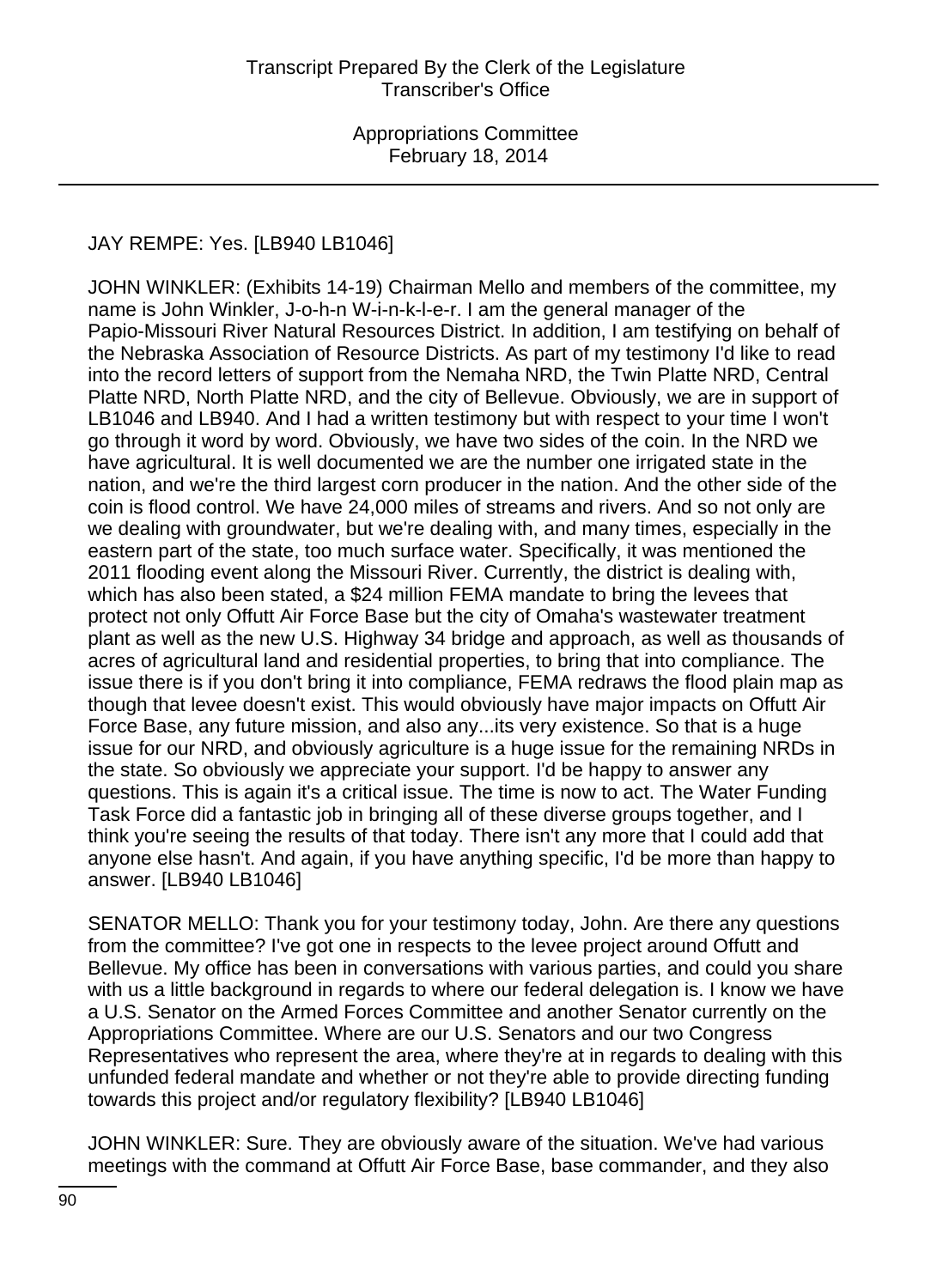Appropriations Committee February 18, 2014

bring it up to not only to the attention of the United States Senators but the Congressional delegation as well. We've had several meetings with Senator Fischer and Senator Johanns and Lee Terry and Jeff Fortenberry and Adrian, and we've also had several meetings with FEMA. In fact, a delegation from the city of Bellevue and the Metro Area Planning Agency recently went on a trip to Washington, D.C., and presented the information to FEMA where we're at. Our staff met with FEMA last Friday from the region, Region 7, which covers Nebraska. And they were aware obviously of our meetings, our conversations, and they said it's best if you continue to plan that you have to rehab these levees. And by the way, you will be getting a provisional accreditation letter next fall. What that does is once you get that letter you have two years to complete the rehab or FEMA will remap the area as though those levees don't exist. Our Congressional delegation has tried to insert language into the WRDA bill, which is the Water Resources Development Act, which is currently being debated in Congress. The only thing that that does allow is it may allow the Corps to help fund rehab projects, but it doesn't obligate any funds. So what the Corps and FEMA has said is there's no federal money; don't count on any federal money because federal mandates won't stop but our funding will. And so you need to approach it, which we have been with our partners with the Legislature, with DOD, with everyone we can talk to, this is ours; these are your levees per agreement with the Corps; they're your responsibility; you will fund these mandates. And so we hold out very little hope there will be federal money, and when you have the federal agencies saying you're going to get this letter, we are proceeding; so you better plan as though you need to rehab it. We're approaching with that. And so our Congressional delegation continues to work to try to find federal money or to try to change law or to try to change policy of federal agencies, but up to this point it's not been successful. I hope that answers your question. [LB940 LB1046]

SENATOR MELLO: It does. It's disappointing; but yes, it does. Any questions...any other questions from the committee? Seeing none, thank you. [LB940 LB1046]

JOHN WINKLER: Okay. Thank you. [LB940 LB1046]

SENATOR MELLO: Well, John, I'm going to give you one answer and... [LB940 LB1046]

JOHN WINKLER: Okay, okay. [LB940 LB1046]

SENATOR MELLO: ...because I know you are representing one NRD, it's something that I'm more than willing to allow the entire association to provide feedback to the committee on. I asked a question earlier of Senator Schilz in regards to the number of NRDs across the state that are at their levy limit right now and the number of NRDs across the state that are at their occupation tax levy limit. [LB940 LB1046]

JOHN WINKLER: Right. [LB940 LB1046]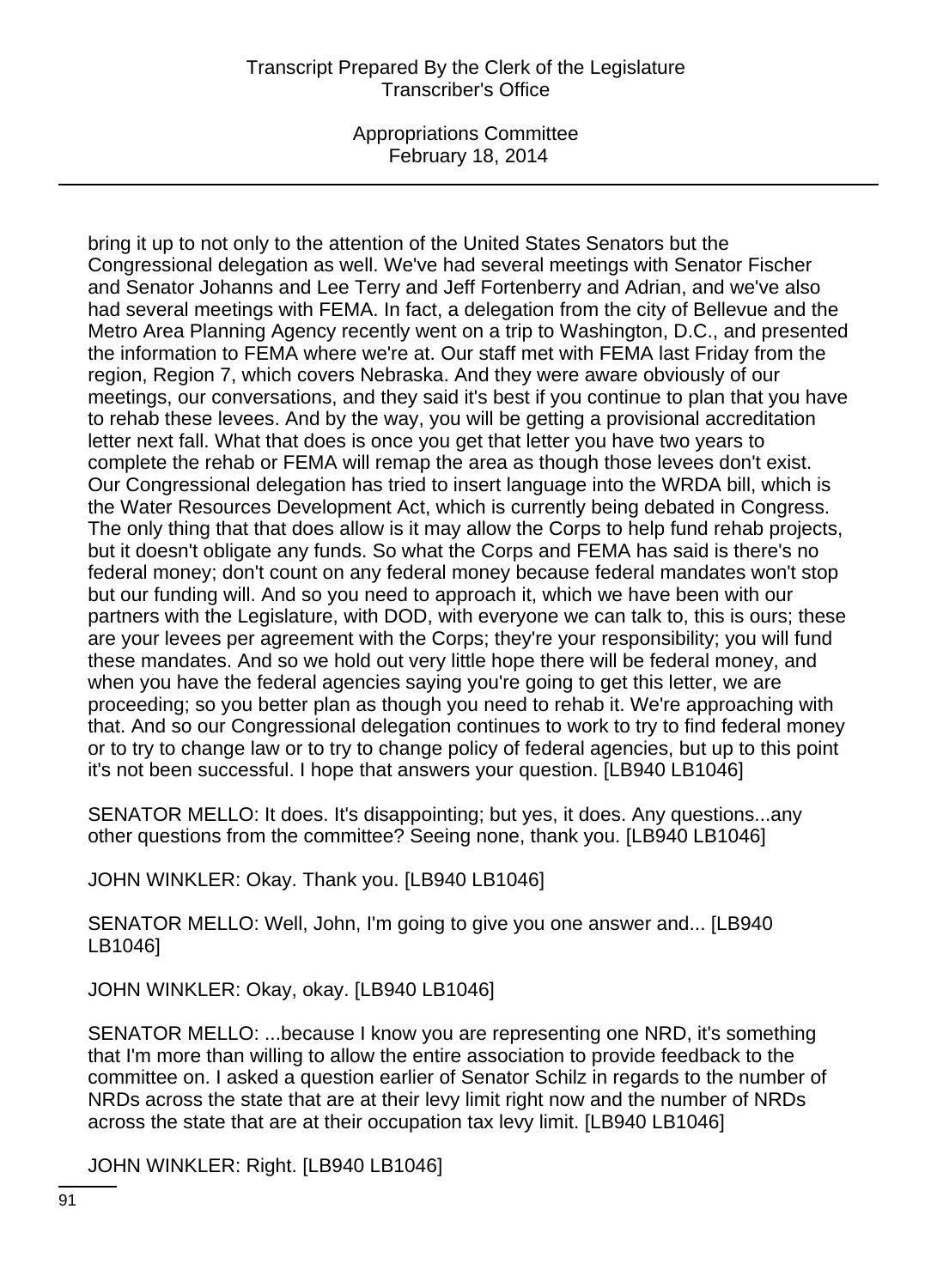SENATOR MELLO: If you...I'm looking over at Dean over there more than you. If he could provide the committee that background information, that would be very helpful. [LB940 LB1046]

JOHN WINKLER: I don't know exactly the numbers, but not everyone is at their levy limit. And again, I think that we keep that cushion to this is a perfect example of if you've got a willing partner, for example, the state of Nebraska or a local municipality, we do a very good job of partnering; then you have that ability to match those funds. And I think if everybody was at their mill levy limit, then we'd have some problems with the matches. [LB940 LB1046]

SENATOR MELLO: Okay. All right, thank you, John. [LB940 LB1046]

JOHN WINKLER: Thank you. [LB940 LB1046]

SENATOR MELLO: Next proponents for LB940 and LB1046. [LB940 LB1046]

JOHN TURNBULL: (Exhibits 20 and 21) Chairman Mello and Senators, I'm John C. Turnbull, the general manager of the Upper Big Blue Natural Resources District; that's J-o-h-n, middle initial C., T-u-r-n-b-u-l-l, headquartered at York, here today to testify in support of LB940 and LB1046. LB940 we think is an important bill because it really is intended to clear up the backlog of projects that's in the Resources Development Fund. We need to get those cleared out before new projects really can be funded. I want to spend most of my time talking about LB1046. We do support LB1046. We think there is a need for water sustainability projects in the state of Nebraska. Major projects will become a rally...there is a strong need, political support, and, of course, sufficient funding. And that's why we think that the Water Sustainability Fund or something like that ought to be established. I want to point out an example that we are currently dealing with, along with the Little Blue Natural Resources District, our neighbor to our southwest, and that's working with the city of Hastings. They have a major problem with nitrate contamination of their city well field. We have worked with the city to establish regulations in the groundwater protection area, wellhead protection area, along with the Little Blue NRD, to help control the nitrate contamination. The city is still faced with a major construction project for water treatment. We met with them a week ago Friday. They expect their costs to be \$46 million over the next six years, and that's for a city of 25,000 people; so that's a huge load for that city. They, of course, turned to both NRDs and asked for financial help. They asked us if we would split that amount, a third and a third and a third. Our budget is, we can't get there from here. So we think that this is a potential source of funding for some assistance for cities like Hastings and other communities around the state that are faced with nitrate problems. Seward has built a treatment plant. Other ones are going to happen. I am concerned about small communities of 250 to 500 people that cannot afford one themselves, or we're going to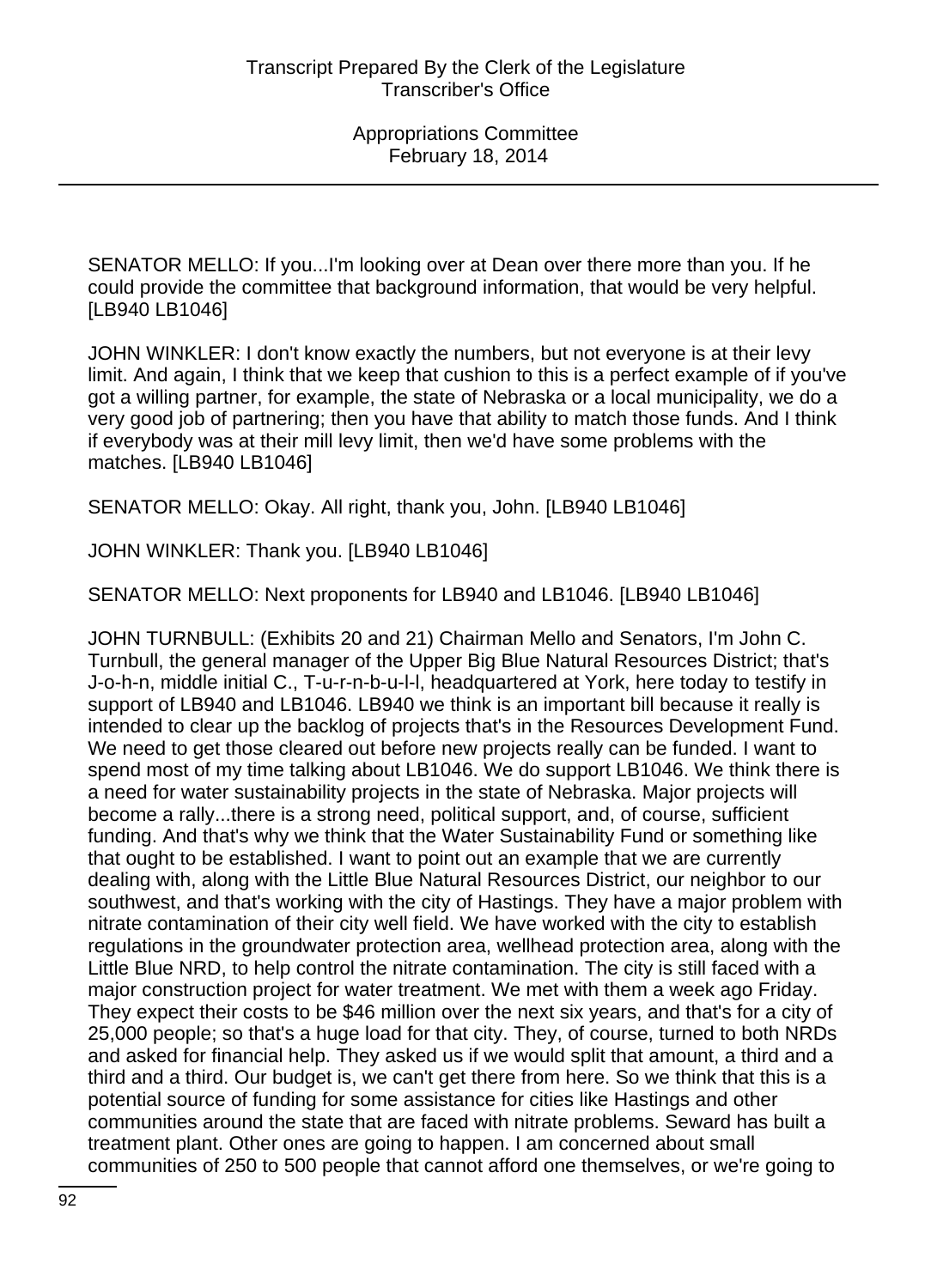have to work with them to make joint projects between several communities and it's going to take us at the NRD level to help fund that, plan it, and get those things going. We think that raising funds is never easy but it's funding to all of us in the state. I think on the regulatory side the Upper Big Blue has had a groundwater management area since late 1977. NRD regulations have been in place and in force since 1979. The latest changes went into effect February 1, just a few days ago, that regulate the water use on 1,200,000 irrigated acres in our district. And I know you had raised questions earlier about regulations and how they fit in this thing, and I thought I'd bring that out in case somebody wanted to ask some questions. [LB940 LB1046]

SENATOR MELLO: Appreciate your testimony today, John. Is there any questions from the committee? Seeing none, I think we're good. Thank you, John. [LB940 LB1046]

JOHN TURNBULL: Thanks for your time. [LB940 LB1046]

SENATOR MELLO: Next proponent for LB940 and LB1046. [LB940 LB1046]

JEFF BUETTNER: (Exhibit 22) Good evening, Chairman Mello and members of the committee. I almost said good afternoon, but it's getting dark outside. My name is Jeff Buettner, J-e-f-f B-u-e-t-t-n-e-r, and I am representing the Central Nebraska Public Power and Irrigation District. We are the owner-operator of Lake McConaughy and the associated irrigation and hydroelectric project, and we're here to support LB1046 as well as LB940 and also commend Senator Carlson and Senator Schilz for their efforts to ensure sustainable water supplies. One of the advantages of going this late in the day is I can sit up here and say I agree with all the proponents who have gone up before me. That will save me a little bit of time because I can skip most of this. But let me frame our situation a little bit differently. Part of the problem Nebraska has in managing its water can be traced to the way water law developed in the state of Nebraska. Surface water is regulated according to appropriated rights; that is surface water is apportioned according to first in time, first in rights. Appropriators with the most senior rights are entitled to their supply. Then the next appropriator receives his water, and so on. The system is part of Nebraska's Constitution, and appropriations were issued by the Department of Natural Resources--or actually, its predecessor. Groundwater development, which occurred after surface water was in place, is subject to correlative rights which allow the use of groundwater based on the premise that if shortages occur those using that groundwater will share the shortage. Permits for groundwater wells are issued by the natural resources districts. Both surface water appropriations and groundwater permits are legal rights to use water. However, in some cases, DNR and the NRDs have issued permits that, in effect, are for the same bucket of water. In wet years there's no problem. However, in dry years and average years, the water supply for one set of users--typically, surface water users--is often reduced. An analogy, it would be like a courthouse granting deeds for two pieces of property and then standing back and hoping that the landowners work it out. However, this isn't about two pieces of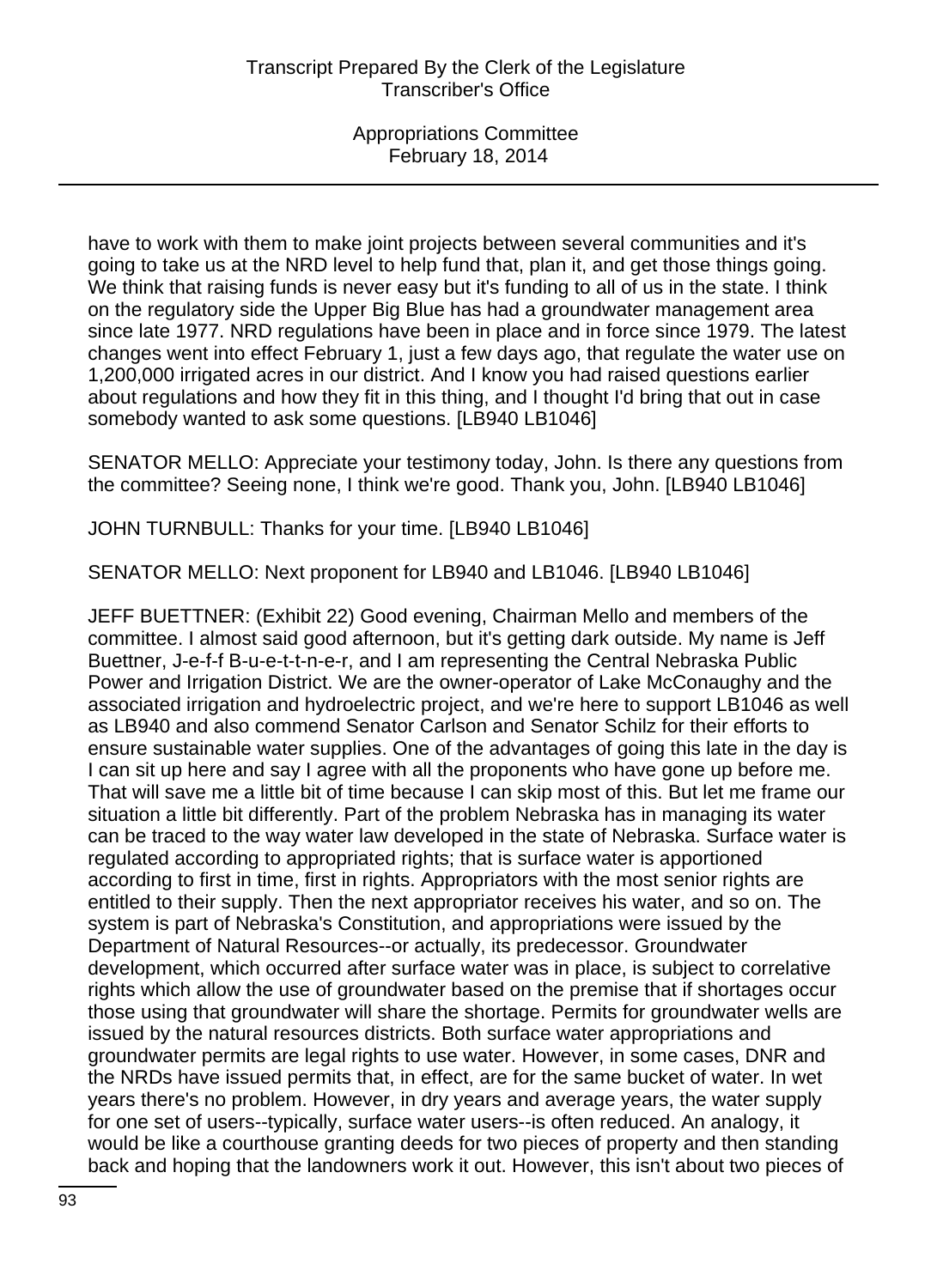property. This is about hundreds of thousands of irrigated acres as well as the recreational, wildlife, municipal, and hydroelectric benefits that come from our rivers and reservoirs. Put simply, conflicts have resulted from an incomplete understanding of the impacts of groundwater uses on surface water appropriation when the laws were being written. That hydrologic connection between the two was not as well understood as it is today. A dedicated source of funding from the state would facilitate programs and projects and activities designed to address sustainability of both. It is often said that water is Nebraska's most precious natural resource, and it's time to make an investment in that resource that will help sustain our water supplies now and for in the future. Thank you. [LB940 LB1046]

SENATOR MELLO: Thank you for your testimony tonight, Jeff. Are there any questions from the committee? Seeing none, thank you. [LB940 LB1046]

JEFF BUETTNER: Thank you. [LB940 LB1046]

SENATOR MELLO: Next proponent for LB940 and LB1046. [LB940 LB1046]

LORAN SCHMIT: (Exhibit 23) Good afternoon, Chairman Mello. This has been such a continual hearing I'm almost reluctant to testify. But in any event, I'm going to make new remarks. My name is Loran Schmit. I'm speaking here today on behalf of the Association of Nebraska Ethanol Producers. I want to commend Senator Carlson and Senator Schilz and the other committee members for their authorship of LB940 and LB1046. The Water Funding Committee gathered information from across the state to determine both the immediate needs and long-term actions that must be taken if the Nebraska Legislature is to develop a policy that will sustain Nebraska's most valuable resource--water. The Sustainability Committee has prioritized projects which in their opinion deserve state financial support. Some of these projects need immediate attention and some are less critical. We do not propose to second-guess the evaluation of the committee. We do want to commend the committee for recognizing that some of these projects deserve some state support. We appreciate very much that Senator Carlson, Senator Schilz, and other committee members recommend that these projects be funded by the General Fund. We hope that a majority of the Legislature will agree. This is not exactly my first hearing in this area, and Mr. Buettner has referred to the share and share alike legislation which was enacted many years ago. It was a very controversial item at that time because farmers came and testified before the Natural Resources Committee that I have invested \$70,000 in my irrigation system and that doggone neighbor of mine now wants to put in a well and there's not enough water for both of us. And the Legislature very wisely at that time said we're all entitled to some of that water and in times of shortage we will share and share alike. It's not like the first in time, first in right for the surface water. And so those policies began a long time ago. When Governor Kerrey was elected I was summoned to his mansion and met with three of Nebraska's leading citizens, and they said if you will pass a water management bill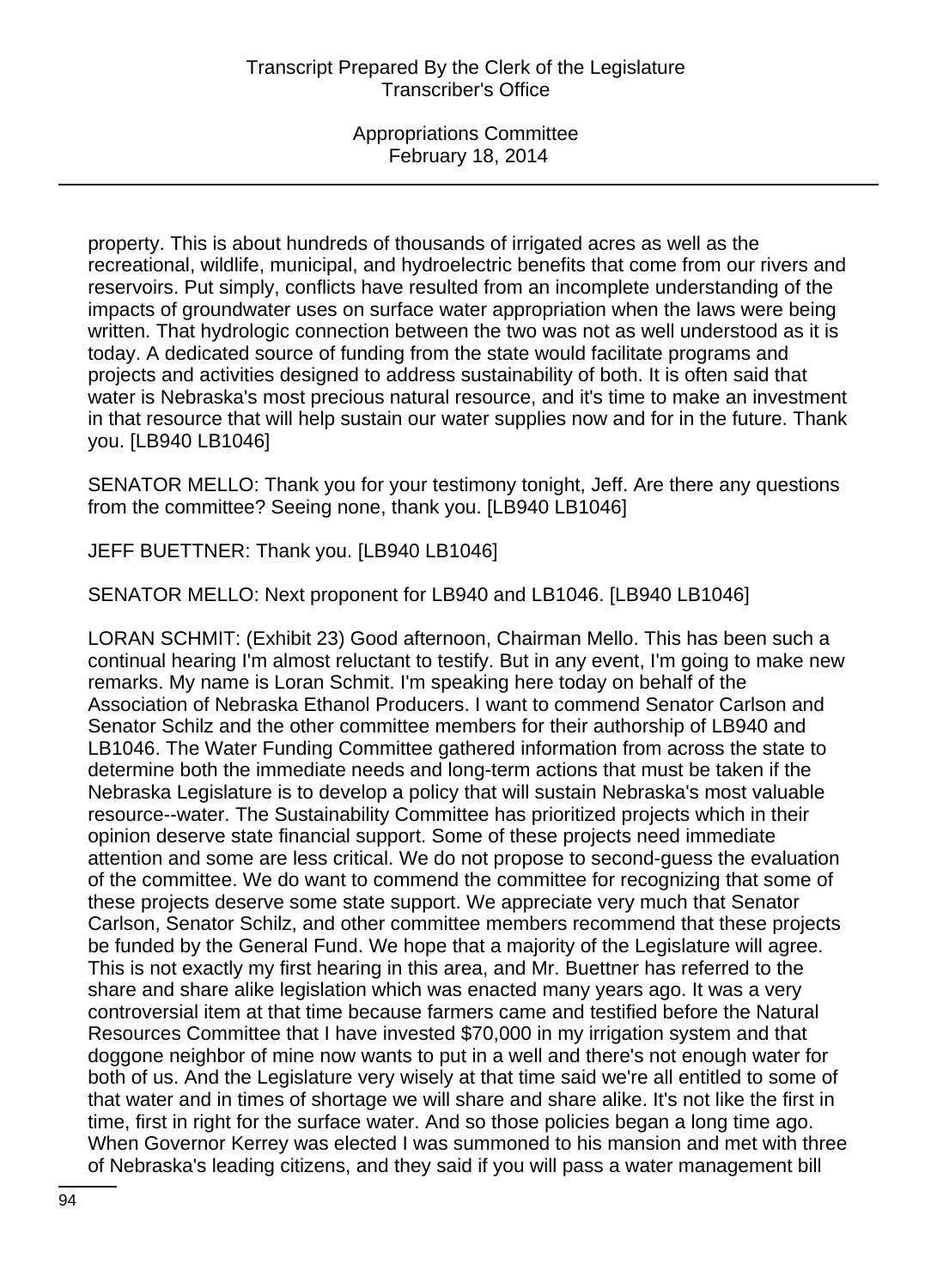Appropriations Committee February 18, 2014

we will guarantee you \$50 million--kind of strange corollary isn't it?--\$50 million per year for water projects. We passed the bill. And the water management committee did nothing. It actually sat idle, and all they did was hire some out-of-state attorneys to negotiate the Whooping Crane Trust Settlement that was \$5 million a year. And so I introduced legislation, it was to terminate the committee. Probably the only committee...the only agency that's ever been terminated in the state of Nebraska, but it had to be done because they weren't doing anything. Senator Schilz raised a question that I think needs to be addressed, and that is establish a legislative committee as oversight for this project. The performance of this group will be entirely proportional to the amount of oversight the committee gives the project. Senator Carpenter used to say there is nothing as much fun as spending other people's money. And you all have been around here long enough to know the truth of that. And if we do not watch how it's spent, you will be alarmed and amazed and embarrassed by how some of that money is spent. We have had a lot of good performance by natural resources districts, and I can tell you very frankly that in some cases I am embarrassed by what has been done by some of those districts because they have strayed a long way from the original goal of the natural resources districts. I'm not saying they are not desirable, I'm not saying they're not attractive, but when you spend other people's money you ought to remember what it was originally appropriated for. And so that comment by Senator Schilz, I'm sure he meant it intentionally, should be taken very seriously by this committee, because if you watch how it's spent you're going to get a lot more money...a lot more for your money. Also, and, Senator, the lawyers in this group are more adept to handle this than I am, but there ought to be some method whereby the state establishes our control over that water so that some time in the future some federal judge doesn't decide to send that water to Arizona or Texas or Saudi Arabia. When I first made that speech 30 years ago, eyes were rolled and people smiled, but today it's not so unrealistic. The day will come when our underground water is going to be valued by other states and other nations. So I would hope you would include that. I think that you have established a good system. I think the senators have done a lot of good work. I just hope that you will follow up on it. And one more thing we...you've all have come before you from time to time for more money. And you asked the question, where is it going to come from? We talked about tax relief. Well, Senator, last year I paid my taxes with \$8 corn. This year it's \$4 corn. There's a \$6 billion reduction in the value of Nebraska's corn crop. So we need to be mindful of that, that it isn't just the taxes you folks levy; it is how do we pay them. And so you've done a good job. Urban legislators have been good to rural Nebraska in the last 50 years, and I think that this money will continue that operation. Thank you very much. [LB940 LB1046]

SENATOR MELLO: Thank you for your testimony today, Loran. Are there any questions from the committee? [LB940 LB1046]

LORAN SCHMIT: I notice the questions get shorter as the session goes on. (Laughter) [LB940 LB1046]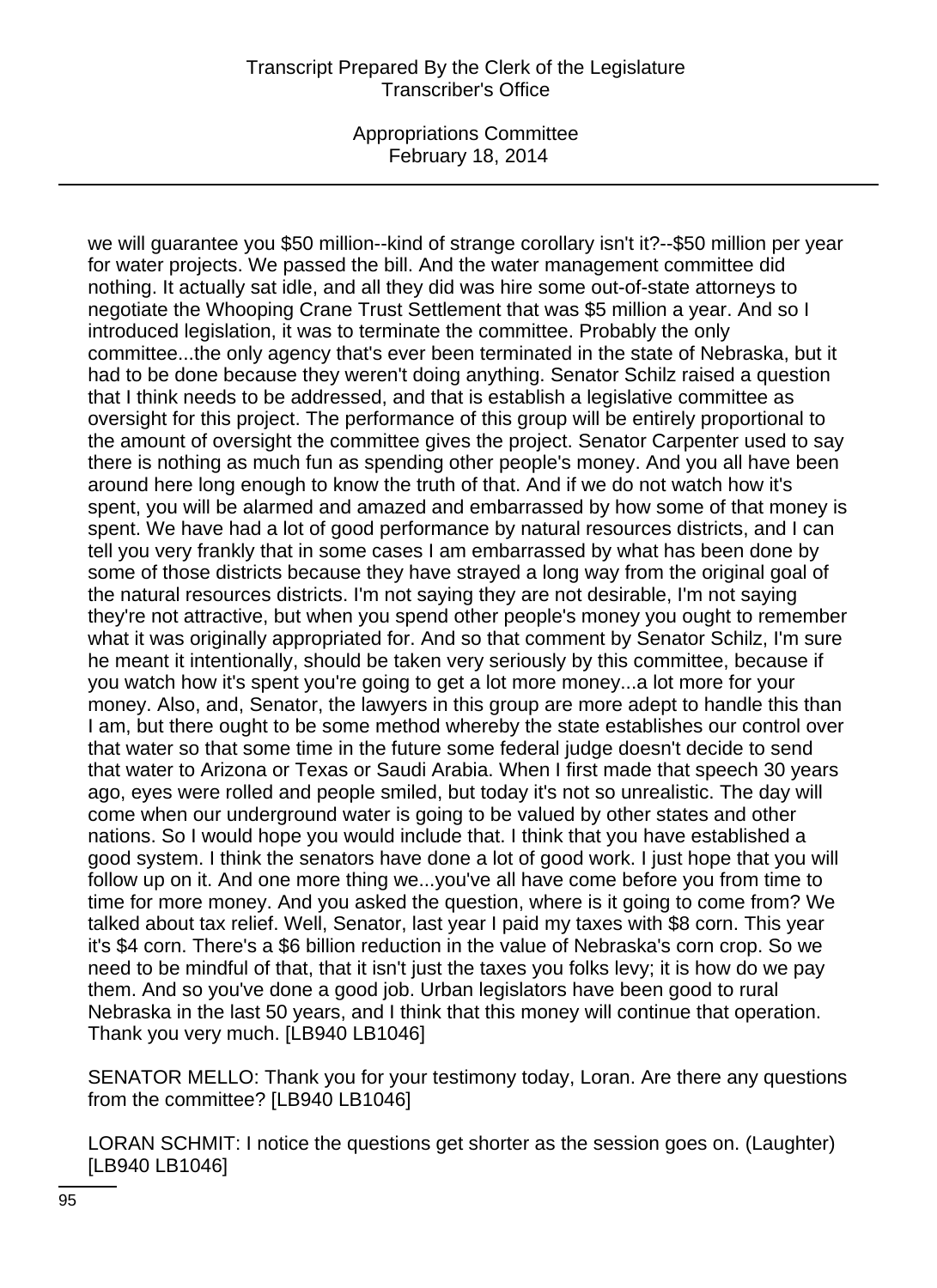SENATOR MELLO: Thank you, Loran. Next proponent. [LB940 LB1046]

JOHN MIYOSHI: (Exhibit 24) Senator Mello and members of the Appropriations Committee, my name is John Miyoshi, J-o-h-n M-i-y-o-s-h-i. I'm the general manager at the Lower Platte North NRD, located in Wahoo. Today I'm giving testimony in support of LB940 and LB1046 that creates the Water Sustainability Fund. Nebraska is the number one state in agriculture in our nation. We have an economy that is dependent on supplemental crop water at the needed time. We have a unique system of statutes, laws, rules, and regulations to see that water is wisely used without infringements on the rights of others or on the environment. In this system Nebraska's NRDs have the responsibility of managing the groundwater supplies. Managing groundwater can be an overwhelming task. Fortunately the Legislature does not attempt to put laws in place which would force all irrigators to come up under one set of state statutes and rules, but has empowered the NRDs to manage irrigation on a local level. As with any program, there is a cost to implement and correctly administer our groundwater programs. Attached to my testimony is a graph showing the Lower Platte North water budget expenditures for the past three years. The importance of the graph is to show that 7.6 percent of our total budget is spent on water activities while 22.7 percent of our property taxes has been spent on the same programs. What this shows is that while we are able to leverage many of our property taxes with outside funding, the same leverage is not available with our water programs due to the lack of outside funding opportunities. At one point in time there were corn checkoff funds that were marked to stop supporting ethanol and go to funding water projects in Nebraska. When it came time to begin funding water projects, the Legislature opted to not use the checkoff funds, with the promise that another source of water funding would be found. This promise is what prompted the creation of the Water Funding Task Force and the proposed legislation you are hearing today. For several years the Legislature funded the Integrated Water Management Program Plan that allowed NRDs to cost-share with the state on needed groundwater studies. Most of these studies would not have been accomplished without the seed money from the state. The Lower Platte North cooperated with other NRDs on several basinwide studies, but the individual study we are most proud of is our sub-basin delineation study that we call our groundwater bible. This study separates our NRD into 26 separate areas which are geologically different, with each having their own unique aquifer characteristics. Unfortunately, funding for new studies under this program has ceased. The past two years of drought have forced our NRD to revisit our groundwater rules and regulations. With the assistance of our sub-basin delineation study, we were able to draw boundaries on two special quantity subareas where we are not allowing expansion of irrigation and are imposing irrigation allocations. We have recently hired a consultant to assist us with creating a voluntary integrated water management plan for our management of our groundwater resources in conjunction with our surface water users. We will complete this plan with the Nebraska Department of Natural Resources by the end of 2015. Our NRD is one of seven involved in writing a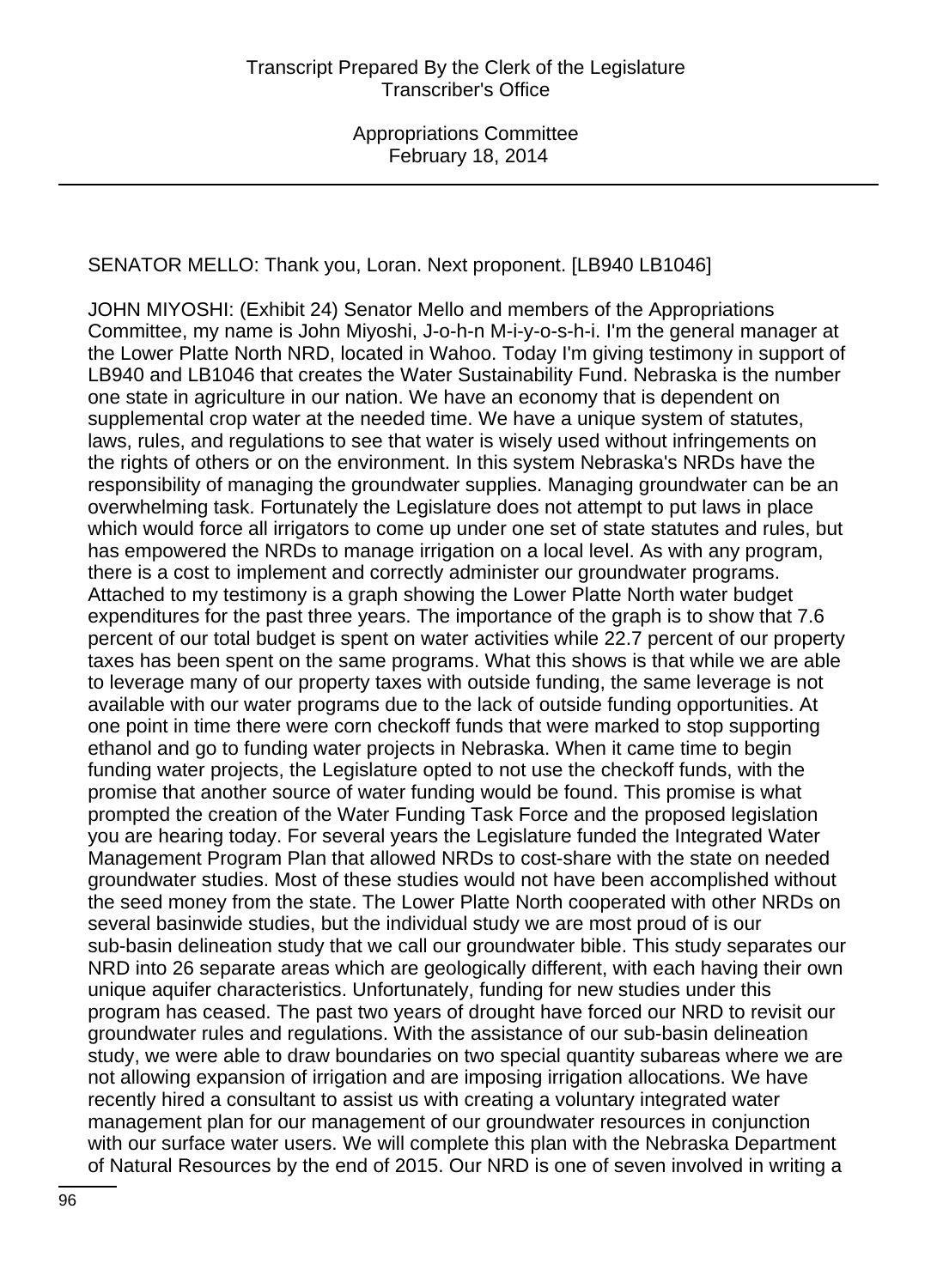basinwide water management plan. RFPs were mailed within the past few days to begin this planning effort. It is ground-breaking that seven NRDs are voluntarily cooperating on this endeavor. The legislation today is two steps with two separate bills. Many years of planning have gone into getting us to where we are today. LB940 is needed to clean up funding obligations so that LB1046 can begin with a clean slate. The Water Funding Task Force has mapped out a great plan for the future of our state. Now you have the opportunity to make that happen. We urge you to support this needed funding and pass LB940 and LB1046. [LB940 LB1046]

SENATOR MELLO: Thank you for your testimony tonight, John. Are there any questions from the committee? Senator Harms. [LB940 LB1046]

SENATOR HARMS: Thank you very much, John, for coming. I am just curious, what did your study cost you that you have on the table? [LB940 LB1046]

JOHN MIYOSHI: \$118,000. [LB940 LB1046]

SENATOR HARMS: Okay. And how long did it take them to complete that? [LB940 LB1046]

JOHN MIYOSHI: About two years. It's a series of maps and it separates our district geologically, aquifer characteristics, water in storage, the availability of that water in storage--just a huge number of facts. One of the good things is it draws the line between those different areas. And so... [LB940 LB1046]

SENATOR HARMS: Who did your study? [LB940 LB1046]

JOHN MIYOSHI: Olsson Associates here in Lincoln performed the study for us. Just a great effort. [LB940 LB1046]

SENATOR HARMS: Okay. Thank you, John. [LB940 LB1046]

SENATOR MELLO: Any other questions from the committee? [LB940 LB1046]

JOHN MIYOSHI: Okay. [LB940 LB1046]

SENATOR MELLO: Seeing none, thank you, John. Next proponent. [LB940 LB1046]

RON WOLF: Chairman Mello and members of the committee, my name is Ron Wolf, R-o-n W-o-l-f. I'm testifying today on behalf of the Nebraska Water Coalition in support of both of these bills, LB940 and LB1046. The coalition, for a quick explanation, is a joining of the Nebraska Water Resources Association and the Nebraska State Irrigation Association. They are two statewide water groups. We are dedicated to appropriate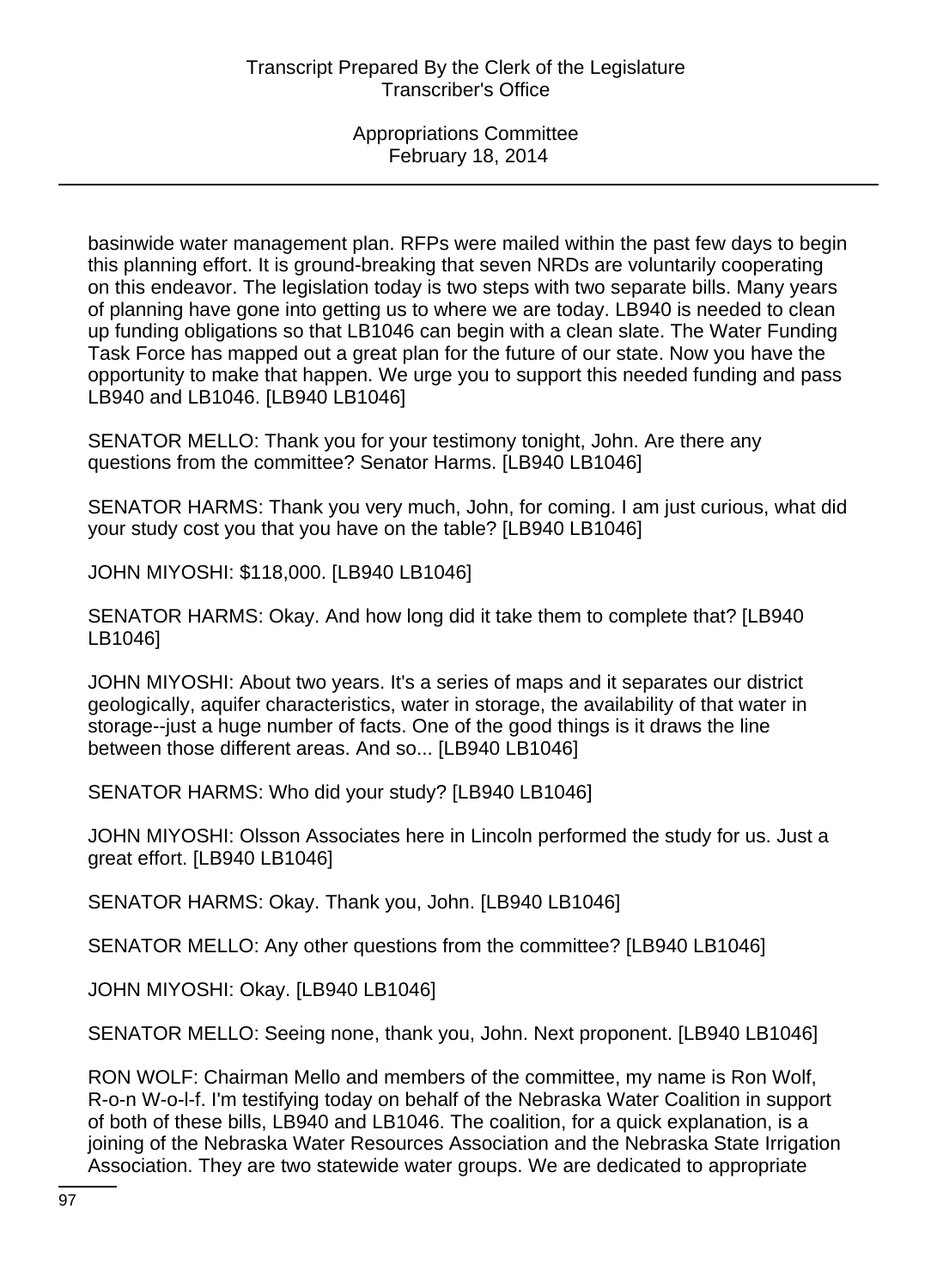Appropriations Committee February 18, 2014

management, conservation of both water and land use in this state and through NWRA national. Our interests, we're pretty diverse. There's river basin reps, surface water appropriators, groundwater irrigation, electric power, municipality, industrial, professional, conservation, recreation, and financial institutions on these boards. So it's kind of a pleasure when we all agree on one thing, and the one thing we do agree on is there's some water funding needed for water sustainability. I've got some really beautiful testimony here and you've already heard most of it already, so I'd like to divert from that. Some of this may be personal. If I step on a toe, blame me, not the coalition, please. I detest paying taxes. I don't like it. But it helps if I get something for my money; if I get roads for my gas tax, if I get educated kids from land taxes. And I listened to testimony earlier today regarding job creation money, property tax relief. You guys are in a bind. We all want your money. But I would submit to you one of the best things you can do for economic development in this state is assure a dependable water supply. That's going to be the basis, I don't care if it's light industry, municipal, residential; there it is. There's your economic development. There may be a...I sense some reluctance to use Cash Reserve monies. But savings account money can be invested wisely if you see a payback in the near term future, if it's foreseeable, and I think you will if these funds are made available and used right. I do like the portion of Senator Carlson's bill where there's ongoing funding. Too many times we give the mouse a nibble and then let him starve to death. And to tell you the truth, this is the first nibble that water sustainability may get for quite a while here. There was some discussion there about \$40 million, I believe, some questions during Senator Carlson's introduction--\$50 million--being enough or too much. I can talk a little bit about the one dam I'm familiar with, the Calamus Reservoir, if any of you know it. I do operate and am in charge of maintaining that. That was about a \$72 million project. That was construction costs. You can figure about a 62-68 percent overhead on top of that by the time you involve the state, fed, and local governments. And that doesn't get you the environmental impact statement. So Calamus holds roughly, I'm going to say, 8-10 percent of what McConaughy will. So \$50 million, if you're going to build dams plan on spending some money. Sustainability, I'm sure there's a definition of it, but please remember that sustainability needs to include stream flows. We've got areas in the state where there's groundwater pumping going on and surface water people haven't had water, this will be the second year now. I'd hate to see these funds utilized for an ongoing endless series of studies and data gathering. I think we're at the point where there can be some real projects, as pointed out by the senators, where we can make a real difference. And I congratulate you people on your stamina. I'll quit now. [LB940 LB1046]

SENATOR MELLO: Thank you for your testimony tonight, Ron. Are there questions from the committee? Seeing none, thank you. [LB940 LB1046]

RON WOLF: Thank you. [LB940 LB1046]

SENATOR MELLO: Any other proponents for LB940 or LB1046? [LB940 LB1046]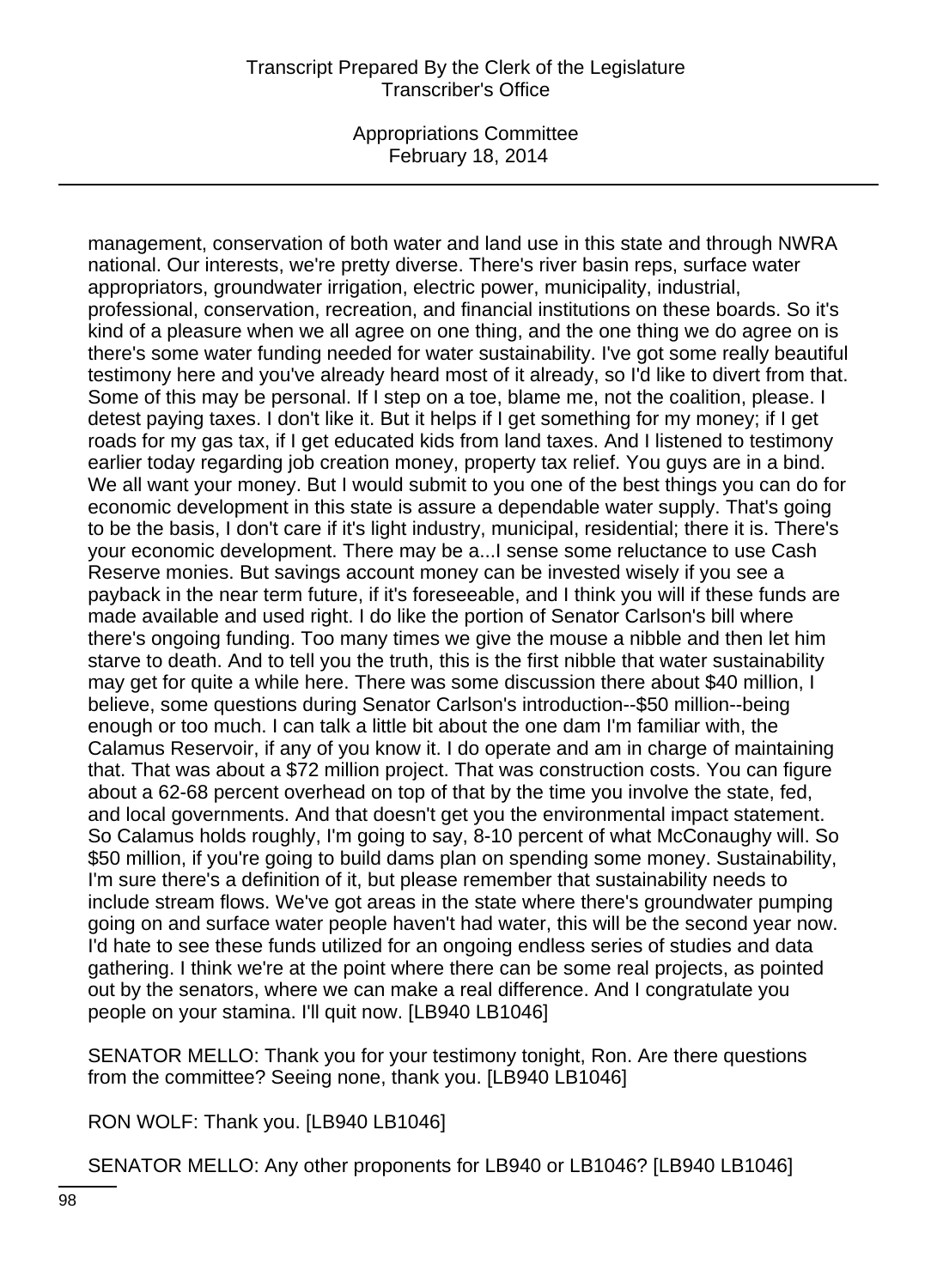DEAN EDSON: Chairman Mello and members of the committee, my name is Dean Edson, spelled D-e-a-n E-d-s-o-n. I wasn't originally planning on testifying today, but I thought with some of the questions that got asked I might come up here and maybe try to answer some questions for you. I want to touch on a couple things before we do, and that might prompt some additional questions for you. When you were asking about, are we doing anything to reduce pumping and reduce water usage, we are doing that all across the state. Primarily the one that comes up right away is the Republican River Basin. The Upper Republican NRD put their allocation in back in the late '70s. It was 24 inches. Today it's down to 13. So it's been cut almost in half. Since the settlement agreement, the pumping reduction in the Republican River Basin goal is to reduce it by 20 percent, and we're getting close to that. In the water short year, we had to reduce pumping by an additional 50,000 acre-feet of water. And so those regulations were imposed and that's what previous testifiers were talking about with the hard cap allocations. So those are in place. We have an augmentation project, two augmentation projects in the Republican River Basin: Rock Creek, which is operational; and then N-CORPE, which is the other one that keeps being discussed. I want to be quick and to the point with N-CORPE. N-CORPE was in line to be in operation in 2013. We were sued by the Frenchman-Cambridge Irrigation District and Bostwick Irrigation District in 2013, which stopped the project from moving forward. We just found out from the Department of Natural Resources, had we had that project in operation in 2013 there would not have been a call on the river and the surface water irrigators would have had all of their water, all of their storage water, and had access to their additional groundwater. There wouldn't have been the additional 50,000 acre-feet reduction in pumping. So I want to make that perfectly clear that we are moving forward and doing that. The occupation tax, there are four NRDs that are authorized to use the occupation tax now. You have to incorporate it into your integrated management plan, have to have it approved by the state. Those four NRDs are at their maximum amount of \$10 per irrigated acre and they're obligated for the next 25 years to pay for the N-CORPE project. The funds that we're talking about today, N-CORPE is not eligible for the funding under the \$50 million, so. And the farmers are going to be paying for that augmentation project. In Dawson County, the NRD has worked with four irrigation canals, with Central Platte NRD. There's primarily local NRD funds. We have rehabbed and joined partnership with four irrigation canals in that area. There is no reduction of irrigated acres, but the NRD has either bought one canal out, gone into partnership with the surface water canal on a 50/50 ownership, done a 99-year lease, and trying to finalize the negotiating on the last one. With that, we can take...we have no reduction in irrigated acres, but we take those excess flows from surface water and either leave them in the river when someone else downstream needs them, or if there's excess flows we'll run them through the canal and recharge the groundwater area and then still leave adequate water in the river. These are innovative type ideas where we can get partnerships with the surface water irrigators and the NRDs and groundwater irrigators and come up with some solutions. But that took about \$7.5 million to do that and rehab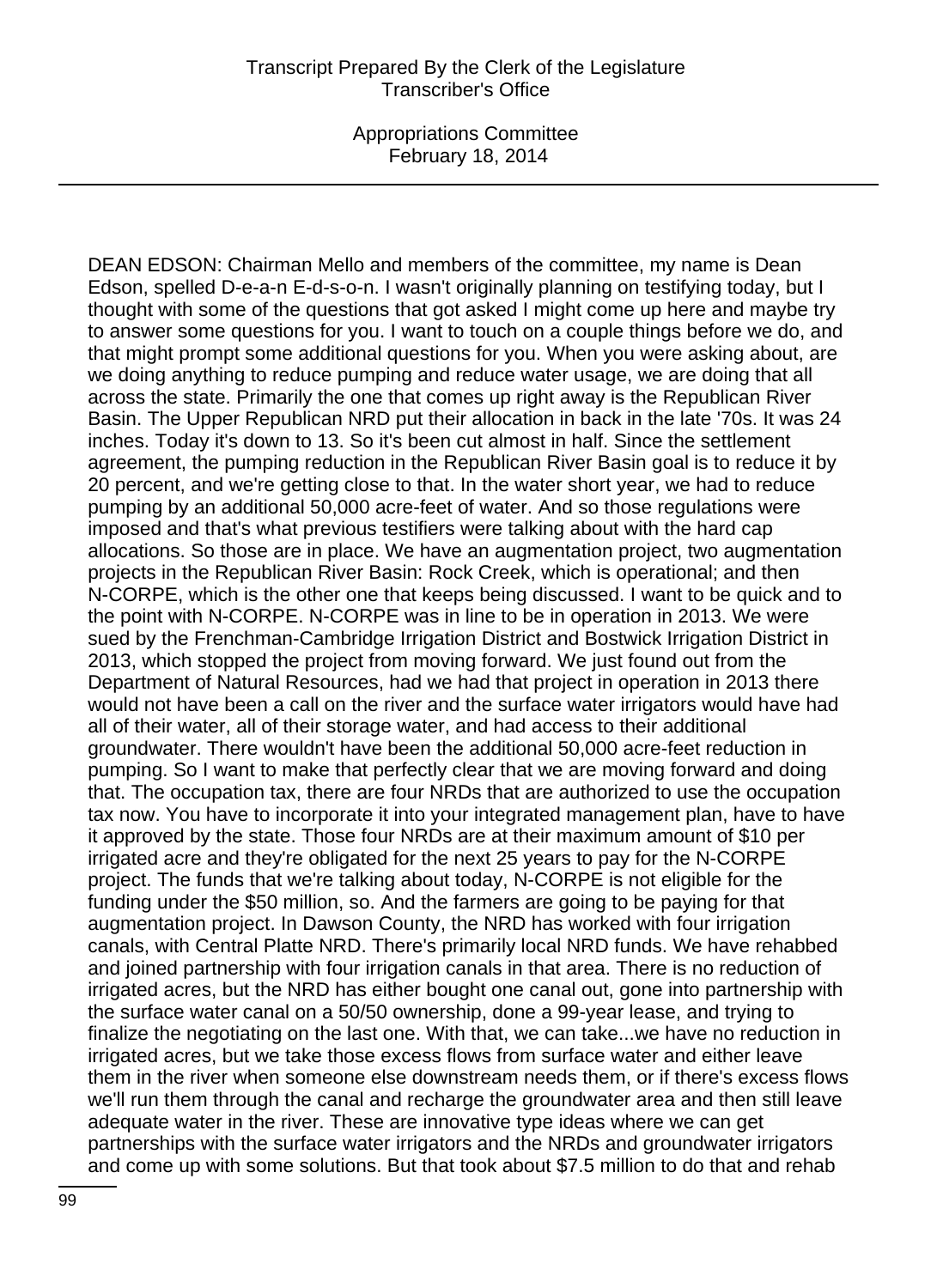Appropriations Committee February 18, 2014

all those canals. It's not cheap. I want to close here quick, but we've got allocations in the South Platte and North Platte NRDs, Upper Niobrara-White, the entire Republican River Basin, Lower Platte South, Lower Platte North, Lower Elkhorn. They're all over the state and they put the allocations in to address the water shortage issues and then help out domestic supplies. We're trying to help out the small and large municipal users, and you've heard that in the testimony. They've come to the NRDs for help. That's part of this package. We have got to keep the economic development going throughout the state in all areas of the state, and the water usage is important out there to those communities. There was a study, and it's included in our testimony that was given previously, 2012 irrigation. Because we could irrigate, \$11 billion was added to our economy. And that's one of the primary reasons why we're sitting here and looking at a Cash Reserve today. So I'll try to answer your questions if you've got any. [LB940 LB1046]

SENATOR MELLO: Thank you for your testimony, Dean. Are there any questions from the committee? I've got two: one dealing with tax policy. We heard earlier some of the property tax credit bills, the policies that are in the Revenue Committee that would reduce ag land valuation from 75 percent to 65 percent. I didn't hear you talk about those levy limits on NRDs. If the Legislature was to move in that direction, wouldn't that simply drive water funding that is currently being spent now by NRDs, by lowering the property tax valuation by 10 percent? [LB940 LB1046]

DEAN EDSON: It could. It could. I'm not the tax expert in our family. There's another member of our family that is the tax expert. [LB940 LB1046]

SENATOR MELLO: I'll go find her. [LB940 LB1046]

DEAN EDSON: Yeah, you might want to talk to her. But, you know, some of those things will have some influence, but I don't want to get into a tax debate. I'll be proven wrong later. [LB940 LB1046]

SENATOR MELLO: I guess, Dean, I have...I've been thinking about this throughout the hearing, and a testifier in support mentioned this, which is Nebraska ranks number one in regards to irrigated acres in the country. My question is, is that really a ranking right now, knowing the changes in climate science and drought, is that really a ranking that we want? Knowing that's why we have bills in front of us today, is that we need to spend income and sales tax, corporate income taxes, and miscellaneous tax dollars on being that number one ranked irrigated state in the country, is that really a ranking that we want right now? [LB940 LB1046]

DEAN EDSON: I think it is and I think it's a ranking we want to maintain. But we also want to manage it appropriately. I think we need to...and that's what we're looking at with these funding bills. This manages us into the future and look into the future,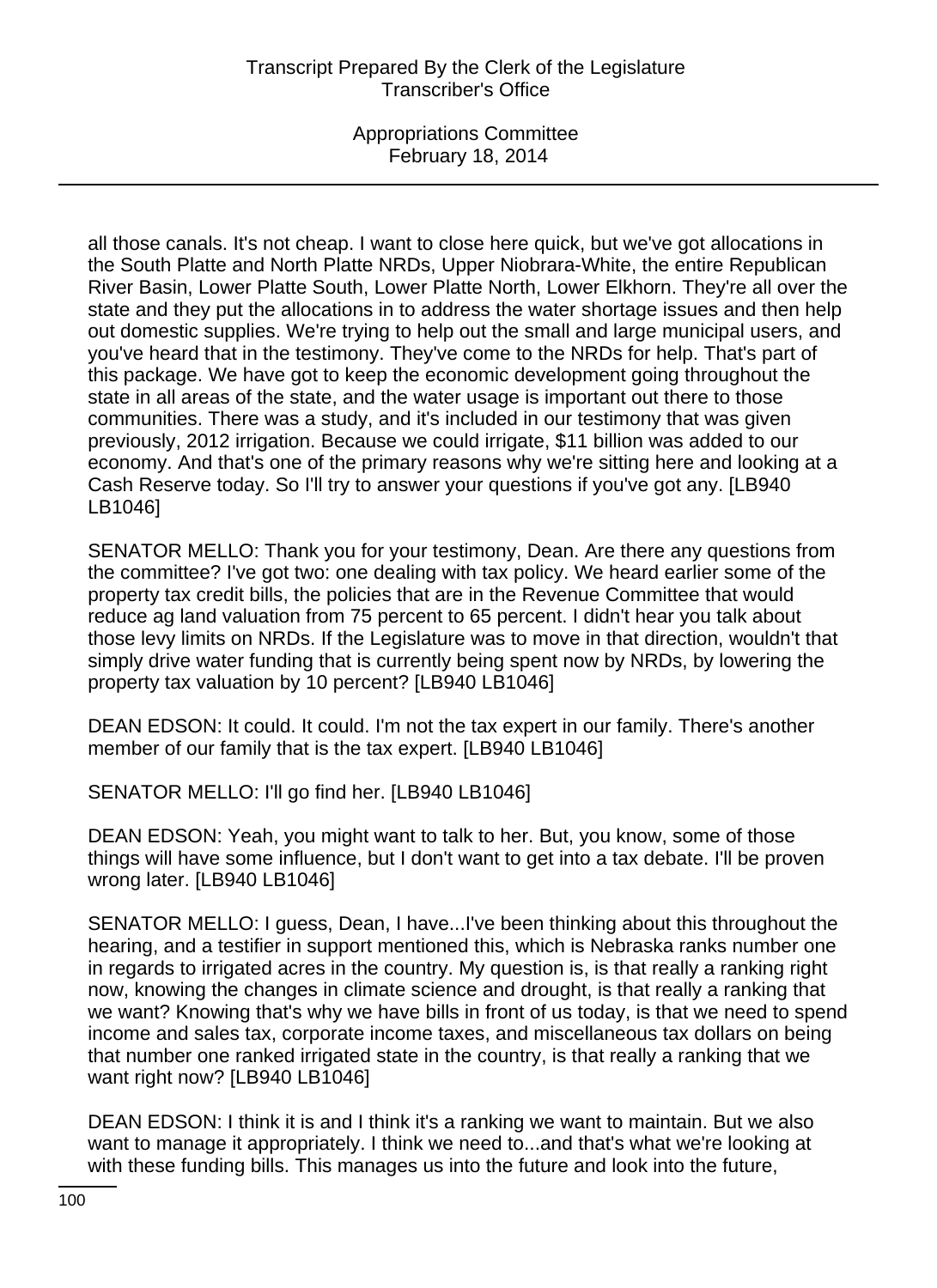not...past our generation, look at the next generation. Let's make sure these economic opportunities are there. Nebraska is an ag state. We all know that. It drives our economy. By 2050, the global food demand is going to increase by 50 to 100 percent. Where's that food going to come from? And if we're not positioned right to have irrigated agriculture here, we're missing an opportunity. What we're trying to do with the NRDs is maintain that water table out there, try to increase it when we can. If you look at the other states and look at the USGS, Texas has a significant decline, Oklahoma, Kansas, significant declines. On the average, ours has increased since the development. Now we have some areas where we have decreases, but on the average, according to the USGS, we have increased our water supply. We want to continue to do that. [LB940 LB1046]

SENATOR MELLO: Okay. Any other questions from the committee? Seeing none, thank you, Dean. [LB940 LB1046]

DEAN EDSON: I'll try to get you the property tax data. I don't have that information up here. [LB940 LB1046]

SENATOR MELLO: I'd appreciate the occupation tax information. Thank you. [LB940 LB1046]

DEAN EDSON: Yeah, okay. I'll get you that other later. Thanks. [LB940 LB1046]

SENATOR MELLO: (Exhibits 26-34) Are there any other proponents for LB940 or LB1046? Seeing none, that will move us to any opposition. Real quick, actually, I should read these letters. First off, in respects to support, we did receive letters of support for LB940 and LB1046 from Brian Barels from the Nebraska Public Power District, James Hawks from the city of North Platte, Mike Delka from the Bostwick Irrigation District, Tom Moser from the Lewis and Clark Natural Resources District, and John Berge from the North Platte Natural Resources District. We did receive a letter of support for LB1046 from Brad Edgerton from the Frenchman-Cambridge Irrigation District, and Lynn Rex from the League of Municipalities. Next we'll move to opponents for LB940 and LB1046. [LB940 LB1046]

KEN WINSTON: (Exhibit 35) Good afternoon, Chairman Mello and members of the Appropriations Committee. My name is Ken Winston, K-e-n W-i-n-s-t-o-n, appearing on behalf of the Nebraska Chapter of the Sierra Club in opposition to LB940 and LB1046. And this is not really a position that I really am excited about being in. I'd rather be cheerleading along with the rest of the folks here this afternoon. But there are a number of things about the bill...I guess one of the things, and I'm not going to read my testimony because obviously you can read that, but one of the things that I want to emphasize is our appreciation for all the hard work by everybody who was involved with this study and particularly for Senator Carlson and Senator Schilz. We know how much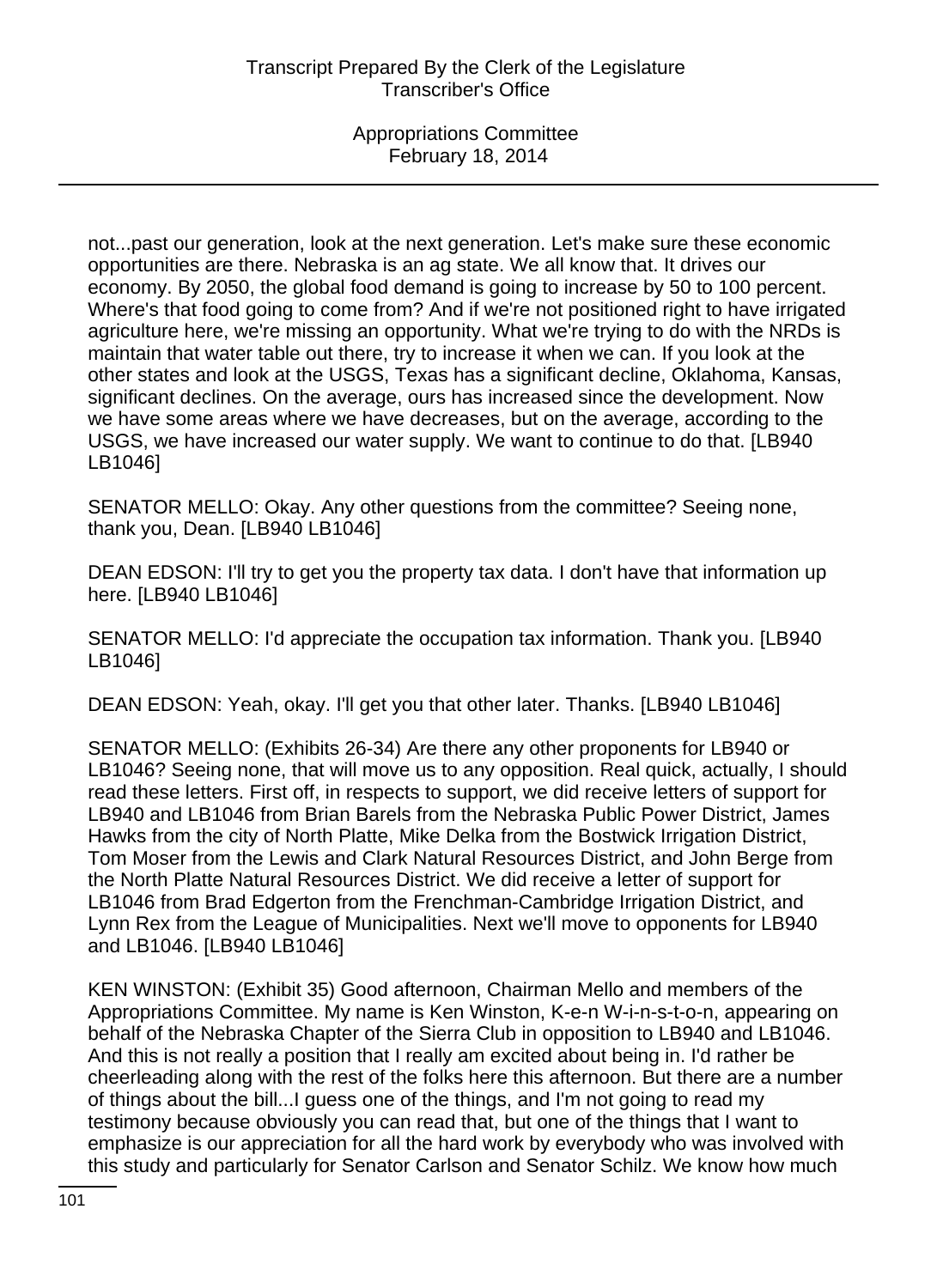Appropriations Committee February 18, 2014

they care about this issue and how important it is to them. And so...and everybody who was involved in the task force, from the top to the bottom, the fact that there was a lot of hard work that went into it; and so we really respect that. And the goals that people are talking about today are significant and we support most of those goals. It's just a question of how do we get there. And we have concerns about how to get there, and I guess I'm...as I said, I'm not going to read my testimony. But the concerns are, is this going to pass constitutional muster? I guess that's the first question. And because of the fact there aren't any criteria for how this is going to be spent and the money is just going to go over to the Natural Resources Commission and they're going to allocate it according to their wisdom. And there's a long line of cases that say the Legislature has to direct how money gets spent. And so maybe this passes muster, maybe not. But I think it's an important enough issue that we shouldn't be just saying, well, go forth and do good things with it. Then the next thing is, just the issue of the fact that water...the public policy of this state on a number of areas says that water belongs to the people of the state. And that means everybody. And just looking at the membership of the task force...and, once again, as I said, greatly appreciate and support that work. But just looking at it, it really, even though it was diverse from some people's point of view, it really isn't diverse in terms of the overall population of the state. It's overwhelmingly rural. It's overwhelmingly male. There's only one woman on the task force. That really isn't representative of the population of the state. And if everybody in the state is involved in this process, if everybody has an ownership and has a legal right to water, water is vital. I've heard...I've said on a number of occasions that water is life. I've heard Senator Carlson say that. And it's true, it's vital to everybody. It's also vital to agriculture. But the other thing is, it's also vital to everybody...to every soccer mom, to every person in Omaha and Lincoln it's vital to them, everybody in Kearney and Grand Island. But their voices aren't necessarily part of this process at the present time, and I think they need to be part of the process, because if it is something that's this important and...I mean, I remember my mom saying when I was kid, if there's something worth doing, it's worth doing right. And that's certainly the case here. And so I guess the things that we would...one of the other things that struck us as a matter of concern was just the fact that there were several recommendations for funding by the task force, but none of them were brought forward. And it's like, well, okay, these guys, these 27 people...they had to get at least 27 people to agree, and but yet that's being ignored now by the Legislature. And we're looking at the recommendations for funding allocation. We think they look good but why aren't they included in that legislation? And so we just think...we're concerned that the work of the task force is not going to be incorporated, and we think it ought to be incorporated in legislation. There ought to be more directive direction as to how the funding gets used and there ought to be more opportunities for input for people from all across this state. And I guess the other thing is, it's been mentioned that a big part of this was because they didn't want to continue to go after Environmental Trust money. Well, then let's make sure that that gets taken out as part of the process, that we're no longer taking money from the Environmental Trust. And then I guess the final thing is, you know, let's just make sure that we've got everybody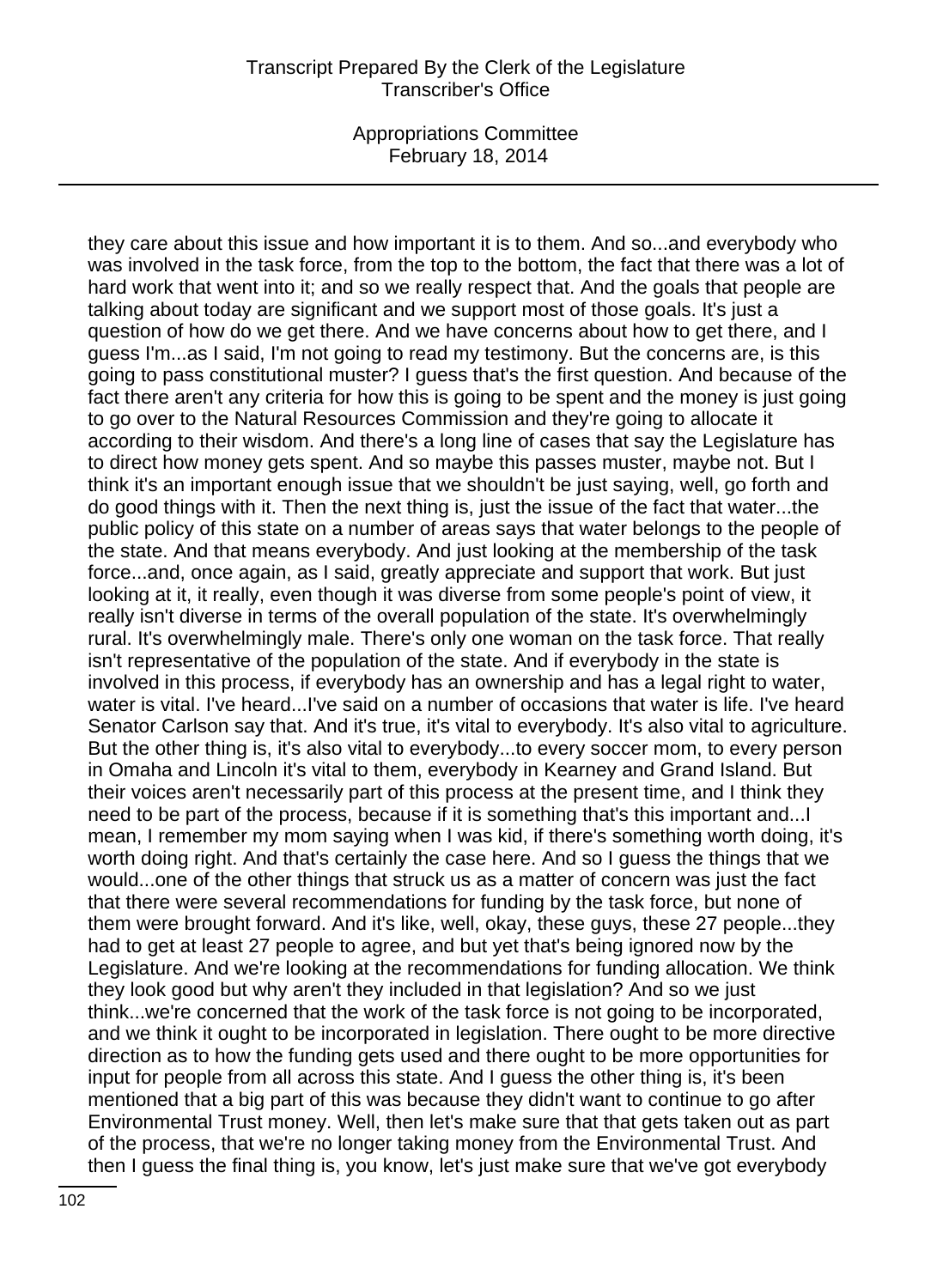involved in the decision-making process. Let's make sure that we have input from...I mean, I heard something from Mace Hack said, yeah, the urban person has just as much concern about their water quality and their water quantity as a rural person does. And I heard you make some comments about that, as well, Senator Mello. So those are things that we think need to be addressed, and we'd ask that those be addressed. I'd be glad to have conversations with anybody who is willing to work on this subject. But we just think there's some things that need to be addressed if we're going to go forward with these ideas. [LB940 LB1046]

SENATOR MELLO: Thank you for your testimony, Ken. Are there any questions from the committee? Senator Harms. [LB940 LB1046]

SENATOR HARMS: Thank you very much for coming. I'm just curious about where will the Sierra Club be 20 years from now when we don't have any water? [LB940 LB1046]

KEN WINSTON: Well, here's the deal, and frankly, here's where I'm coming from. I think...and I think I've been as strong a supporter for protecting our water support--the Sierra Club has and I personally--for protecting our water supplies and supporting them, as anyone. [LB940 LB1046]

SENATOR HARMS: I'm talking about the Sierra Club. You're representing the Sierra Club. I'm just curious where they'll be. The other thing I would like to walk down the pathway with you just for a few minutes, when you talk about there's no direction, that's one of the reasons why I asked Senator Carlson the question about priorities. We can fix that very easily, right here, by sitting down with Senator Carlson and the people there and put priorities with this aspect of it. I don't have any...we can fix that. That's not a problem. The other thing is that if the people own the water, the state owns the water. And the state, by constitution, as I understand it, you can't sell it as people. Landowners cannot sell the water. They can't ship it out of the state. The state itself owns the water. So my point is that with the right input, we can resolve the issues that you're talking about. But I just...I take offense, I guess to a certain degree--maybe it's just getting late in the night--that, quite frankly, I don't know where you're going to be 20 years from now unless we deal with this issue now. I think this is the single most important decision we're going to make this year, is what we do with this water. Because we're not going to have a future. All the things we're talking about now and all this input you're asking for, we aren't going to have any of that. And so I think we have to address the issue and get after it one way or another. Whether the Sierra Club is with us or not, I don't care. My point is we have to get after it. [LB940 LB1046]

KEN WINSTON: Well, Senator, I think that maybe you're not...that you're hearing a conflict that I don't think exists. I think... [LB940 LB1046]

SENATOR HARMS: That's good. I have hearing aids and sometimes they're up and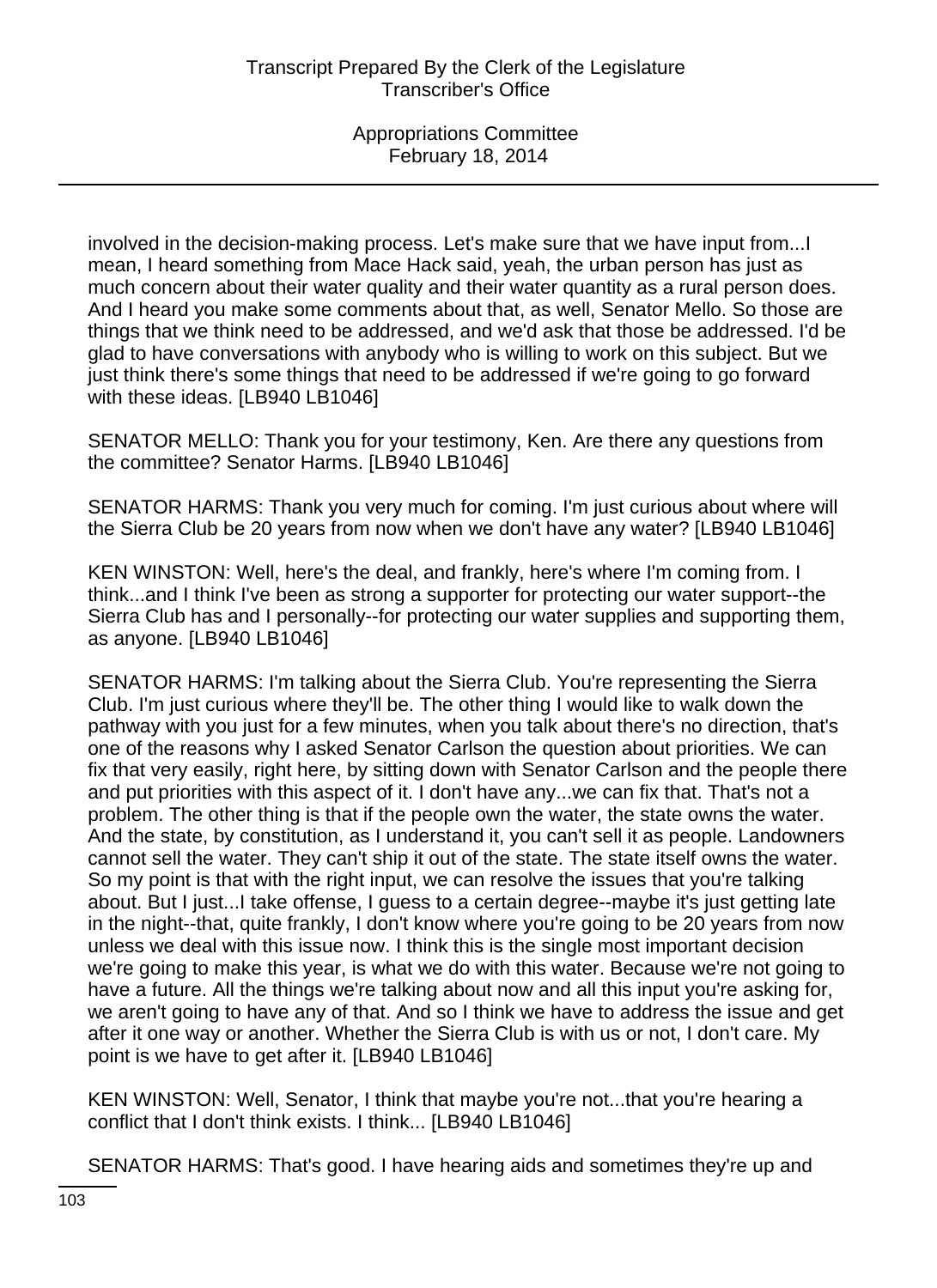sometimes they're down. So my wife calls it...she just says I kind of shut it down when I don't want to hear what she's saying, so. I understand that. But I just wanted you to understand where I'm coming from because I think it's an important issue. [LB940 LB1046]

KEN WINSTON: (Laugh) And I appreciate that. But as I said when I started, it's not the objection to the goals; it's how we get there. And we're saying we're concerned that there isn't...and I agree with you, I think that if the things that are done that you're describing are put into it, then our objections wash away, so. [LB940 LB1046]

SENATOR HARMS: Yeah, we can resolve those issues very quickly, that's my view, so. [LB940 LB1046]

KEN WINSTON: But just to go further, the Sierra Club is strongly in support of protecting and conserving and sustaining resources. And, by golly, I've got three children and I want to make sure that they're there for my kids and their kids. [LB940 LB1046]

SENATOR HARMS: Well, I appreciate that. Thank you very much. Thank you, Mr. Chair. [LB940 LB1046]

SENATOR MELLO: Any other questions from the committee? Seeing none, thank you, Ken. [LB940 LB1046]

KEN WINSTON: Thank you. [LB940 LB1046]

SENATOR MELLO: Are there any other opponents to LB940 or LB1046? Seeing none, is there anyone here in the neutral capacity for LB940 or LB1046? [LB940 LB1046]

RON YODER: Thank you, Chairman Mello, members of the committee. My name is Ron Yoder, R-o-n Y-o-d-e-r. I'm associate vice chancellor in the Institute of Agriculture and Natural Resources at the University of Nebraska-Lincoln. And I think you're aware that as an officer of the university I'm testifying in the neutral position. And I am painfully aware that I may be the only thing standing between many of you and dinner, so I will try to be brief. (Laughter) I think Senator Carlson and Senator Schilz have framed the situation very well, as have the testifiers that have gone before me. So I want to be on record as a representative of the university, that the university has a long history of being interested in water sustainability. We have very strong research and extension programs and have had for a long time. We have an expert faculty. Just in the past year and a half we've added, including 2 that we're adding now, 11 faculty members to our water faculty. And we have worked with and continue to work with many of the partners throughout the state that have a large interest in water management and water quality, water quantity, climate. So what I wanted to leave you with is that we want to continue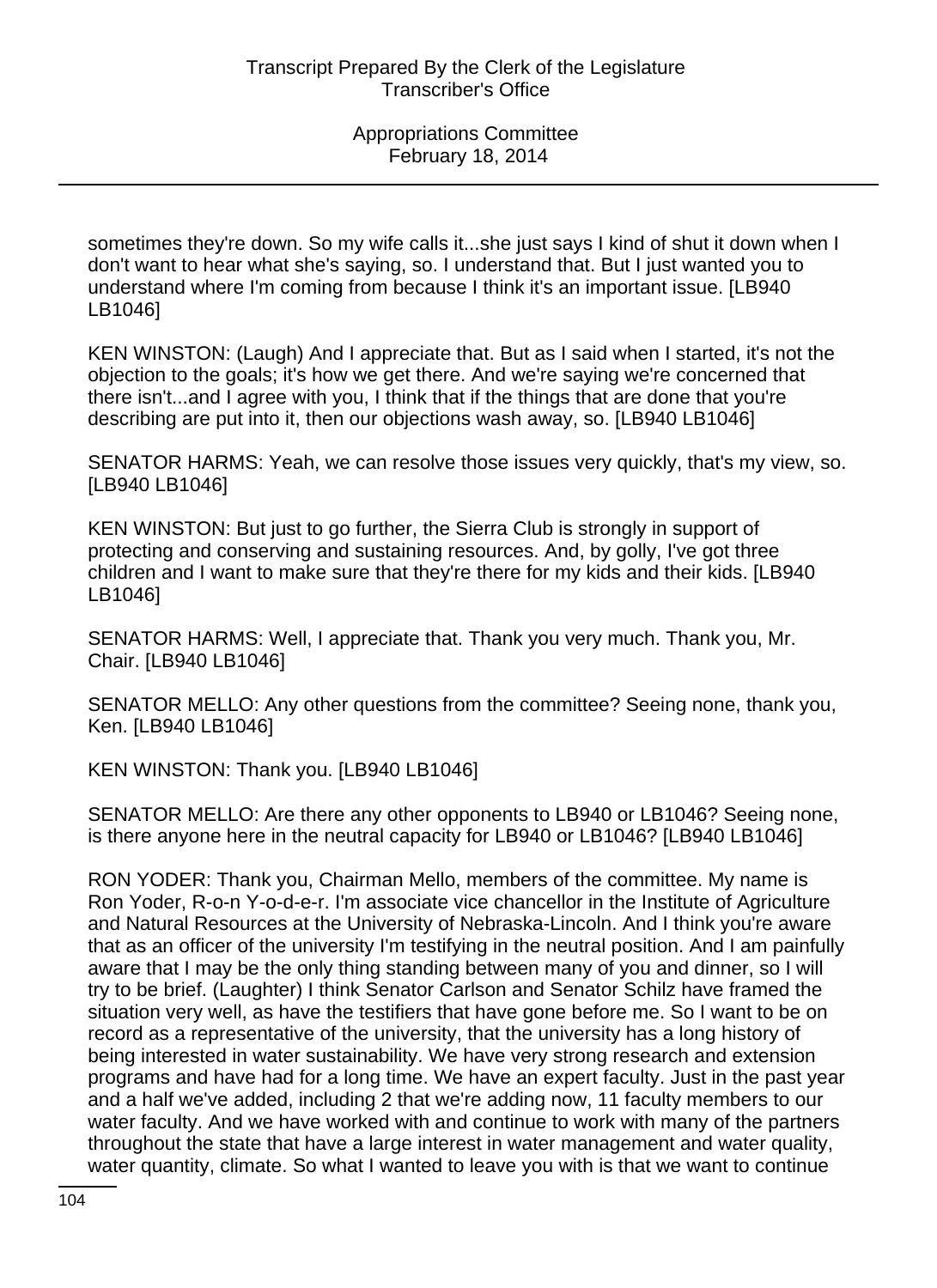to be that good partner that provides unbiased research and education programs to inform the conversation around managing water resources, the very vital water resources of this state. Thank you. [LB940 LB1046]

SENATOR MELLO: Thank you for your neutral testimony tonight, Ron. Are there any questions from the committee? Seeing none, thank you. That will lead us back to Senator Carlson and Senator Schilz for closing. [LB940 LB1046]

SENATOR CARLSON: Senator Mello and committee, thank you for your endurance. Thank you for your patience. And I want to thank each one of the testifiers and all the members of the committee for being a part of this hearing this afternoon. I'm going to just talk very briefly about Ken Winston's remarks. And he and I are friends. He talked about projects. Well, you know, that we've got a billion dollars' worth of specific projects here that we can look at. I think the representation on the Natural Resources Commission is really good representation. It brings in everybody in the state. And we're very, very careful in talking about--and we have earlier today--we're concerned about municipal uses of water and we're concerned about domestic users. And in the scope of things, when there's a problem they come first, and nobody is arguing that. But I would say that the Water Sustainability Task Force is made up of fine people and they've done outstanding work. This is a proactive approach. And so again I repeat Dr. Ronnie Green: We're in 2014 but we're wanting to think like 2050. We have a tremendous challenge but this is an immense opportunity, and I think this is the most important decision on issues in my eight years in the Legislature. This is a legacy act, a legacy effort, a legacy determination. And you're just as important in this decision as any of us that have been working on this all the way along. This is a Kingsley Dam, this is a Lake McConaughy kind of decision. So we ask for your help, and thank you for your careful consideration and thank you for your patience. [LB940 LB1046]

SENATOR MELLO: Thank you, Senator Carlson. Are there any questions from the committee? Tom, I've got one, and it was a question I asked Dean Edson. And we've talked about sustainability in our kind of small group at the end of last session, and it's something that I know that other members have talked about. I have a tough time getting my hands wrapped around how we can talk about sustainability and still want to be number one in irrigated acres in the country, knowing that there's been no reduction in irrigated acres. We can't continue that number moving forward and still say we're going to use less water in the future. I guess I'm just trying to get my hands wrapped around how we can say we want sustainability on one hand, yet we still want to be number one in irrigated acres in the country. I just don't...those two philosophies seem to be running in my head a little bit against each other, and I want to give you a chance to walk me through it a little bit. [LB940 LB1046]

SENATOR CARLSON: Okay. And I can understand that concern. But if you look across the state, we have whatever number of acres that we have that are being planted now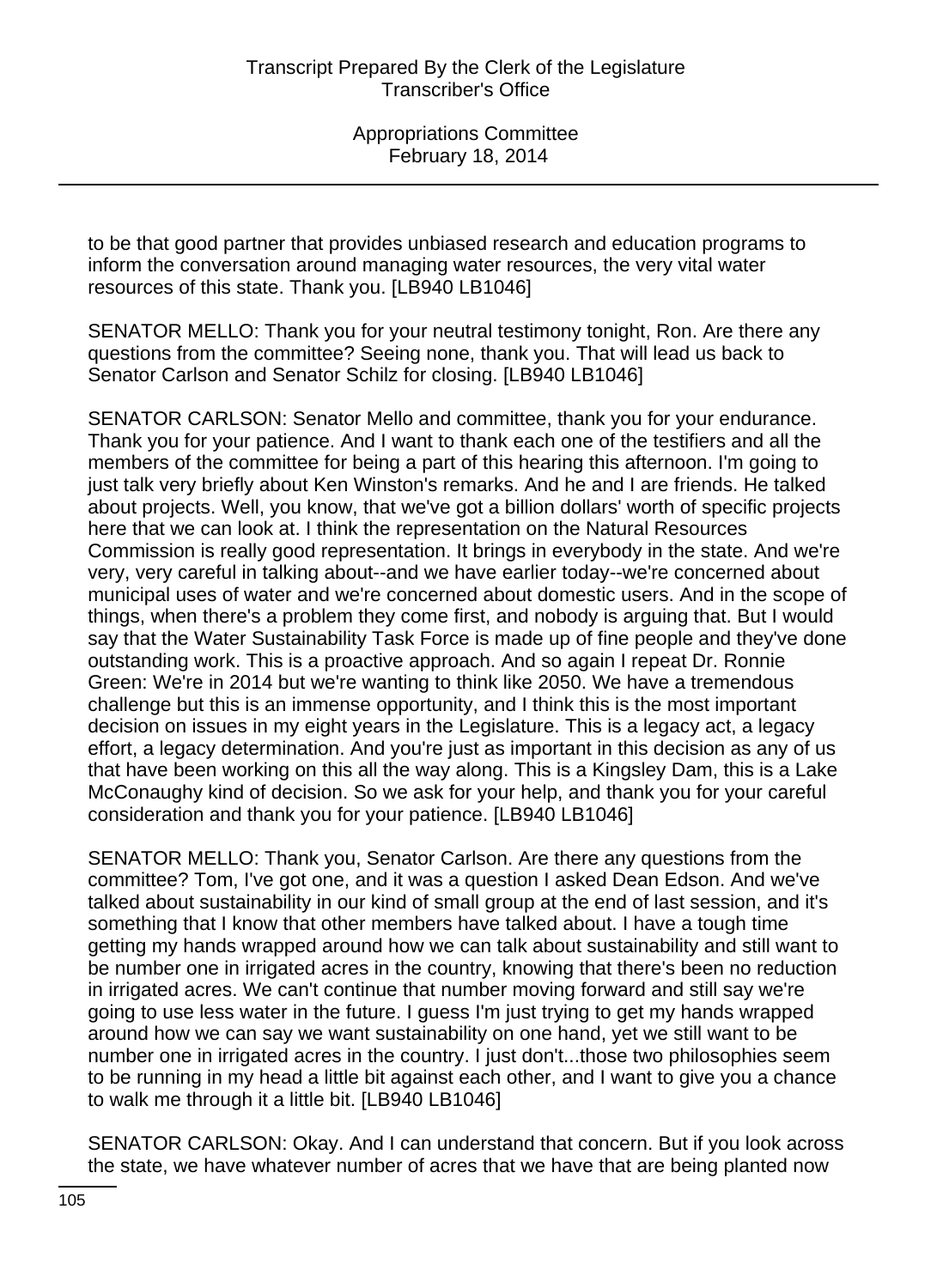and whatever number of acres that we have that are being irrigated now, and we are on a path to be able to raise more with less. That's our goal. If that happens and when that happens, we still have the opportunity, even to increase some irrigated acres, and still use less water than what we're using now. And let's go back to just a tremendous, tremendous challenge and the opportunity that we have to be in the best economic position of any state in the United States because we are the people who feed the world. And so this is a whole scientific approach and effort. And how do we do that so we're actually irrigating maybe more acres on less water? That's what sustainability is about. And we could get there if instead of 8.5 million irrigated acres, let's cut it down to 7 million. But look at the productivity that that takes away. Look at the economic opportunity that that takes away. Why don't we raise more on less? And I think that's what Dean is saying. That's what I am saying. That's where we're going to go, and we need this cooperation to get there. [LB940 LB1046]

SENATOR MELLO: All right. Thank you, Senator Carlson. Senator Harms. [LB940 LB1046]

SENATOR HARMS: Senator Carlson, you know, to help a little bit on the question about sustainability, you know, where I live we've already gone to non-till for some of crops; so we don't turn that over. We save a tremendous amount of water in regard to just non-tilling. Not only that, they have technologically brought...well, they've actually brought technology into their irrigation. They now have water sensors that you can drive up in your pickup, hit your computer, it comes on and it can tell you whether you've got to turn it on, how long it's going to run, the temperature. So I think, to be honest with you, that's not my biggest worry. I think if we're going to do that and do it successfully, all you have to do is turn to the university and say, here's what we have to have done; and they'll get the job done for us, because they've already made tremendous progress. My biggest issue...not my issue but my biggest concern is how we fund it, how we get there. So I think all these other things are just fine, but I don't know. That's (inaudible). Thank you, Senator Carlson. [LB940 LB1046]

SENATOR CARLSON: Well, it's a determination and a will, and so this is a huge decision and it's an important one. And I appreciate all your input today. [LB940 LB1046]

SENATOR MELLO: Senator Nelson. [LB940 LB1046]

SENATOR NELSON: Thank you, Senator Mello. Thank you, Senator Carlson. It seems to me that we don't want to look at it the way of being first in irrigated acres or first in the nation as far as irrigation. Isn't it more a matter and, at least in my mind, it's an issue of utilizing our full potential of the land that we have, but maybe increasing the amount of land for crops but still doing it with less water, whether we're number one in the country or not? Because for our economy I think we want to fully utilize what we have in a very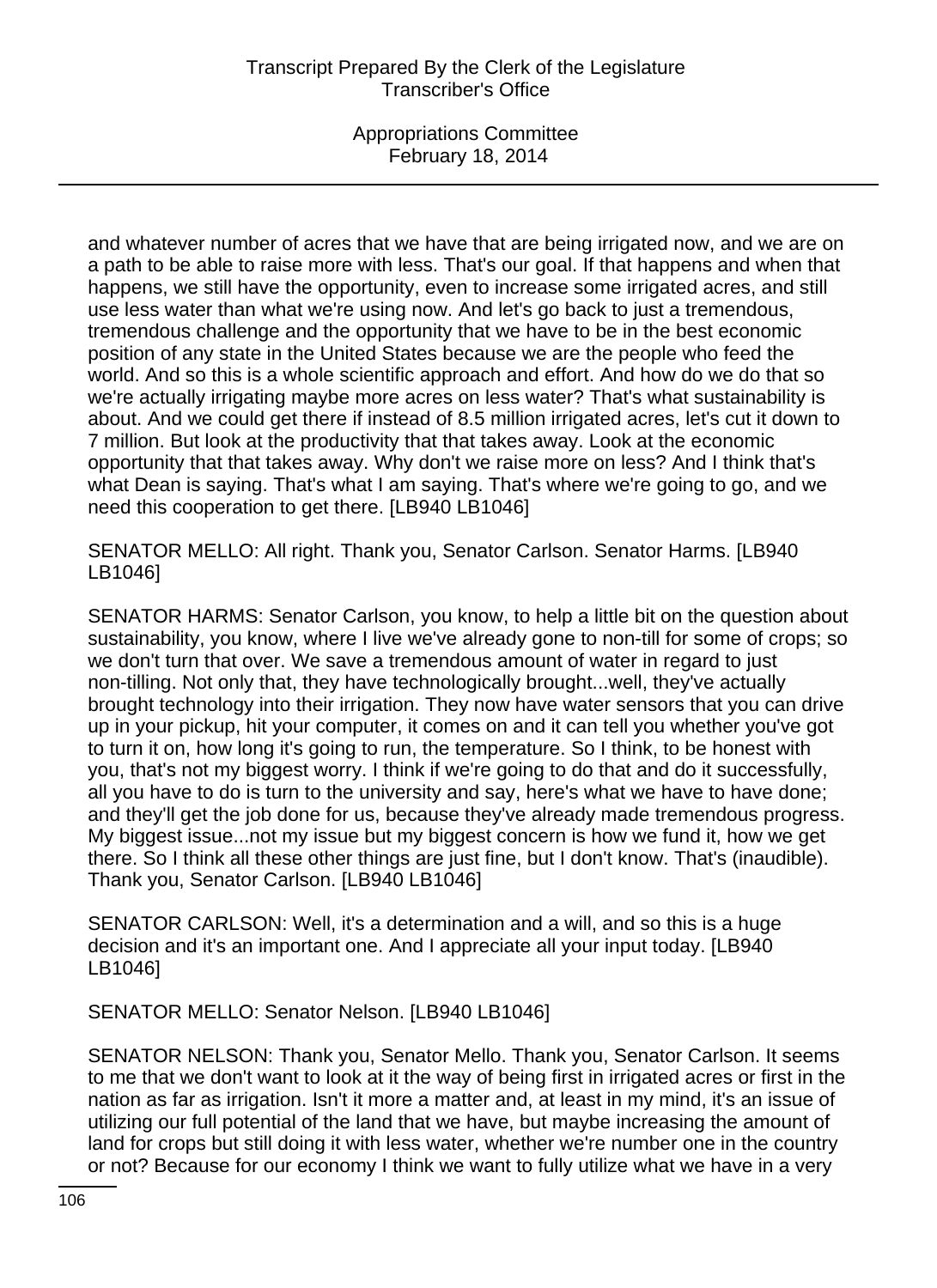economic way or as economically sound as we can with less use of water, because that's what's going to help our economy and keep our economy strong. [LB940 LB1046]

SENATOR CARLSON: I agree with that, and I'm going to speak for Dean, because I really think that what he was saying is that if we're number one that's okay, but let's make sure that we're managing our water properly. And he talked about the Upper Republican and what they're doing to get there, and they have to. And as a state we do that, if it results and we stay number one, because other states I think are going to have to cut back; they just don't have the water. And if we don't have to and we're number one in irrigation, that's okay. It's more important in production agriculture and livestock that we're raising what needs to be raised to feed the world. [LB940 LB1046]

SENATOR MELLO: Any other questions from the committee? Seeing none, thank you, Senator Carlson. [LB940 LB1046]

SENATOR CARLSON: Okay. Thank you. [LB940 LB1046]

SENATOR MELLO: Senator Schilz, would you like to close on LB940? [LB940 LB1046]

SENATOR SCHILZ: Very quickly. Thank you, Senator Mello and members of the Appropriations Committee, for taking the time to sit here through this. I know it's been a long day. But as Senator Carlson said and others have said, Senator Harms and others, this is an important issue. I think, Senator Mello, when you asked, you know, how do we do this and how do we get there, I think that it is important to understand that we do have issues in the state but we're addressing those issues. Overall, I think everybody needs to understand how big and how massive the water reserves are that we have in the Ogallala Aquifer. If you realize that since we've started irrigation and everything else that we have only depleted the whole aquifer by about 1 percent. Okay? So that's a huge deal. Now on the edges and there's areas where we're still having issues and those we need to address, but basically, we're dealing with the margins. We're not dealing with the huge issues that Texas, Oklahoma, and others are dealing with. The other thing that I want to leave you with, and this is what's important to think about going forward, when we talked about the Central system and Lake McConaughy and how all that works, right, that reservoir was built in 1940. We didn't mean to do this at all. By accident we've stored approximately--and others can tell me if I'm mistaken because I've heard this number kicked out there a number of times--but on accident we have stored seven Lake McConaughys underneath the ground in the aquifer underneath the Central system without even trying. So what that tells me is the excess capacity in the aquifer and the excess flows that come in and the rain that falls, if we manage it better we can store more water underground than we ever have before to fix all these things. And Senator Nelson is exactly right, don't worry about being number one. Worry about sustaining our resource and in the end we'll still be number one because we do that, at whatever level that is. So that's important to think about. But the opportunities for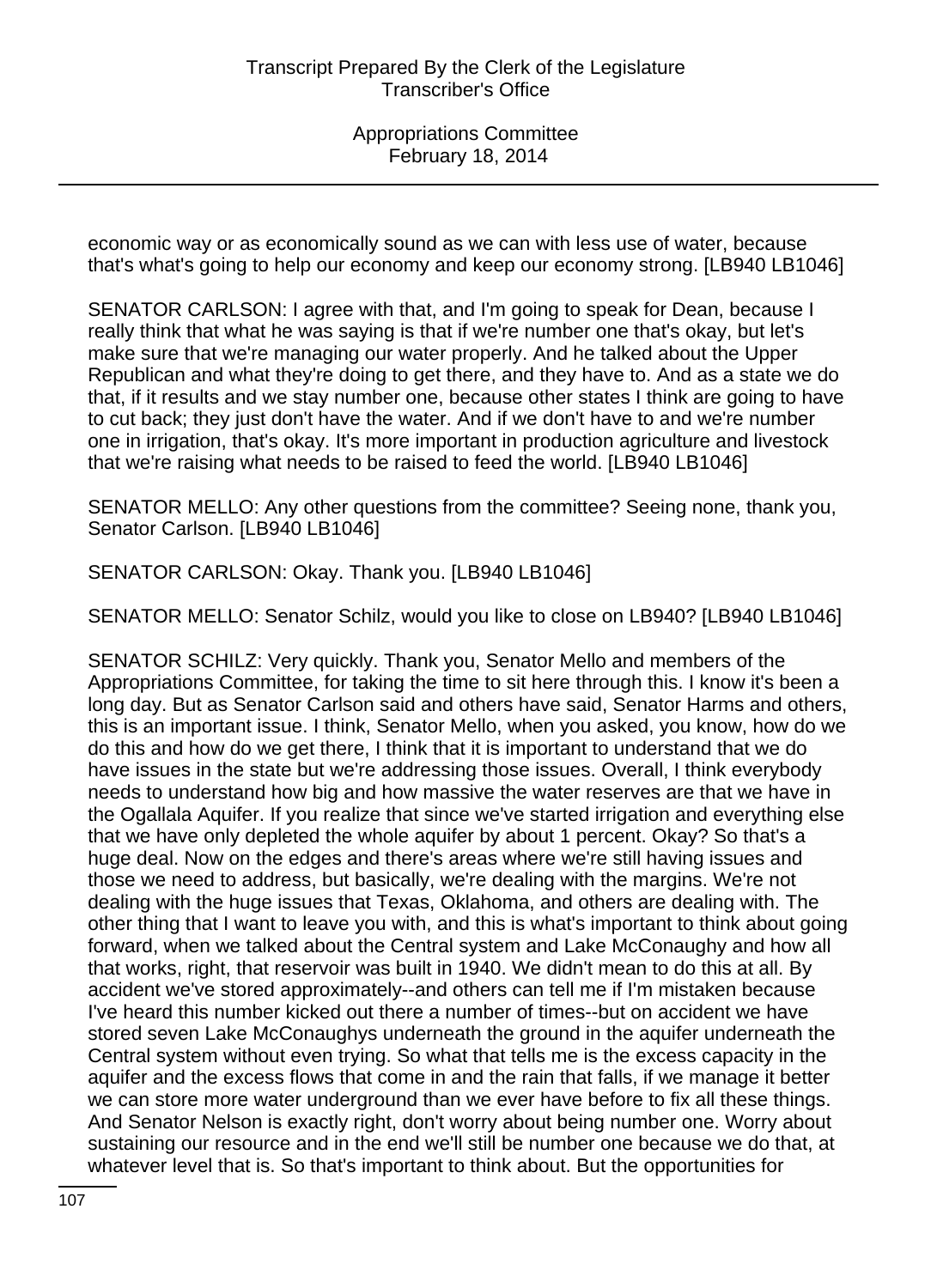groundwater storage, the opportunities for using the aquifer as a reservoir give us opportunities that no other state has. And we have a real chance to build those reserves to protect everybody, whether it be agriculture, whether it be the municipalities, industry, or whatever. And that's the path we're on. That's the direction we want to go. And yes, we will take planning in the future, because as we talk about sustainability we have to remember that sustainability is a process because what we know today may not be the same tomorrow. And so we can think that we're doing just fine one day, and all of sudden things can change, like a drought or way too much, you know. So we need to be cognizant of that and we need to understand that. But I do believe that with technology that's coming around, not just in hybrids but in how we manage our water, how we apply the water, the kind of sensors that we will start to use to measure when crops need water and when they don't, I think is going to provide so many opportunities to make those savings while still being able to produce at a high level. So I will just leave you with that. I'd be more than happy at any other time, I know it's late, and I told myself I wasn't even going to come up here. But I appreciate the opportunity. So thank you very much, and with that I'd answer a question if I could. [LB940 LB1046]

SENATOR MELLO: Thank you, Senator Schilz. Senator Wightman. [LB940 LB1046]

SENATOR WIGHTMAN: Thank you, Senator Mello and Senator Schilz. When we talk about Nebraska being number one, I think we ought to consider a few things that are true at the state of Nebraska. First of all, we have probably the best underground water source. Would you say that? [LB940 LB1046]

SENATOR SCHILZ: Absolutely. [LB940 LB1046]

SENATOR WIGHTMAN: We also have a lot of land that can be irrigated and you move south of here...actually just probably the center part of the country has the need, because if you go too far...go very far to the west, you really can't irrigate enough to...possibly there's no water source there. So you're probably looking at a combined source of states that...not border Nebraska but follow Nebraska in a north-south position, wouldn't you say? [LB940 LB1046]

SENATOR SCHILZ: Absolutely. Yes, and as you get...and Nebraska is set in a purely unique situation, because if you go west, those are the arid states, big states with no water. And water administration out there is constant and it's different than it's run here. And...well, part of it's different than it's run here. You go east and they've got more water than they know what to do with, most of the time, and there's a different system there. In Nebraska, we've basically taken those two areas and we've kind of got the sweet spot here. We have the water to irrigate with through the Ogallala Aquifer and the High Plains Aquifer, and we also have the ability to store excess water. And because of the Rocky Mountains being where they are and the way that the snowpack comes in and everything like that, and the water comes downstream at certain times of the year, we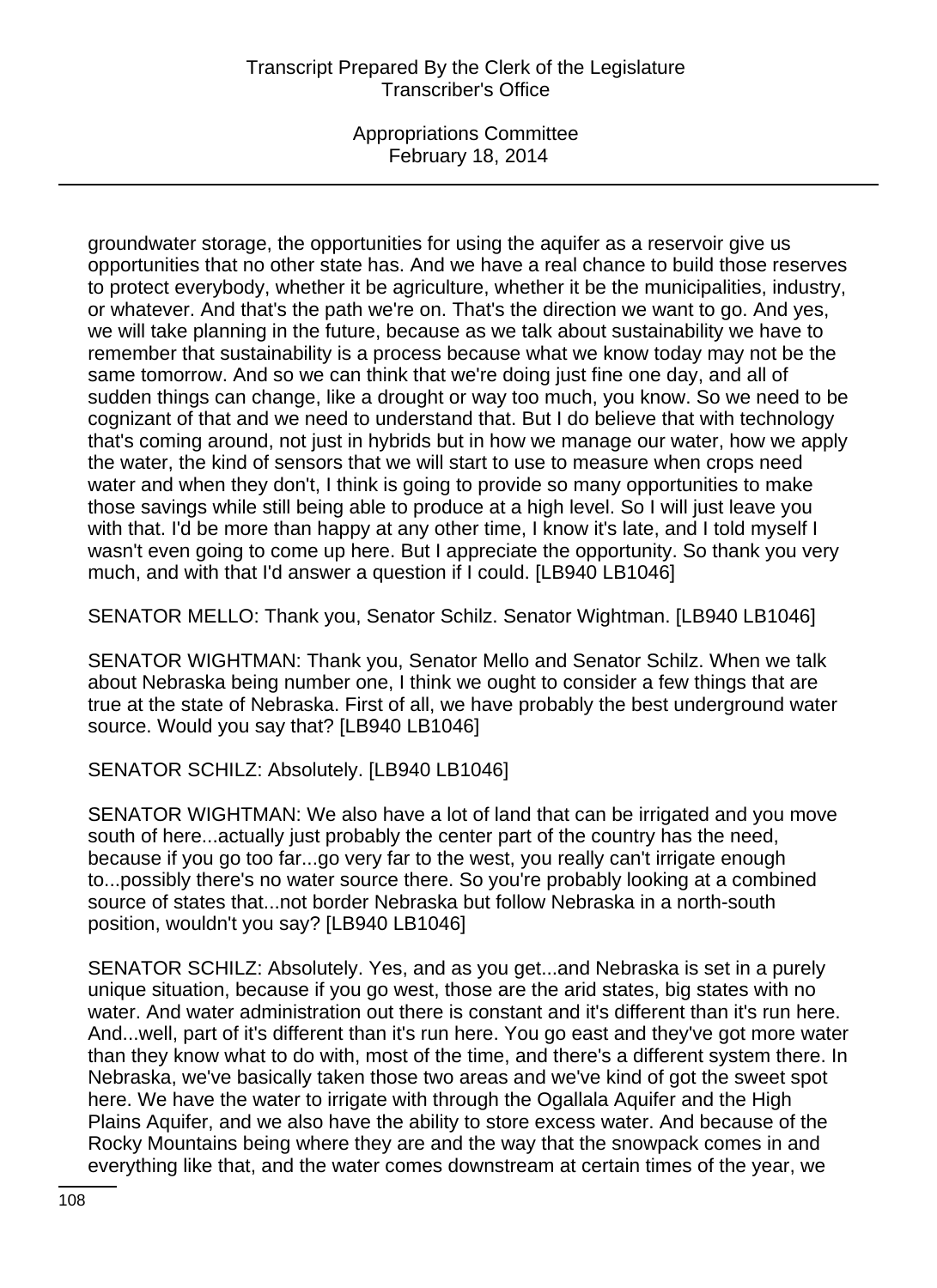Appropriations Committee February 18, 2014

have the ability to capture that. And that's what a lot of this money can go to do, and it can go to create more water than we thought we ever had, and we can use that to answer the questions that we all talked about here today. I hope that answered your question. [LB940 LB1046]

SENATOR WIGHTMAN: Somewhat. Basically all of it, but as we go south, obviously we don't have the underground water source. [LB940 LB1046]

SENATOR SCHILZ: No. And it gets thinner south and it gets thinner west. [LB940 LB1046]

SENATOR WIGHTMAN: Right. [LB940 LB1046]

SENATOR SCHILZ: And we're fortunate. We have 70 percent of all the fresh water in the Ogallala and the High Plains Aquifer systems right underneath Nebraska. It's huge. [LB940 LB1046]

SENATOR WIGHTMAN: And as we go north, we have climate and I don't think we have the water either, but... [LB940 LB1046]

SENATOR SCHILZ: Right. It becomes... [LB940 LB1046]

SENATOR WIGHTMAN: ...so there is a reason Nebraska is number one and there probably is a reason that it continues to be number one. [LB940 LB1046]

SENATOR SCHILZ: Yeah. And we all believe here in this room and talking to you, and I can tell that you guys believe it, too, we need to maintain that resource so that we can do things into the future. [LB940 LB1046]

SENATOR WIGHTMAN: Thank you. [LB940 LB1046]

SENATOR SCHILZ: Thank you. [LB940 LB1046]

SENATOR MELLO: Any other questions from the committee? Senator Nelson. [LB940 LB1046]

SENATOR NELSON: Thank you. I don't want to prolong things either, Senator Schilz. There was some testimony in opposition. I'm just reading: a long line of cases which hold that we as a Legislature can't delegate authority to an administrative agency without adequate standards; and that neither LB940 or LB1046 has any standards of expenditures. Do you have a response to that? Can that be taken care of and how would it be done? [LB940 LB1046]